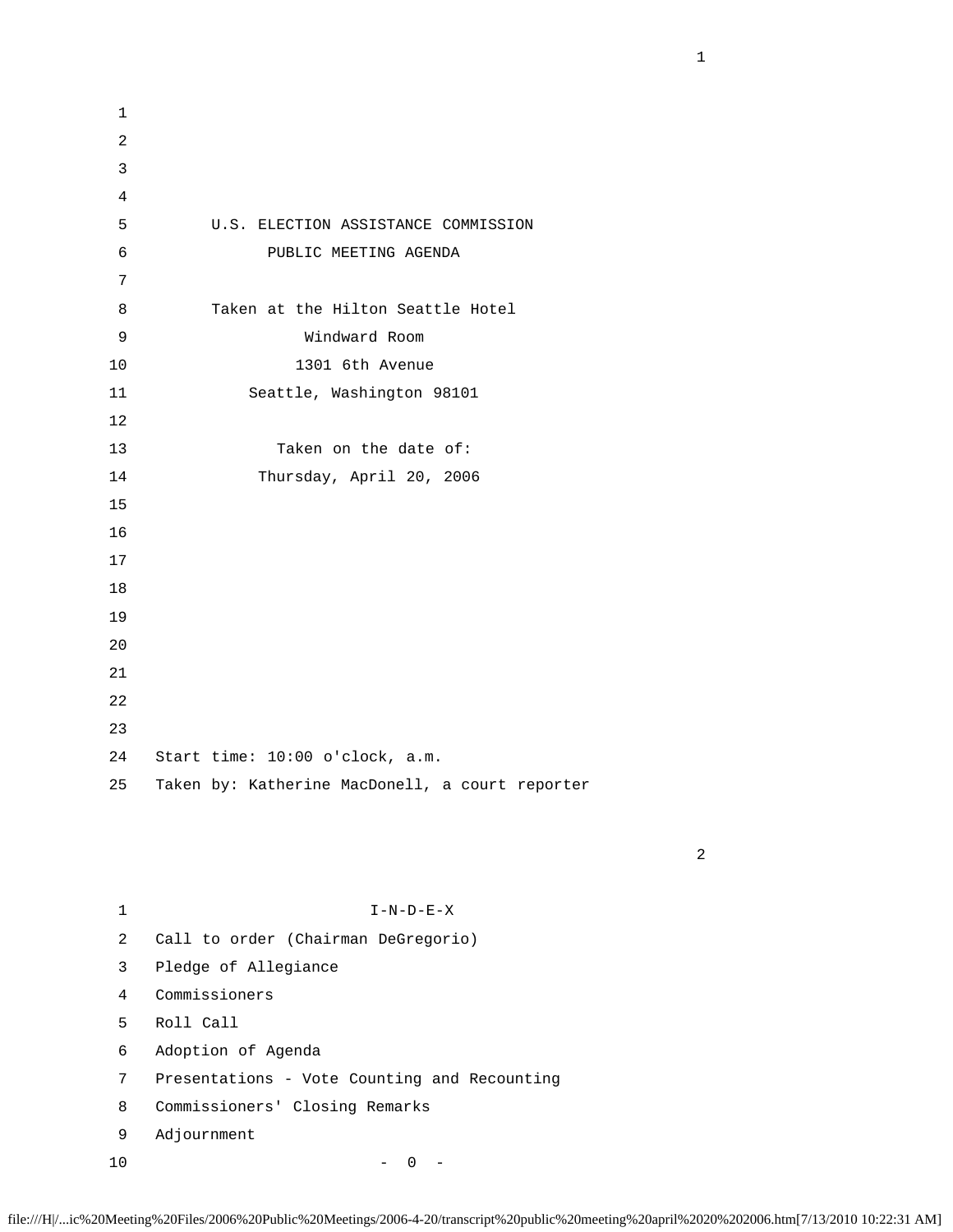- 
- 
- 
- 
- 
- 
- 
- 

| $\mathbf{1}$   | U.S. ELECTION ASSISTANCE COMMISSION PUBLIC MEETING AGENDA    |
|----------------|--------------------------------------------------------------|
| 2              | Thursday, April 20, 2006                                     |
| $\mathbf{3}$   | CALL TO ORDER:<br>(Chairman DeGregorio)                      |
| $\overline{4}$ | MR. CHAIRMAN: Good morning, everyone. My name                |
| 5              | is Paul DeGregorio, Chairman of the U.S. Election Assistance |
| 6              | Commission, and I'm calling this meeting to order. I will    |
| 7              | ask you to please stand for the Pledge of Allegiance.        |
| 8              | (Whereupon Pledge of Allegiance was recited.)                |
| 9              |                                                              |
| 10             | $\Omega$                                                     |
| 11             |                                                              |
| 12             |                                                              |
| 13             |                                                              |
| 14             |                                                              |
| 15             |                                                              |
| 16             |                                                              |
| 17             |                                                              |
| 18             |                                                              |
| 19             |                                                              |
| 20             |                                                              |
| 21             |                                                              |
| 22             |                                                              |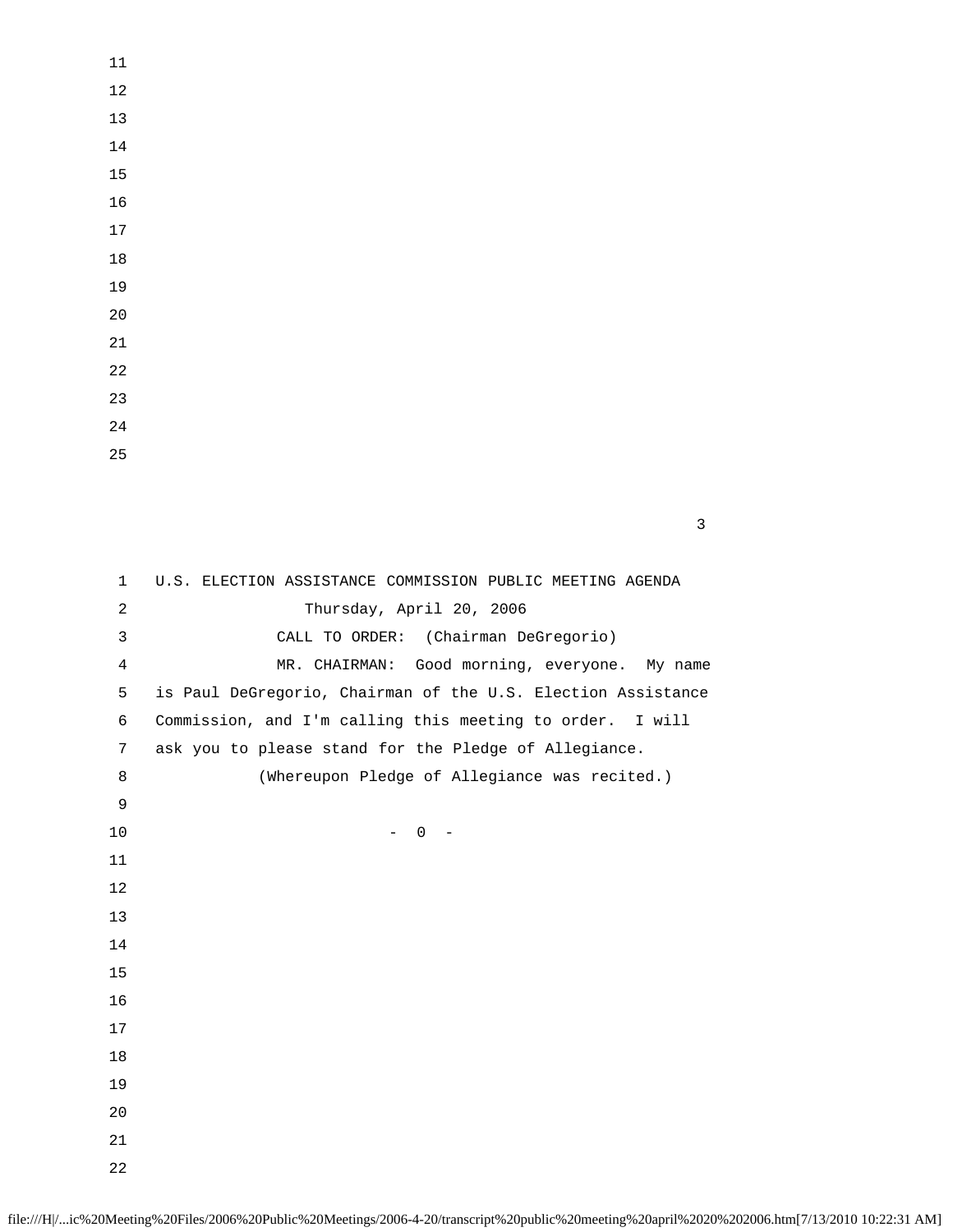23 24

25

| $\mathbf 1$    | U.S. ELECTION ASSISTANCE COMMISSION PUBLIC MEETING AGENDA |
|----------------|-----------------------------------------------------------|
| $\overline{a}$ | Thursday, April 20, 2006                                  |
| 3              |                                                           |
| 4              | $\texttt{PANEL}$                                          |
| 5              |                                                           |
| 6              | Panel 1:<br>Perspectives from states                      |
| 7              | Secretary of State Same Reed, WA<br>$\star$               |
| 8              | $\star$<br>Rosanna Bencoach, Manager, Policy Division,    |
| 9              | State Board of Elections, VA                              |
| 10             | Jill LaVine, Registrar of Voers,<br>$\star$               |
| 11             | Sacramento, CA                                            |
| 12             |                                                           |
| 13             | Research on Vote Counting and Recounting<br>Panal 2:      |
| 14             | * Thad Hall, Assistant Professor, Department              |
| 15             | of Political Science, University of Utah                  |
| 16             | * Doug Chapin, Direction, Electionline.org                |
| 17             |                                                           |
| $18\,$         | $- 0$                                                     |
| 19             |                                                           |
| 20             |                                                           |
| 21             |                                                           |
| 22             |                                                           |
| 23             |                                                           |
| 24             |                                                           |
| 25             |                                                           |
|                |                                                           |
|                | 5                                                         |
|                |                                                           |

 1 U.S. ELECTION ASSISTANCE COMMISSION PUBLIC MEETING AGENDA 2 Thursday, April 20, 2006 3 COMMISSIONERS 4 Mr. Tom Wilkey - EAC Executiver Director 5 Donetta Davidson - Commissioner

file:///H|/...ic%20Meeting%20Files/2006%20Public%20Meetings/2006-4-20/transcript%20public%20meeting%20april%2020%202006.htm[7/13/2010 10:22:31 AM]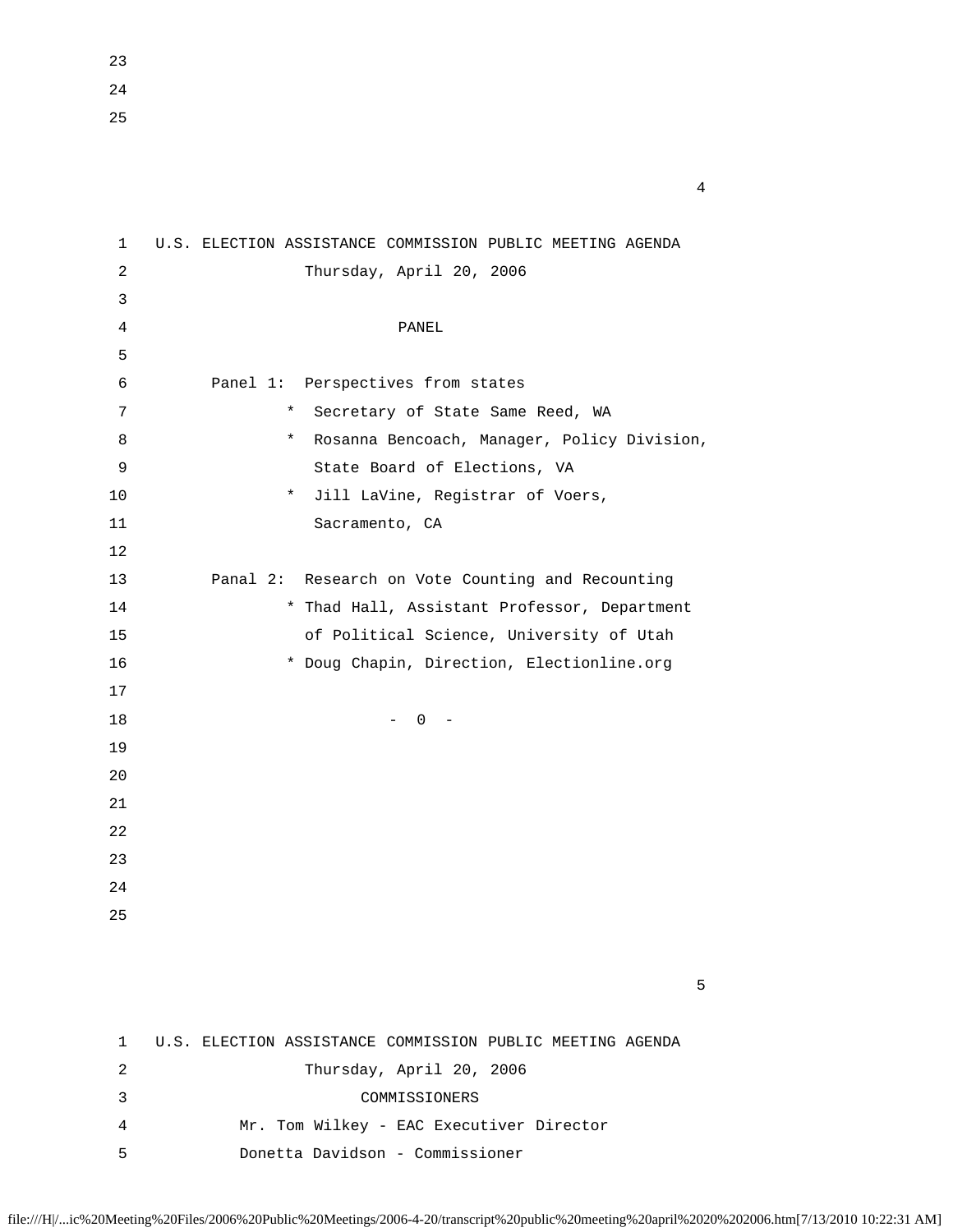| 6              | Ray Martinez - Commissioner, Vice Chairman |
|----------------|--------------------------------------------|
| $\overline{7}$ | Paul DeGregorio - Commissioner, Chariman   |
| $\,8\,$        | Gracia Hillman - Commissioner              |
| 9              | Juliet Hodgkins - EAC General Counsel      |
| $10$           |                                            |
| 11             | $\overline{0}$<br>$\overline{\phantom{0}}$ |
| 12             |                                            |
| 13             |                                            |
| 14             |                                            |
| $15$           |                                            |
| 16             |                                            |
| 17             |                                            |
| $18\,$         |                                            |
| 19             |                                            |
| 20             |                                            |
| 21             |                                            |
| 22             |                                            |
| 23             |                                            |
| 24             |                                            |
| 25             |                                            |
|                |                                            |

 1 U.S. ELECTION ASSISTANCE COMMISSION PUBLIC MEETING AGENDA 2 Thursday, April 20, 2006 3 MR. CHAIRMAN: I would like to ask our legal 4 counsel, Julie Hodgkins, to conduct the roll call. 5 MS. HODGKINS: Thank you, Mr. Chairman. 6 ROLL CALL 7 Mr. Chairman and members of the Commission, 8 please respond by saying "present" or "here" when I call 9 your name. 10 MS. HODGKINS: Paul DeGregorio, Chairman? 11 MR. DEGREGORIO: Present. 12 MS. HODGKINS: Ray Martinez, Vice Chairman? 13 MR. MARTINEZ: Present. 14 MS. HODGKINS: Donetta Davidson, Commissioner? 15 MS. DAVIDSON: Present. 16 MS. HODGKINS: Gracia Hillman, Commissioner? 17 MS. HILLMAN: Here.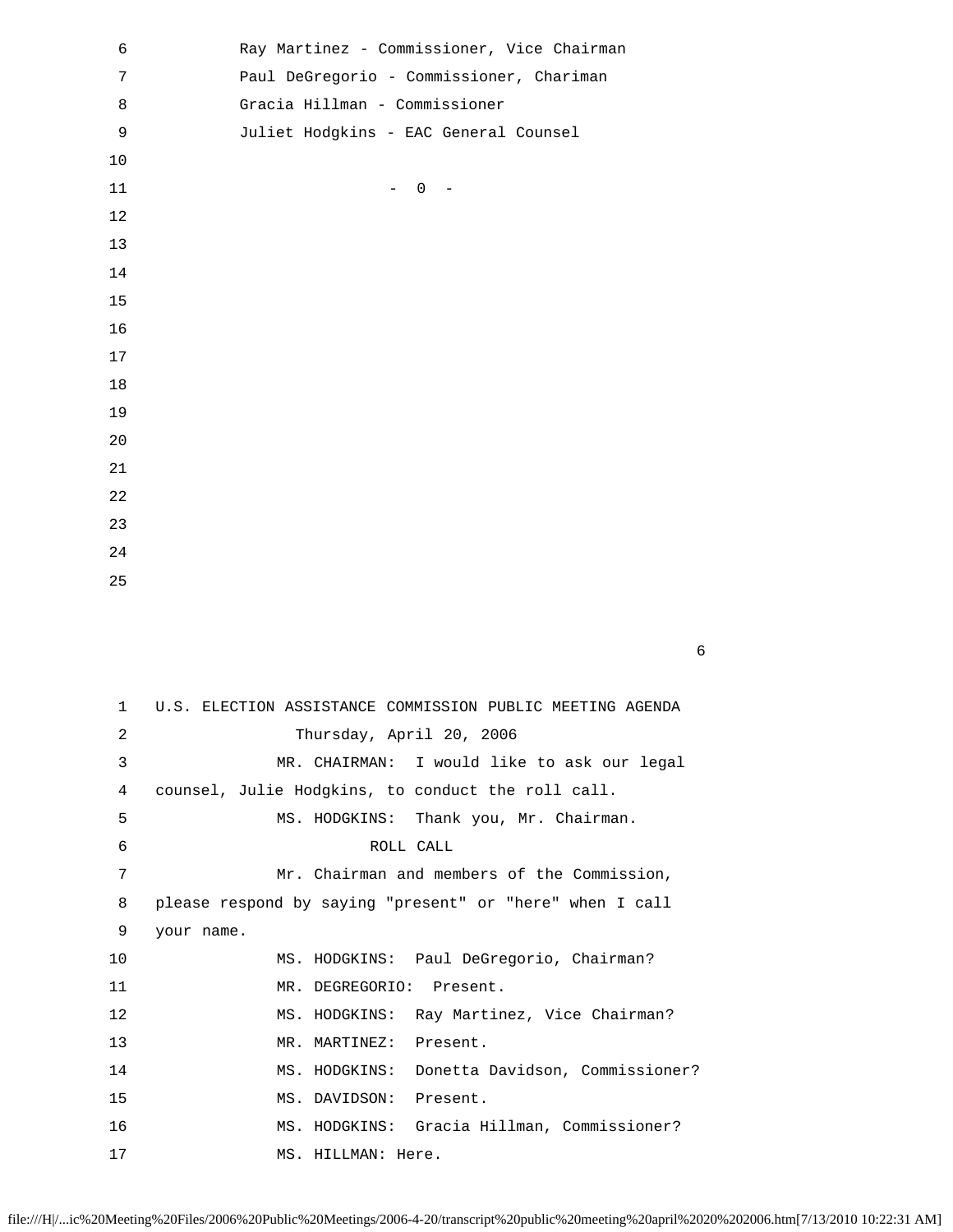| 18 | MS. HODGKINS: Mr. Chairman, there are four                  |
|----|-------------------------------------------------------------|
| 19 | members present and a quorum.                               |
| 20 | MR. CHAIRMAN:<br>Thank you.                                 |
| 21 |                                                             |
| 22 | $\overline{\phantom{0}}$ $\overline{\phantom{0}}$<br>$\sim$ |
| 23 |                                                             |
| 24 |                                                             |
| 25 |                                                             |

7

| $\mathbf{1}$ | U.S. ELECTION ASSISTANCE COMMISSION PUBLIC MEETING AGENDA  |
|--------------|------------------------------------------------------------|
| 2            | Thursday, April 20, 2006                                   |
| 3            | ADOPTION OF AGENDA                                         |
| 4            | The first item of business is the adoption of              |
| 5            | the agenda for the meeting today. Members of the           |
| 6            | Commission, you've been presented with the agenda, the     |
| 7            | proposed agenda. Do I have a motion to adopt the agenda?   |
| 8            | MS. HILLMAN:<br>I move that we adopt the agenda.           |
| 9            | MR. CHAIRMAN: Is there a second?                           |
| 10           | MR. MARTINEZ: I second, Mr. Chairman.                      |
| 11           | MR. CHAIRMAN: All those in favor signify by                |
| 12           | saying "aye".                                              |
| 13           | MEMBERS: Aye.                                              |
| 14           | MR. CHAIRMAN: Those opposed "nay". The ayes                |
| 15           | have it. The agenda is adopted.                            |
| 16           | Our next item of business is the correction and            |
| 17           | approval of minutes for our March 14, 2006 public meeting. |
| 18           | Do I have a motion to adopt the minutes of the March 14th  |
| 19           | meetings? Are there any changes to be made?                |
| 20           | MS. HILLMAN:<br>So moved.                                  |
| 21           | MR. MARTINEZ: Second, Mr. Chairman.                        |
| 22           | MR. CHAIRMAN: Motion has been made and                     |
| 23           | seconded to approve the minutes of the March 14th, 2006    |
| 24           | meeting. All those in favor signify by saying "aye".       |
| 25           | MEMBERS:<br>Aye.                                           |
|              |                                                            |

en andere en de la provincia de la provincia de la provincia de la provincia de la provincia de la provincia d

### 1 U.S. ELECTION ASSISTANCE COMMISSION PUBLIC MEETING AGENDA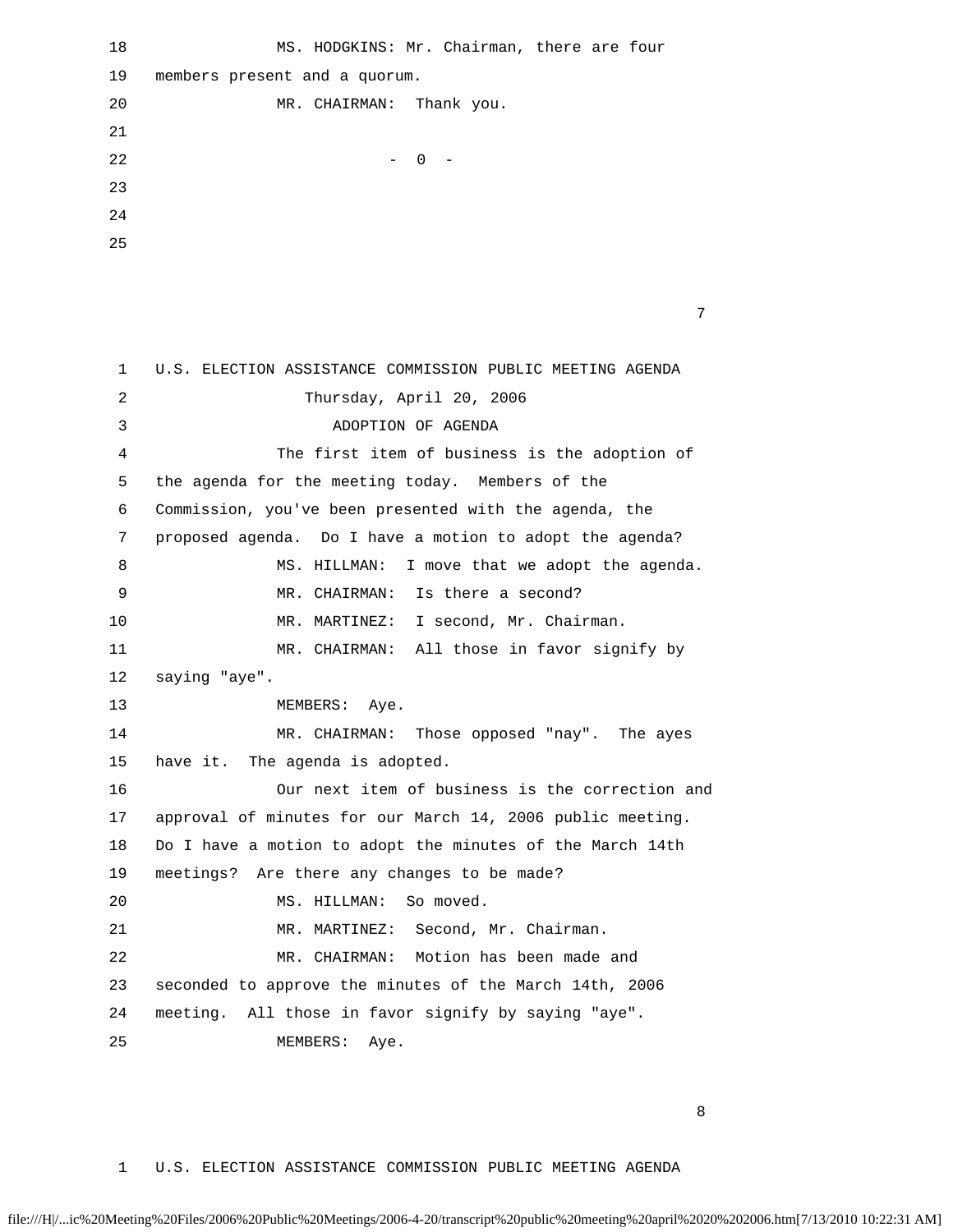2 Thursday, April 20, 2006 3 MR. CHAIRMAN: Those opposed nay. The ayes 4 have it. The minutes for the March 14th meeting have been 5 approved. 6 Please to remind all of you to turn off your 7 cell phones for this meeting so that we can have 8 noninterrupted proceedings. Mine is turned off, too, so 9 thank you. 10 Well, today's presentations before the EAC are 11 very important to all of us who are involved in the business 12 of conducting elections, advocating for voters, and those 13 who are interested in making sure that all votes are counted 14 fairly and adequately and that the votes can be trusted. 15 Today we have presenters who are going to give 16 us information that is going to help the EAC as we move 17 forward to inform the nation and inform election officials 18 on the vote count and recount procedures that go on in 19 American and how they can be improved. 20 And we decided to come out here to Seattle, 21 Washington, because Washington state, of course, was the 22 scene of one of the closest elections in American history, 23 the governor's race in 2004. And I know that most of the 24 people in the audience are from Washington state and very 25 familiar.

 $\sim$  9

| $\mathbf{1}$ | U.S. ELECTION ASSISTANCE COMMISSION PUBLIC MEETING AGENDA    |
|--------------|--------------------------------------------------------------|
| 2            | Thursday, April 20, 2006                                     |
| 3            | MR. REED: Oh, you noticed.                                   |
| 4            | MR. CHAIRMAN: And the vice chairman and I had                |
| 5            | the opportunity in December of 2004 to come to Seattle and   |
| 6            | to visit several counties that were conducting a recount at  |
| 7            | that time and doing the manual recount that was required     |
| 8            | under Washington state law, and it was a very good           |
| 9            | experience for us because we saw firsthand how the           |
| 10           | procedures for Washington state were being followed. And we  |
| 11           | realize it was an election where there was a lot of scrutiny |
| 12           | by political parties, by candidates, by the media, and by    |
| 13           | the nation, too, because people were looking to see how the  |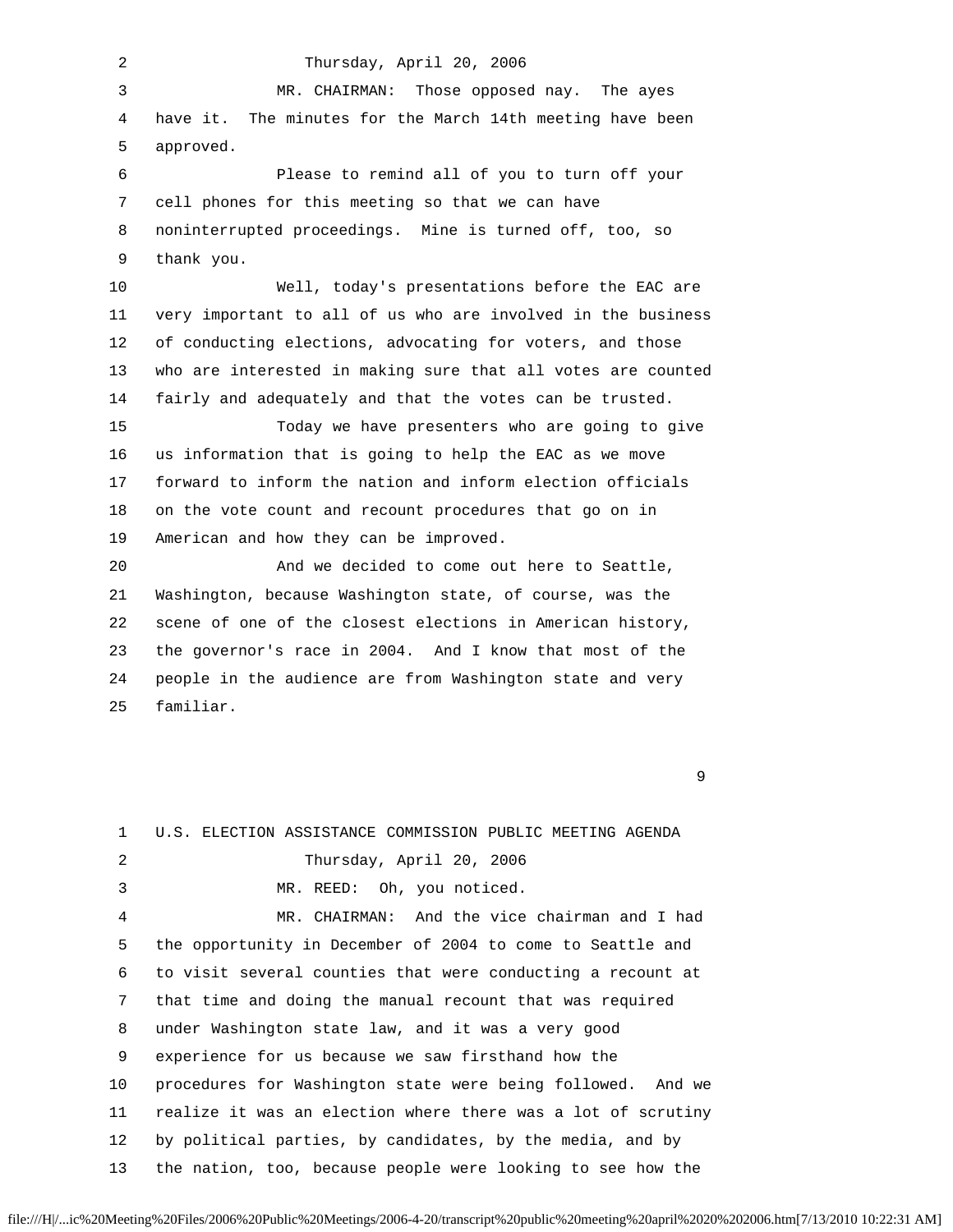14 procedures were going to be followed, and so it was very 15 important for us to do that. And the EAC took it upon 16 ourselves to follow to see what HAVA requires of us to 17 institute a study on vote counts and recounts in the United 18 States.

 19 The Bush versus Gore decision in 2000 focused 20 upon what constitutes a vote and the need for consistency 21 throughout a state when they process ballots and when they 22 count ballots. And certainly, of course, the state of 23 Florida going through that recount led to -- really led to 24 HAVA's passage.

25 And so we put out an RFP to do a study on vote

10

 1 U.S. ELECTION ASSISTANCE COMMISSION PUBLIC MEETING AGENDA 2 Thursday, April 20, 2006 3 counts and recounts in the United States, and the University 4 of Utah received the grant to conduct that study. Professor 5 Thad Hall, who is speaking later, will talk about that 6 study. 7 So we take this issue very seriously at the 8 EAC, and we want to be able to put forth a document this 9 summer that helps the states and instructs the states on 10 some best practices that are going on, to do some 11 comparative analysis on what the laws are in the states, and 12 we'll hear testimony about that today so that as we approach 13 other elections this year, whether they be state, federal 14 primary elections, and of course, the general election in 15 November, that learning from others, learning what other 16 states do, that election officials can do the best job they 17 can in this process. And the legislators and advocates can 18 also see what other states do and look at these best 19 practices to also advocate for improvements in the process 20 of our vote count and recount procedures throughout the 21 United States. 22 Our first panel has three distinguished people 23 in the field of elections who are going to be giving to us 24 their perspective on vote counts and recounts, and 25 particularly focusing on their own experiences in this area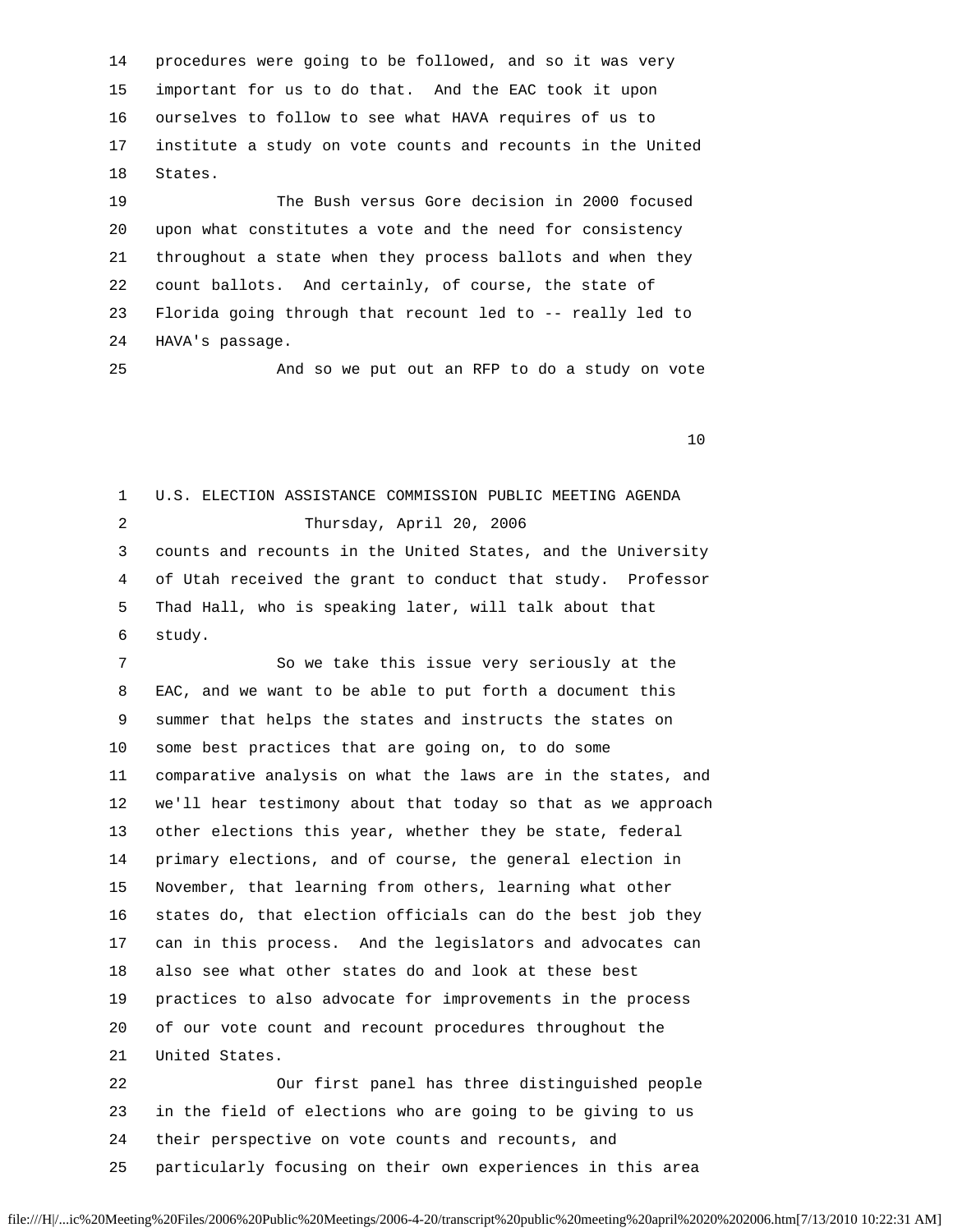1 U.S. ELECTION ASSISTANCE COMMISSION PUBLIC MEETING AGENDA 2 Thursday, April 20, 2006 3 in their states. And our first presenter is going to be the 4 Secretary of State for the State of Washington, Sam Reed. 5 Sam Reed is a person that really has 6 distinguished himself in his career. Not only is he 7 Secretary of State of the state of Washington but he is also 8 president of the National Association of Secretaries of 9 State, so all the Secretaries of State of the nation have 10 elected him as their leader for this year. And there really 11 couldn't be a finer person to do that because here's a 12 person that was a local election official in Washington 13 state and rose to the state's highest office in terms of 14 elections, and so he knows a lot about the election process 15 because he was a local official. And now he has been a 16 state official for several years. He gets the national 17 perspective as president OF NAS. 18 He also serves on our board of advisors, the 19 EAC board of advisors, and he has launched an aggressive 20 campaign here in Washington state to encourage the youth 21 vote and he's also paved the way for the state's first voter 22 registration database in recent months, and given other 23 states some ideas on how he has done his comparison and his 24 integration of local databases into the state's database.

25 So we are fortunate to have Secretary of State Reed with us

12

| $1 \quad$ | U.S. ELECTION ASSISTANCE COMMISSION PUBLIC MEETING AGENDA  |
|-----------|------------------------------------------------------------|
| 2         | Thursday, April 20, 2006                                   |
| 3         | today to present.                                          |
| 4         | We also have as our second presenter Rosanna               |
| 5.        | Bencoach. Rosanna is a person who has been involved in     |
| 6         | legislative and policy making for the State of Virginia.   |
| 7         | The State of Virginia has a Board of Election that governs |
| 8         | its election, and she has been the policy manager for that |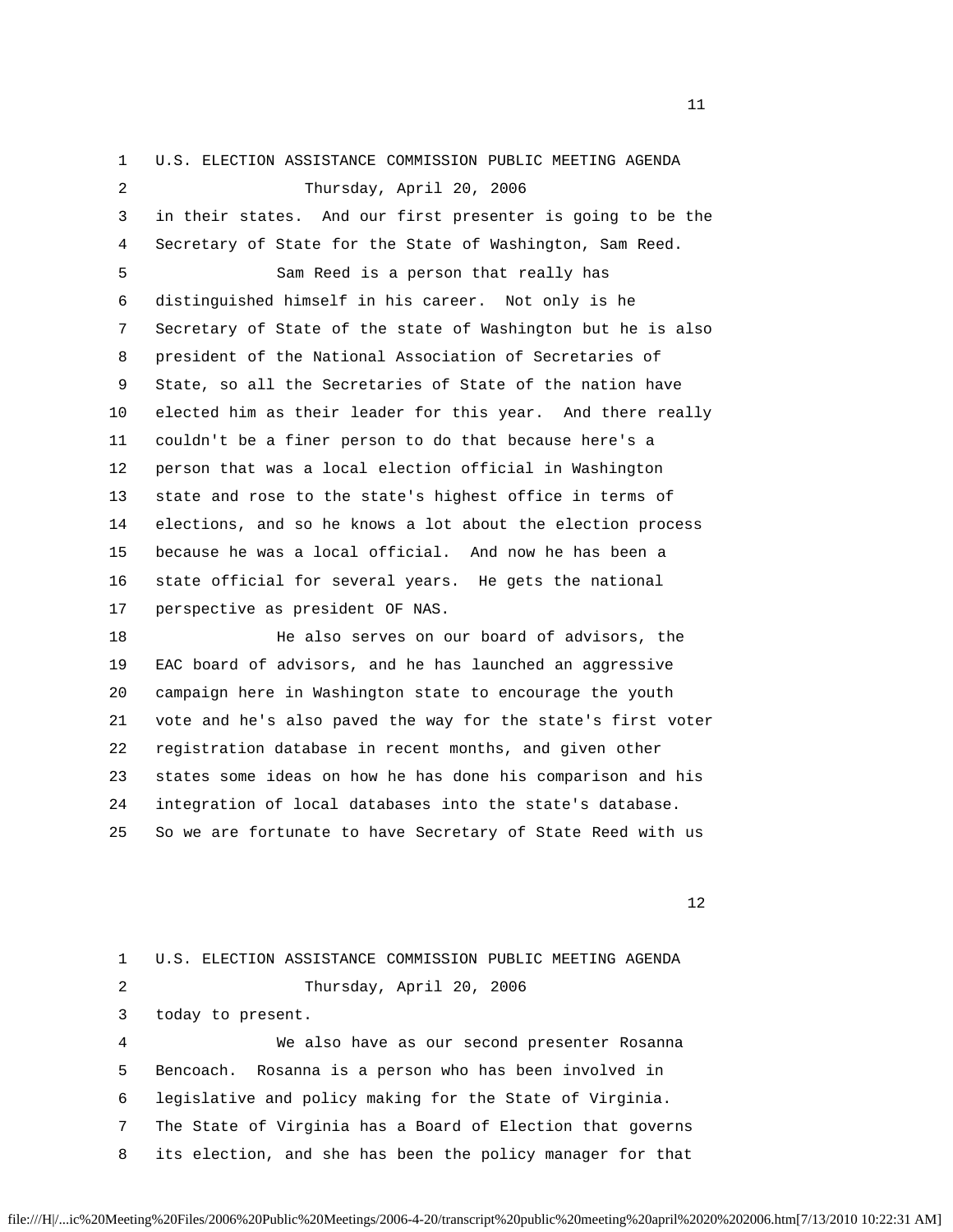9 board since 1999.

 10 In 2001 she led a study of the State Board of 11 Election that led to substantial revisions to Virginia's 12 recount laws. And in 2004 the legislature passed laws to 13 implement HAVA within the state of Virginia and Ms. Bencoach 14 led that effort in formulating the changes that needed to be 15 made in Virginia to comply with HAVA. And recently, in the 16 2005 elections in Virginia where they elect their governor 17 and state-wide officers, they had a very close contest for 18 Attorney General of about 300 votes, if I remember, of 19 several million cast. And so they had to implement these 20 new laws, this recount, through this -- for the recount that 21 they had for Attorney General. So those laws were put to a 22 test and she'll talk about that with us.

 23 And our last presenter for the first panel is 24 Jill LaVine. Jill is someone that we have known in the 25 election community for many, many years. She has worked in

13

 1 U.S. ELECTION ASSISTANCE COMMISSION PUBLIC MEETING AGENDA 2 Thursday, April 20, 2006 3 elections for 20 years and she has been the Registrar of 4 Voters in Sacramento, California for the last two years. 5 And she co-chairs the California Professional Election 6 Administration Credential program. 7 She is a true professional election and she has 8 worked in her career to learn more and to learn as much as 9 she can to improve the process of election, so much so that 10 Congress has called upon her to testify. And we are pleased 11 that she is going to be before us today to talk about her 12 experience in counting ballots, and particularly with the 13 voter verified paper audit trial that is now required in the 14 State of California, but to give us some personal 15 perspective from her and her county on a situation that she 16 instituted and tried out a few years ago, actually, before 17 V-PAD really came into mandate in 25 of our states. It was 18 before this was all mandated that she was involved with the 19 V-PAD issue in counting ballots, so she is going to give us 20 that perspective. So we are really pleased to have three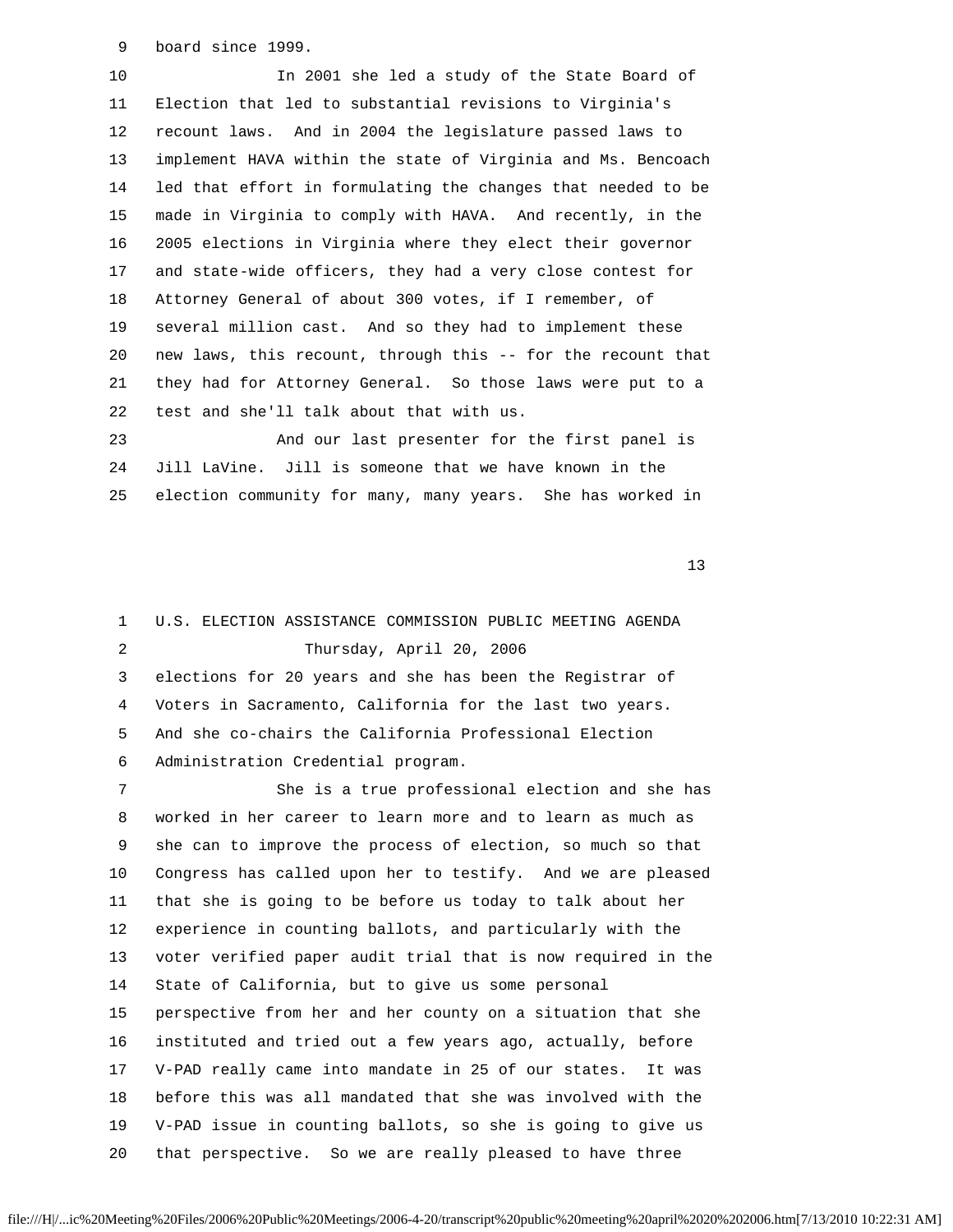21 distinguished people to talk to us today.

 22 And so, Secretary Reed, we will start off with 23 your testimony and thank you for coming. 24 MR. REED: Thank you, Mr. Chairman. Thank you

25 for your kind remarks. The fact is that it was an honor for

14

 1 U.S. ELECTION ASSISTANCE COMMISSION PUBLIC MEETING AGENDA 2 Thursday, April 20, 2006 3 me to go back in January and swear in Chairman DeGregorio as 4 the president of the National Association of Secretaries of 5 State. And the Commissioners, it's nice having you here in 6 the state of Washington. Welcome. And staff. 7 Washington did have a close election in 2004. 8 133 votes separated the Governor's race out of 2.9 million 9 casts. Percentage-wise that is .00046 of 1 percent. And 10 one thing that I can remember telling Nick Handy when he 11 became elections director is that the elections 12 administrators' prayer the night before the election is we 13 don't care who wins just so that they win solidly, because 14 any time you get that close in the kind of decentralized, 15 fragmented election system we have in America, once you put 16 the magnifying glass on it, it is inevitable that there are 17 going to be some, you know, situations that you hadn't 18 anticipated and that are going to be problematic. 19 I became Secretary of State in January of 2001. 20 And, of course, that was right after the Florida experience. 21 My first NAS conference was in February in Washington, D.C., 22 and I remember pulling Katherine Harris aside and asking her 23 what she would have done differently in terms of their 24 recount and she actually did have some very good suggestions 25 and insights.

15

 1 U.S. ELECTION ASSISTANCE COMMISSION PUBLIC MEETING AGENDA 2 Thursday, April 20, 2006 3 My experience as a local election official in 4 the state of Washington is County Auditor. I was Thurston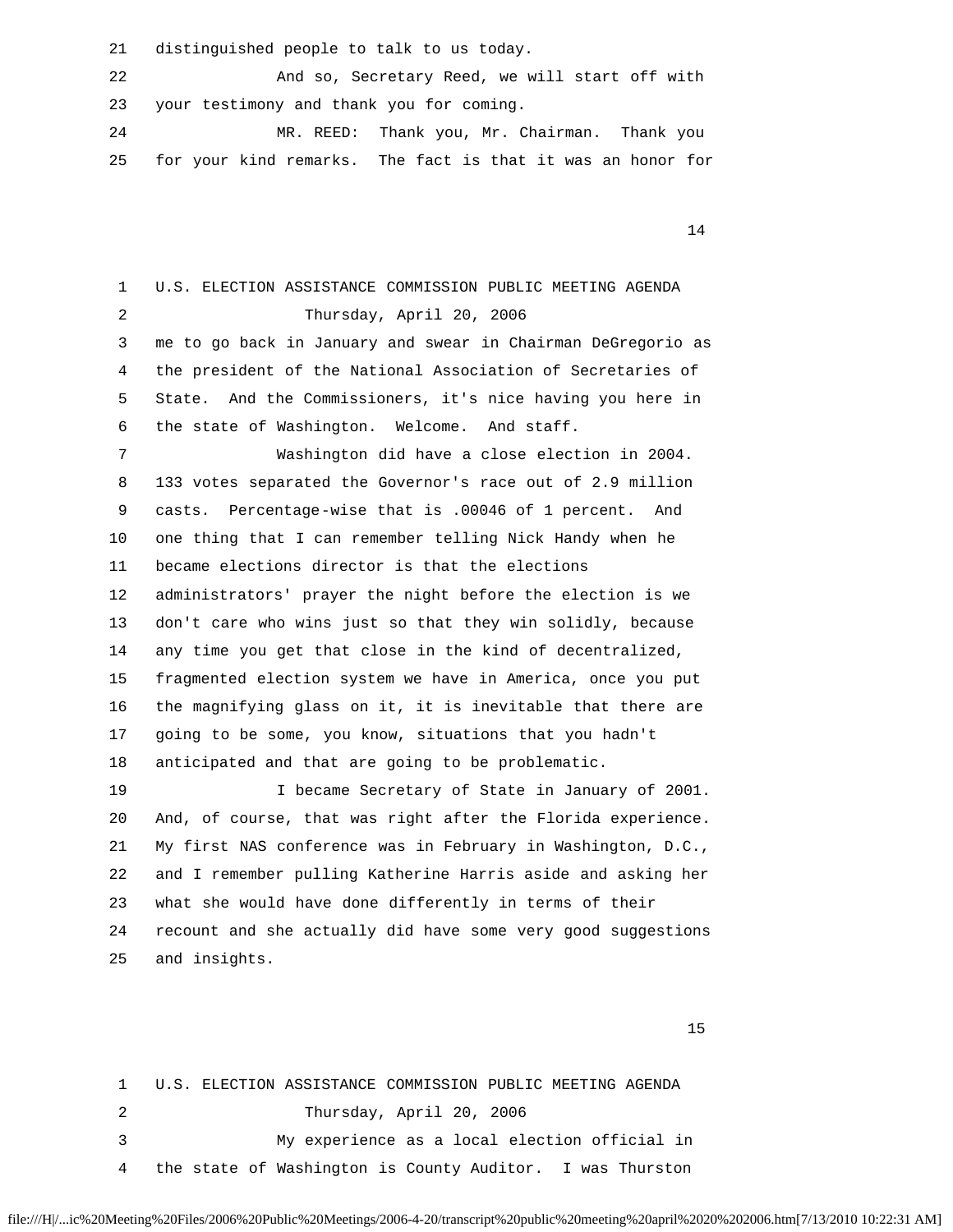5 County Auditor for 23 years. I was in a congressional 6 district in a county and a legislative district where we 7 ended up having very, very close races, so I conducted just 8 a large number of recounts: Machine recounts, hand 9 recounts, even in a contested election two congressional 10 district recounts. So I have really been in it and through 11 it a number of times. In fact, the last one was in 1996 12 between Linda Smith and Brian Baird, and they really didn't 13 like one other. Their election staff didn't like one 14 another, and of course then we have the national people in 15 there, and I'll tell you that was one intense recount. 16 And so I have had a number of experiences prior 17 to this and I would like to share a few observations with 18 you in terms of recounts and what is important in terms of 19 being properly prepared for this. 20 The first is that your statutes and rules need

 21 to be very clear, because you are in such a contentious 22 situation that anybody who can challenge anything will. 23 That's fundamental. And you need to have clear standards of 24 what constitutes a vote, again, because you are going to be 25 challenged. These standards cannot change during the U.S.

| 1  | ELECTION ASSISTANCE COMMISSION PUBLIC MEETING AGENDA         |
|----|--------------------------------------------------------------|
| 2  | Thursday, April 20, 2006                                     |
| 3  | election. These standards cannot vary from county to         |
| 4  | county. It is so important that everybody buy into in this   |
| 5  | in terms of at the county level, as well as at the state     |
| 6  | level.                                                       |
| 7  | The working relationships, which I understand                |
| 8  | which were covered pretty extensively yesterday afternoon so |
| 9  | I will get into them briefly, but in my opinion as a long    |
| 10 | time local official and now as a state official for almost   |
| 11 | six years, is that nothing is more important when you get    |
| 12 | into situations than having already developed a relationship |
| 13 | of trust and confidence between the Office of Secretary of   |
| 14 | State and the local officials.                               |
| 15 | Nothing is also as important as those local                  |
| 16 | election officials having that kind of trust between them,   |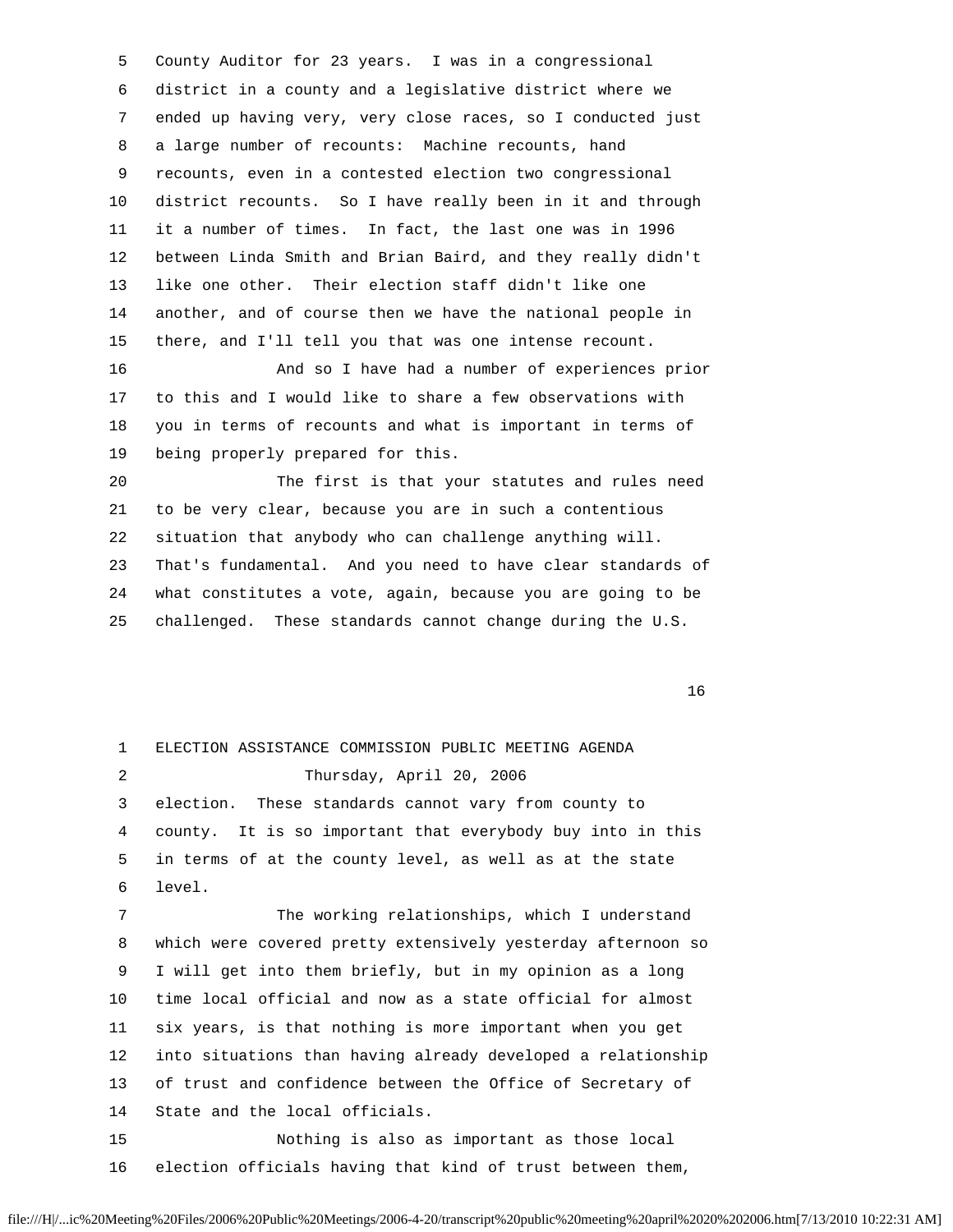17 because what is going to happen during this recount 18 situation you have to be able to communicate on a regular 19 basis. And I think as reported to you yesterday, our 20 cochair in the State of Washington was that every day during 21 our recount situation is that every day we communicated with 22 the counties. And obviously, if there was any particular 23 problem that occurred we sent somebody there, to be there 24 with them.

25 It is obviously essential that you develop a

17

| 1  | U.S. ELECTION ASSISTANCE COMMISSION PUBLIC MEETING AGENDA    |
|----|--------------------------------------------------------------|
| 2  | Thursday, April 20, 2006                                     |
| 3  | relationship of being supportive. On the other hand of the   |
| 4  | state office, the public you serve and the legislature and   |
| 5  | such also expect you to make sure it's being done correctly. |
| 6  | In other words, it isn't like you should go there and just   |
| 7  | be supportive for the sake of being supportive. You have to  |
| 8  | be candid and open in terms of if there are mistakes saying, |
| 9  | this is not acceptable, we are going to have to correct      |
| 10 | this, and move on.                                           |
| 11 | The relationship between the Office of                       |
| 12 | Secretary of State and the state of Washington and the       |
| 13 | county auditors is one that we have worked on extensively.   |
| 14 | And I must say that that, you know, that did work well, in   |
| 15 | fact almost to the point of a fault, in that particularly    |
| 16 | during the trial they started referring rather derisively to |
| 17 | us as the election committee because we stick together so    |
| 18 | And nobody was splitting, you know, and saying bad<br>much.  |
| 19 | things about the others and all.                             |
| 20 | So obviously you need to have credibility in                 |
| 21 | terms of being realistic about some of the problems, but     |
| 22 | that relationship is extremely important.                    |
| 23 | My experience as a local official also that I                |
| 24 | think is very important that, again, throughout the United   |
| 25 | States, and be aware of this, is the importance again of     |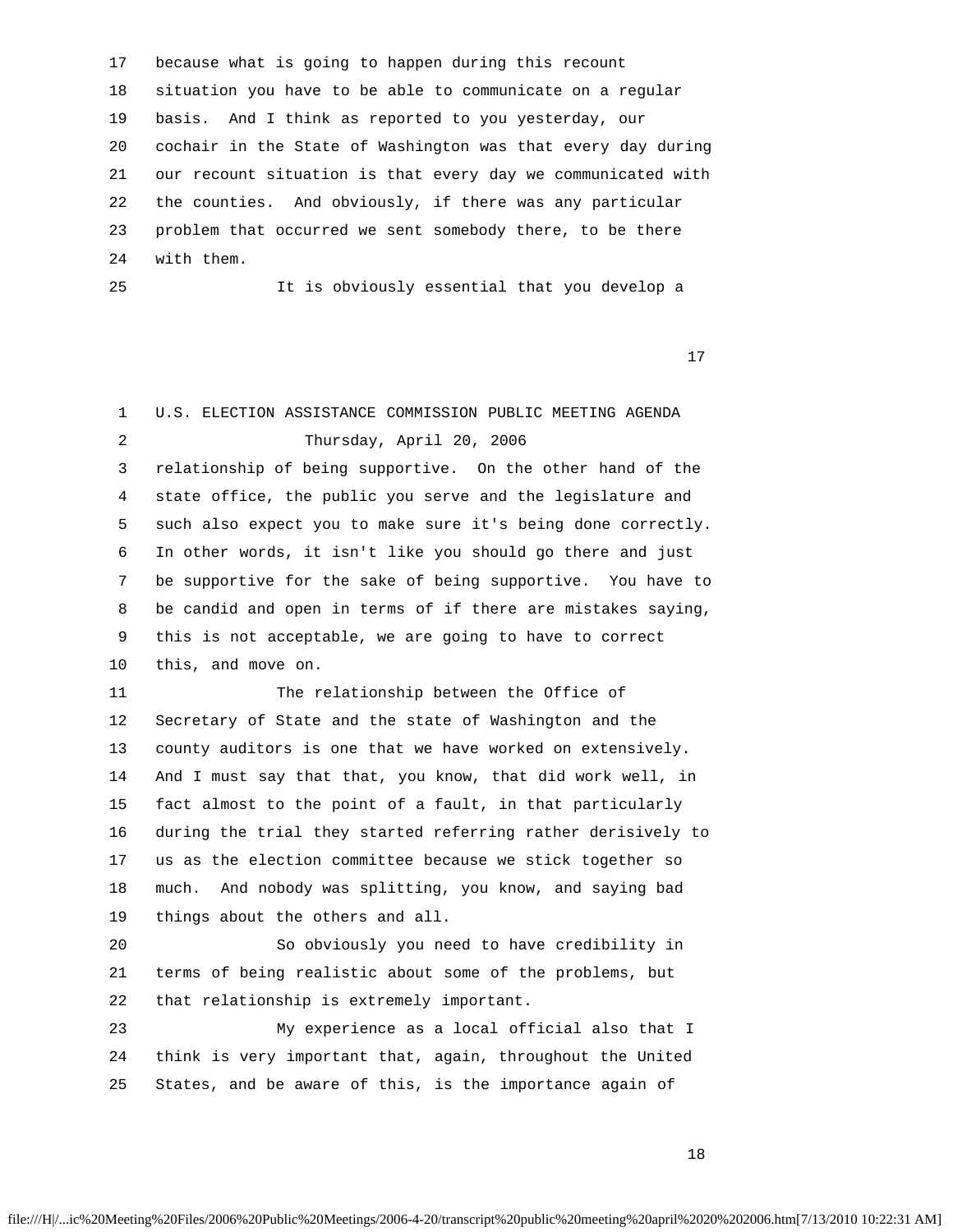1 U.S. ELECTION ASSISTANCE COMMISSION PUBLIC MEETING AGENDA 2 Thursday, April 20, 2006 3 establishing that relationship with your fellow local 4 officials prior to the election. And I experienced that in 5 these congressional district recounts where, you know, the 6 parties try to play you off against one other, particularly 7 because we are partisanly elected officials.

 8 In my district we have Clark County which is 9 down in Vancouver right across from the Portland. And then 10 Thurston where I was, the Olympic area, were the two large 11 counties in the district. The Clark County Auditor is a 12 Democrat and I'm a Republican, and needless to say, you 13 know, they really tried to play us off one against one other 14 and say we're doing different things and all that. But 15 guess what? We talked every day, every day. And we went 16 through everything to make sure we were exactly the same and 17 that they were giving the same answers and everything. And 18 again, that's fundamental. And then we held conference 19 calls. I think we had 13 counties. We'd get all 13 20 counties on the conference calls to make sure we were all on 21 the same page.

 22 The relationships were also important in terms 23 of dealing with the political parties and the candidates. I 24 personally called the gubernatorial candidates and said, 25 here's what we are doing, here's why we're doing it, and

|                 | 1 U.S. ELECTION ASSISTANCE COMMISSION PUBLIC MEETING AGENDA  |
|-----------------|--------------------------------------------------------------|
| 2               | Thursday, April 20, 2006                                     |
| 3               | here's what we expect to happen as a result. We talked to    |
| 4               | the political parties every day as well as the counties.     |
| 5               | Now, their situation is different. Their role is very, very  |
| 6               | different, obviously, but we thought it was very important,  |
| $7\overline{ }$ | again, that we make it very clear what was going on and why. |
| 8               | News media, it is so important they be totally               |
| 9               | transparent. That whatever they want to know, you answer.    |
| 10              | And by the way, that was one of Katherine Harris's           |
| 11              | suggestions. The problem was she said we developed a bunker  |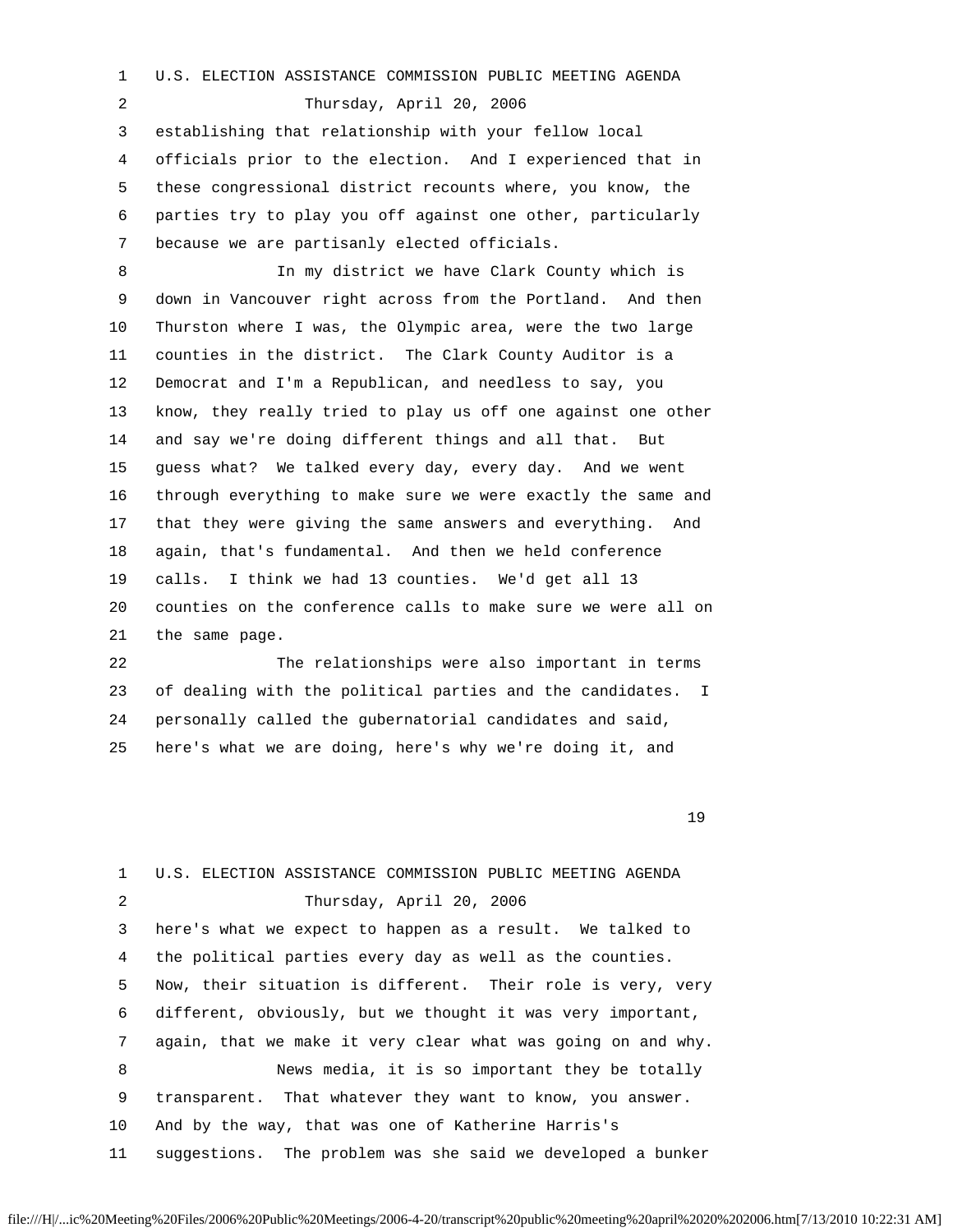12 mentality, we hid in a room, we locked people out and should 13 have been much more open. And we were. To the point of 14 exhaustion may I add. 6:00 a.m. to about 11:00 p.m. 15 answering press questions and conducting interviews. And I, 16 as Secretary of State, but also particularly King County and 17 some of the other county level officials as well. Also 18 important to educate the political party as the candidates 19 and the media in terms of the process.

 20 And finally, the public, of course, gets very 21 excited, you know. They took, you know, they took sides in 22 this gubernatorial race and very upset over this. And 23 anything that is raised that is a mistake, you know, would 24 be played over and over in the news at the top of the hour, 25 front page of the paper, and on TV that night. So it's

| 1  | U.S. ELECTION ASSISTANCE COMMISSION PUBLIC MEETING AGENDA    |
|----|--------------------------------------------------------------|
| 2  | Thursday, April 20, 2006                                     |
| 3  | very, very important also you get out your message in an     |
| 4  | organized and consistent way.                                |
| 5  | And that's what we did within our office in                  |
| 6  | terms of communication between elections division and        |
| 7  | Secretary of State and communications director, but also     |
| 8  | that's part of what we were doing in communicating with the  |
| 9  | counties.                                                    |
| 10 | We need to have a good understanding of what                 |
| 11 | the roles are and in terms of what the role of the Secretary |
| 12 | of State's office is, the county level and the canvassing    |
| 13 | boards within the counties, and then the state of            |
| 14 | Washington. By the way, the counties are responsible for     |
| 15 | the conduct of the election and voter registration, and      |
| 16 | their canvassing boards are responsible for certification.   |
| 17 | So the Secretary of State has more of an orchestrating role, |
| 18 | oversight role, training role, and you know, adopting rules  |
| 19 | and such, but the Secretary of State does not count any      |
| 20 | ballots in the state of Washington. It's the local           |
| 21 | government that does which, again, makes it so imperative    |
| 22 | that kind of relationship.                                   |
| 23 | So important that there be uniform and                       |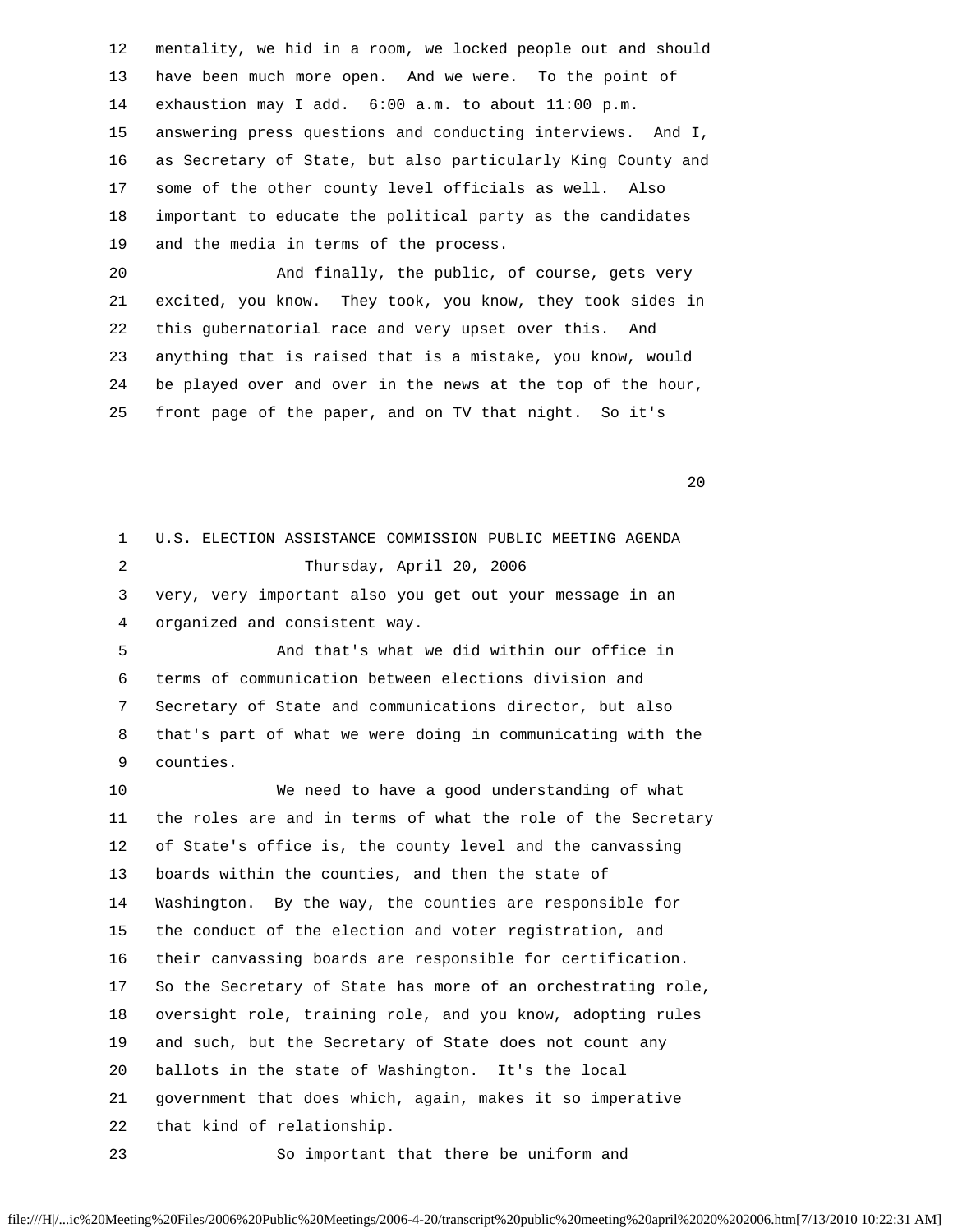24 consistent state standards, like in signature verification.

25 As you are probably well aware, Washington and Oregon are

1 U.S. ELECTION ASSISTANCE COMMISSION PUBLIC MEETING AGENDA

21 **21** 

 2 Thursday, April 20, 2006 3 vote by mail states. We are not entirely, but we're very 4 close to that entirely in the State of Washington. And so 5 clearly, that is one of the pivotal points in terms of 6 whether votes are going to be counted, is whether that 7 signature is valid, because that signature is what 8 determines whether that ballot is going to be processed. 9 And if there is a perception that you are using different 10 standards from county to county and throwing out a bunch 11 from one county and not in another, you are setting 12 yourselves up for a challenge. 13 Also the provisional ballot processing which we 14 are fortunate in the state of Washington that we have had 15 that kind of system here for a long time, so we were very 16 consistent in terms of how we handled them, other than there 17 were there some mistakes made in some polling sites, but in 18 terms of how our canvassing boards handled them. 19 And the preinspection of ballots, which are so 20 important both in terms of the optical scan, and we had 21 punch cards going on. In terms of getting a consistent 22 number when you start doing recounts is the better job you 23 did in preinspection, the more consistent your count is 24 going to be. 25 In our state I think we had 14 counties of 39 22 a contra de la contra de la contra de la contra de la contra de la contra de la contra de la contra de la c<br>22 a contra de la contra de la contra de la contra de la contra de la contra de la contra de la contra de la c 1 U.S. ELECTION ASSISTANCE COMMISSION PUBLIC MEETING AGENDA 2 Thursday, April 20, 2006 3 that were punch card. And by the way, they were very 4 consistent when we did the recount, so we did a good job of 5 chad checking to make the optical scan more variation for 6 reasons I think you understand pretty well, which is the 7 voter can be very creative in how he or she decides to mark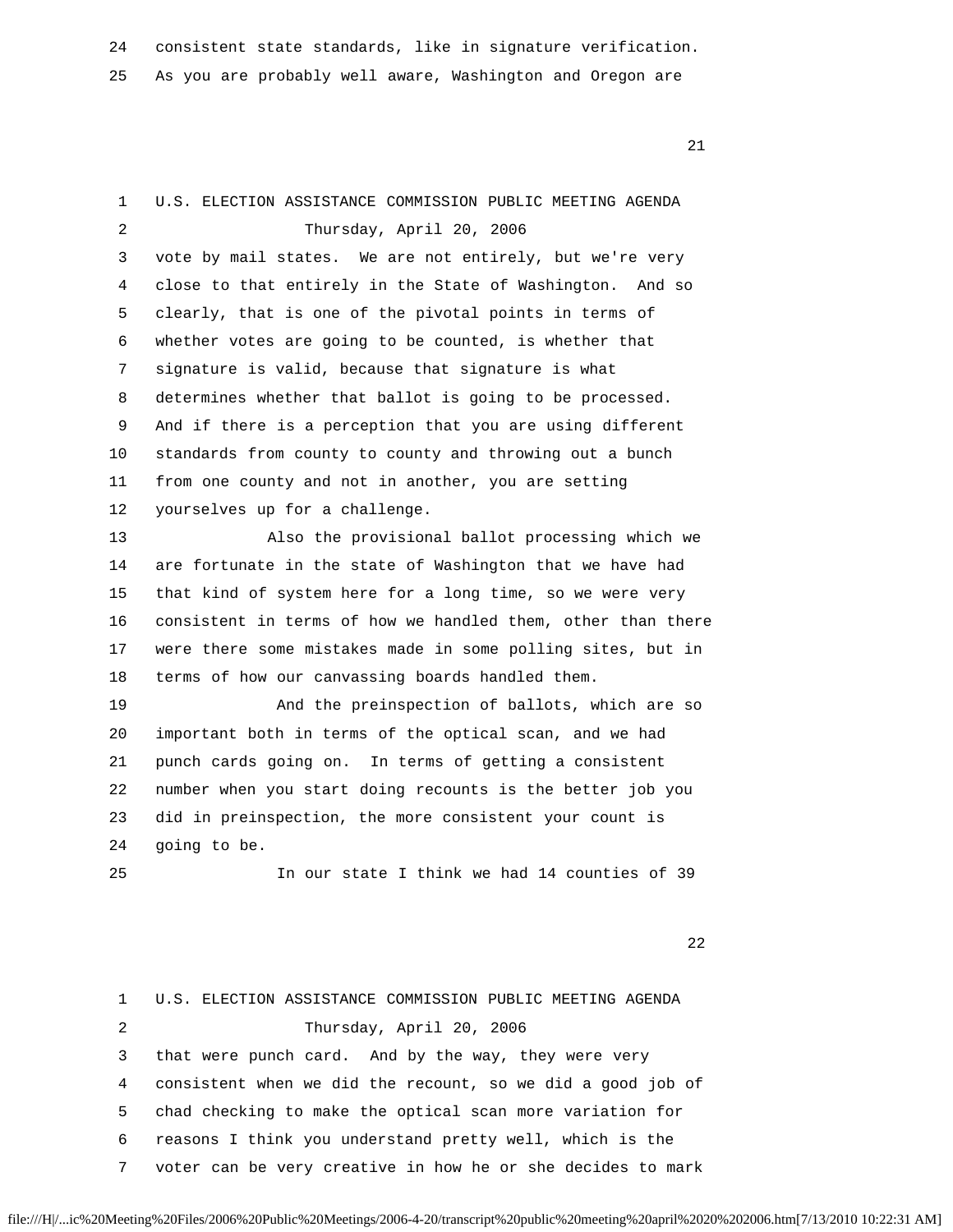8 that ballot rather than following the instructions. And so 9 that was a little bit more of a problem.

 10 The breakdown in the state of Washington was in 11 terms of some of the execution, some of that caused by us 12 having the latest primaries in the United States here in the 13 state of Washington. Our primary is only seven weeks before 14 the general. We certify it 10 days after the primary, then 15 the mail ballots have to be out 20 days before the general, 16 or 18 days now, but the military and overseas even a week 17 earlier than that.

 18 So and then as inevitably happens, you have 19 other printer problems and such, but we had a lawsuit by the 20 Libertarian party which delayed us being able to print our 21 ballots. Once that was resolved at the state level, then 22 there were lawsuits out at the local level, particularly 23 over in Spokane, so they were really rushed. And once that 24 happens that is a problem.

25 Fortunately the legislature just planned to

23

## 1 U.S. ELECTION ASSISTANCE COMMISSION PUBLIC MEETING AGENDA 2 Thursday, April 20, 2006 3 move back our primary. But we had problems in terms of 4 reconciliation, which is so important, and that is something 5 that I would want you to emphasize in your report, is they 6 need to know how many ballots they received and then be able 7 to balance how many were county versus how many were 8 rejected, and that number needs to match. That -- both in 9 terms of knowing your missing ballots from your precinct, if 10 you know they're not all counted, which was a problem, and 11 just in terms of again, the kind of trust and confidence in 12 terms of public perception. That was a problem. 13 In the state of Washington we had our first 14 kind of election from hell in 1990, at least in recent 15 history, where we had a state House of Representatives' 16 race, one vote. And when they did recounts in the three 17 counties, the same kind of things happened. We lost ballots 18 and that led to us adopting a certification and training 19 program in the state of Washington operated under the Office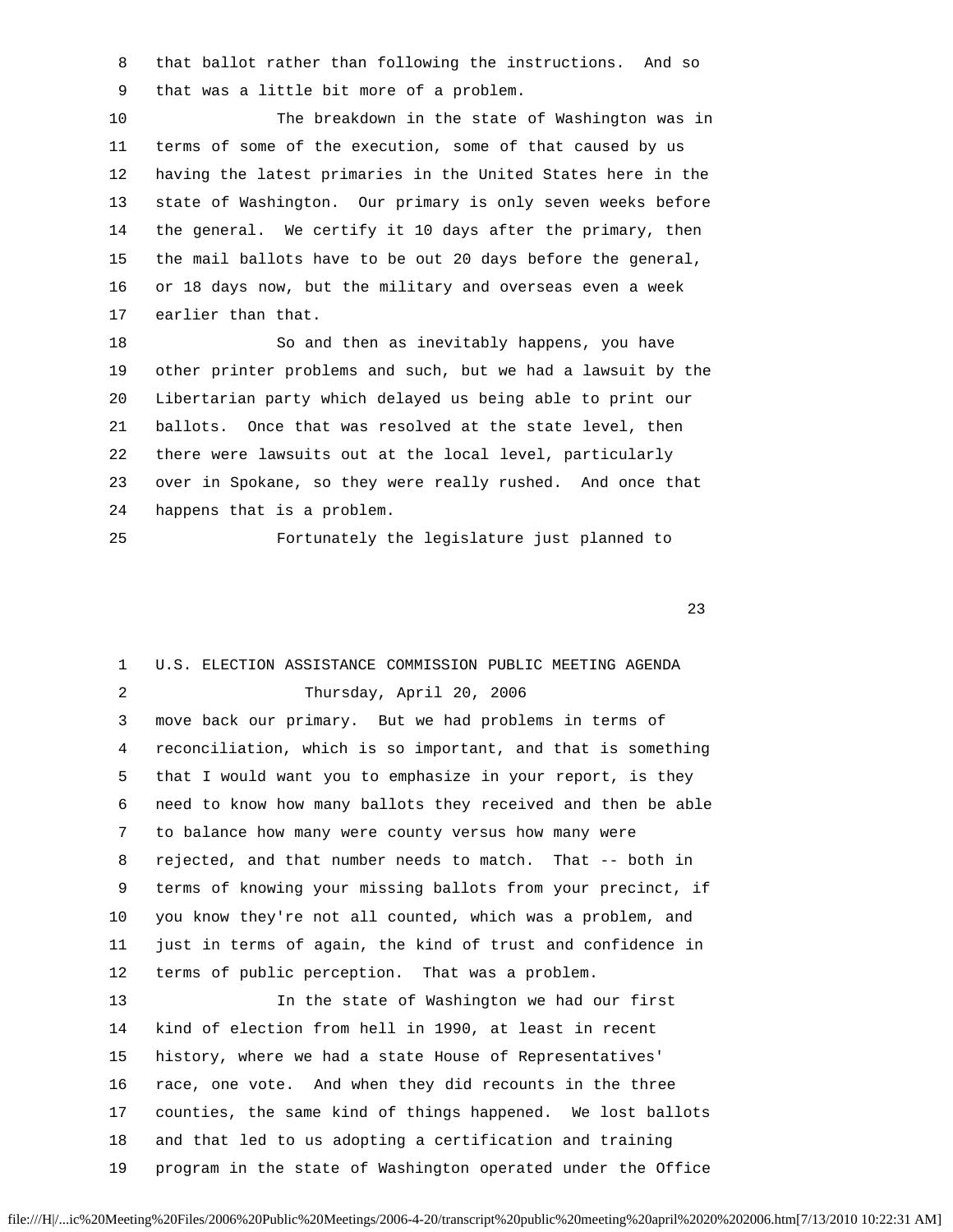20 of Secretary of State. This has been very helpful to us in 21 terms of training, very helpful to the counties. It has 22 been again, a real partnership. The county auditors are on 23 the board that oversees this program.

 24 And so for example, we're going to do the hand 25 recount. There was this sentiment expressed by the public,

24

 1 U.S. ELECTION ASSISTANCE COMMISSION PUBLIC MEETING AGENDA 2 Thursday, April 20, 2006 3 media and some of the party people that oh, this is going to 4 be a mess, this is going to be embarrassing, and partly 5 because of the perception of Florida. In fact, they 6 executed it very, very well. And Commissioner DeGregorio 7 and Martinez saw some of that, but in all 39 counties, both 8 party observers and they said they were impressed, they were 9 -- because of the way the party observers were handled, the 10 professionalism in terms of bipartisan boards and 11 everything, and that was key to our success. And I would 12 highly recommend that to other states in terms of having a 13 training program. 14 14 In our case they have to have certain 15 requirements in order to be certified as election 16 administrator, and a requirement that at least two 17 administrators in each county are certified. The larger 18 ones of course need to do better than that in terms of 19 getting more people certified. 20 Another very important point is the education 21 of the public. In our state, as I've obviously seen in 22 other states, one of the difficulties you get into when you 23 do a recount is the voters didn't follow the rules. They 24 didn't do it correctly. They made sure they got very 25 creative. And that puts the canvassing board in a very

25 and 25 and 25 and 25 and 25 and 25 and 25 and 25 and 25 and 25 and 25 and 25 and 25 and 25 and 25

 1 U.S. ELECTION ASSISTANCE COMMISSION PUBLIC MEETING AGENDA 2 Thursday, April 20, 2006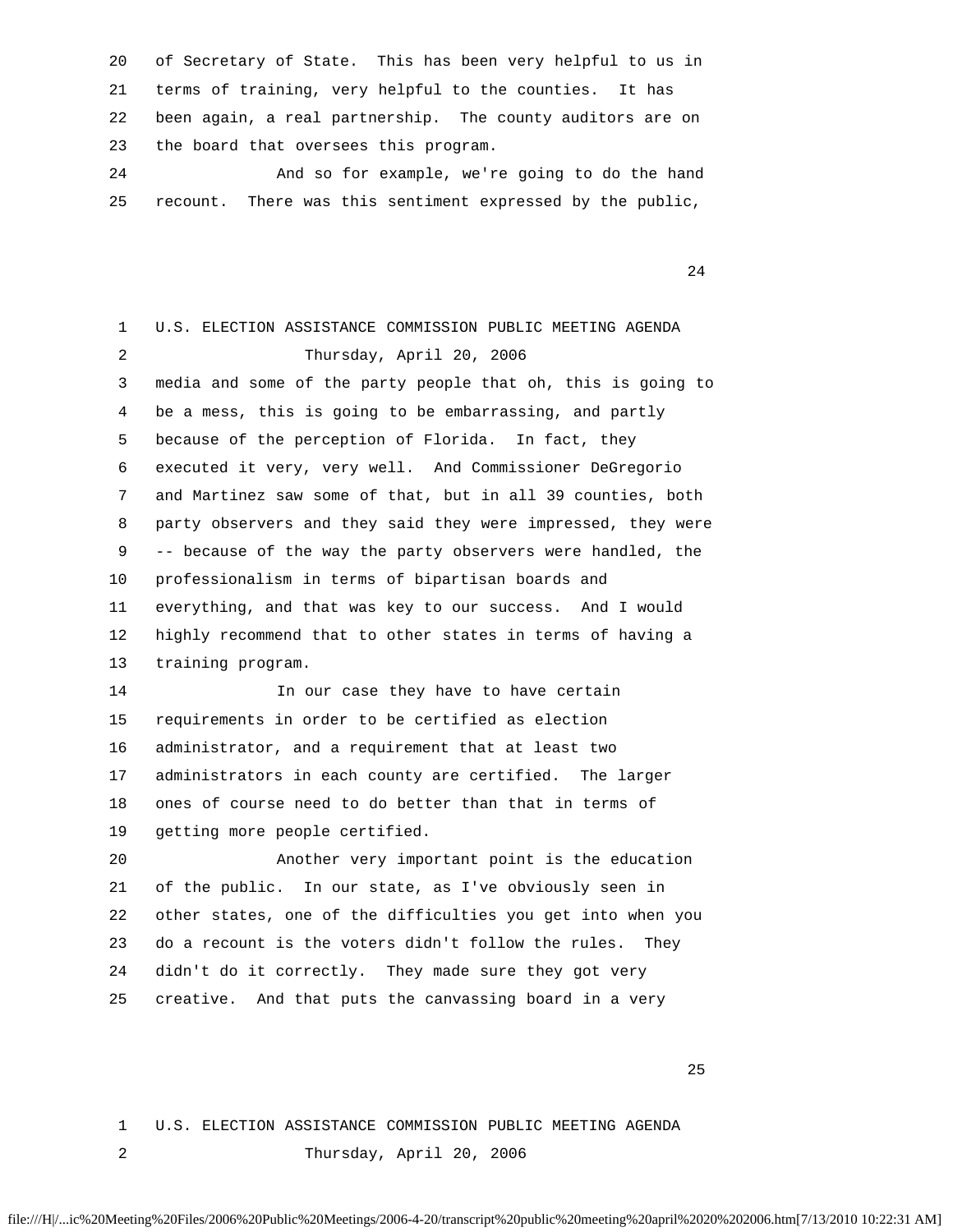3 difficult situation, puts the election administrator in a 4 difficult situation. So in fact, we had have sponsored by 5 the County Auditors using HAVA money in the last election 6 training over TV ads and radio ads and newspaper ads to the 7 voters in how to vote properly and how not to make mistakes. 8 Knowing we have limitations on time, I had more 9 to say but I will conclude with just a couple of points that 10 I think are very important from my rather intensive 11 experience in this area. 12 And I guess most important is transparency, is 13 that if you're going to get trust in your results and 14 confidence of the public, they really need to know what is

 15 going on. And they need to be able to observe what is going 16 on. They need to understand why you are doing this and what 17 the possible ramifications are of how this is going on.

 18 The second point is that inevitably you are 19 going to have challenges from the parties, you are going to 20 have challenges from the news media, you are going to have 21 challenges that will end up in court. And one of the points 22 that I made that I think you may not hear from others, that 23 I think was really quite important in terms of coming out of 24 our recount here, is that I kept reminding people we are 25 setting an historical precedent here. The answer we're

 $26$ 

 1 U.S. ELECTION ASSISTANCE COMMISSION PUBLIC MEETING AGENDA 2 Thursday, April 20, 2006 3 giving, the decisions we're making are setting a precedent 4 for the future. 5 I was in court a lot. Went to the State 6 Supreme Court a couple of times and a couple of Superior 7 Court things. And I had to remind the lawyers, the lawyers 8 tend to just want to win their case, and I said, wait a 9 minute, just think, you know, what this decision is going to 10 do in terms of future elections. Do we want every, you 11 know, town council race, every fire district commissioner 12 race that is close to end up in court or end up with a, you 13 know, major problem? No. So let's be sure that the 14 precedents we're establishing here are ones we can live with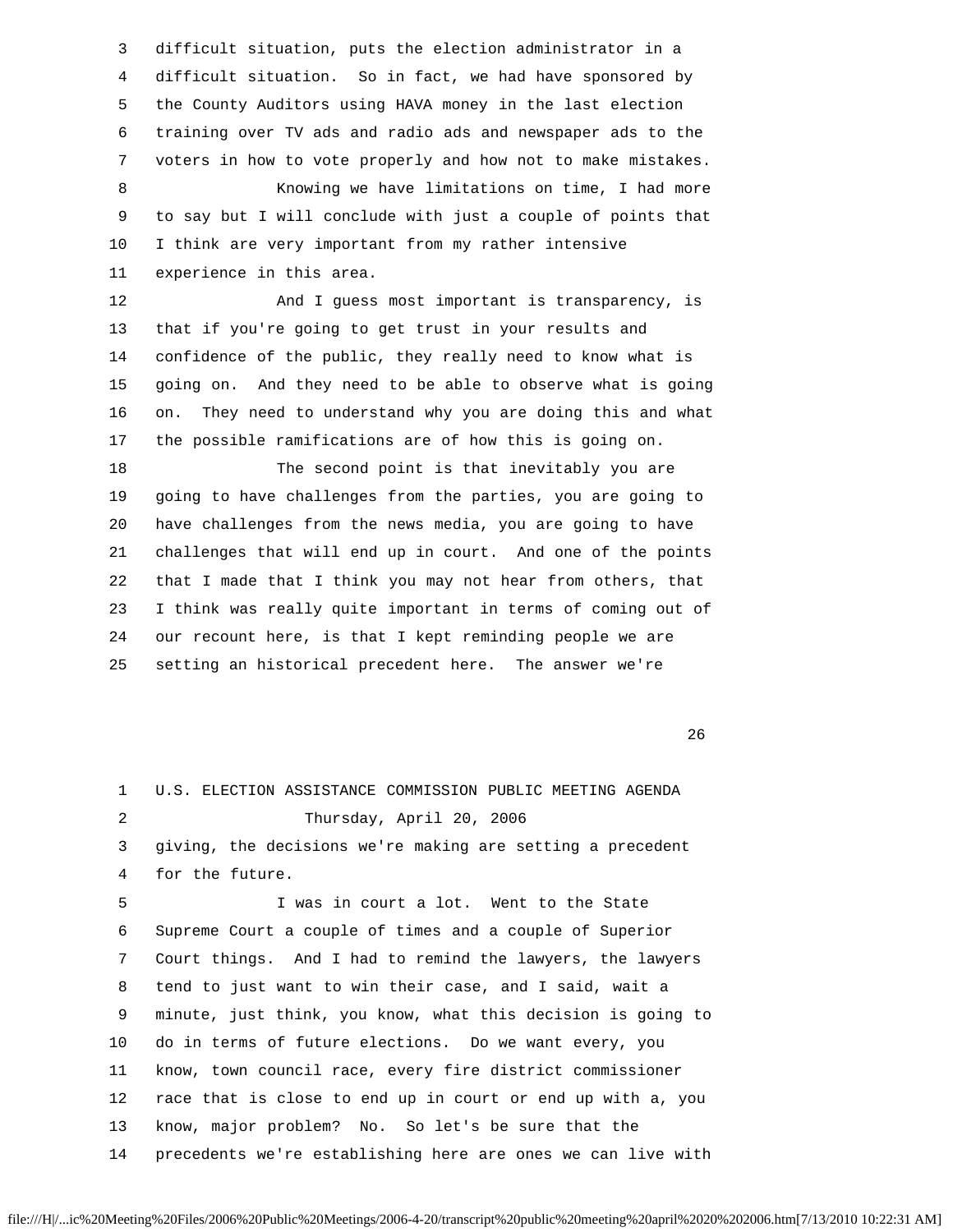15 in the future in terms of conducting solid election. 16 Second is, and I made this point to the press 17 when we had to announce our first recount, is that some 18 board election administrators understand the role of the 19 parties. The parties will rise in righteous indignation and 20 say, all we want is a fair and free election, to make sure 21 every ballot is counted correctly. Well, in fact, that 22 isn't their role at all. Their role is they want their 23 candidate to win, and they view this is an extension of the 24 campaign, and they're going to do whatever they can, they're 25 going to say whatever they can through the news media and

27 and 27 and 27 and 27 and 27 and 27 and 27 and 27 and 27 and 27 and 27 and 27 and 27 and 27 and 27

| 1  | U.S. ELECTION ASSISTANCE COMMISSION PUBLIC MEETING AGENDA    |
|----|--------------------------------------------------------------|
| 2  | Thursday, April 20, 2006                                     |
| 3  | all because they are trying to get every ballot, you know,   |
| 4  | counted for their candidate.                                 |
| 5  | If they are ahead, well, their position is,                  |
| 6  | well, I think we have done enough here, about time to wrap   |
| 7  | this up, you know. And if they are behind, we need to count  |
| 8  | more ballots, you know. And so there should be no illusion   |
| 9  | about what the role of the parties is. We need to respect    |
| 10 | that role and deal with them and understand that that        |
| 11 | definitely is what their role is. Though, by the way, party  |
| 12 | observers in all of our state did a good job and we --       |
| 13 | partly because we made it very clear what their role was.    |
| 14 | We do political party observer training. We have manuals     |
| 15 | and such for them, so they did understand that.              |
| 16 | Finally, I'll just make the point that I                     |
| 17 | started with, is this is a fragmented, decentralized process |
| 18 | in America. You can't eliminate risk. So what is most        |
| 19 | important is that you reduce your risk as much as possible   |
| 20 | through the best management practices, oversight and         |
| 21 | redundancy. The goal all of us have is have those voters be  |
| 22 | able in the final analysis to have trust and confidence in   |
| 23 | the system. And I really think that has to be paramount in   |
| 24 | terms of the way the election administrators look at this    |
| 25 | process when they have a recount.                            |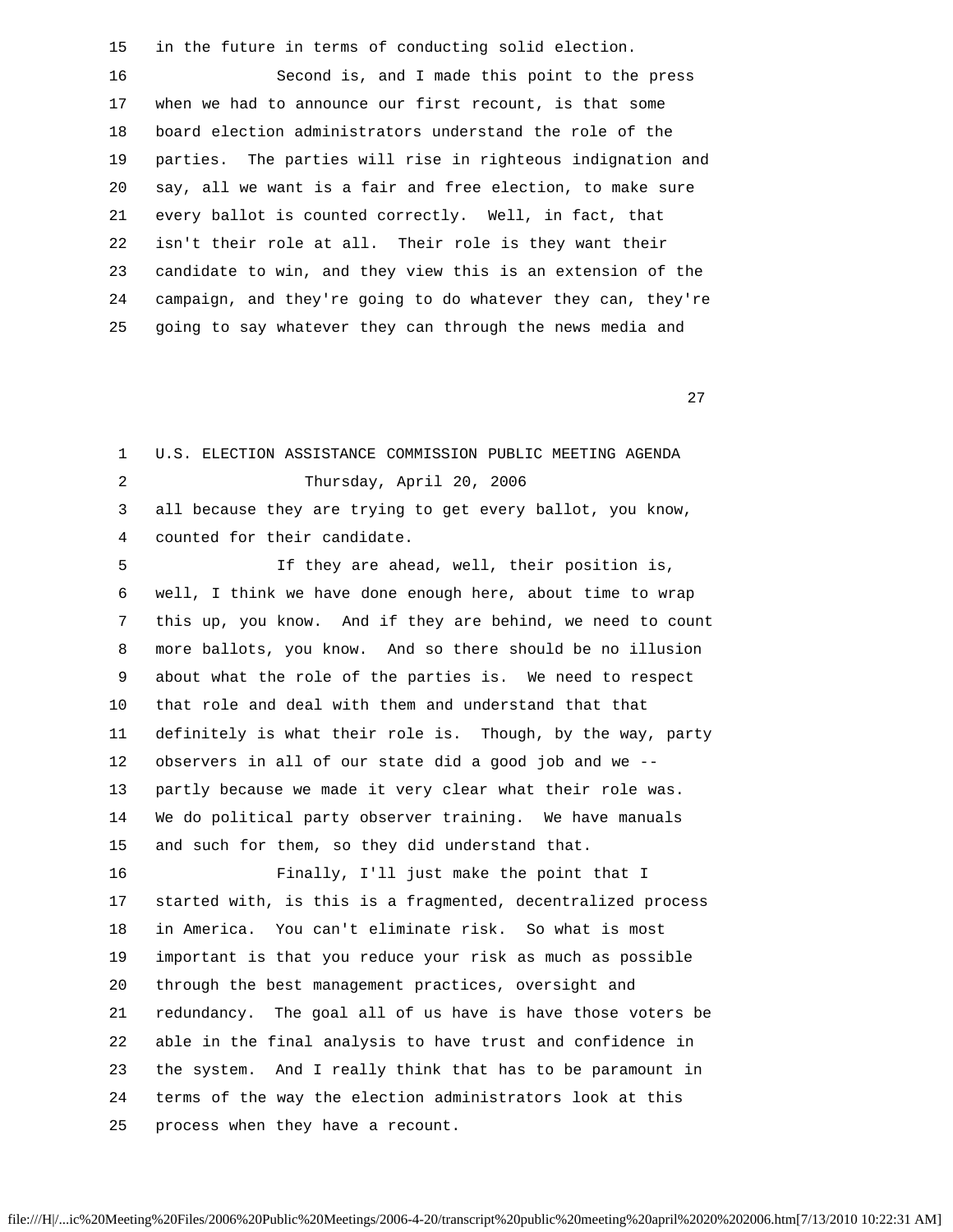1 U.S. ELECTION ASSISTANCE COMMISSION PUBLIC MEETING AGENDA

2 Thursday, April 20, 2006

 3 THE CHAIRMAN: Thank you, Secretary Reed. We 4 appreciate those comments and we are going to have our other 5 panelists speak before we ask questions, but I'm sure that 6 all of us will have follow-up questions. But we appreciate 7 your testimony.

 8 Ms. Bencoach, will you share with us your 9 experience in the State of Virginia.

 10 MS. BENCOACH: Yes, Mr. Chairman. I appreciate 11 the invitation today to talk about Virginia's experience in 12 the recent recounts. It's an honor to be here. Also I 13 first want to extend my thanks for the hospitality extended 14 yesterday by the King County Auditor's office, and that was 15 a tremendous meeting yesterday. And I'm taking quite a few 16 suggestions back to Virginia from that.

 17 As you all know, the Help American Vote Act 18 requires states to adopt uniform and nondiscriminatory 19 standards defining what constitutes a vote on voting systems 20 in use of the states. Last December, faced with recounting 21 our closest election in statewide history, Virginia found 22 that it is equally important to define what counts and what 23 doesn't in a recount and to clearly spell out procedures to 24 be used for each system.

25 Our only previous statewide recount was in the

 $29$ 

 1 U.S. ELECTION ASSISTANCE COMMISSION PUBLIC MEETING AGENDA 2 Thursday, April 20, 2006 3 1989 election for governor. The difference in that election 4 was just under 7,000 votes out of 1.79 million cast. The 5 numbers changed slightly in the recount, but the outcome did 6 not change. In our 2005 election for attorney general, the 7 certified results showed a difference of 323 votes out of 8 1.94 million cast. 9 In Virginia, recounts are conducted under the 10 direction of a three-judge court. Only the candidate who

28 and 28 and 28 and 28 and 28 and 28 and 28 and 28 and 28 and 28 and 28 and 28 and 28 and 28 and 28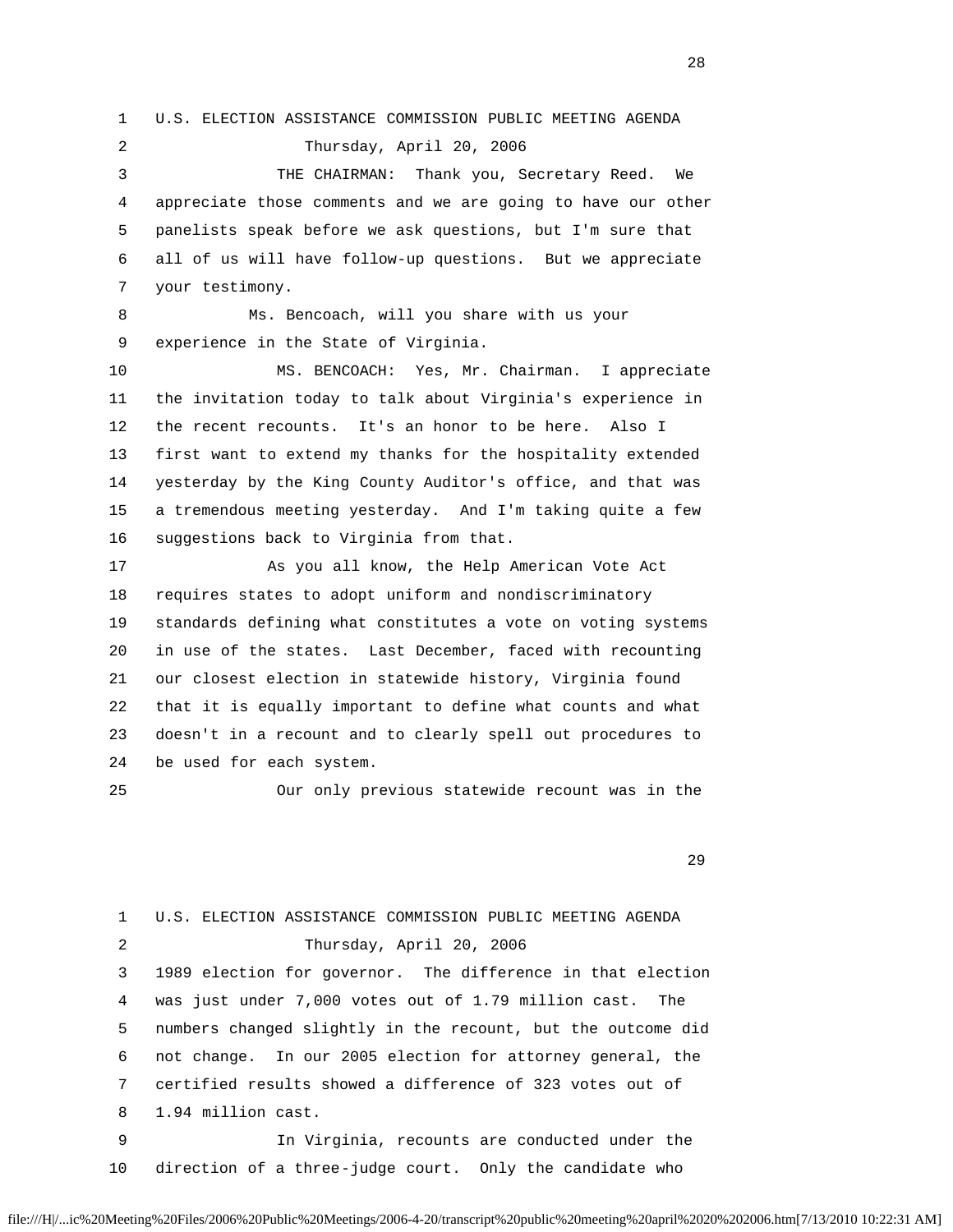11 has apparently lost by no more by 1 percent can request a 12 recount. If the margin is one-half of a percent or less, 13 then the localities and state agencies that are involved pay 14 their own costs for the recount. If the difference is over 15 1/2 percent, and it's still less than 1 percent, then the 16 candidate has to post a bond of \$10 per precinct involved in 17 the recount and the entire district is recounted. There are 18 no partial recounts. And they will later be assessed for 19 the actual cost. This keeps the number of recounts down in 20 that higher margin, and we actually have very few recounts 21 in Virginia. After each election we usually have a few from 22 local offices, occasionally one from the General Assembly, 23 but we really have very few recounts in Virginia. 24 After the 2000 presidential elections, Virginia 25 State Board of Elections initiated an ad hoc study of the

 $30<sup>3</sup>$ 

 1 U.S. ELECTION ASSISTANCE COMMISSION PUBLIC MEETING AGENDA 2 Thursday, April 20, 2006 3 state's recount laws, drawing on the experience of a 4 bipartisan group of election officials, party staff and 5 officials, and recount attorneys, all of whom have worked in 6 the previous Virginia recounts. 7 The 2001 Virginia General Assembly specified 8 that all marksense and punch card ballots be recounted by 9 running them back through the counters to separate the 10 undervotes and overvotes for hand counting, adopted a 11 "two-corner" chad rule for punch card ballots that are not 12 accepted by the tabulator, and charged the State Board of 13 Elections with promulgating standards for recounts. 14 The legislature also formed their own omnibus 15 study on elections, which included every issue that anybody 16 wanted to study after the 2000 elections. And our agency 17 recount study provided input to the legislature study and 18 also to the State Board. The State Board's recount 19 standards were adopted in August of 2001. 20 Our standards provide administrative details 21 that are not spelled out in the law and also draw together 22 the key code provisions that deal with counting of the

```
file:///H|/...ic%20Meeting%20Files/2006%20Public%20Meetings/2006-4-20/transcript%20public%20meeting%20april%2020%202006.htm[7/13/2010 10:22:31 AM]
```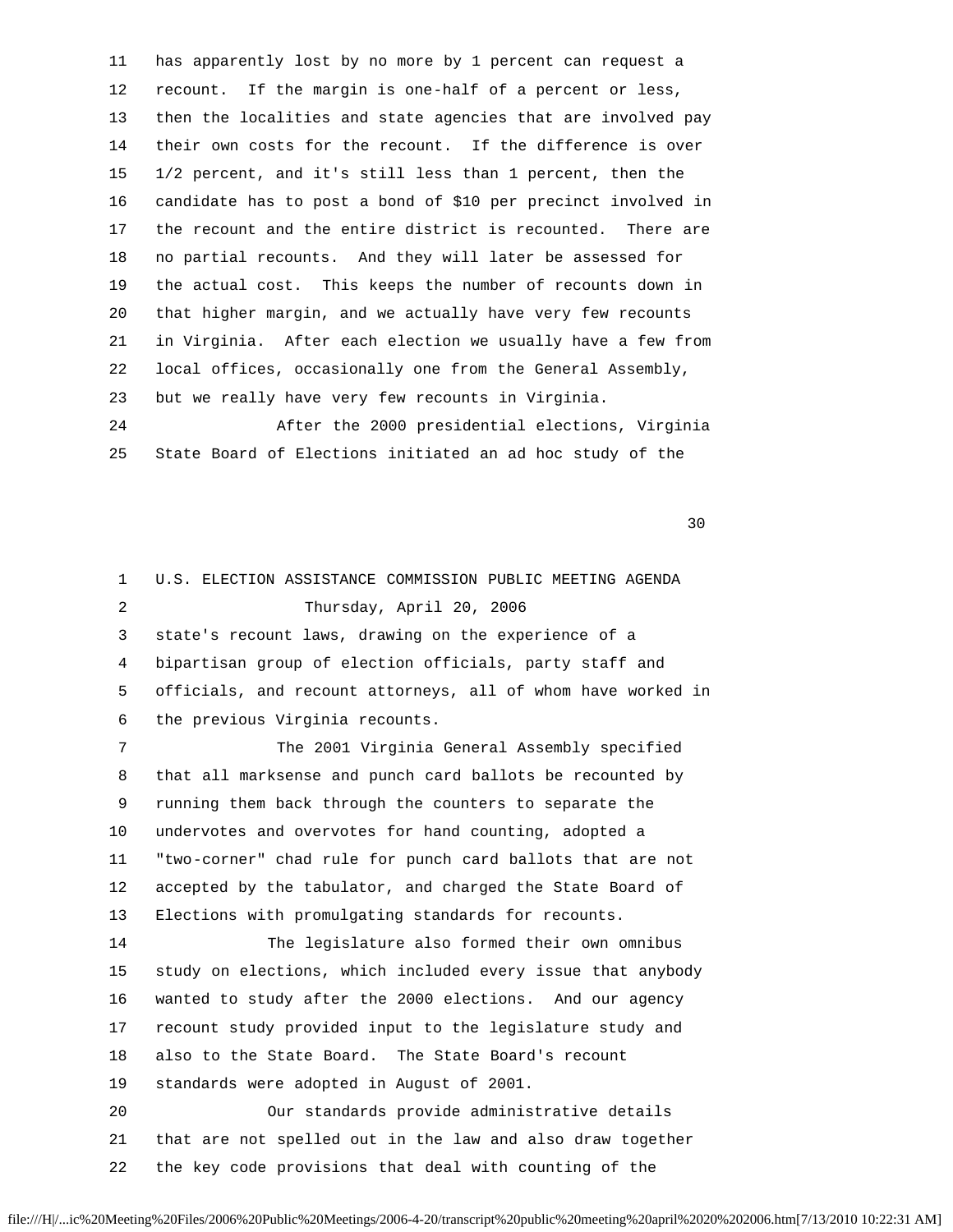23 ballots. The main reason for this is that the judges who 24 are overseeing the recounts very seldom deal with election 25 law issues and we wanted to make their task easier, instead

31

 1 U.S. ELECTION ASSISTANCE COMMISSION PUBLIC MEETING AGENDA 2 Thursday, April 20, 2006 3 of having to try to fix things on the back end. The 4 standards directed the ballots ruled invalid in the election 5 could be not recounted in a recount. That also includes 6 provisional ballots that are not counted in the original 7 election, that issue was not revisited, and matters of voter 8 eligibility are not appropriate for recount, only for 9 contest. 10 The State Board directed that in recounting the

 11 ballots, unless the recount law specifically directs 12 otherwise and to the degree possible, the ballot shall be 13 counted in accordance with the same laws that apply when 14 they are counted at the polls. It's also important to add 15 that in Virginia the law states that the recount is final. 16 There is no second recount. There can be only one recount 17 of the vote.

 18 The standards also included instructions on how 19 to count paper ballots, as well as any marksense ballots 20 which were counted by hand. Virginia is a "voter intent" 21 state, but in our research we could find no instance where 22 the state had given any instructions to the localities on 23 how to interpret voter intent, except for write-in ballots, 24 which names are valid, which names are not.

25 The State Board later directed that the ballot

 $32$ 

 1 U.S. ELECTION ASSISTANCE COMMISSION PUBLIC MEETING AGENDA 2 Thursday, April 20, 2006 3 examples would also be used whenever ballots are hand 4 counted, so this continues the practice of trying to count 5 them the same way in the recount and the election itself as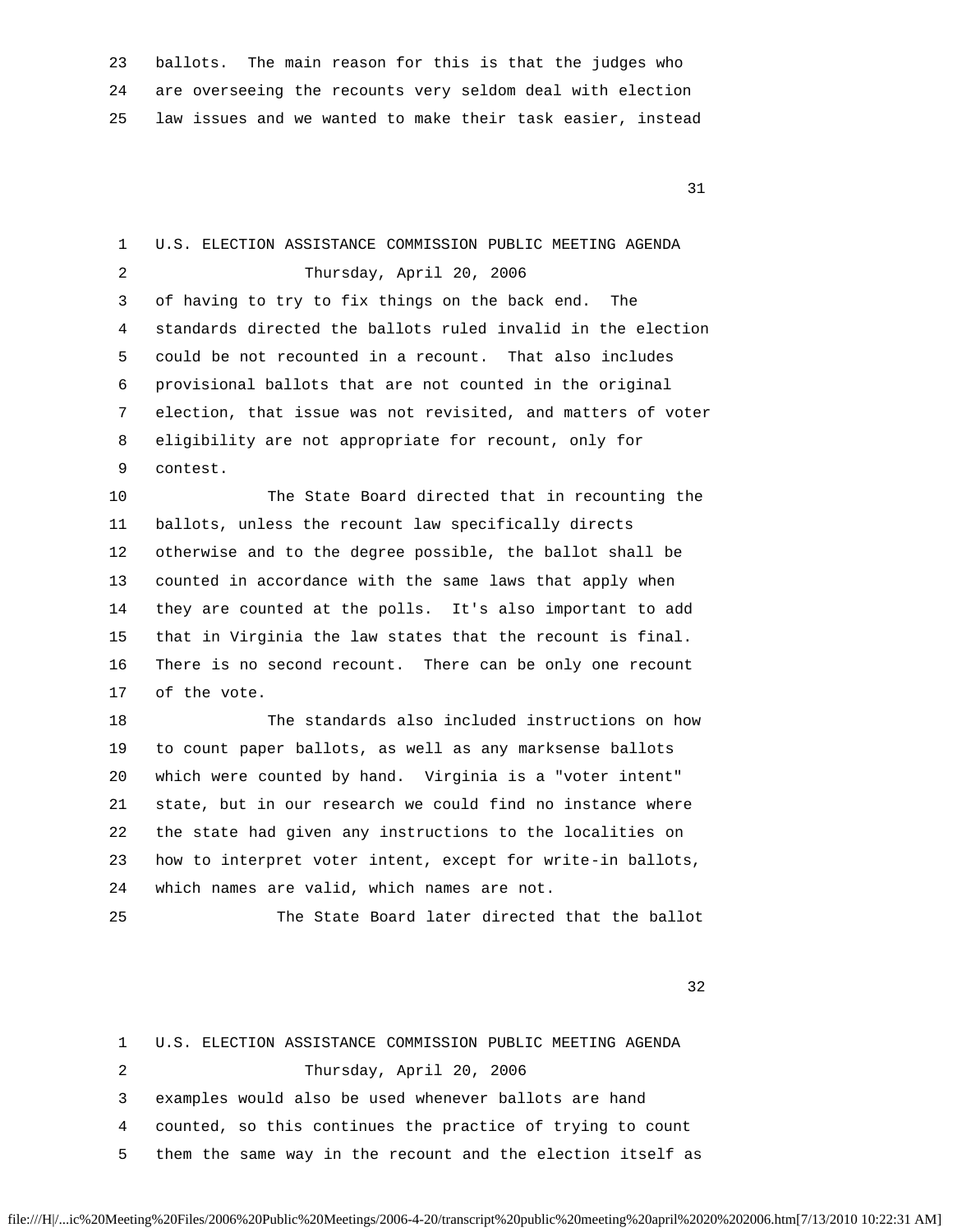6 the recount laws specifically direct.

 7 In 2002 our General Assembly clarified the 8 recount laws based on the Board's conclusions writing some 9 of our conclusions into law, and also vote to limit the 10 rerunning of marksense and punch card ballots to situations 11 "when the printout is not clear, or on the request of the 12 court." The agency's recount study numbers had debated 13 requiring the ballots to always rerun versus never having 14 them rerun and just relying on the printout and they came up 15 with this compromise and believed that if a party to the 16 recount made a good argument, then the court would order 17 them rerun. Of course, we have had varying decisions by 18 different recount courts since then.

 19 The 2005 statewide recount presented our first 20 major test of these various law changes and of the recount 21 standards and ballot examples. As soon as we realized that 22 a recount was likely, Jean Jensen, the secretary of the 23 State Board of Elections, and she is the administrative head 24 of the agency, called a meeting of the key agency staff to 25 sit down with the lawyers from both candidates and both

 $33$ 

## 1 U.S. ELECTION ASSISTANCE COMMISSION PUBLIC MEETING AGENDA 2 Thursday, April 20, 2006 3 political parties. Throughout the process we would be in 4 regular communication. With the exception of the Virginia 5 Freedom of Information Act requests that were only filed by 6 one candidate, and often they file duplicate requests, as 7 soon as they found out about one they filed a duplicate, the 8 information was provided simultaneously to both candidates. 9 We worked to keep the process open and transparent and to 10 keep our staff accessible. 11 At the preliminary hearing the presiding judge 12 decided that the code not allow him to "go on a fishing 13 expedition" for votes, and turned down the apparently losing 14 candidate's request to rerun all the marksense and punch 15 card ballots through the tabulators to separate out the 16 overvotes and undervotes for hand counting. And we

17 estimated this was approximately a half a million votes that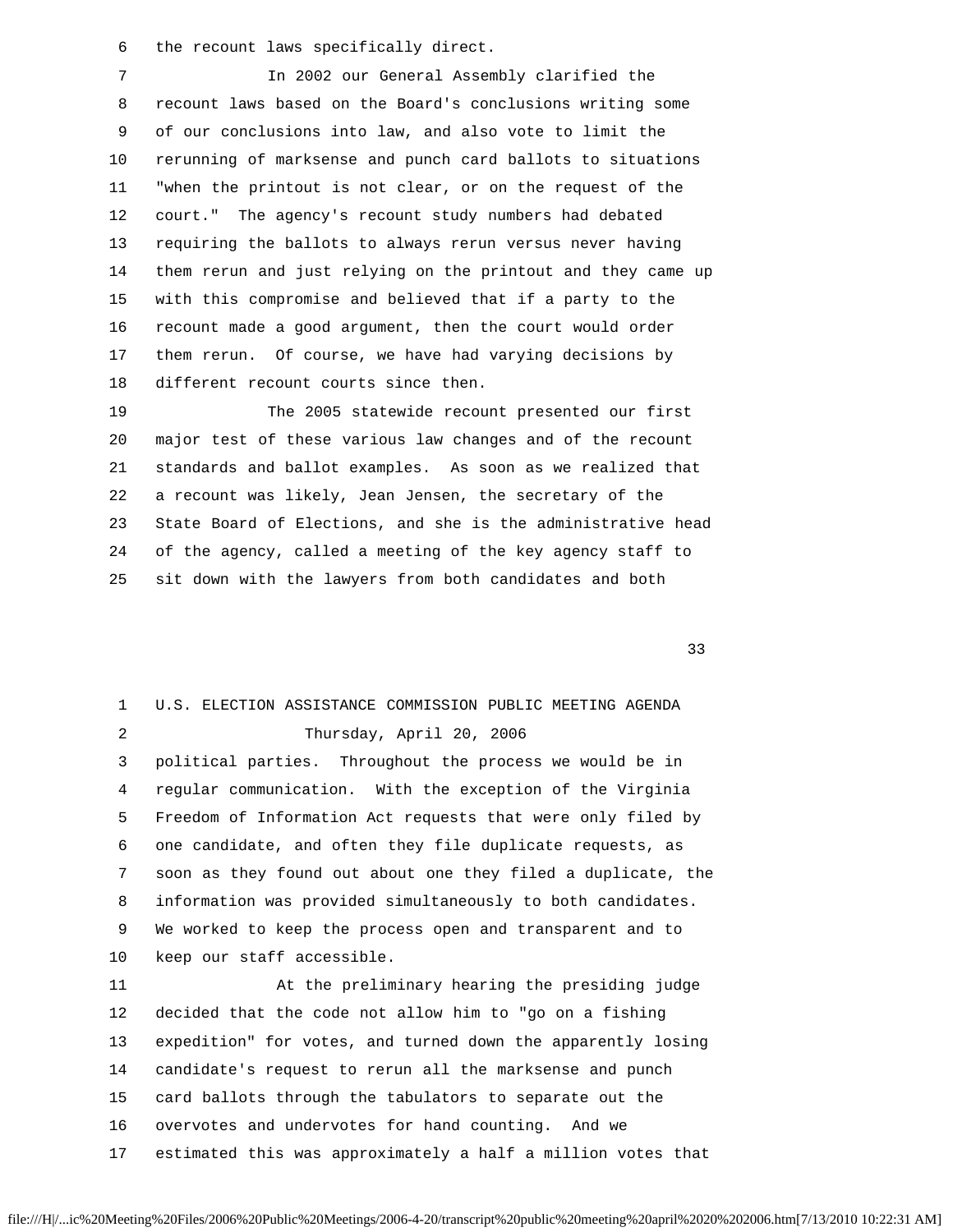18 would have had to be rerun in different localities. A 19 later, more limited motion based on the drop-off rates was 20 also turned down. The judge expressed his frustration with 21 the wording "on the request of the court" in the law, and he 22 wanted more clarity over when they were supposed to be rerun 23 and when they were not.

 24 In the course of the recount it was discovered 25 that not all of the marksense machines then in use in

34

 1 U.S. ELECTION ASSISTANCE COMMISSION PUBLIC MEETING AGENDA 2 Thursday, April 20, 2006 3 Virginia could be reprogrammed to separate out the overvotes 4 and undervotes for a single office as was specified in the 5 law. The equipment had been certified before the law was 6 changed. The law has now been amended to require ballots to 7 be hand recounted in a recount if the tabulator cannot be 8 reprogrammed to meet this requirement. 9 The recount uncovered other issues. In one 10 locality the wrong pens had accidentally been used. That's 11 now been corrected. In another locality they found what 12 they called unprocessed ballots listed on the tape. The 13 Board policy will be addressing this issue requiring that 14 those ballots be rejected at the polls so the voter has an 15 opportunity to correct them, to vote again, have the ballot 16 counted, and that is going to be addressed in policy. That 17 is what's now done with overvotes; if there's any overvote 18 on the ballot the machine rejects it and that voter has an 19 opportunity to say, override it, you know, or I'll vote

 21 The recount was conducted on December 20th and 22 21st, following numerous court hearings and several versions 23 of procedural order. The last procedural hearing on the 24 recount was actually held on the day before the recount 25 began, when the court ordered that ballots be hand counted

20 again.

 $35$ 

#### 1 U.S. ELECTION ASSISTANCE COMMISSION PUBLIC MEETING AGENDA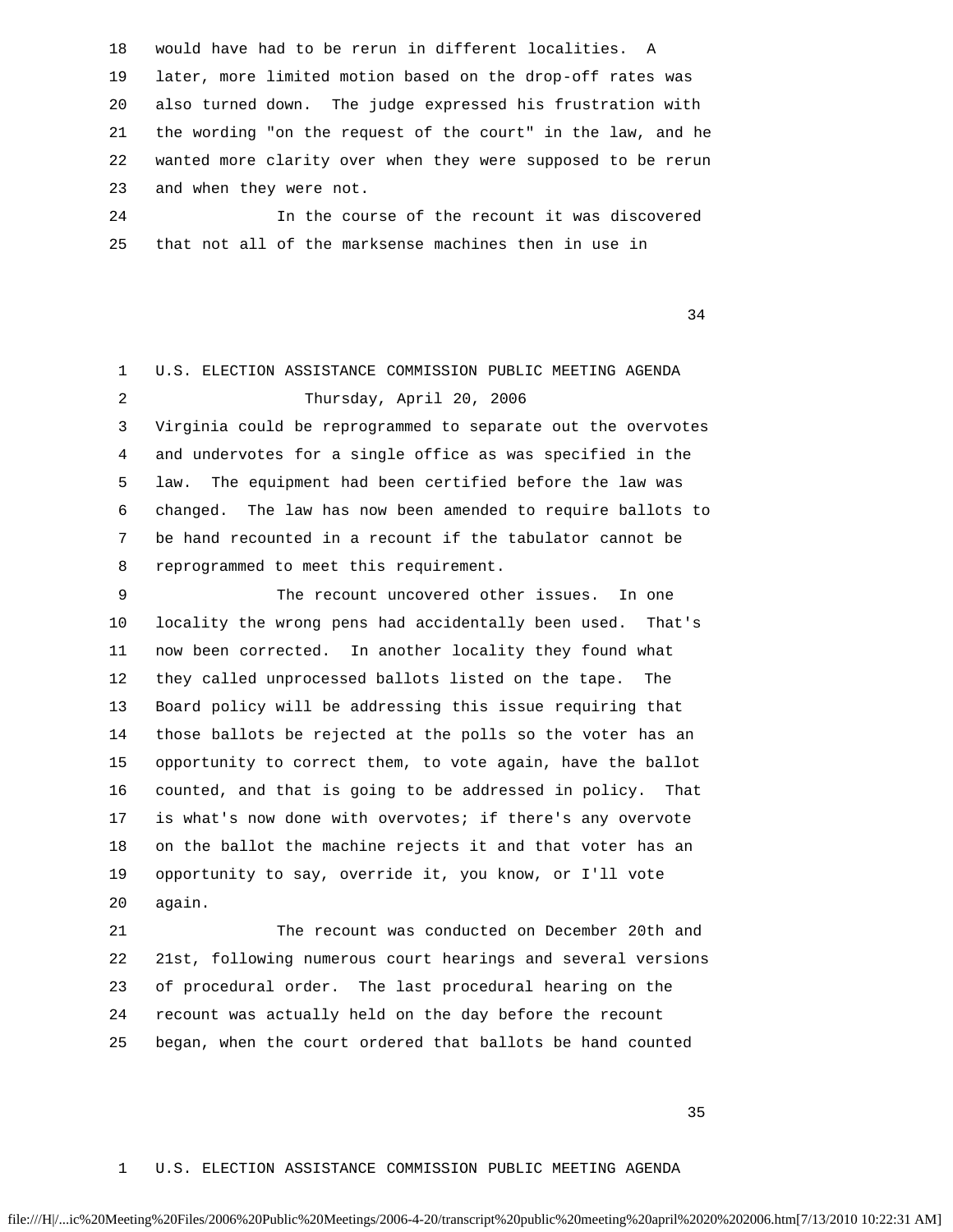### 2 Thursday, April 20, 2006

 3 in nine precincts of two localities. These were the 4 precincts with the unprocessed ballots and with the wrong 5 pens. In the one additional precinct on the day of the 6 recount the decision was made to rerun the punch card 7 ballots through the tabulator when the printout could not be 8 found. And a recount law provides for this to be decided on 9 election day.

 10 The shifting procedural orders presented 11 problems for everybody involved in the recount. Programming 12 costs and time were also problematic. Because election 13 officials on the day of the recount could decide that the 14 printout was not clear and the ballots had to be rerun, all 15 the localities with marksense ballots and with punch card 16 ballots had to have reprogrammed and retested units 17 available to handle all of those precincts on the day of the 18 recount. The program cards were still under seal so they 19 had to acquire new cards to use. The time that some vendors 20 required in order to do this reprogramming was also an 21 issue. And the next time a recount order was filed, what we 22 would probably do is order as soon as the recount is filed 23 that they start getting those cards and getting them 24 programmed.

25 Another complicating issue was the variety of

| $\mathbf{1}$ | U.S. ELECTION ASSISTANCE COMMISSION PUBLIC MEETING AGENDA    |
|--------------|--------------------------------------------------------------|
| 2            | Thursday, April 20, 2006                                     |
| 3            | voting equipment in the state. The State Board certifies     |
| 4            | the equipment, but the 134 localities pick from the list.    |
| 5            | And with the notable exception of the HAVA funding, Virginia |
| 6            | has paid for voting equipment with local dollars. With a     |
| 7            | combination of old equipment, replacement equipment, and     |
| 8            | DREs added for accessibility in precincts that have another  |
| 9            | main system, our staff was hard pressed to write the         |
| 10           | instructions for the recount at the time the recount was     |
| 11           | happening. Virginia had a history of writing these           |
| 12           | instructions as needed, and we are revisiting that process.  |
| 13           | But all said, it worked remarkably well, and                 |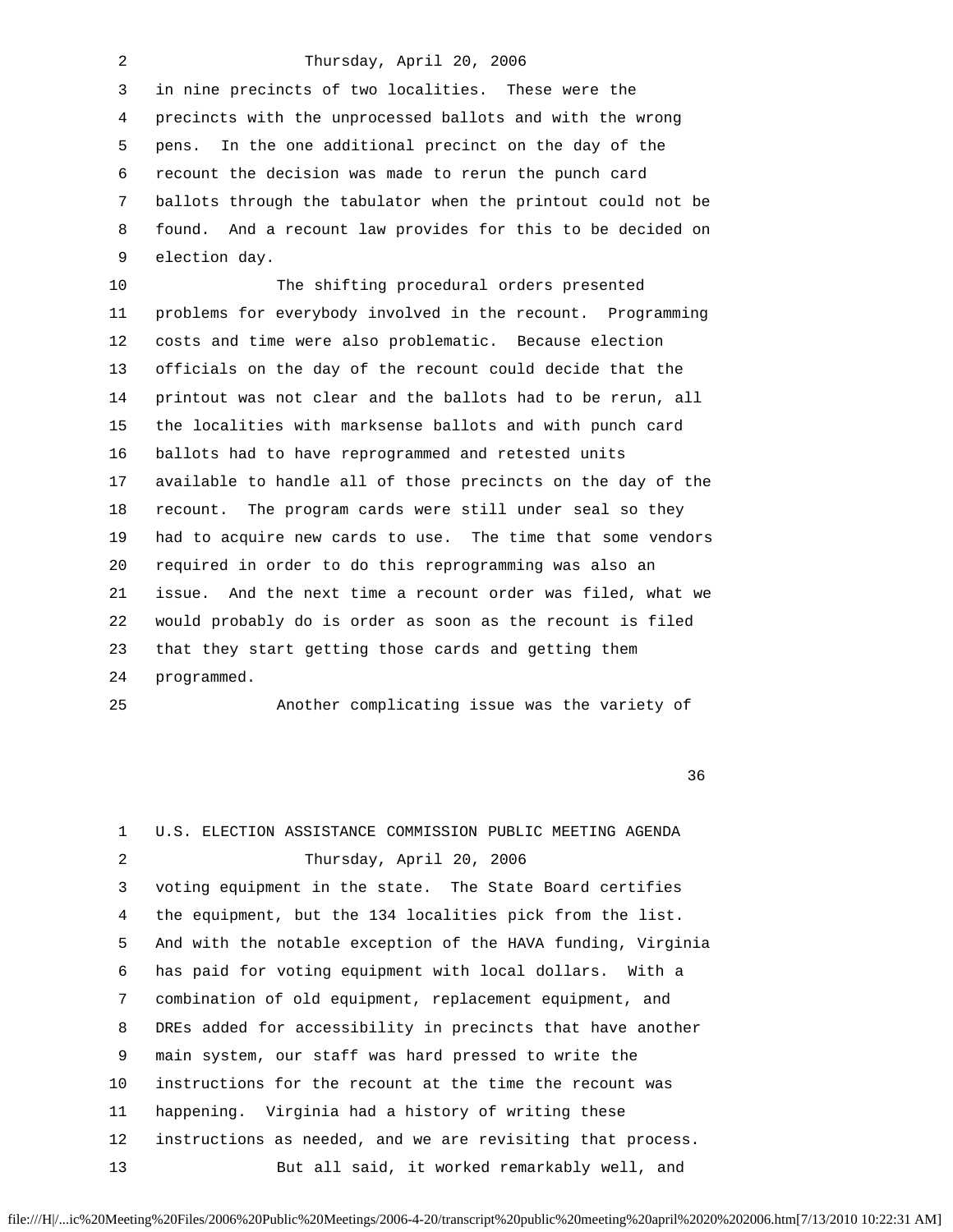14 that is due largely to dedicated 134 local general 15 registrars, their three-member local electoral boards and 16 our State Board staff. 17 The first day of the recount was conducted 18 entirely in the localities beginning at 9:00 a.m. In each 19 locality two members of the electoral board (one Democrat 20 and one Republican) served as the local recount 21 coordinators. Recount officials have been selected by 22 parties to the recount from among the election officials who 23 worked in the November election. The two campaigns also 24 could send a designated representative for each recount 25 team. Since this was a court proceeding, it was overseen by

37

 1 U.S. ELECTION ASSISTANCE COMMISSION PUBLIC MEETING AGENDA 2 Thursday, April 20, 2006 3 the clerk of court in each locality. 4 Except for the ten precincts discussed above 5 that had to be hand counted, the process was 6 straightforward. Sealed envelopes for the other 2,500 7 precincts, including central absentee precincts, were 8 opened, printouts from election night were examined, ballots 9 that had been hand counted originally were hand counted 10 again, and results were written on the forms for transmittal 11 to Richmond. If the two recount officials selected by the 12 two sides, the election officials, did not agree on how a 13 ballot should be counted, it was set aside with a note about 14 why they didn't agree and it was sent to Richmond. As each 15 locality finished, the State Police picked up the materials 16 and then ran them up to Richmond in a relay system. 17 Although the furthest locality is a six and a half hour 18 drive from Richmond, everything was locked up in the 19 Richmond for the court's office by midnight. 20 The next day the Richmond phase began at 8:00 21 a.m. At each of six tables a State Board staff member 22 opened the envelope and read the results to a contracted 23 accountant and that provided another step of neutrality 24 while observers from both campaigns watched. When any 25 questions arose, the attorneys from both sides would come

```
file:///H|/...ic%20Meeting%20Files/2006%20Public%20Meetings/2006-4-20/transcript%20public%20meeting%20april%2020%202006.htm[7/13/2010 10:22:31 AM]
```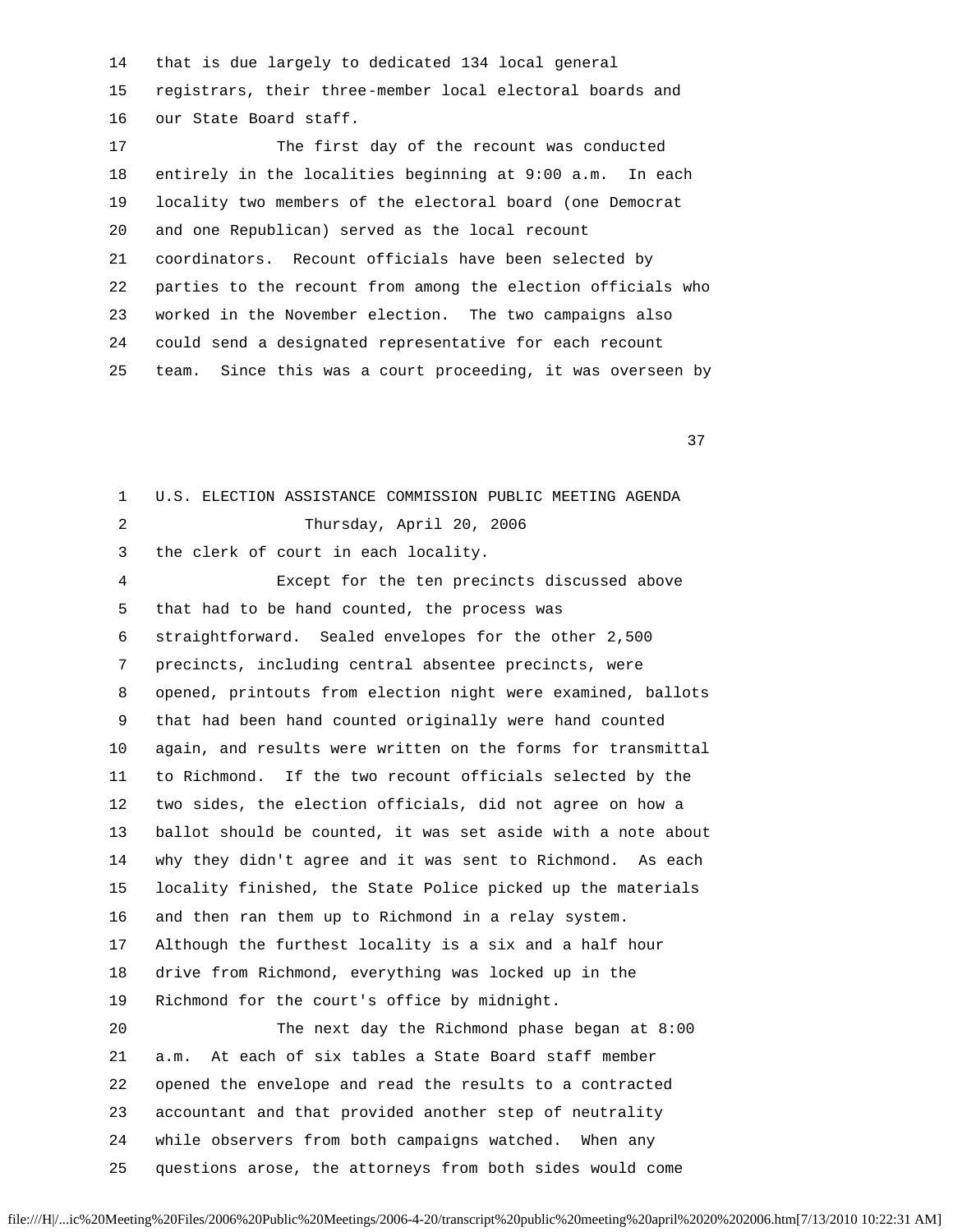1 U.S. ELECTION ASSISTANCE COMMISSION PUBLIC MEETING AGENDA 2 Thursday, April 20, 2006 3 over to the table and discuss the issue. The finished tally 4 sheets were sent to a compilation table that was similarly 5 staffed and a staff member took the finished envelope and 6 brought it over to the next locality. Most of the issues 7 were resolved quickly. We actually ended up with very few 8 contested ballots being sent to Richmond. But those issues 9 that couldn't be resolved quickly were sent to a separate 10 room where eventually three teams of SBE senior staff, 11 attorneys and clerk's office staff went through the 12 problems. 13 Overall the mistakes we identified in the 14 process were human mistakes. Numbers were transposed or 15 entered in the wrong boxes, one valid absentee ballot was 16 sealed up uncounted, those type of things. And we'll be 17 addressing those in our annual training this year. 18 One electoral board member realized shortly 19 after the recount that they had used the wrong form. They 20 called everybody back, they redid it, they sent it on in a 21 timely fashion. 22 One locality out of 134 later claimed not to 23 have received the orders, instructions or forms, which were 24 all sent by e-mail posted on the website, never called 25 anybody to ask, and then just sent everything to Richmond.  $39$ 

> 1 U.S. ELECTION ASSISTANCE COMMISSION PUBLIC MEETING AGENDA 2 Thursday, April 20, 2006 3 On that second day of the recount when the error were 4 discovered, the attorneys for both sides reached agreement 5 that they and SBE staff would take those materials and do 6 their recount for them. That took about two hours. In 7 January when that registrar and the electoral board were 8 called in to meet with the State Board, that meeting took

 $38<sup>3</sup>$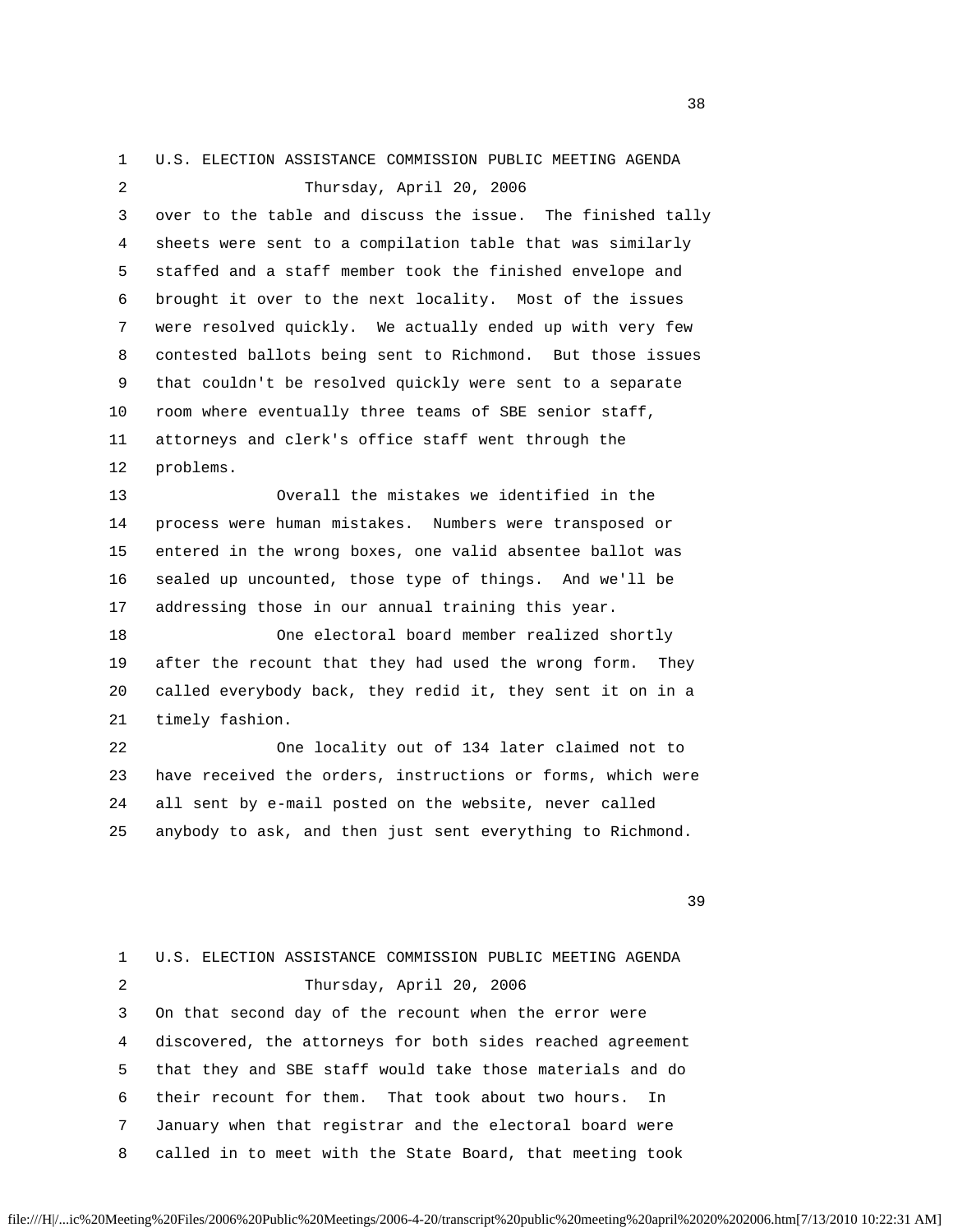9 quite a bit longer.

 10 The recount was concluded at about 9:00 p.m. on 11 the second day. The outcome did not change and the original 12 winner picked up a net gain of 37 votes, of which 36 were 13 from the hand counted precincts. The losing candidate did 14 not choose to contest the election. That contest would have 15 been before the House of Delegates in the State Senate, 16 which were both controlled by the other party. The losing 17 candidate is still in the General Assembly, where he 18 introduced bills this year having to do with recounts, 19 including requiring that all the ballots be run through 20 every time. That bill did not pass. 21 Other bills passed this year requiring that 22 candidate representatives of recounts be given an 23 unobstructed view of the proceedings and specifically 24 allowing representatives at more points in the election 25 process, but also specifically prohibiting those observers

40

 1 U.S. ELECTION ASSISTANCE COMMISSION PUBLIC MEETING AGENDA 2 Thursday, April 20, 2006 3 from interfering in any way. 4 The final bill that passed this session 5 requires us to provide explanations whenever the unofficial 6 or the official results that are posted on the SBE website 7 are changed and why they changed, and those explanations 8 will also be posted on the State Board website, so people 9 can see as they're going along why the numbers change, 10 someone corrected. 11 11 I thank you for allowing me to share these 12 observations and I hope that they were useful to you. 13 THE CHAIRMAN: Thank you, Ms. Bencoach. You 14 know, we explained just in the first two how there are some 15 similarities in the proceedings in a recount in two 16 different states and some similar suggestions, but we also 17 see the differences between the two, and I think that, you 18 know, that can tell us about the whole country because we 19 really have, you know, 50 states that have different rules, 20 different procedures, many different procedures in fact.

```
file:///H|/...ic%20Meeting%20Files/2006%20Public%20Meetings/2006-4-20/transcript%20public%20meeting%20april%2020%202006.htm[7/13/2010 10:22:31 AM]
```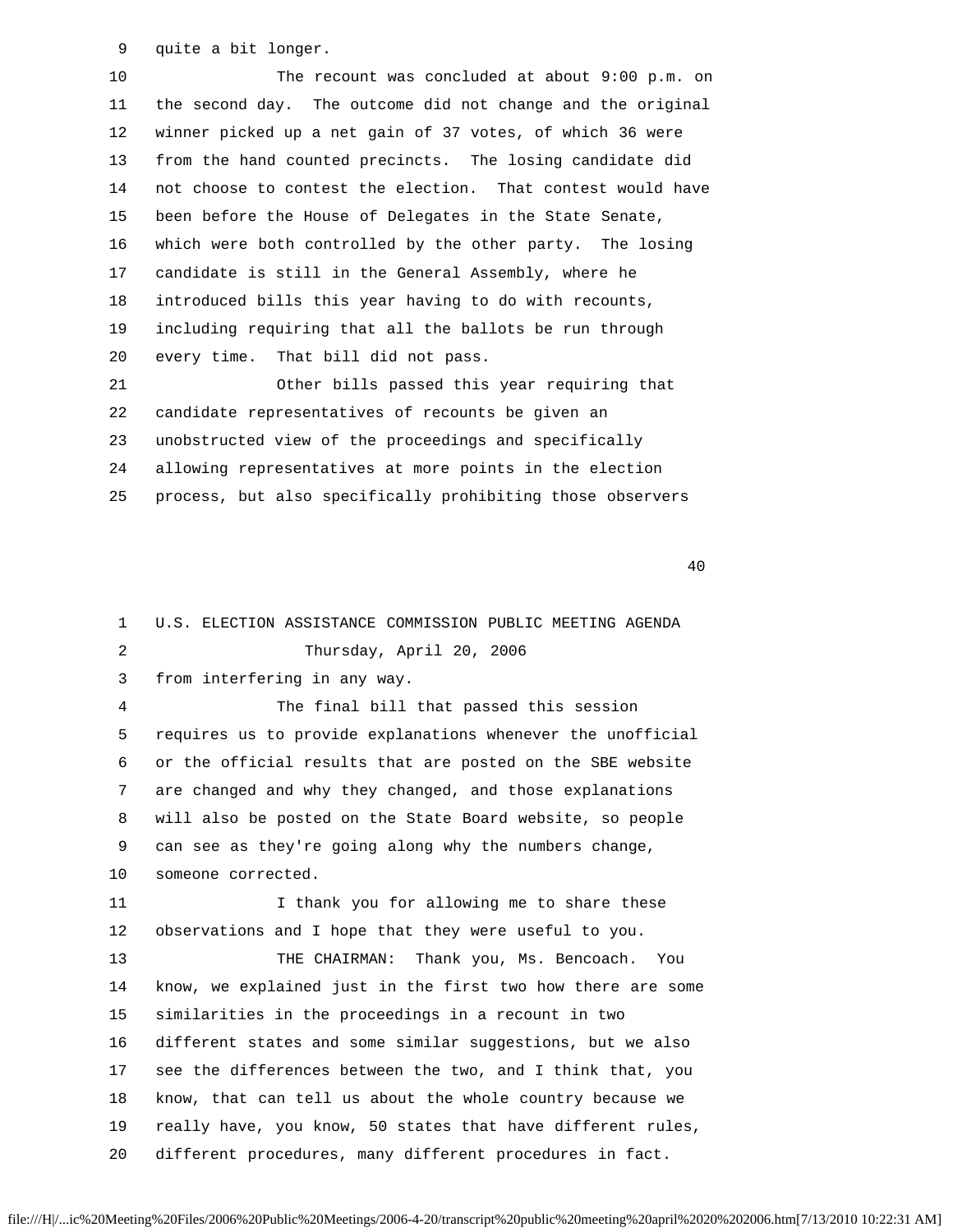21 But it's helpful to get the different perspectives because 22 we learn from each other and I'm sure as you said you 23 learned from what you heard about Washington state. But now 24 we have the California perspective on a counting of paper 25 ballots.

41

 1 U.S. ELECTION ASSISTANCE COMMISSION PUBLIC MEETING AGENDA 2 Thursday, April 20, 2006 3 MS. LaVINE: Paper ballots. 4 THE CHAIRMAN: That's right, paper ballots, so 5 Ms. LaVine, thank you. 6 MS. LaVINE: I'm glad I live in California for 7 this point. Thank you for this opportunity to speak to you. 8 My name is Jill LaVine, I'm from Sacramento, California. 9 I'm the Registrar and I have been working in elections for a 10 little over 20 years and I started as a temp and had no idea 11 what I was getting into at that point. 12 In Sacramento County we have a little over 13 600,000 registered voters that I conduct elections for on 14 the federal, state and city level. We have over 125 special 15 districts that I also conduct elections for and in two 16 languages. We have used a punch card system for a little 17 over 34 years before we changed systems. We knew it was 18 time to go out. We were kind of looking around at that 19 point. Technology was changing so fast that we took kind of 20 baby steps in the beginning. We actually went out to bid 21 for a new system three times in four years. We had a lot of 22 changes happening. 23 In 2001 punch cards were decertified. That 24 was by our then Secretary of State Bill Jones, and 25 Proposition 41 was passed by the voters giving us some money

42

 1 U.S. ELECTION ASSISTANCE COMMISSION PUBLIC MEETING AGENDA 2 Thursday, April 20, 2006 3 to buy a new system. However, with Proposition 41 they

4 never can give you money without a few strings attached, so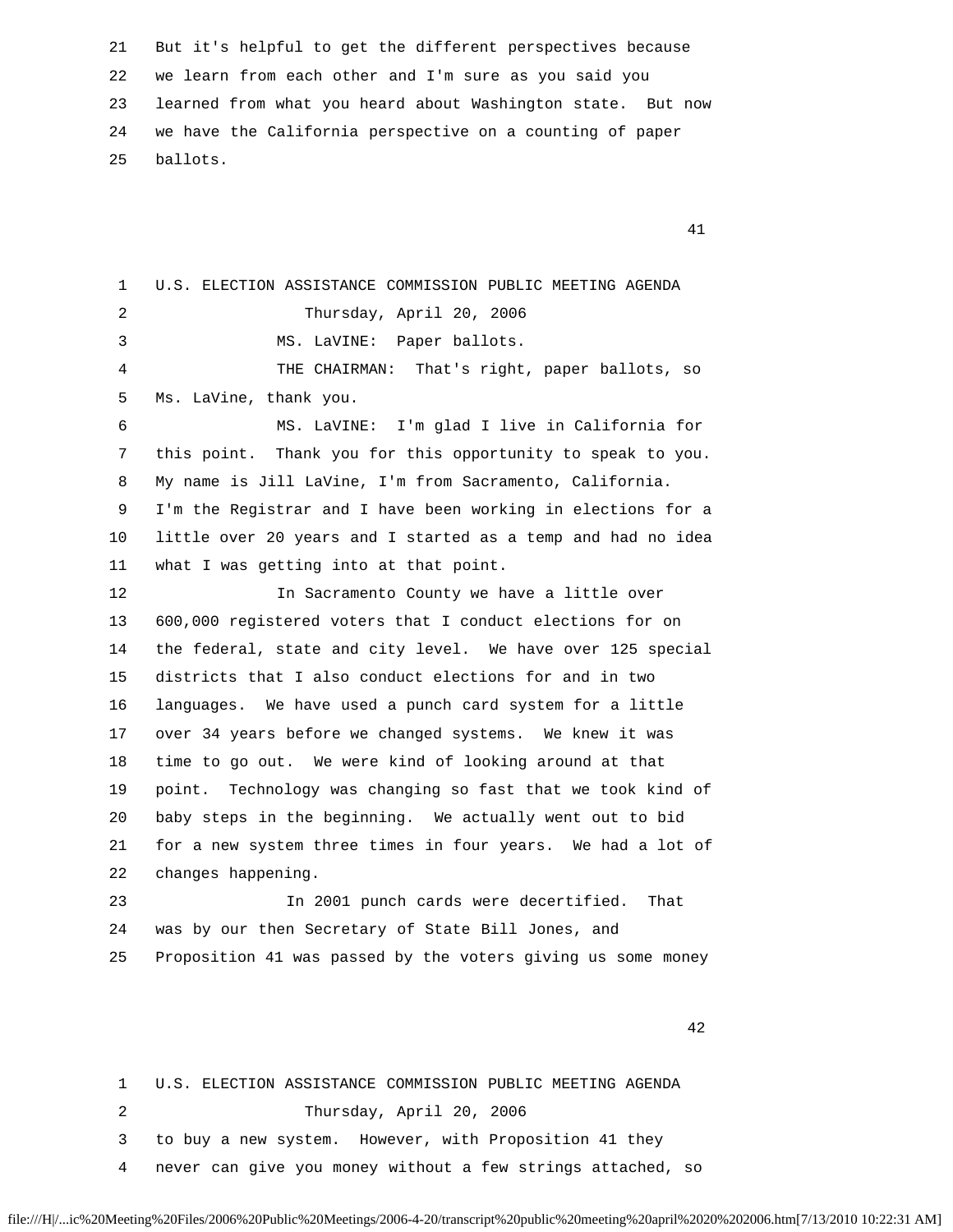5 Proposition 41 included the following language: "Any voting 6 system purchased using bond funds that does not require a 7 voter to directly mark on the ballot must produce at the 8 time the voter votes his or her ballot or at the time the 9 polls are closed, a paper version or representation of the 10 voted ballot or of all the ballots cast on a unit of the 11 voting system. The paper version shall not be provided to 12 the voter, but shall be retained by the election officials 13 for use during the 1 percent manual recount or other recount 14 or contest."

 15 And there was a lot of discussion just exactly 16 what did that mean. At that time our Secretary of State was 17 Kevin Shelly, so he established a task force to look at what 18 this paper audit trail actually meant.

 19 So off we go our second RFP canceling the first 20 one because they didn't know exactly what that one meant. 21 And in this RFP we asked the vendors to include questions 22 about paper audit trail and because we were interested in 23 this early voting process, we did that. So this kind of all 24 combined together for this second RFP.

25 All but one of our vendors have done, one of

43

 1 U.S. ELECTION ASSISTANCE COMMISSION PUBLIC MEETING AGENDA 2 Thursday, April 20, 2006 3 the vendors that were busy, had done early voting, so we 4 chose one of the vendors and asked them if they would 5 consider doing a pilot project for Sacramento County on 6 early voting. This was a very limited project, and the 7 equipment for this pilot program was from Avante, the Vote 8 Trakker program. It was provided to Sacramento County with 9 no cost and was authorized by our Voting Systems and 10 Procedure Panel within the office of the Secretary of State 11 and my board of supervisors also approved it. This was a 12 certified system to count ballots on. 13 So this project involved early voting for 11 14 days at six different sites, and this was for the November 15 5th, 2002 election. So voters anywhere in Sacramento County 16 could go to any one of these six sites and vote their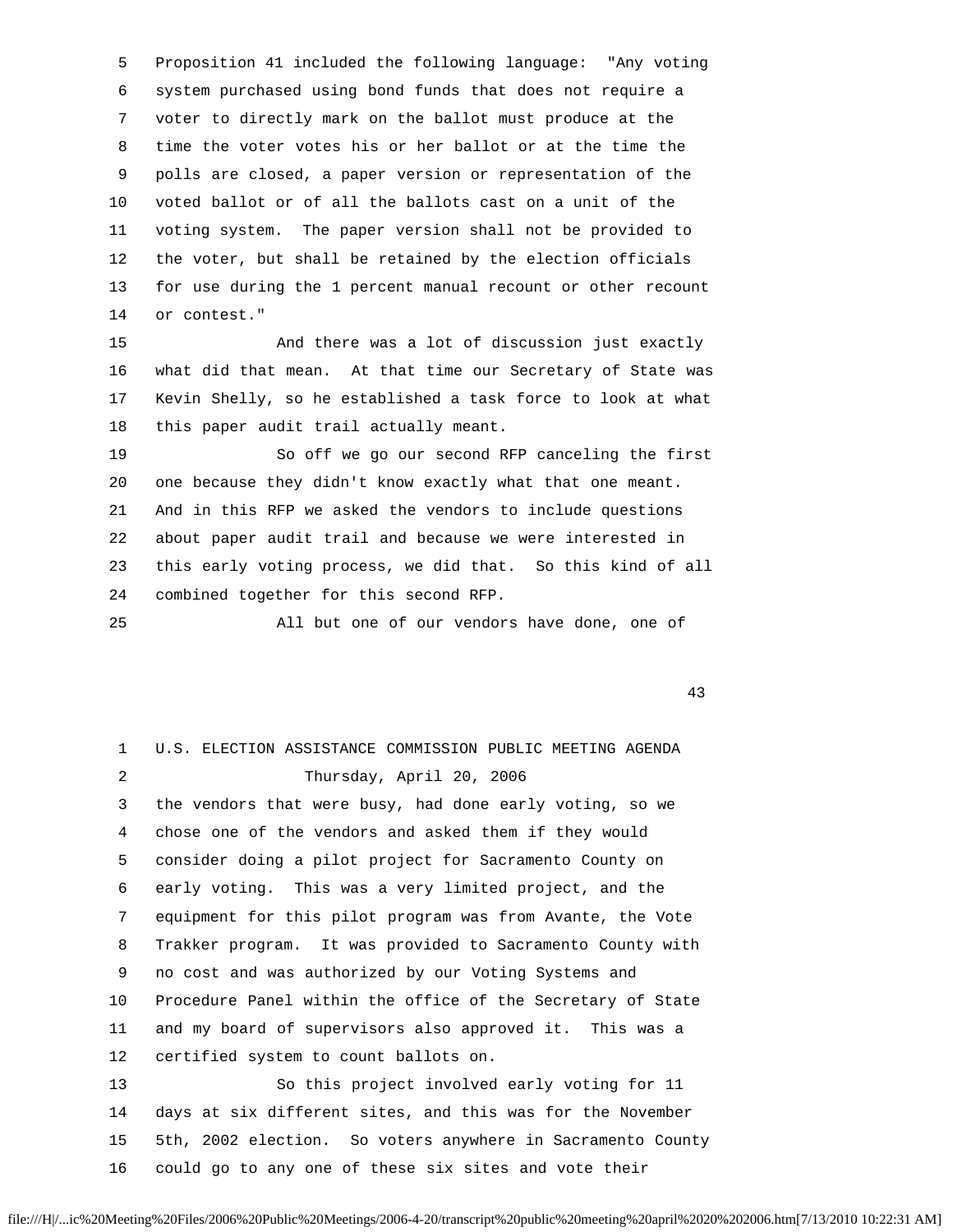17 ballot. There was a total of 246 different variations of 18 the ballot, so it made it a little more complicated. And 19 each voting system was -- voting unit was accessible to 20 blind voters and voters with disabilities, and they could 21 choose to have it in English or Spanish.

 22 A total of 1,612 valid ballots were counted at 23 the early voting locations. And at this time I believe we 24 were the first jurisdiction in the nation to go out with the 25 voter verified paper audit trail. We sure attracted a lot

44

 1 U.S. ELECTION ASSISTANCE COMMISSION PUBLIC MEETING AGENDA 2 Thursday, April 20, 2006 3 of attention. 4 This experiment was very closely watched and it 5 was controlled under some very controlled conditions. We 6 had experienced people at each staff. We had -- from the 7 vendor at each of the polling places. The equipment had to 8 meet of course all of the Secretary of State's requirements 9 and our requirements and expectations. 10 At the end of this project, knowing the 11 California code requires that during the canvas of any vote 12 that 1 percent of the precincts chosen at random will be 13 manually recounted to verify the equipment, as part of the 14 canvas, we chose one of the units or one of the polling 15 sites and recounted these ballots. The precinct we selected 16 had 114 ballots. Because it was possible for a voter from 17 any one of the 246 ballot types in the county to vote at the 18 early sites, it made this recount very difficult and our 19 tally sheet consisted of not just one page but several pages 20 to accommodate all the choices. 21 We had four teams of two sit at tables with 22 tally sheets to handle all the contests. The paper ballots 23 were held together with large binder clips. Because they 24 varied in length from 11 inches to over 20 inches, they 25 rolled and it was very difficult to handle. I was watching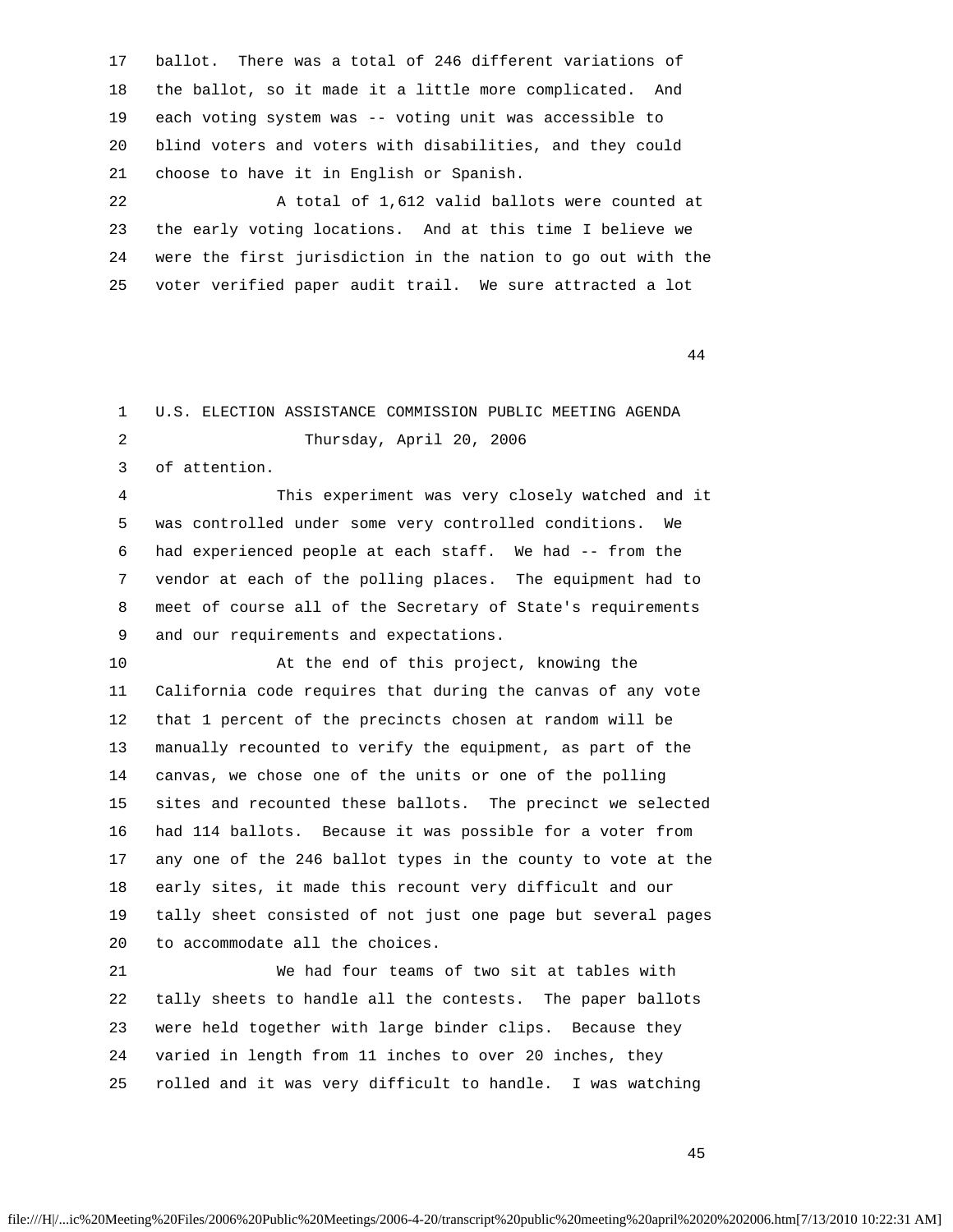1 U.S. ELECTION ASSISTANCE COMMISSION PUBLIC MEETING AGENDA 2 Thursday, April 20, 2006 3 several of the teams. They would put a brick on paper and 4 paper weighted each end of these little curled ballots and 5 start counting, and as soon as it moved or something bumped 6 it, it rolled back up again and they'd be starting all over. 7 The vendor also used a heat sensitive thermo 8 paper that left kind of an icky residue on our recounters' 9 hands, and so they said, can we have some rubber gloves? So 10 those were provided, too. 11 We allowed provisional voting for this early -- 12 for this ballot project and processing the provisional 13 ballots was a very quick and easy process. We also allowed 14 for write-in votes in this process and that was very quick 15 and easy also, because in one case presentation of the 16 reports made it very easy to count those write-in votes. So 17 knowing that this project was under scrutiny, we verified 18 the number of voters on the machine with the report. We 19 verified the report with the paper record. Then we verified 20 the machine totals with the paper records, so we did several 21 cross checks to make sure we got it all together. And when 22 the counting was all completed we were off by one ballot. 23 So what we learned is after printing out a 24 report, that a fleeing voter who actually voted who didn't, 25 you know, push the cast button, cast ballot button didn't

46

|    | 0.0. EUGLION ASSISIANCE COMMISSION FUBBLE MEEIING AGENDA    |
|----|-------------------------------------------------------------|
| 2  | Thursday, April 20, 2006                                    |
| 3  | produce a paper record for privacy reasons. So therefore,   |
| 4  | going back to the report, we found the fleeing voter and    |
| 5  | then we actually confirmed the number of that voter and we  |
| 6  | took that activity report and everything came out right.    |
| 7  | But it took 127 and a half hours to recount 814 ballots, or |
| 8  | approximately an hour and 15 minutes for each ballot. The   |
| 9  | number from the machine count did match the paper of votes  |
| 10 | for the paper ballots exactly.                              |
| 11 | Now, we are very thankful that this project was             |

1 U.S. ELECTION ASSISTANCE COMMISSION PUBLIC MEETING AGENDA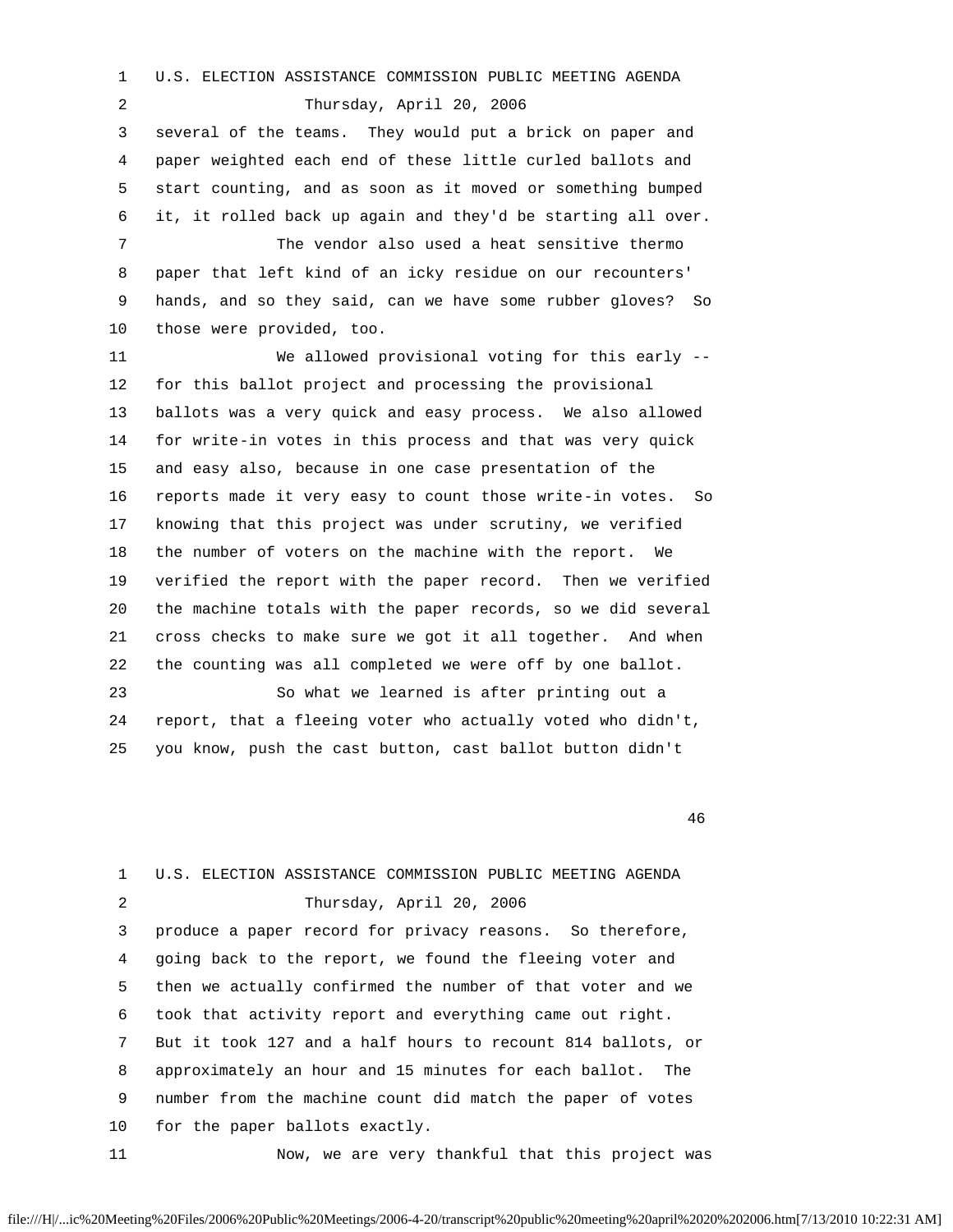12 a November election, because had it been a primary election 13 in California with our eight parties and our three 14 non-partisan crossover opportunities that California allows, 15 I think we'd still be counting. Also the paper audit trail 16 did not print in Spanish, so we recounted in English only. 17 This is before we had any true rules about what a paper 18 audit trail should be and we were kind of stabbing in the 19 dark here. We were grateful that there were no challenged 20 contests and it was not necessary to count any more than the 21 114 ballots. Otherwise, there would be significant delays 22 in those election results.

 23 I want you to know that we canceled that RFP 24 and we've learned now with the third time after that. And 25 I'll be happy to answer any questions that you have.

47

| $\mathbf{1}$ | U.S. ELECTION ASSISTANCE COMMISSION PUBLIC MEETING AGENDA    |
|--------------|--------------------------------------------------------------|
| 2            | Thursday, April 20, 2006                                     |
| 3            | THE CHAIRMAN: Thank you, Ms. LaVine. We                      |
| 4            | appreciate your experience in this area and I'm sure we'll   |
| 5            | have questions. I'm going to ask Vice Chairman Ray Martinez  |
| 6            | to lead us off with questions in this panel with             |
| 7            | Commissioners. We have about 20 minutes total, so please     |
| 8            | keep that in mind when you are asking questions.             |
| 9            | But before the Vice-Chairman starts, I think                 |
| 10           | that many of you know that he announced in recent days that  |
| 11           | he's going to be leaving the EAC on June 30th, and the good  |
| 12           | news about any of that is that he's going to stay until June |
| 13           | 30th and we'll have his expertise for three more months and  |
| 14           | three more meetings. But it has been a pleasure to serve     |
| 15           | with him and I'm sure we're going to have other times to say |
| 16           | nice things about Ray Martinez and what he has done to       |
| 17           | contribute to the success of the EAC.                        |
| 18           | But we've had -- the Vice-Chairman and I have                |
| 19           | had an opportunity to travel together to some places, and of |
| 20           | course Washington state was one of those places, and to      |
| 21           | learn firsthand on the recount. Just last week he and I      |

22 were in New Orleans for the early voting for the mayoral

23 elections. They'll be taking place on Saturday in New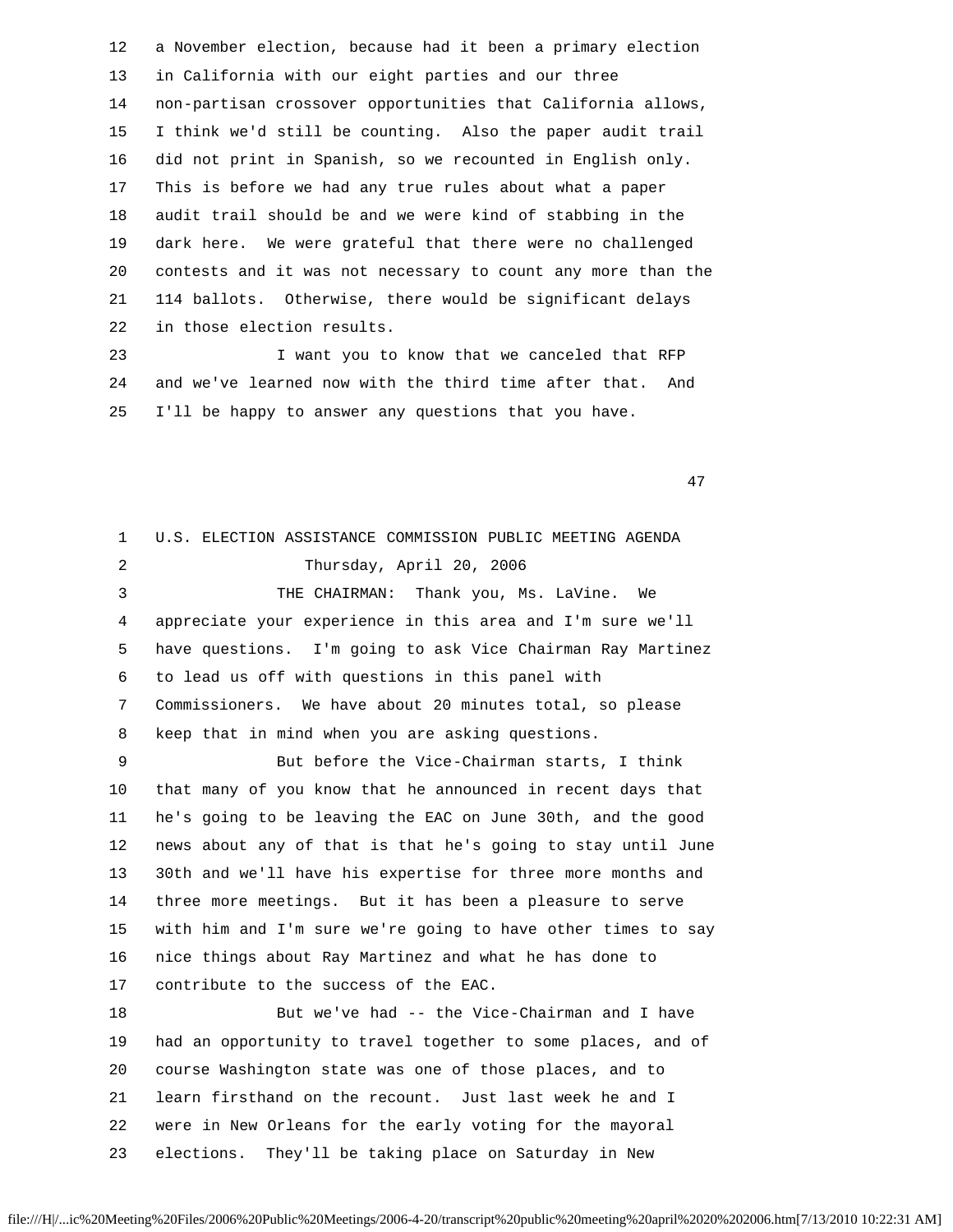24 Orleans.

25 But I'll have plenty of other things, nice

48

 1 U.S. ELECTION ASSISTANCE COMMISSION PUBLIC MEETING AGENDA 2 Thursday, April 20, 2006 3 things to say about Ray Martinez, but it's a pleasure that 4 he's going to stay with us several more months and gave us 5 all some breathing space on this. But Vice-Chairman, I'll 6 turn the mic over to you. 7 MR. MARTINEZ: Thank you, Mr. Chairman. Thank 8 you for the very kind comments. Let me just say I 9 appreciate your leadership, Mr. Chairman, in putting 10 together this particular public hearing, but also your 11 leadership throughout my tenure on this commission for being 12 proactive. I mean I remember shortly thereafter Mr. 13 Secretary all started the recount here for your Governor's 14 race back in I guess right after the election in 2004, where 15 the chairman came into my office and said, we ought to go 16 and go witness firsthand, and you were very receptive and 17 Mr. Handy was very receptive in saying, we'd love to have 18 you, but Mr. Chairman, thank you for your leadership and 19 putting together what I think is already a very insightful 20 conversation about vote counting and recounting. 21 And let me take the opportunity also, Mr. 22 Secretary, to thank you for hosting this when you did 23 because it was very insightful for us. And I have to tell 24 you just anecdotally when I first came here for that visit, 25 you and I have had occasion to meet before, but not really

49

|   |   | 1 U.S. ELECTION ASSISTANCE COMMISSION PUBLIC MEETING AGENDA  |
|---|---|--------------------------------------------------------------|
| 2 |   | Thursday, April 20, 2006                                     |
|   | 3 | know each other very well. But I didn't know what your       |
|   | 4 | party affiliation was. I'm a Democrat myself, as you         |
|   | 5 | probably know by now, and you are a Republican, but I        |
|   | 6 | remember touring, doing some things that day or the two days |
|   |   | that we were here and not knowing and not even needing the   |

### file:///H|/...ic%20Meeting%20Files/2006%20Public%20Meetings/2006-4-20/transcript%20public%20meeting%20april%2020%202006.htm[7/13/2010 10:22:31 AM]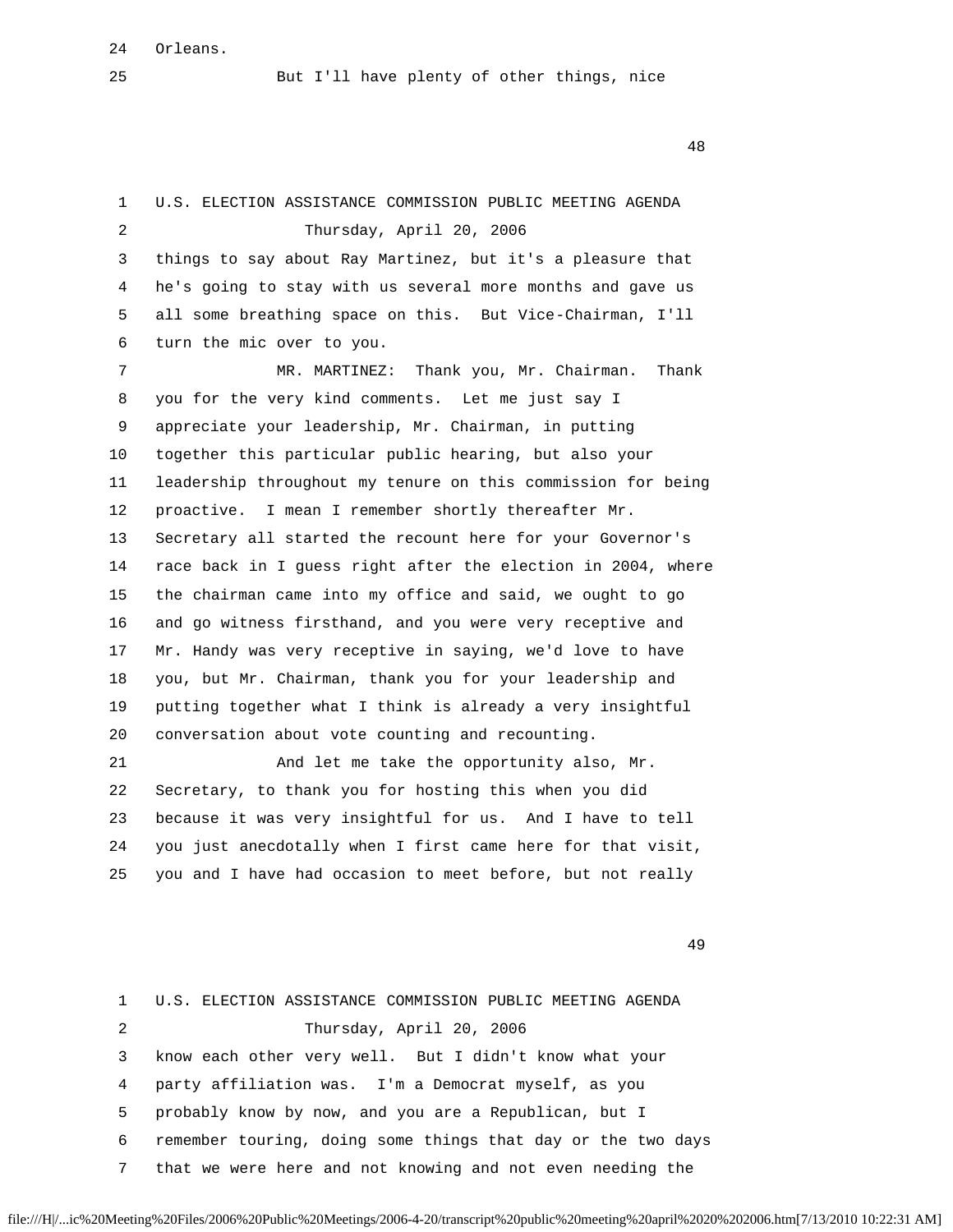8 occasion to know, quite frankly, because of your

 9 professionalism, because of your evenhandedness and your 10 leadership that I think it reflects very positively upon how 11 you do your job, how your colleagues across the country see 12 you as a Secretary of State, and your fine staff and the 13 leadership that you provide, that there was just no regard 14 to that. You were doing the job that had to be done to get 15 your state through a tough recount procedure, so thank you 16 for doing all that you did.

 17 I also want to say just very generally that 18 this is an important issue. I mean I think that as we look 19 into it, I'm looking forward to the second panel, Professor 20 Thad Hall is going to offer I think some very compelling 21 testimony about not vote recounts, but about the actual 22 counting process itself and the disparity that we seem to 23 find from state to state, Mr. Secretary, in policies and 24 procedures that are adopted, not just for recounts again, 25 but for the process of actually counting votes. And that

 $50<sub>50</sub>$ 

# 1 U.S. ELECTION ASSISTANCE COMMISSION PUBLIC MEETING AGENDA 2 Thursday, April 20, 2006 3 was one of the things that HAVA really wanted us to do, was 4 to actually get a grasp on what voter intent really meant, 5 and I think states have certainly grappled with that, but 6 it's also true that we have a long way to go perhaps in 7 looking at some of the research and some of the testimony 8 that we'll hear this afternoon.

 9 And I guess I want to start with a threshold 10 question to the Secretary, and that is, you know, again, 11 it's one of those things where because of the great history 12 of federalism, Mr. Secretary, and how we run our state -- 13 how we run our election process, that it's always a struggle 14 for this agency to figure out what its niche is, what can we 15 offer, and that's sort of been our struggle now for the past 16 two and a half years, the short tenure of this agency. And 17 it seems to me that given what we're learning already just 18 in this panel's testimony about the disparity in policies 19 and procedures when it comes to recounts, and I know that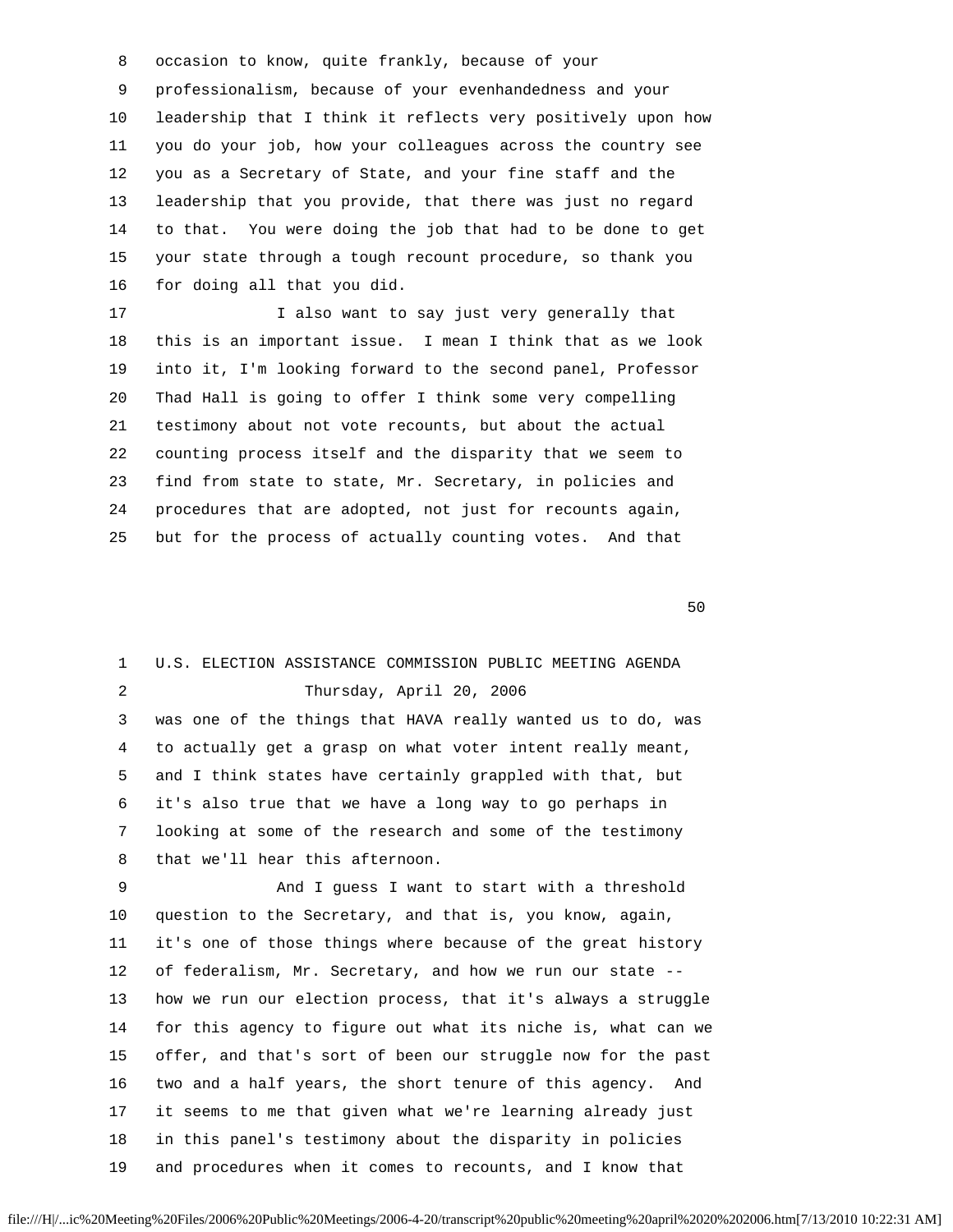20 our testimony here, your testimony is specific to recounts. 21 Ms. LaVine, now that we're dealing in a V-PAD 22 environment, that which is, you know, California certainly 23 is right in the middle of that, of that discussion. And I 24 guess, Mr. Secretary, does the EAC have a role to play with 25 regard to offering some advice? Best practices, what -- is

 $51$ 

 1 U.S. ELECTION ASSISTANCE COMMISSION PUBLIC MEETING AGENDA 2 Thursday, April 20, 2006 3 there room for some level of not necessarily uniformity, but 4 do certain best practices that now have been adopted in 5 Washington State play in other jurisdictions as well? And I 6 wonder if you could just offer any comments that you have 7 about that particular issue. 8 MR. REED: Thank you. And Commissioner 9 Martinez, I want to thank you for your great service. I 10 thoroughly enjoyed working with you and appreciate what 11 you're brought to this position as an attorney and as a 12 person who has been so engaged in the process before. And I 13 view it as a real loss that you are departing. 14 Your comment about my impartiality, one 15 interesting thing is when I met with leadership prior to the 16 2005 session, one of the points they brought up was well, 17 shouldn't we be making the position of Secretary of State 18 and County Auditor non-partisan. And I said, did you see 19 anything, did you hear anything of any of the -- we have 38 20 -- well, I guess it's now, what, 36 partisan elected County 21 Auditors or myself that would lead you to believe that any 22 of us had done anything in a partisan fashion? Well, no. 23 And I said, well, then it sounds to me like, you know, a 24 solution looking for a problem. But I do think that is 25 something commendable for all the County Auditors across the

 $52$ 

 1 U.S. ELECTION ASSISTANCE COMMISSION PUBLIC MEETING AGENDA 2 Thursday, April 20, 2006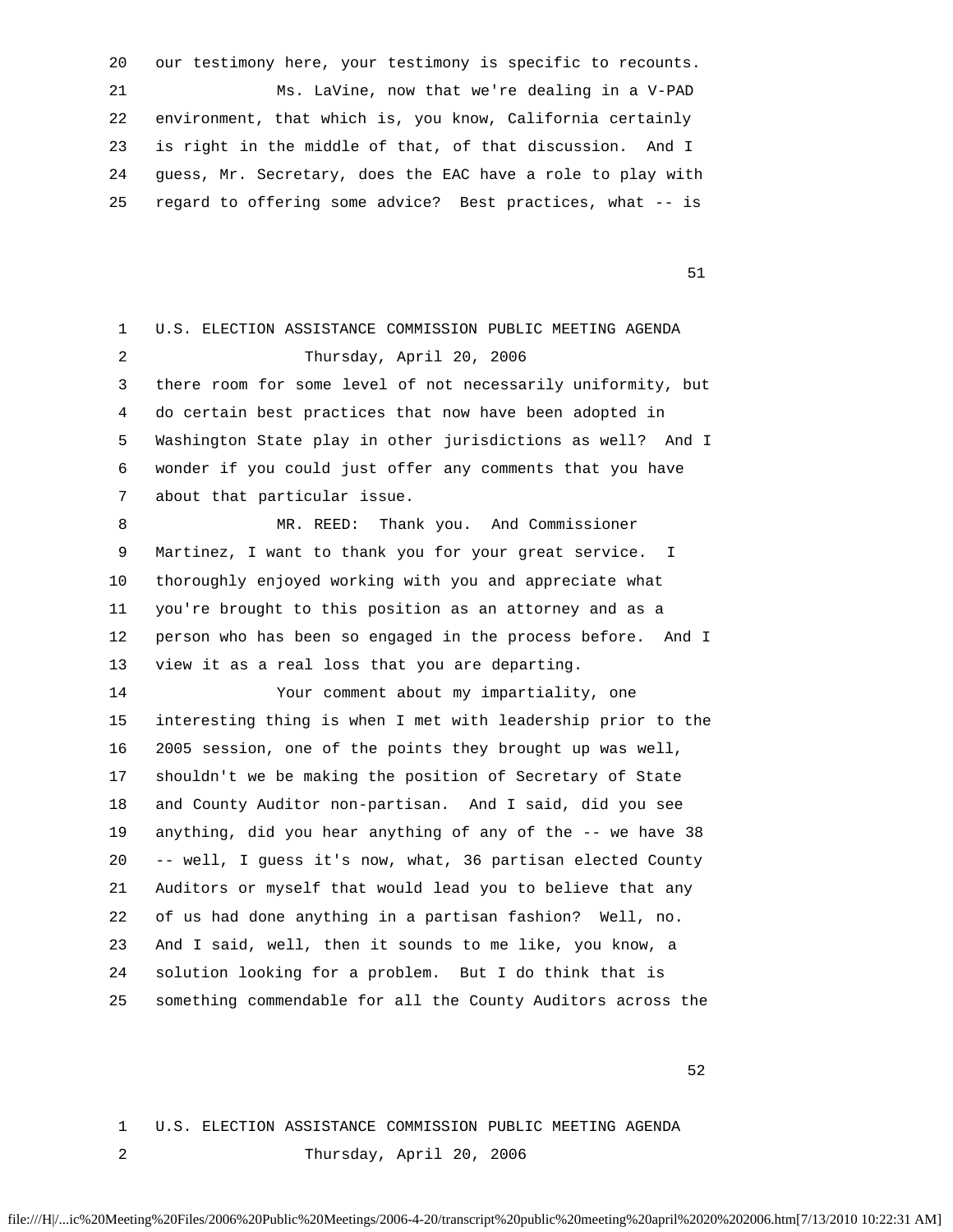3 state, because they're under great pressure as well. Your 4 own party expects you to do them favors, the other party 5 assumes you are doing your own party favors, so it really 6 puts you in a tough spot.

 7 One thing that has made America great and has 8 made our election system so robust and work so well and 9 relate so well to the citizens at the grass roots level is 10 that we do have a federal system in our country, that we do 11 have a federal role of kind of an oversight role, state 12 role. In the state of Washington and I know many of our 13 states in terms of elections where we are engaged in setting 14 standards, equipment, certifying the equipment, providing 15 training and such, but in fact it's that local official who 16 knows his or her county best, who knows these people and 17 knows the community, knows what works and how to engage 18 people in their own community, of really having the 19 responsibility for conducting elections and registering 20 voters and such. And frankly, I think that is what has 21 caused, you know, our system in America to work so well for, 22 you know, well over 200 years now. The situation in eastern 23 Washington is different from the situation in New York City. 24 And you know, I could go on and on with those kind of 25 comparisons, but I think that is very real.

 $53$ 

 1 U.S. ELECTION ASSISTANCE COMMISSION PUBLIC MEETING AGENDA 2 Thursday, April 20, 2006 3 One thing that we struggled with both after 4 that 1990 election I told you about, the State House of 5 Representatives, and with the 2004 was legislators right 6 away wanted to say, well, those darn local people, they 7 screwed up, they made mistakes. We want to give you more 8 control, you know, and wait a minute, I don't think, you 9 know, I don't think we ought to overreact to one situation 10 where we start imposing the state into it. But in fact, you 11 know, through the statewide voter registration database, 12 through some of the other Bush versus Gore decisions' 13 standardization, the state is taking a stronger role. But I 14 think it's very important that we protect that grassroots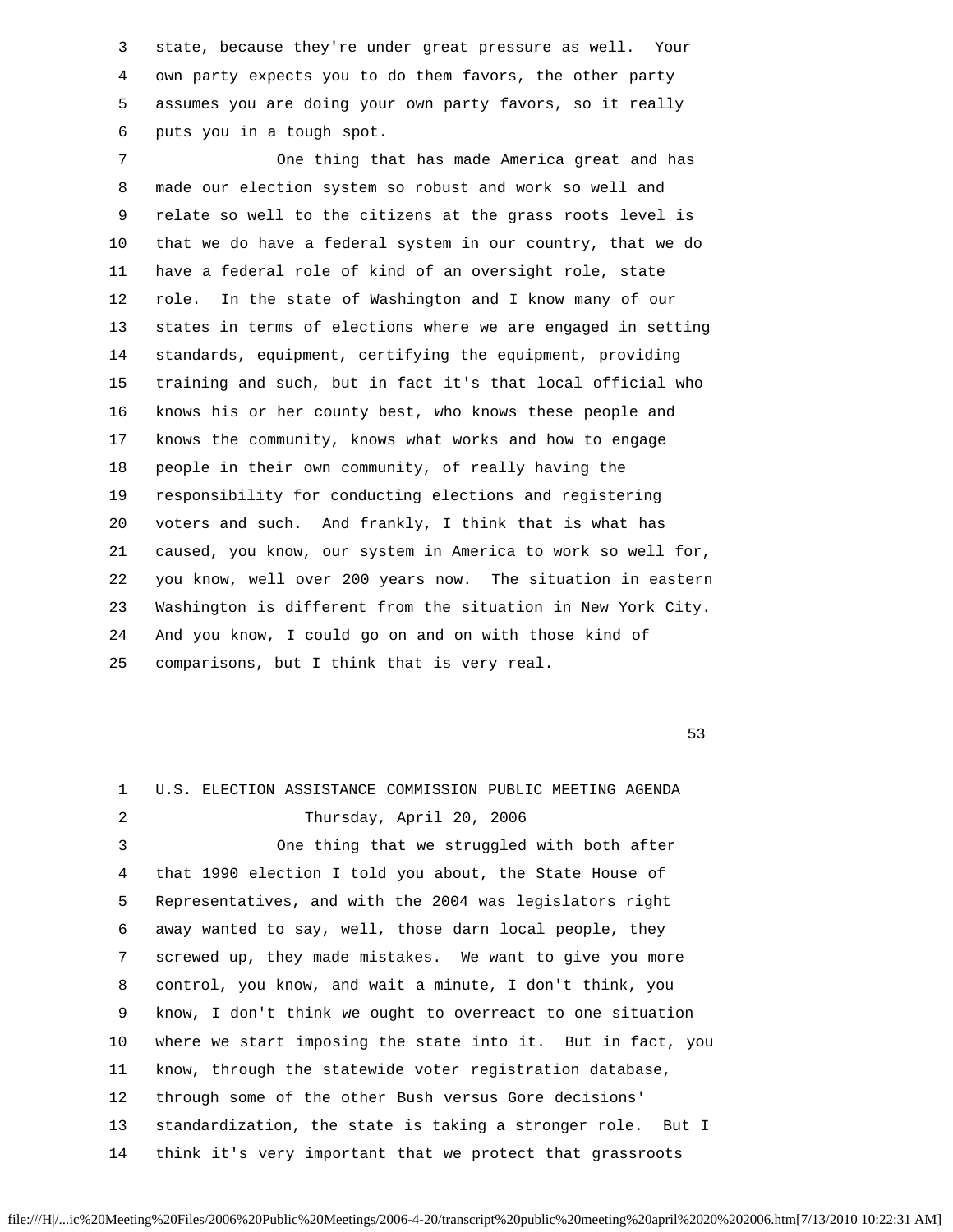15 base for the election system in America.

 16 So my colleagues, the Commissioners know and 17 everybody in the room knows this, in the Secretary of State 18 Association we're very, very nervous about EAC. Thinking 19 back and seeing other federal agencies created over the 20 years who started off just kind of advisory in setting up, 21 you know, standards ended up, you know, mandating and having 22 control, and I do think that this is something which you as 23 a commission need be vigilant about, is not getting carried 24 away, because also you're going to hear these states are 25 screwing up, you need to have the government take over.

 $54$ 

| $\mathbf{1}$ | U.S. ELECTION ASSISTANCE COMMISSION PUBLIC MEETING AGENDA    |
|--------------|--------------------------------------------------------------|
| 2            | Thursday, April 20, 2006                                     |
| 3            | But you're exactly right in your point about                 |
| 4            | handling of the ballots, and since we do elect the President |
| 5            | of the United States, you know, across all 50 states, I do   |
| 6            | think it is important that there be more standardization in  |
| 7            | terms of what we look at and what constitutes or even a vote |
| 8            | in such, because if you cross state lines and see they are   |
| 9            | doing it entirely differently, we're going to get the same   |
| 10           | kind of challenges I was talking about we get here going     |
| 11           | from county to county. However, you know, I urge you not to  |
| 12           | get too carried away with that. But we are looking to you    |
| 13           | for these kind of standards. We are looking to you for some  |
| 14           | guidance. And I think that what you've done so far in terms  |
| 15           | of your advice or standards all have been very, very helpful |
| 16           | and that is exactly the role we ought to be playing.         |
| 17           | I appreciate Chairman DeGregorio as a former                 |
| 18           | local official and then state official. He has been so       |
| 19           | sensitive and has worked so carefully with us, and I think   |
| 20           | that's something each of the commissioners has done, and I   |
| 21           | urge you to continue to take that role. Be very, very        |
| 22           | sensitive not to be heavy handed in terms of dealing with    |
| 23           | states and local governments.                                |
| 24           | MR. MARTINEZ: Thank you, Mr. Secretary.<br>I.                |
| 25           | appreciate the very I think eloquent and candid response to  |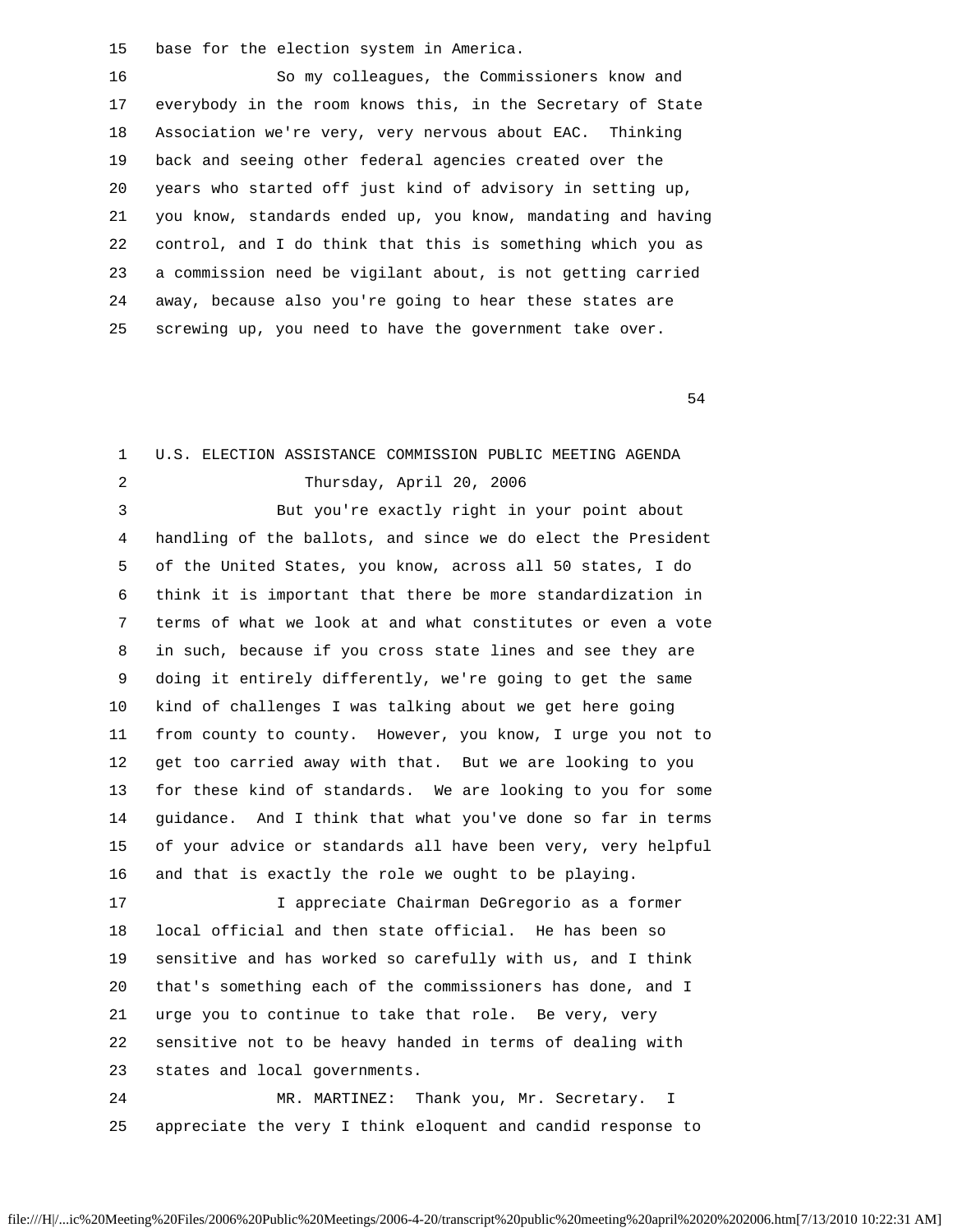1 U.S. ELECTION ASSISTANCE COMMISSION PUBLIC MEETING AGENDA 2 Thursday, April 20, 2006 3 that issue and it's something that I think we are mindful 4 about and it plays in the background for how we wear our 5 different hats, as either a national clearinghouse or 6 issuing voluntary guidance or even voting system standards 7 for that matter.

 8 Ms. LaVine, from a local official's perspective 9 I guess I'm actually curious as to where you ended up. So 10 you're talking about this pilot project in your testimony. 11 If I'm not mistaken California requires via state law a 1 12 percent manual recount, random manual recount, and I think 13 you also have one to 25 states or so that require the VVPAT 14 and so I wonder -- now, you expressed this testimony about 15 how this was time consuming at a minimum. Where do you see 16 yourself going with this state requirement and how you are 17 going to handle all of this in the future?

 18 MS. LaVINE: Well, actually, we counseled on 19 second RFP, went out to bid for the third time and we did 20 not choose the system with the voter verified paper audit 21 trail. We chose a system that is optical scanned, AutoMARK, 22 optical scan unit. After we saw the problems with the paper 23 audit trail and not knowing exactly where the standards were 24 going to end up, they were still, you know, in such a mess 25 at that point, and knowing we had to move on a system before

 $56$ 

 1 U.S. ELECTION ASSISTANCE COMMISSION PUBLIC MEETING AGENDA 2 Thursday, April 20, 2006 3 the deadline, we chose the optical scanner system. But you 4 are correct, we do have the mandatory 1 percent manual 5 recount of 1 percent of our precincts and at least one of 6 their contest. 7 MR. MARTINEZ: So some of your colleagues in 8 California may actually find themselves in a situation where 9 you perhaps find yourself in that pilot project? 10 MS. LaVINE: Yes. Very concerned about that

file:///H|/...ic%20Meeting%20Files/2006%20Public%20Meetings/2006-4-20/transcript%20public%20meeting%20april%2020%202006.htm[7/13/2010 10:22:31 AM]

 $55$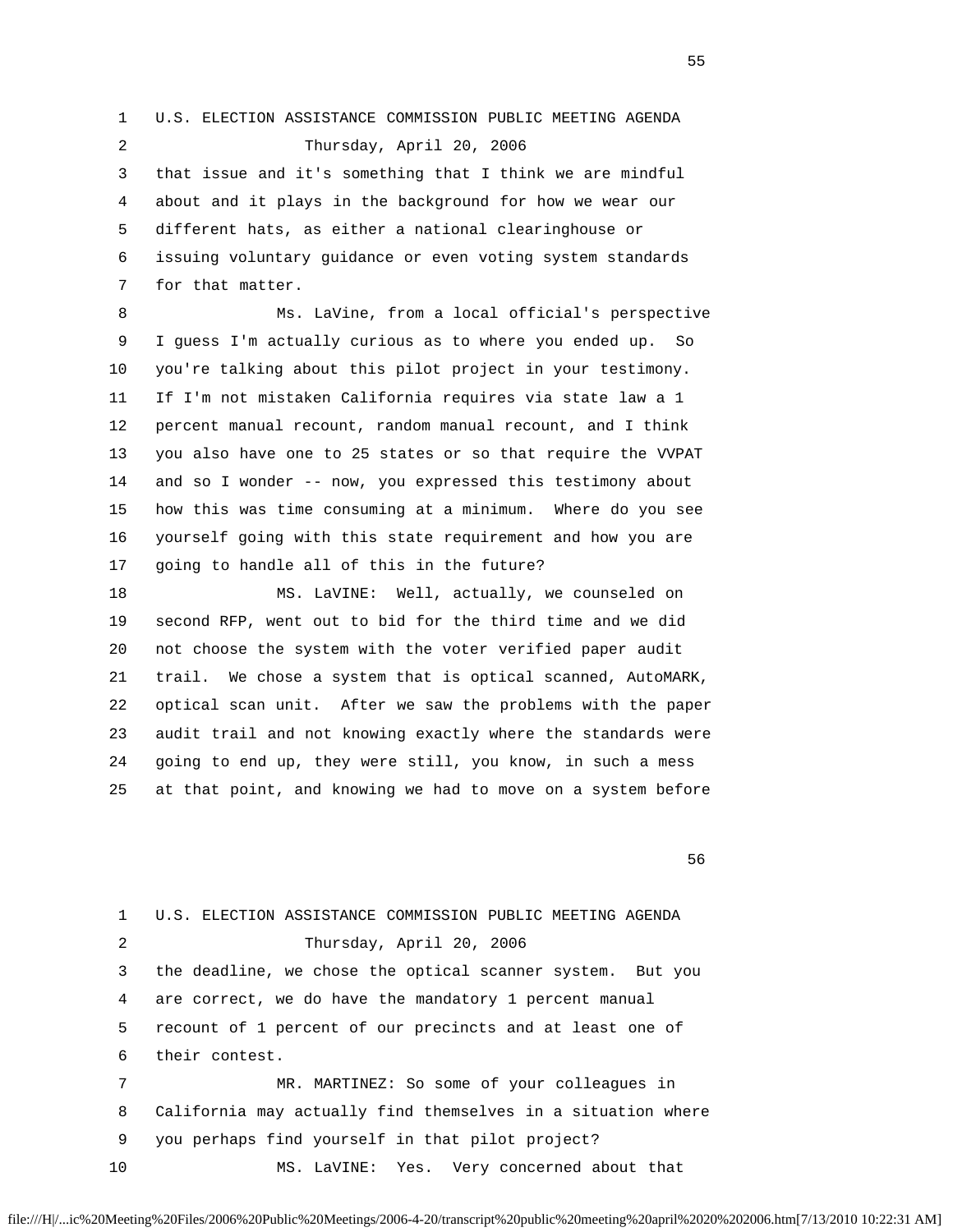11 one.

 12 MR. MARTINEZ: Okay, all right. Let's see, Ms. 13 Bencoach, thank you for coming from Virginia and being here 14 with us. Is there, and my time's just about up, but is 15 there any -- so you have now been through a, and I'm 16 actually a voter in Arlington County in Virginia, so I 17 followed the press accounts of what you all did and I guess 18 it seems apparent that after what Washington state went 19 through they had some lessons learned, and it sounds like, 20 Mr. Secretary, that your legislature has actually taken some 21 steps in how to find some equalities in procedures with 22 regard to recounts? 23 MR. REED: Perhaps so, yes.

 24 MR. MARTINEZ: And I'm wondering, I know that 25 the candidate who lost ultimately offered some of his own

 $57$ 

 1 U.S. ELECTION ASSISTANCE COMMISSION PUBLIC MEETING AGENDA 2 Thursday, April 20, 2006 3 ideas in the legislature which failed, not unexpectedly. Is 4 there any thought with regard to State Board of Elections 5 that there is some cleaning up that we need to do or some 6 responding to what you all just went through in your recount 7 for the Attorney General's race? 8 MS. BENCOACH: Yes, sir. I think the main is 9 not to wait to respond, because there is not enough time to 10 respond once a recount is imminent, and that we have to 11 prepare in advance. We have to train in advance. We have 12 to make sure that everything is clear. We have to provide 13 more guidance to the localities and not leave them to say, 14 well, you know how to do it. Yes, they know how to do it, 15 but it helps to have the outline of how to do it and have 16 those procedures laid out in advance. 17 One of the problems we've had is that we didn't 18 have necessarily always have the expertise at the State 19 Board to draw up those procedures and say, well, you turn on 20 the red button on the top right-hand corner in order to -- 21 those type of details that we didn't necessarily have at the 22 state or the local. We've been relying heavily on the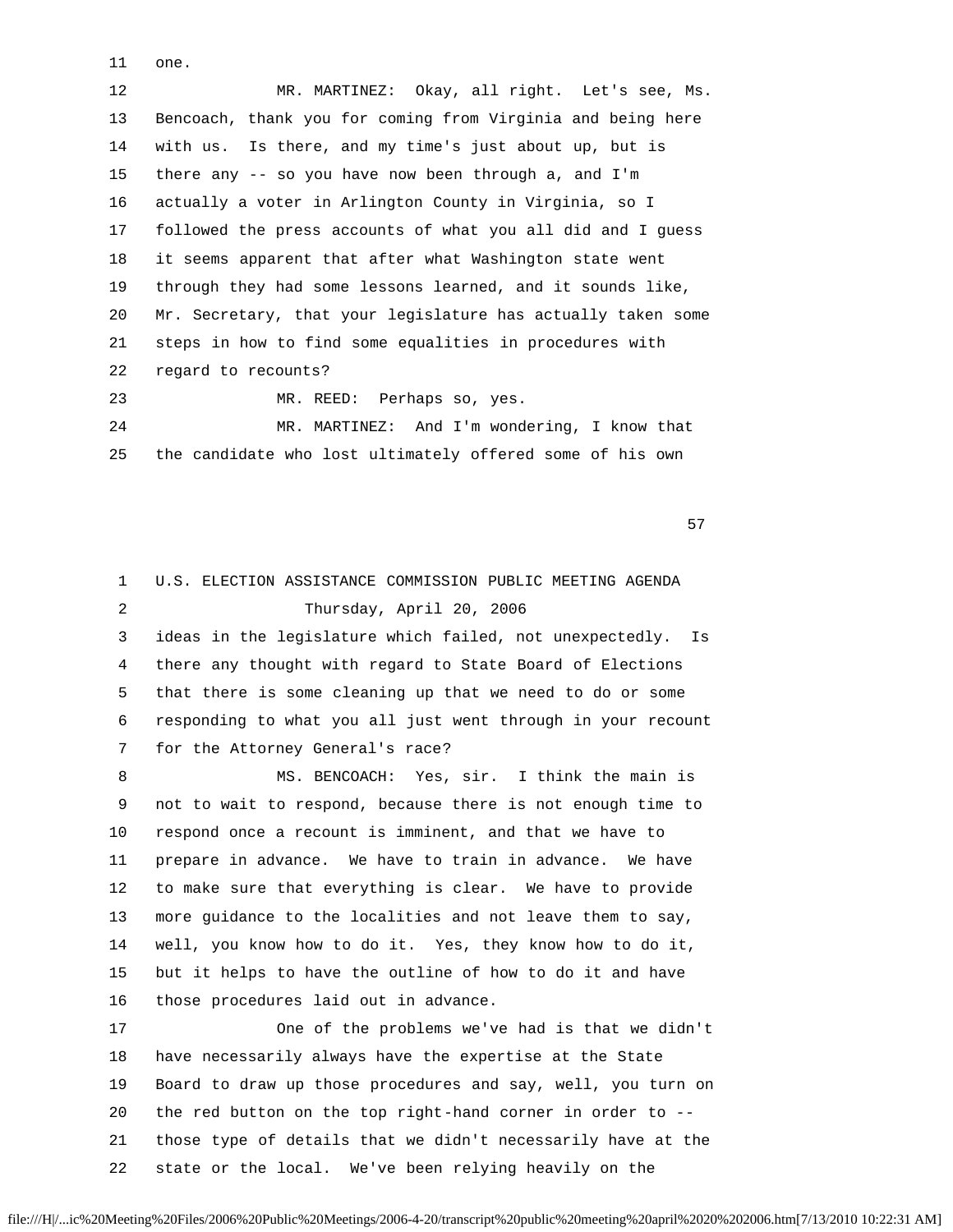23 vendors for that information, and as I said about the one 24 case where equipment was not complying with the new law, the 25 vendor didn't volunteer that information. So we have to

 $58$ 

 1 U.S. ELECTION ASSISTANCE COMMISSION PUBLIC MEETING AGENDA 2 Thursday, April 20, 2006 3 examine that. And we are looking to see what we can do 4 better. 5 MR. MARTINEZ: I appreciate that. I will turn 6 it back to you, Mr. Chairman. I will close it by saying, I 7 have said for a long time now, publically and privately, how 8 important it is that the states clarify policies and 9 procedures, particularly with regard to difficult election 10 administration issues like the casting and counting of 11 provisional voting like what we are hearing today with 12 regard to recount procedures. That transparency and 13 sunshine, if you will, be placed onto that process by a 14 state's legislative body and clarify through codified or 15 through state laws and procedures well before you find 16 yourself in a situation like what you did, Mr. Secretary, 17 here. It's just so critical in my opinion that these issues 18 as much as possible be anticipated and clarified and in a 19 sense codified to the extent reasonably possible by a 20 bipartisan legislative body, as opposed to having to place 21 either a partisan elected official in a position of having 22 to administratively promulgate rules and procedures as the 23 game is being played out. That's such an unfair position in 24 my opinion to place either a State Board of Election or, Mr. 25 Secretary, a Secretary of State who then has to make some

 $59$ 

 1 U.S. ELECTION ASSISTANCE COMMISSION PUBLIC MEETING AGENDA 2 Thursday, April 20, 2006 3 very difficult decisions. I think that lesson is being 4 borne out by what we've heard today. 5 Thank you very much. Thank you, Mr. Chairman.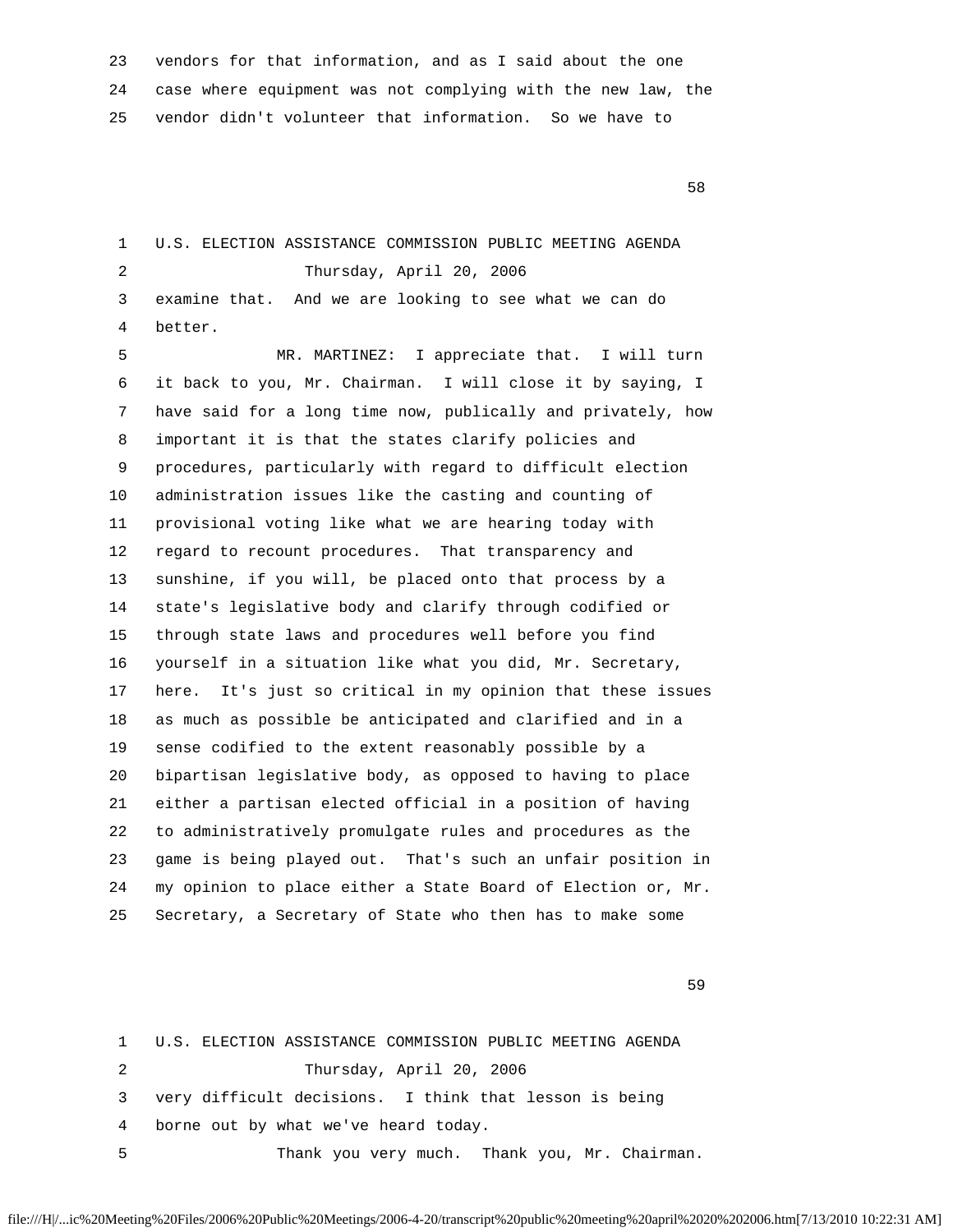6 MR. CHAIRMAN: Thank you, Mr. Vice-Chairman. 7 I'm going to turn to Commissioner Donetta Davidson, who 8 actually was the president of the National Association of 9 Secretary of States immediately prior to Secretary Reed, and 10 I think her resignation made it possible -- we'll turn to 11 Commissioner Davidson.

 12 MS. DAVIDSON: Thank you. Thank you very much. 13 And I, too, want to say how much I know I'm going to miss 14 Commissioner Vice-Chair Martinez. He has been a great one 15 to learn from and I've always said any meeting that I ever 16 go to, it seems like I always come away with some more 17 knowledge than what I had before, and he was part of that 18 knowledge that we had at our meetings.

 19 I appreciate each one of you being here today. 20 And definitely we do learn and I will say, Secretary Reed, that 21 we learned a lot yesterday in the focus group, that your 22 counties were willing to share the good, the bad, but the 23 ugly as they want to say, but you know, and how they were 24 going to cure in the future, and that helps everybody I do 25 believe. I think that everybody gained from that meeting

 $\sim$  60

| 1  | U.S. ELECTION ASSISTANCE COMMISSION PUBLIC MEETING AGENDA   |
|----|-------------------------------------------------------------|
| 2  | Thursday, April 20, 2006                                    |
| 3  | yesterday that was able to attend, and it was very, very    |
| 4  | positive. It took time out of their schedules and we always |
| 5  | know that election time is very busy for everybody, so I do |
| 6  | appreciate how much time that you gave to this and to the   |
| 7  | counties, how much time they also gave.                     |
| 8  | My question, more questions to you, is                      |
| 9  | obviously you have a good relationship with your            |
| 10 | counterpart, your counties and the press and the --         |
| 11 | everybody really. You went through everybody that you need  |
| 12 | to have a good relationship, the parties, the press, the    |
| 13 | public. But most of all, the counties, having that          |
| 14 | relationship with the counties, how can we get other        |
| 15 | Secretaries of State and other election officials to work   |
| 16 | closer and work as a team with the people that is so        |
| 17 | valuable to them for information or resources because they  |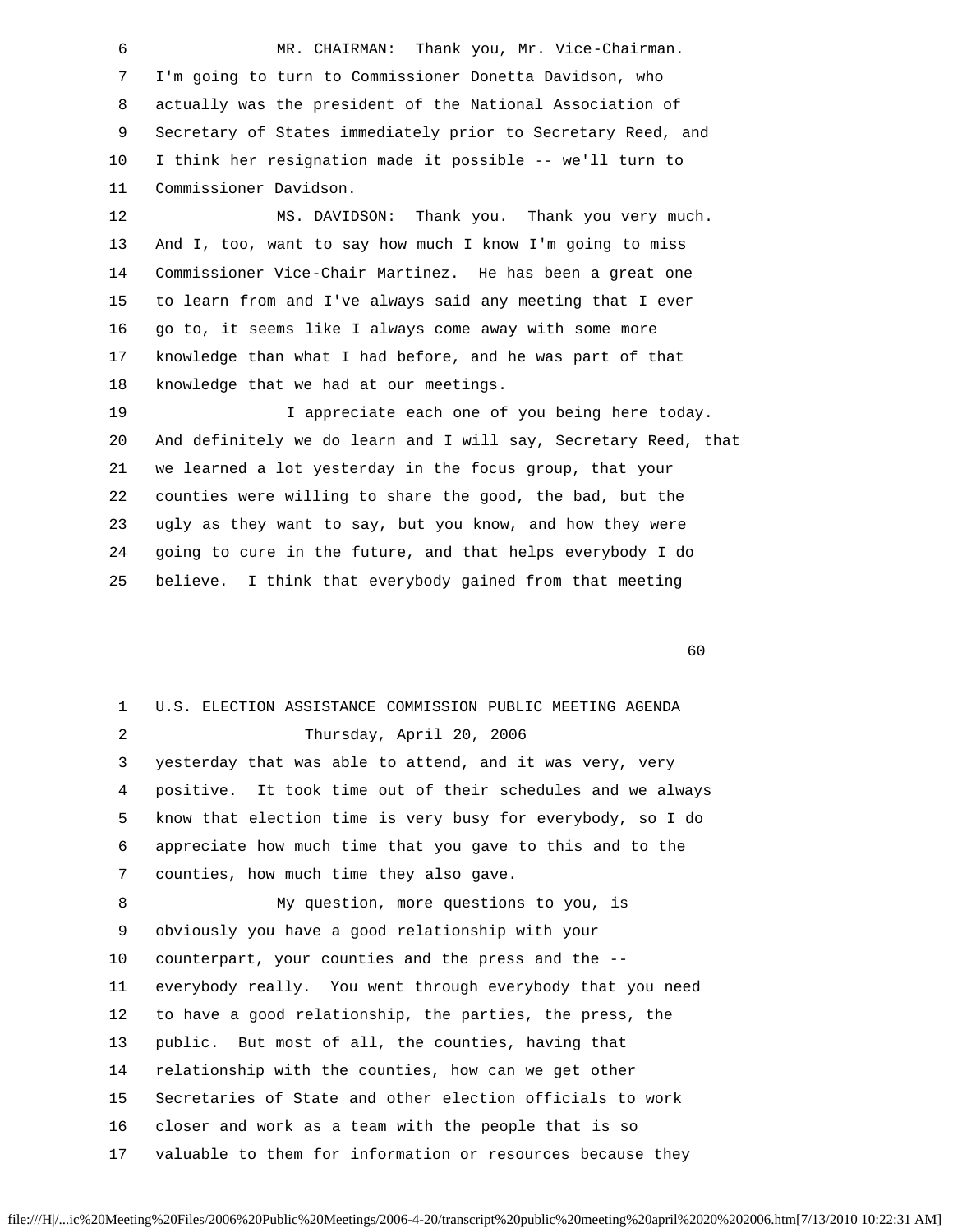18 are the ones that run the elections? How can we get the 19 other Secretaries to realize the value in that? 20 MR. REED: That's a good question, Ms. 21 Davidson. And by the way for others in the room, you should 22 know that she was a county clerk in Colorado for small 23 counties and large counties, so she was a local official for 24 a number of years like myself before being Secretary of 25 State.

entity of the contract of the contract of the contract of the contract of the contract of the contract of the contract of the contract of the contract of the contract of the contract of the contract of the contract of the

 1 U.S. ELECTION ASSISTANCE COMMISSION PUBLIC MEETING AGENDA 2 Thursday, April 20, 2006 3 I think that is a message that the EAC needs to 4 send out in terms of where you concluded as being strong 5 advice and what you have seen in terms of what works well. 6 This why not a Secretary of State, you know, and they read 7 this, they need to get a message. I think the National 8 Association of Secretaries of State needs to give that 9 message, and then first a number of states that have 10 election commissions. But also it needs to go to the local 11 officials. 12 One thing that you probably heard yesterday was 13 that the local officials in our state made, you know, quite 14 an effort to work with us and because there are always going 15 be differences. You know, I'm surprised how quickly, you 16 know, once I became Secretary of State I was put in this 17 position of seeing it a bit from a statewide level and all 18 that, and because I was so used to seeing it from a local 19 level. But respect the differences and when you do

 20 disagree, disagree agreeably and retain your trust. So I 21 think that needs to be something emphasized on both sides. 22 But you're absolutely right, I think this is 23 fundamental to a successful elections process in our 24 country, is having that good relationship. And as you and I

25 know, we know other Secretaries who don't have that as a

 $\sim$  62

### 1 U.S. ELECTION ASSISTANCE COMMISSION PUBLIC MEETING AGENDA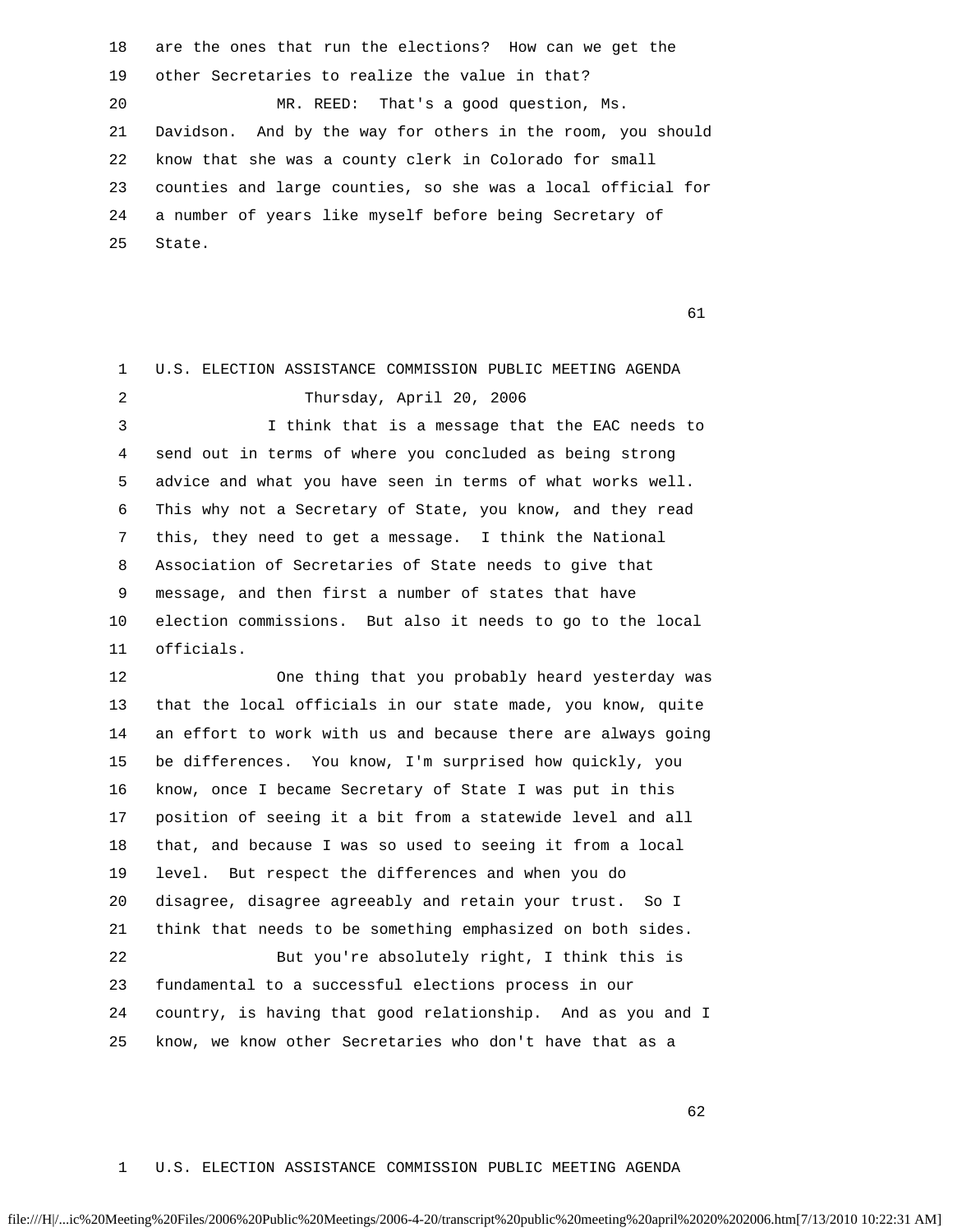| 2  | Thursday, April 20, 2006                                     |
|----|--------------------------------------------------------------|
| 3  | goal, but I think we need that for our new ones.             |
| 4  | MS. DAVIDSON: The other question I have after                |
| 5  | one of your recounts, I think it was -- it wasn't this last  |
| 6  | one, but you put in a really a heavy certification program   |
| 7  | to your counties on training. Would you say that's one of    |
| 8  | the most valuable things that was done in that process so    |
| 9  | that everybody had the same training, or am I putting too    |
| 10 | much emphasis on training?                                   |
| 11 | MR. REED: Absolutely. That program I think                   |
| 12 | has been wonderful, and I say that as a person who worked    |
| 13 | with it at the county level and my election staff now at the |
| 14 | state level. And we have a very, very aggressive program in  |
| 15 | terms of what we require of experience and training and      |
| 16 | testing. And testing isn't easy. It's quite a rigorous       |
| 17 | test in order to be certified.                               |
| 18 | And then every year a requirement for ongoing                |
| 19 | professional education. We have a major elections            |
| 20 | administration conference, which Chairman DeGregorio spoke   |
| 21 | at, and obviously very, very well attended because of this   |
| 22 | requirement for a certain number of hours. It's the one way  |
| 23 | we have of making sure everybody hears the same message in   |
| 24 | terms of these standards and professionalization of this     |
| 25 | election administration business and not just learning to do |
|    |                                                              |
|    | 63                                                           |
|    |                                                              |
| 1  | U.S. ELECTION ASSISTANCE COMMISSION PUBLIC MEETING AGENDA    |
|    |                                                              |

 2 Thursday, April 20, 2006 3 it from, really, I've done it the previous 15, 20 years and 4 say, now here's how you do this. They hear other people 5 from other counties also share with one another what has 6 worked in, you know, different counties or innovations they 7 made that you can pick up from. Because in the state of 8 Washington we practice the standard if it's a good idea, 9 swipe it, you know. And you know, that's worked very, very 10 well for all of us. We learn so much from going there and 11 just listening to the other counties and as well as the 12 training that is provided by the Office of Secretary of 13 State, and we're always bringing in top, you know, people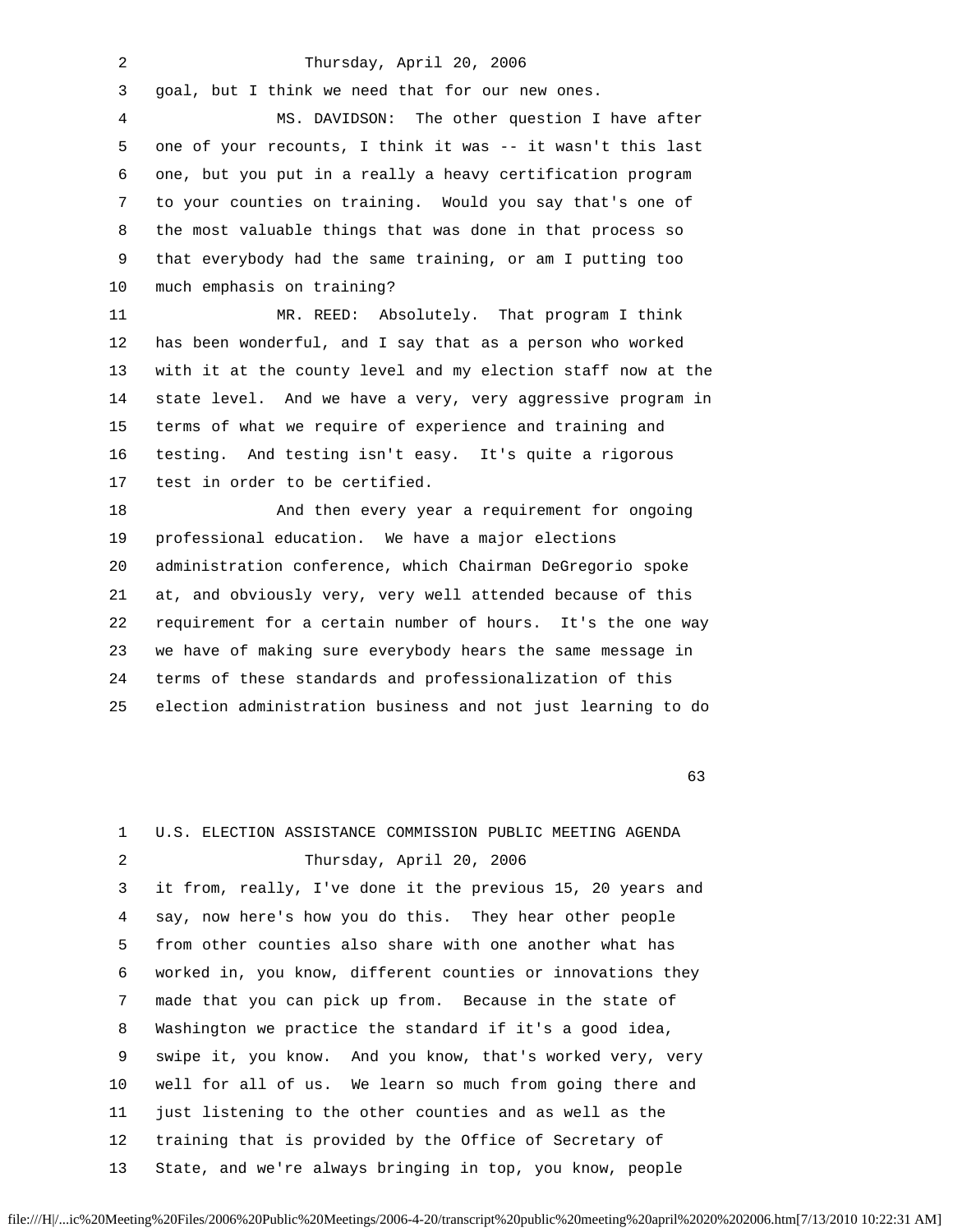14 from the national level as well, and it has been enormously 15 beneficial to the State of Washington.

 16 MS. DAVIDSON: Thank you. I appreciate it and 17 thanks for hosting this here in Washington. Lovely state 18 and, you know what, it hasn't rained for two days, so I feel 19 like we're on a roll. And I appreciate that. 20 I'll turn to Ms. Bencoach, and I've got one 21 question: Yesterday you heard where Washington state is 22 also a vote intense state and they review ballots that come 23 in, absentees and that area, review the ballots before

 24 they're ever read through the machine to make sure of voter 25 intent and then do the duplication, and of working through

 $\overline{64}$ 

| 1  | U.S. ELECTION ASSISTANCE COMMISSION PUBLIC MEETING AGENDA    |
|----|--------------------------------------------------------------|
| 2  | Thursday, April 20, 2006                                     |
| 3  | that process. Do you do that in Virginia?                    |
| 4  | MS. BENCOACH: No, ma'am, we do not. We put                   |
| 5  | the ballots through the machine on the election day. They    |
| 6  | are not opened before that time. And they are only examined  |
| 7  | manually if either the machine rejects it for some reason,   |
| 8  | for example, if it's been mutilated in the mail and can't go |
| 9  | through the counter, or if there's a recount.                |
| 10 | MS. DAVIDSON: After listening yesterday, do                  |
| 11 | you think that is one of the suggestions you're going to     |
| 12 | take back as reviewing it? I know it takes time before       |
| 13 | election, but definitely then, it puts more of a -- the way  |
| 14 | I looked at it yesterday, it put more of an emphasis on a    |
| 15 | recount and our count. Election day count is tremendously    |
| 16 | accurate and our recount will be almost the same. It makes   |
| 17 | less changes for the public to say, why is there so many     |
| 18 | changes. Do you think that's one that you might take back?   |
| 19 | MS. BENCOACH: I'm not sure. We, a couple years               |
| 20 | ago, we found out that there were localities when a ballot   |
| 21 | had arrived damaged that we were remaking that ballot to run |
| 22 | it through, to run a new ballot through, and the State Board |
| 23 | put a stop to that. They wanted the integrity of having the  |
| 24 | original ballot that the voter cast. And then if you were    |
| 25 | in a position of hand counting that ballot and looking at    |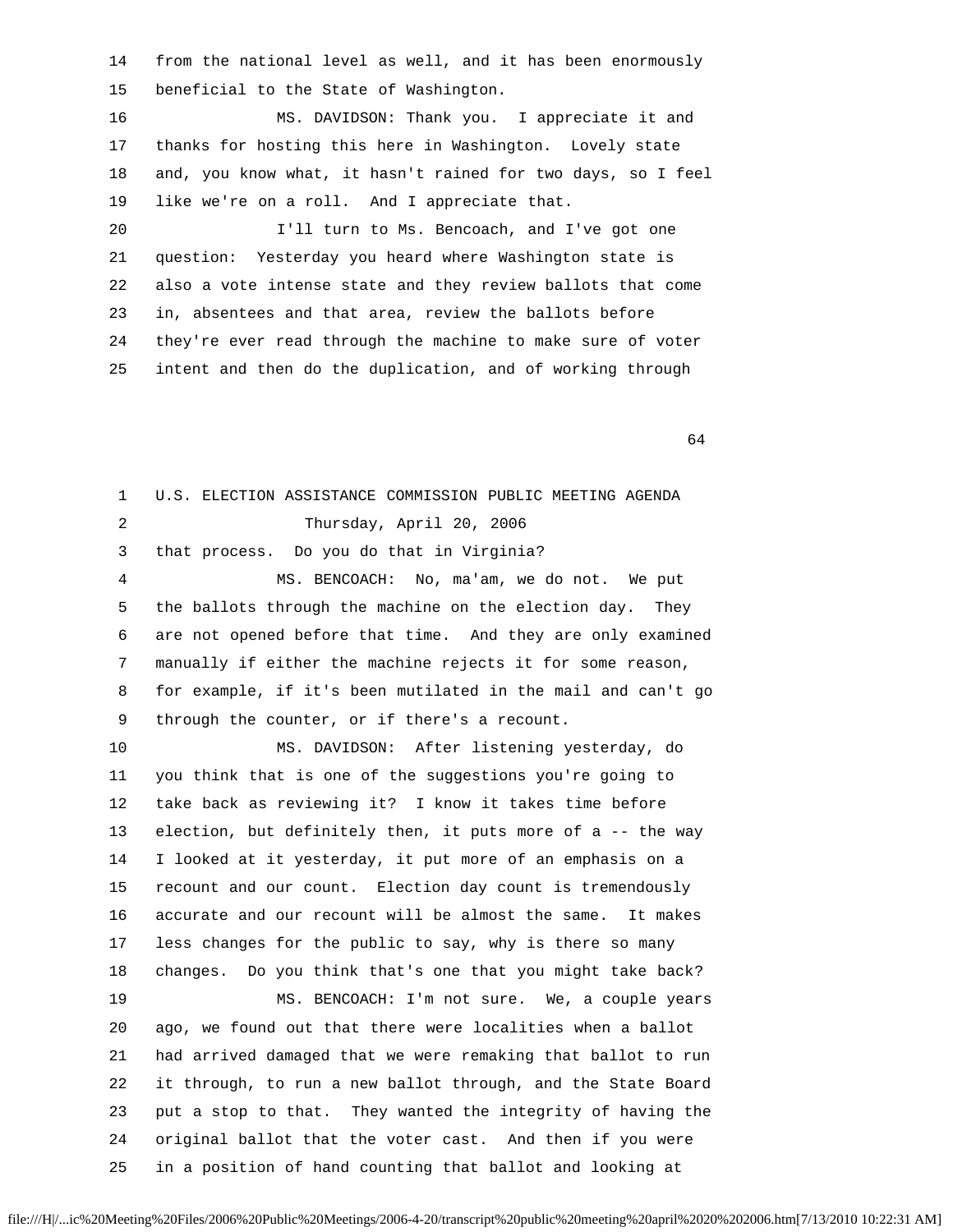1 U.S. ELECTION ASSISTANCE COMMISSION PUBLIC MEETING AGENDA 2 Thursday, April 20, 2006

 3 the voter intent, then they had standards in place to look 4 at the voter intent, so the State Board was very nervous 5 about when we heard the ballots were being remade at the 6 local level.

 7 We also had people that when we first put in 8 the new law about counting overvotes and undervotes if the 9 court so orders, we were very nervous about that and we 10 said, well, we won't -- said, we will never have an election 11 in this locality where a recount changed a single vote. And 12 that would guarantee that they'll always change. And our 13 response to that was that we have insured that in a recount 14 that when, you know, when those few votes can make a 15 difference, that they are properly counted, but for the most 16 part we rely on the machine count, so I'm not sure that 17 remaking or enhancing the ballots would be something that we 18 would want to adopt.

 19 MS. DAVIDSON: Okay. I appreciated all of your 20 examples. I think that that is very helpful for the public 21 and I don't know if they got copies of that or not, but the 22 examples show some of the things that voters do, and I think 23 it is well worthwhile for the public and people to 24 understand that people don't follow instructions, and in 25 trying to decide if you can get that voter to vote or not is

en de la construction de la construction de la construction de la construction de la construction de la constr<br>La construction de la construction de la construction de la construction de la construction de la construction

|   | U.S. ELECTION ASSISTANCE COMMISSION PUBLIC MEETING AGENDA    |
|---|--------------------------------------------------------------|
| 2 | Thursday, April 20, 2006                                     |
| 3 | very difficult in some cases. I think that was very wise of  |
| 4 | you to attach that to this and I appreciate that.            |
| 5 | Ms. LaVine, welcome also. And definitely with                |
| 6 | you testing and seeing how long it took to do the recount of |
| 7 | the verified paper, what do you think we need to be          |
| 8 | notifying states of? We have at least 25 and I think it's    |

 $\sim$  65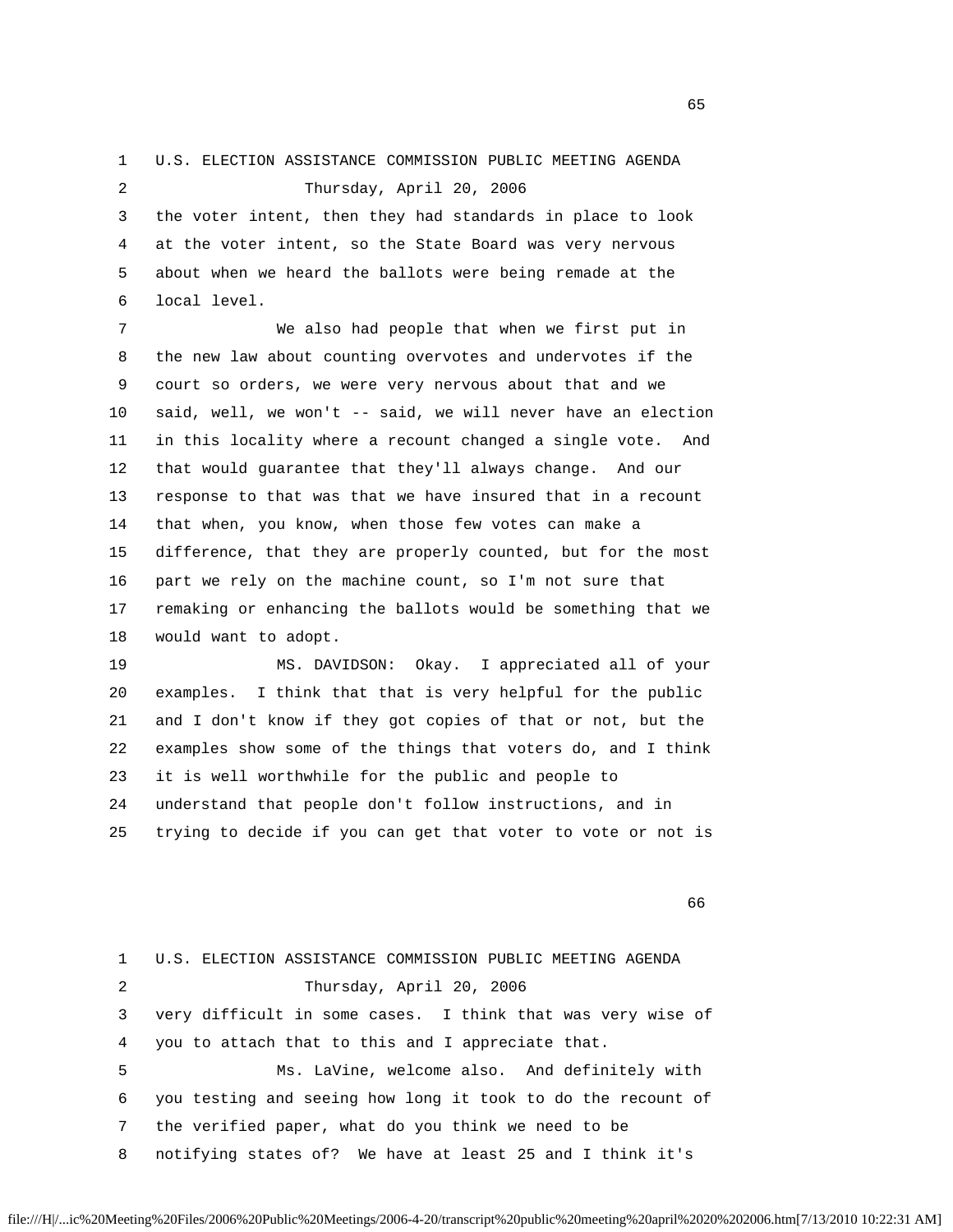9 26 states now, I'm not quite sure, but somewhere in there, 10 that have passed that they have to have a verified paper to 11 go along with it. What kind of suggestions should we be 12 making up front ahead of time to the states and saying, you 13 need to be prepared and think through the process of doing a 14 recount or audit even before it's election day and setting 15 them up after the fact like you said? We heard great 16 testimony, you have got to have procedures in place. Do you 17 think states have really thought out this process and even 18 the security of the paper and things like this? Have they 19 thought those processes through?

 20 MS. LaVINE: I would say no. I mean we were 21 totally surprised at the amount of time this whole 22 situation, you know, recounting those papers took. We were 23 surprised at little things during the day such as the bins 24 would fill up with the paper because they curled so bad that 25 we couldn't get another voter verified paper, you know,

 $\sim$  67

# 1 U.S. ELECTION ASSISTANCE COMMISSION PUBLIC MEETING AGENDA 2 Thursday, April 20, 2006 3 piece of paper into the bin, and so the precinct office was 4 trying to empty the bins after every ten voters. We were 5 going no, you can't do that either. There were so many 6 things that took us by surprise that I don't think anybody 7 has really thought out what it's going to take to recount 8 those long curly paper trails. 9 MS. DAVIDSON: Would you suggest, and I don't 10 mean to interrupt you, but would you suggest that even when 11 they're testing their ballots to make sure they are accurate 12 and make sure everything -- that they actually have to go 13 through and test what the procedures would be on a recount 14 or even the audit of the election, so that they could set up 15 and really see where the problems lie? Because I don't 16 think we all know where the problems are going to lie. 17 MS. LaVINE: I don't think so either. I think, 18 you know, there needs to be some work done ahead of time to 19 get those procedures in place. And just like knowing what 20 we went through without procedures because we were testing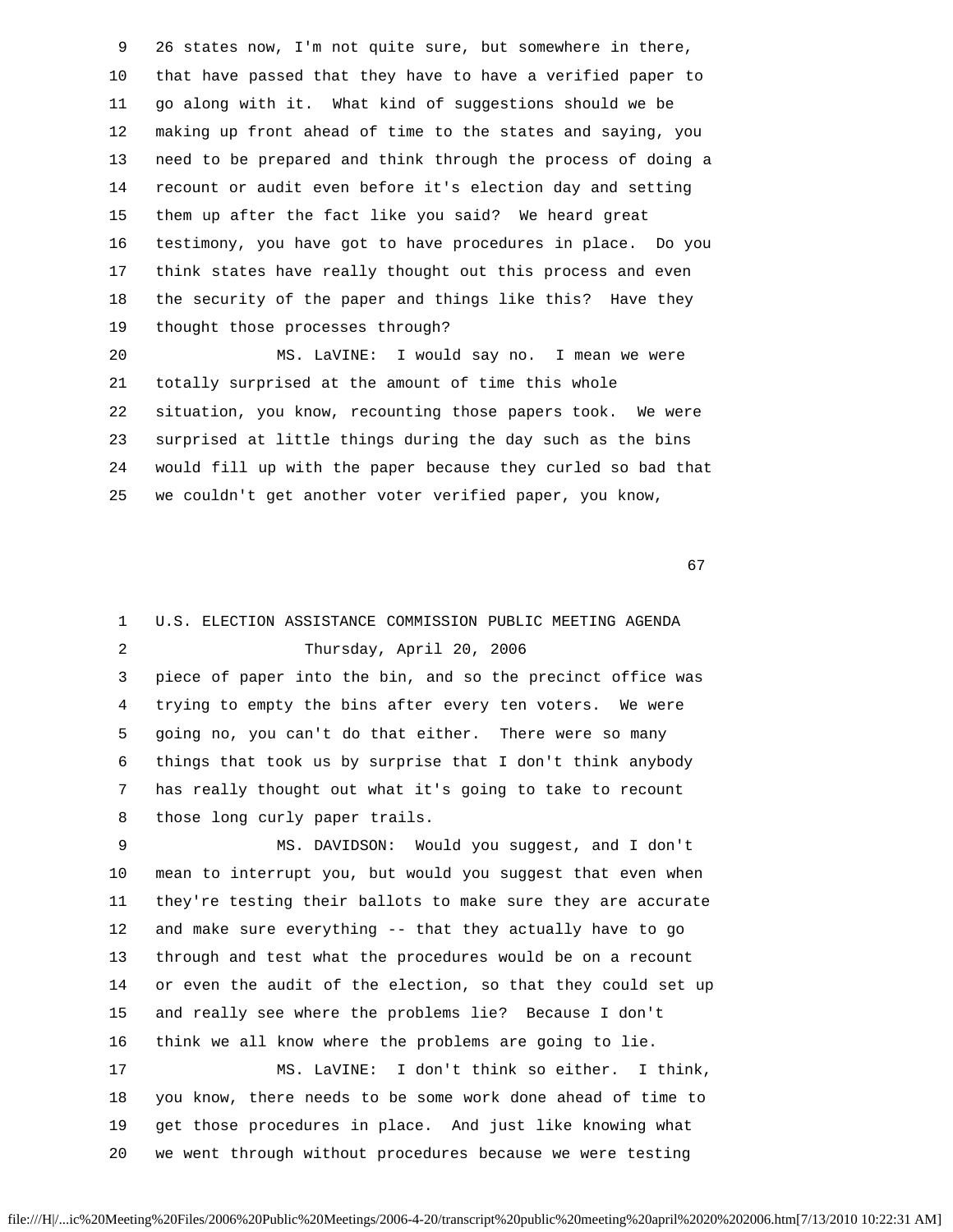21 uncharted territory at that point that no one had ever done 22 a recount on a paper audit trail, it was very difficult, you 23 know. There needs to be something thought out way ahead of 24 time and it needs to be done now before we actually get to a 25 point where there is a one percent mandatory recount.

e de la construcción de la construcción de la construcción de la construcción de la construcción de la constru

 1 U.S. ELECTION ASSISTANCE COMMISSION PUBLIC MEETING AGENDA 2 Thursday, April 20, 2006 3 MS. DAVIDSON: I appreciate that. Thank you 4 all. Mr. Chair. 5 MR. CHAIRMAN: Thank you. Now we'll turn to 6 our former chair and now Commissioner Hillman who led us 7 through a very good year last year in getting a lot 8 accomplished. And now I'll turn to you for questions. 9 MS. HILLMAN: Thank you very much. I join my 10 colleagues in thanking each of you for being willing to 11 share with us your experiences with recounts. I want to 12 follow-up beginning, Secretary Reed, with you. 13 You emphasized that states should have uniform 14 and consistent standards statewide and it sounds like it's a 15 little bit like either disability or catastrophic insurance 16 you hope you never needed, but it has to be there, and when 17 you do need it you have no idea the volume of paperwork 18 you're going to have to fill out to even get the benefits, 19 so do you practice doing this every month just to stay in 20 practice or do you wait until the event happens? And so 21 that the familiarity of the county and local jurisdiction 22 level clearly is important as well. 23 And so looking back to a little bit of the 24 dialogue you had with Commissioner Martinez about the role 25 that each state has to play with respect to assuring that

 $\sim$  69

 1 U.S. ELECTION ASSISTANCE COMMISSION PUBLIC MEETING AGENDA 2 Thursday, April 20, 2006

3 the election processes in each state are conducted fairly,

4 effectively, cost efficiently and so on and so forth, how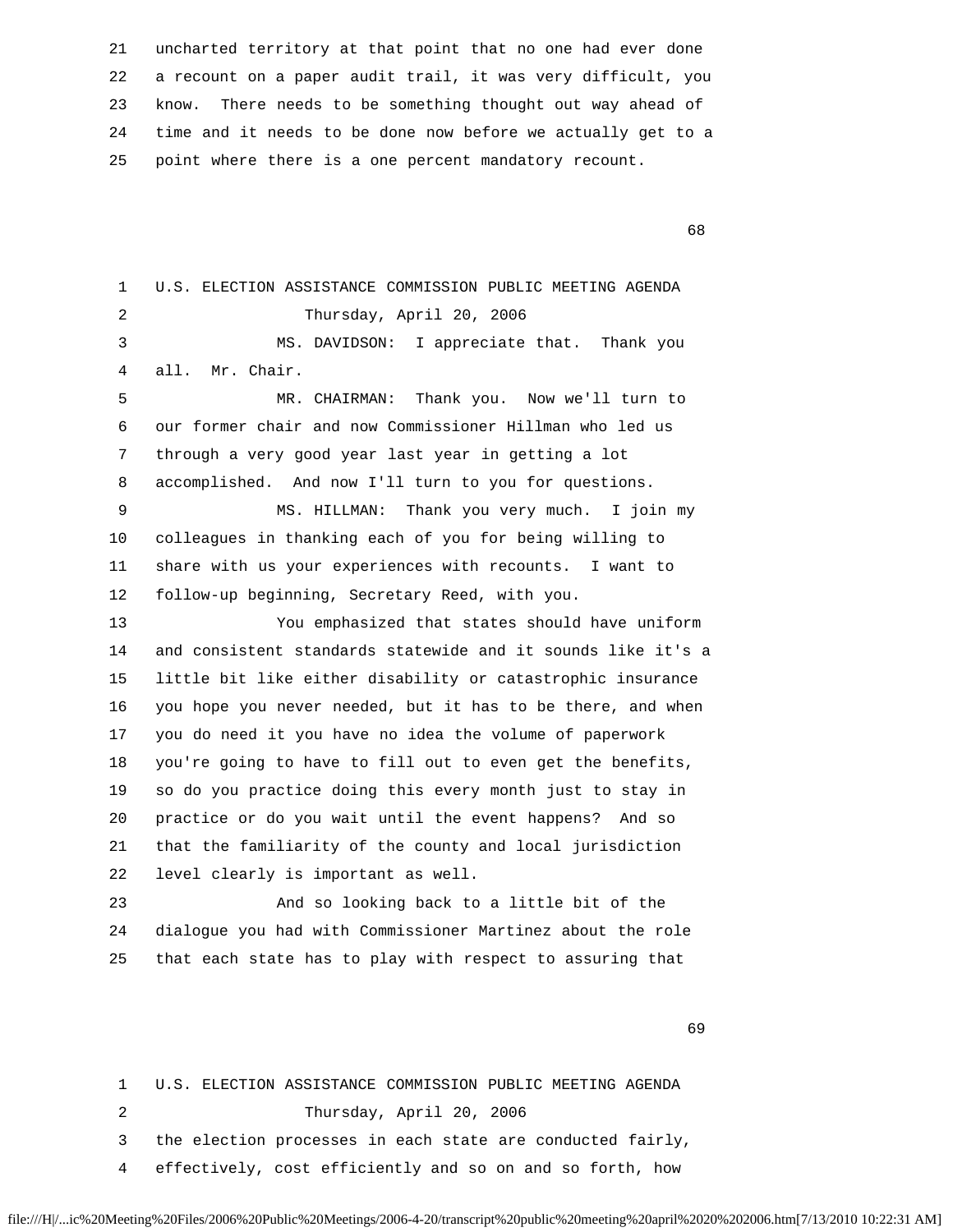5 does this notion of uniform and standard procedures 6 statewide get advanced with the other states? And I'm going 7 to guess that not all 50 states and five jurisdictions have 8 such uniform and consist statewide standards, and so to that 9 extent, wearing both your hat as Secretary of State and 10 president of NAS, how does this conversation get plugged 11 with the other states in advance at that level? 12 MR. REED: The Bush versus Gore decision in 13 2000 pretty well required us to do this. And in talking to 14 the other Secretaries of State responsible for elections, I 15 have seen, you know, an effort to standardize. In our state 16 that was one of the ironies, as the person who was such an 17 advocate for local control, one of the first things I did 18 was say, now we need to have statewide standards, now that 19 I'm elected, right? And the reason is because Bush versus 20 Gore. And so what it is created a task force with the 21 counties and our state elections people headed up by a 22 county person and they put it together. And I do think it's 23 very important, as you say, to advocate this throughout the 24 country because it's so important that each state have it 25 for the reason you said, which is you never know when you

 $70$ 

 1 U.S. ELECTION ASSISTANCE COMMISSION PUBLIC MEETING AGENDA 2 Thursday, April 20, 2006 3 are going to end up with such a close election. 4 The other point, though, Commissioner Hillman, 5 that I want to make is, you know, kind of woven into your 6 question was, how do you make sure this happens? And in the 7 state of Washington one thing that I didn't mention may have 8 been mentioned yesterday, but worth your noting in terms of 9 what you are going to come up with here is that we also have 10 a review function, and after what happened in 2004, the 2005 11 session legislature actually gave us more money to expand 12 that program where we go out to each county and review that 13 county to make sure that they are implementing these 14 procedures and standards, that they are doing things 15 properly, and they got proper space, proper staffing and 16 property security and audit trials, and then we come back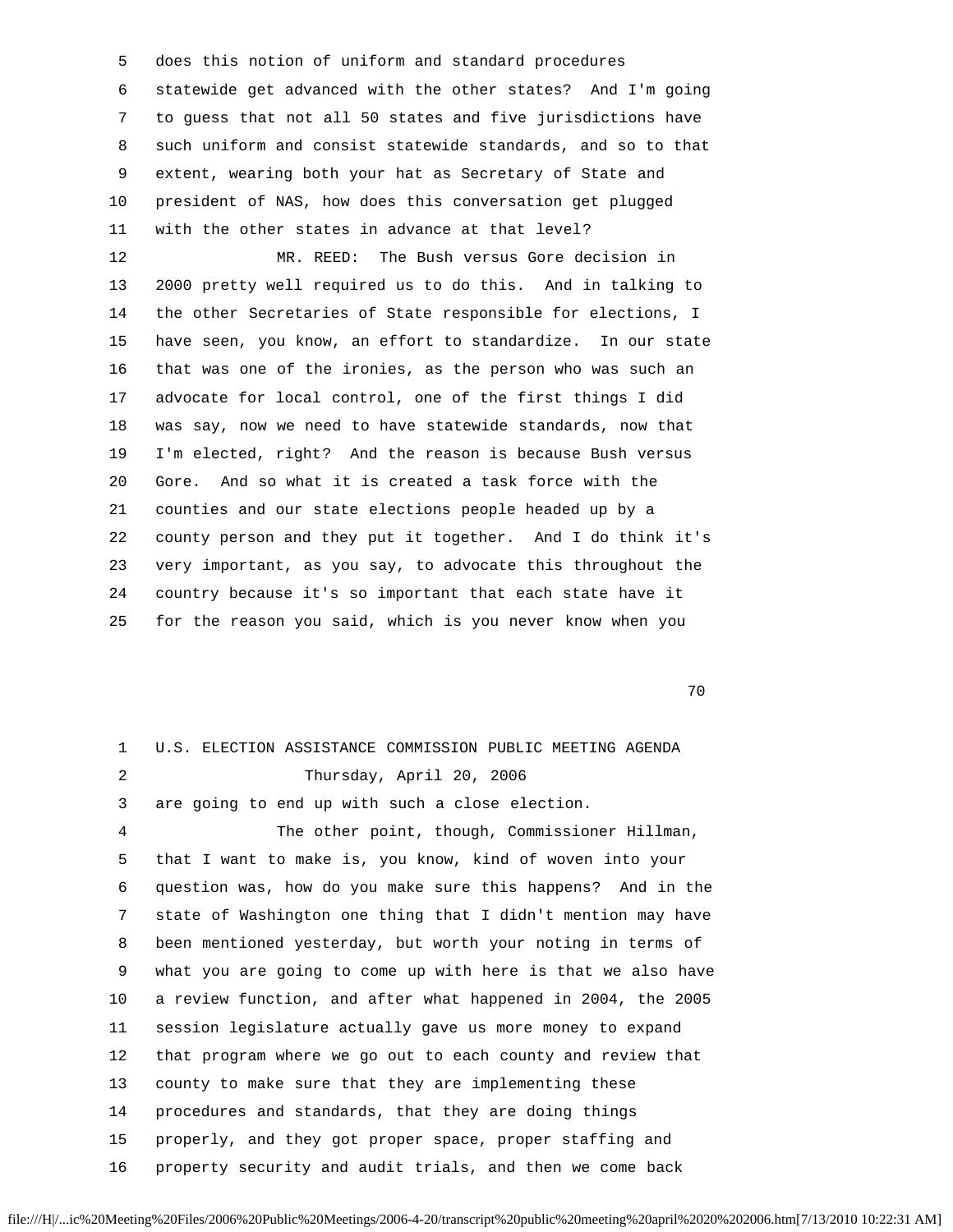17 doing an election and watch them and see if in fact they are 18 doing it, because it's one thing to have standards and 19 another thing to have standards actually apply. 20 And then additionally we have a number of 21 trainings, both at the regional level and statewide, to 22 train to the standards. And I do think that is something 23 that would be advisable in other states around the country. 24 MS. HILLMAN: You also talked about the risk, 25 that there is an inevitable, you know, risk factor in all of

71

| 1  | U.S. ELECTION ASSISTANCE COMMISSION PUBLIC MEETING AGENDA      |
|----|----------------------------------------------------------------|
| 2  | Thursday, April 20, 2006                                       |
| 3  | this.<br>What do you do to sort of monitor and measure and try |
| 4  | to reduce that risk as the years go by, you know, from the     |
| 5  | experiences you learn with recounts and, you know, you         |
| 6  | figure okay, for the next time, you know, whatever procedure   |
| 7  | may have to be reviewed?                                       |
| 8  | MR. REED: One thing that we do from the                        |
| 9  | Secretary of State's level and then we, of course, recruit     |
| 10 | some of the County Auditors to include this experience,        |
| 11 | through these kind of experiences of to convey to people in    |
| 12 | counties who say it never had this happen, now of course,      |
| 13 | now we have got the 2004 we all experienced. But prior to      |
| 14 | what, like with what happened to us in 1990, three counties    |
| 15 | with one set of race is we spent a whole conference focusing   |
| 16 | on those three counties and what happened and what we need     |
| 17 | to do differently and how to handle kind of the situation.     |
| 18 | Because you are right, it's easy to sit there                  |
| 19 | if you've never had, you know, a situation like this occur     |
| 20 | and just kind of assume, oh, we'll just keeping doing the      |
| 21 | same old same old, and then finding yourself having serious    |
| 22 | problems. So it is really trying to not kind of cover up       |
| 23 | what had happened before or kind of say, well, you know,       |
| 24 | that only happens once every 100 years, but to convey to       |
| 25 | these counties the importance of them having the kind of       |

72 and 2012 and 2012 and 2012 and 2012 and 2012 and 2012 and 2012 and 2012 and 2012 and 2012 and 201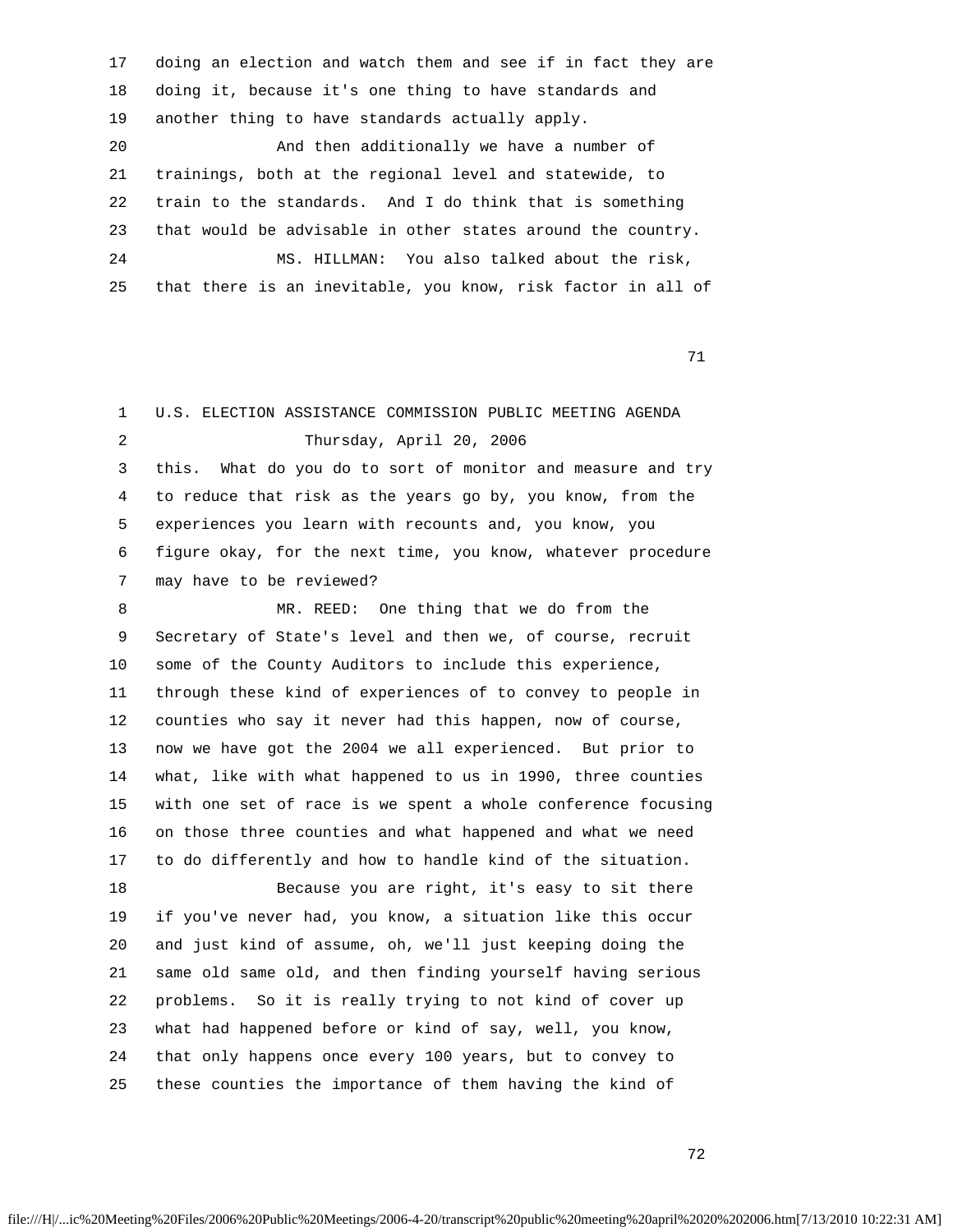1 U.S. ELECTION ASSISTANCE COMMISSION PUBLIC MEETING AGENDA 2 Thursday, April 20, 2006 3 practices and standards and operations that will hold up to 4 immense scrutiny, and I think we've really focused on that 5 here in Washington State. 6 MS. HILLMAN: You and Ms. Bencoach talked about 7 some of the things that voters do that cause their votes not 8 to be counted, and I particularly appreciated the examples 9 that Ms. Bencoach shared. I'm taking it that for purposes 10 of this, those were created for your document but taken from 11 real instances. And it shows just how creative the voters 12 can be. 13 And so if it comes to voters not following 14 directions or perhaps not realizing the consequence of not 15 checking off a ballot properly or maybe they don't care, 16 they just want to make a political statement on the ballot, 17 and it doesn't matter whether the vote gets counted or not, 18 but what are some of the things that lead to voters making 19 mistakes? Let's assume it's not an intentional political 20 statement, but the voter really didn't either understand the 21 directions or see that -- whatever it is that leads to, you 22 know, the mistakes that are made that cause votes not to 23 count, and I would ask it of each of you. 24 MR. REED: There are a couple factors. One of 25 them is they move from county to county or state to state,

73

|    | U.S. ELECTION ASSISTANCE COMMISSION PUBLIC MEETING AGENDA    |
|----|--------------------------------------------------------------|
| 2  | Thursday, April 20, 2006                                     |
| 3  | and one practice in one place is different than the other.   |
| 4  | Like we have adjoining counties, Pierce and King County, one |
| 5  | county you draw arrows in such and order to show your vote,  |
| 6  | the other one you fill in the oval. And so they tend to      |
| 7  | move to the next county, they just continue doing what they  |
| 8  | did before. Or just are intuitive, you know, well, the way   |
| 9  | you voted you put a X or a check next to it, you know,       |
| 10 | rather than filling in the oval.                             |
| 11 | The other thing, you know, is we've said they                |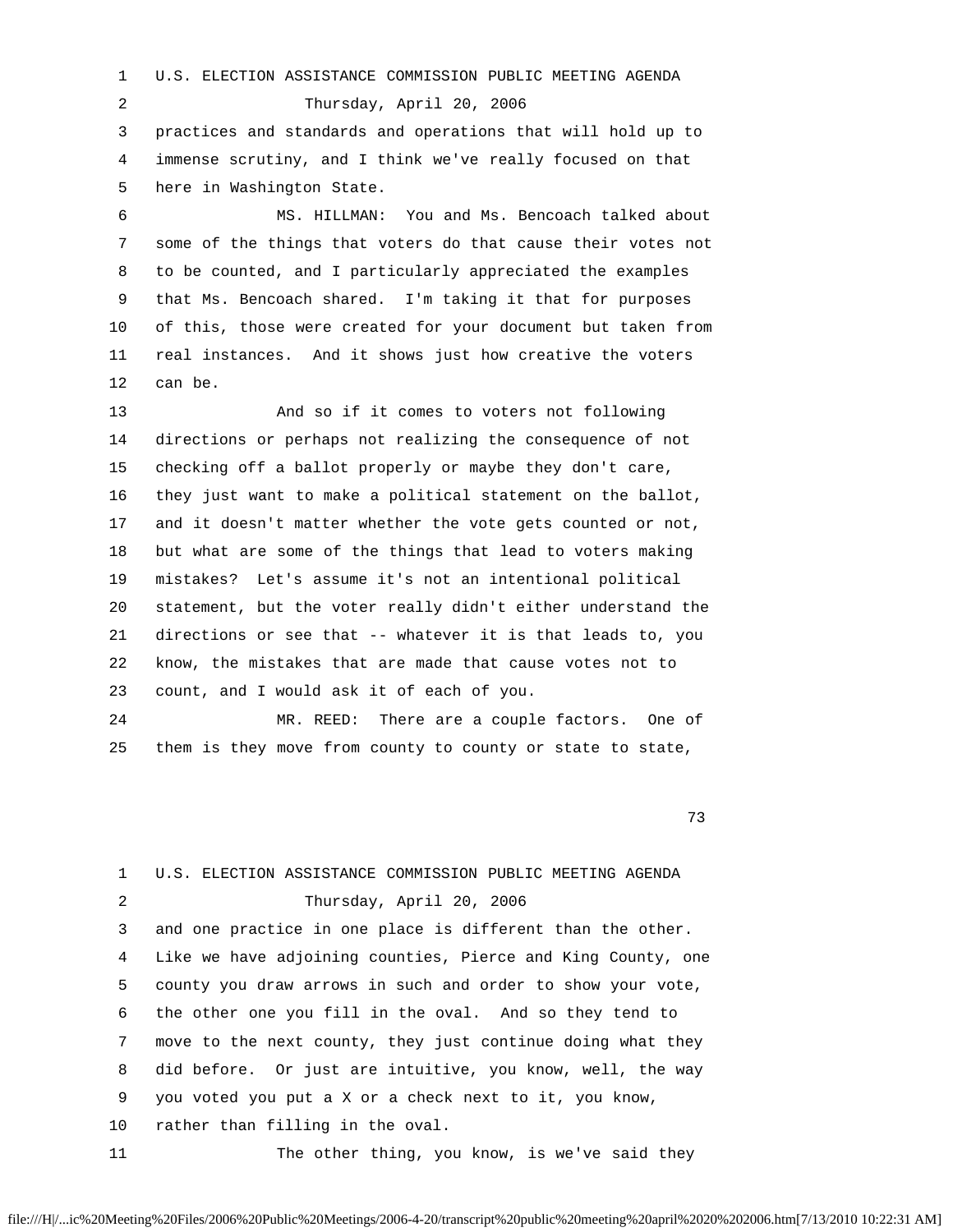12 just get very creative in terms of wanting to tell you how 13 they intended to vote, including writing messages to you and 14 everything. Some editorial comments. So this is one lesson 15 we hope that our electorate here in the State of Washington 16 is learning from 2004, because they knew a lot of votes 17 didn't count because they hadn't voted properly. As I say, 18 there was a voter education effort made in 2005 to try to 19 improve on that. But the main thing is people just pick 20 them up and they start voting without bothering to read 21 directions. And they need to know that they want that vote 22 to count, they need to follow directions. 23 MS. HILLMAN: As I hear you say that I think of

 24 the many, many times I've attempted to do something without 25 reading the directions first, but lesson learned.

74

| 1  | U.S. ELECTION ASSISTANCE COMMISSION PUBLIC MEETING AGENDA    |
|----|--------------------------------------------------------------|
| 2  | Thursday, April 20, 2006                                     |
| 3  | MR. REED: Oh, none of us ever do that.                       |
| 4  | MS. HILLMAN: Never, never.                                   |
| 5  | Ms. Bencoach.                                                |
| 6  | MS. BENCOACH: I think a lot of it has to with                |
| 7  | the communication at the precinct level. I visited a         |
| 8  | precinct in Henrico County, Virginia, a couple of years ago  |
| 9  | where they were testing a new voting system. And they had    |
| 10 | the nicest little lady right at the front door where         |
| 11 | everybody came in, who instead of asking, do you need help   |
| 12 | understanding how to cast a vote, said, let me show you, can |
| 13 | I show you how this works, and you know, this is my job, I   |
| 14 | need to show you. And she was as nice as could be and        |
| 15 | nobody walked by her. Everybody stopped for the              |
| 16 | demonstration.                                               |
| 17 | So I think a lot of that goes on the precinct                |
| 18 | level and how it's handled there. And in other precincts     |
| 19 | where they say, do you need help, can I show you, oh, no, I  |
| 20 | know how to do it.                                           |
| 21 | MS. HILLMAN: Thank you. Ms. LaVine?                          |
| 22 | MS. LaVINE: We moved to optical scan a couple                |
| 23 | of years ago, but at the same time we still have people      |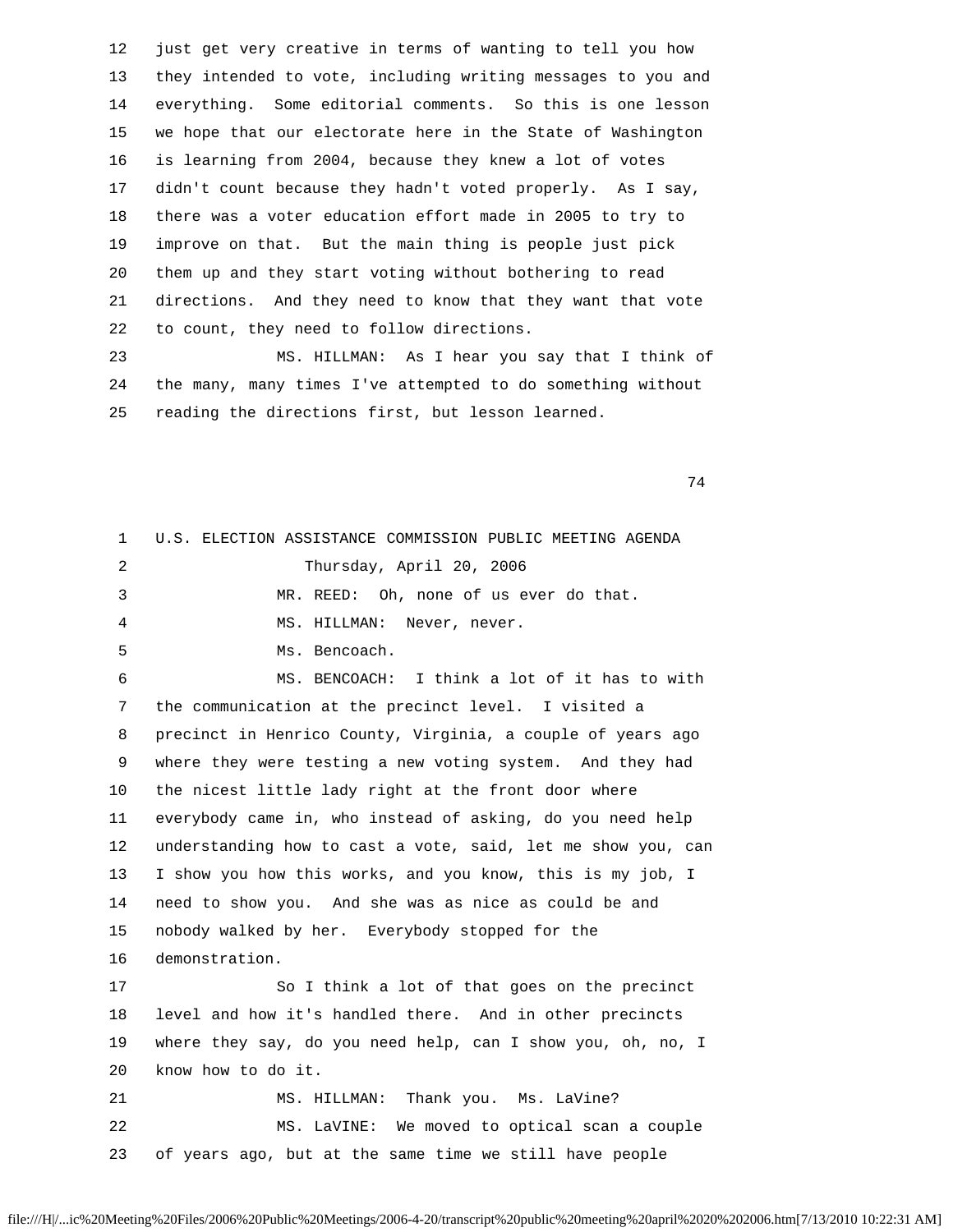24 punching their ballots and still have people taking an

25 exacto knife and cutting the oval out, and even sending us a

75

| 1            | U.S. ELECTION ASSISTANCE COMMISSION PUBLIC MEETING AGENDA    |
|--------------|--------------------------------------------------------------|
| 2            | Thursday, April 20, 2006                                     |
| 3            | note saying, you know, these were really difficult to punch  |
| 4            | this time. We actually moved from the punch cards to the     |
| 5            | optical scan, with all the little buttons with the little    |
| 6            | boxing gloves on it saying, please don't punch the ballot.   |
| 7            | WE gave them to our precinct auditors. We did a big          |
| 8            | campaign. We still have a problem unfortunately. Outreach,   |
| 9            | voter demonstrations, instructions, inserts. And it doesn't  |
| 10           | help that our media uses an old clip and then shows people   |
| 11           | punching the ballot, like I could scream when that happened, |
| 12           | like, can't you please update your media, you know.          |
| 13           | We don't seem to have a problem in this                      |
| 14           | precinct because we, you know, we do get to see them right   |
| 15           | before they go in again, but what the absentees will do and  |
| 16           | that's where get we include the inserts, you know, saying,   |
| 17           | you want your ballot to count, you know, please do it this   |
| 18           | way. So it's just constant, you know. It's a forever job.    |
| 19           | And I think Mr. Secretary is correct, they move from county  |
| 20           | to county, from state to state, and they assume they know    |
| 21           | how to do it without reading the directions.                 |
| 22           | Thank you.<br>MS. HILLMAN:                                   |
| 23           | My final question for each of you is about                   |
| 24           | voter confidence in the recount processes. I think,          |
| 25           | Secretary Reed, you acknowledged earlier that people view    |
|              |                                                              |
|              | 76                                                           |
|              |                                                              |
| $\mathbf{1}$ | U.S. ELECTION ASSISTANCE COMMISSION PUBLIC MEETING AGENDA    |
| 2            | Thursday, April 20, 2006                                     |
| 3            | somewhat with a jaundiced eye that there is a partisan       |
| 4            | responsible for elections, and of course he or she is going  |
|              |                                                              |

5 to do favor or show favor for their particular party. Even

6 though we know that is not the case, it is just something I

7 think that people have latched onto.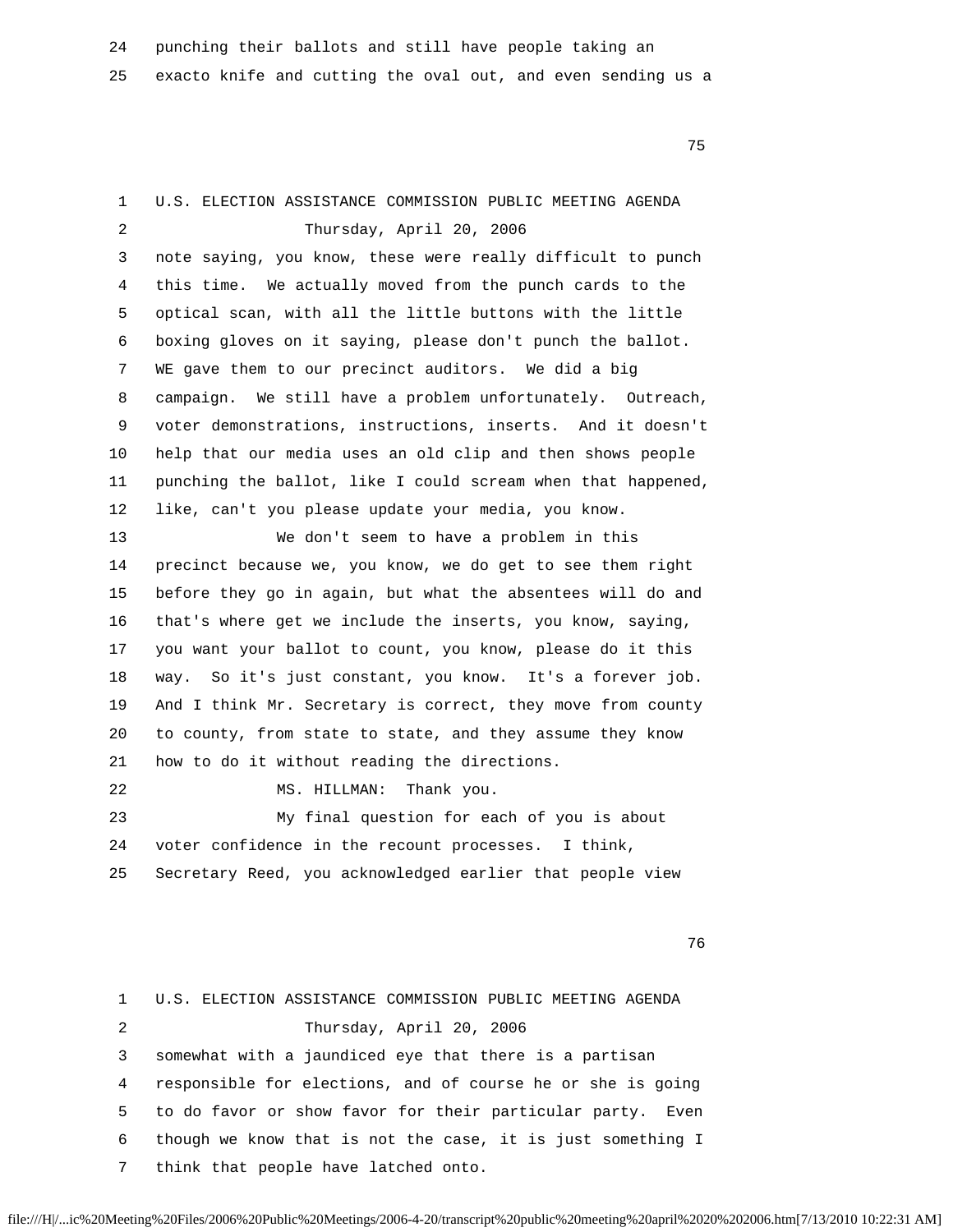8 But beyond that, I'd just like to hear what 9 each of you feels either gives the voter the greatest 10 confidence in the recount process or the lowest confidence 11 in the -- not or, and the voter who has lowest confidence in 12 the recount process, what are some of the things that 13 contribute to that? Secretary Reed?

14 MR. REED: The -- I think that the concern 15 about partisan officials be in charge of elections tends to 16 be more for party insiders than the general public, has been 17 my experience anyway, it maybe different for some people. 18 To get confidence I think people need to see what is going 19 on, view that transparency. See and hear their local 20 election officials. They need to get out and they need to 21 talk to their service clubs and granges and PTSAs and other 22 groups and be visible. They need to have good press 23 coverage and the new media needs to, you know, realize that 24 they shouldn't only report when there are problems, but they 25 need also to report on the way the election has gone. And

 $77$ 

| $\mathbf 1$ | U.S. ELECTION ASSISTANCE COMMISSION PUBLIC MEETING AGENDA    |
|-------------|--------------------------------------------------------------|
| 2           | Thursday, April 20, 2006                                     |
| 3           | then the need to have everybody in this process, the         |
| 4           | parties, media, elections people, all that communicating     |
| 5           | this massage.                                                |
| 6           | Now, the way they lose confidence, and boy, we               |
| 7           | sure saw it here, I think had a lot of confidence in our     |
| 8           | system in the state of Washington, but as soon as there      |
| 9           | started being news stories about misplaced ballots and all   |
| 10          | of that, boy, it just dropped like a rock. And partly        |
| 11          | because people also were fired up over a very close election |
| 12          | and they were -- felt very strongly about their particular   |
| 13          | candidate and thinking, wait a minute, you know, what's      |
| 14          | going on here.                                               |
| 15          | And so even though we have this history and we               |
| 16          | have people at the local level, the state level who played   |
| 17          | it very, very straight, we are struggling still to regain    |
| 18          | that sense of confidence and trust in the state of           |
| 19          | Washington, and I think it's only going to work out as we    |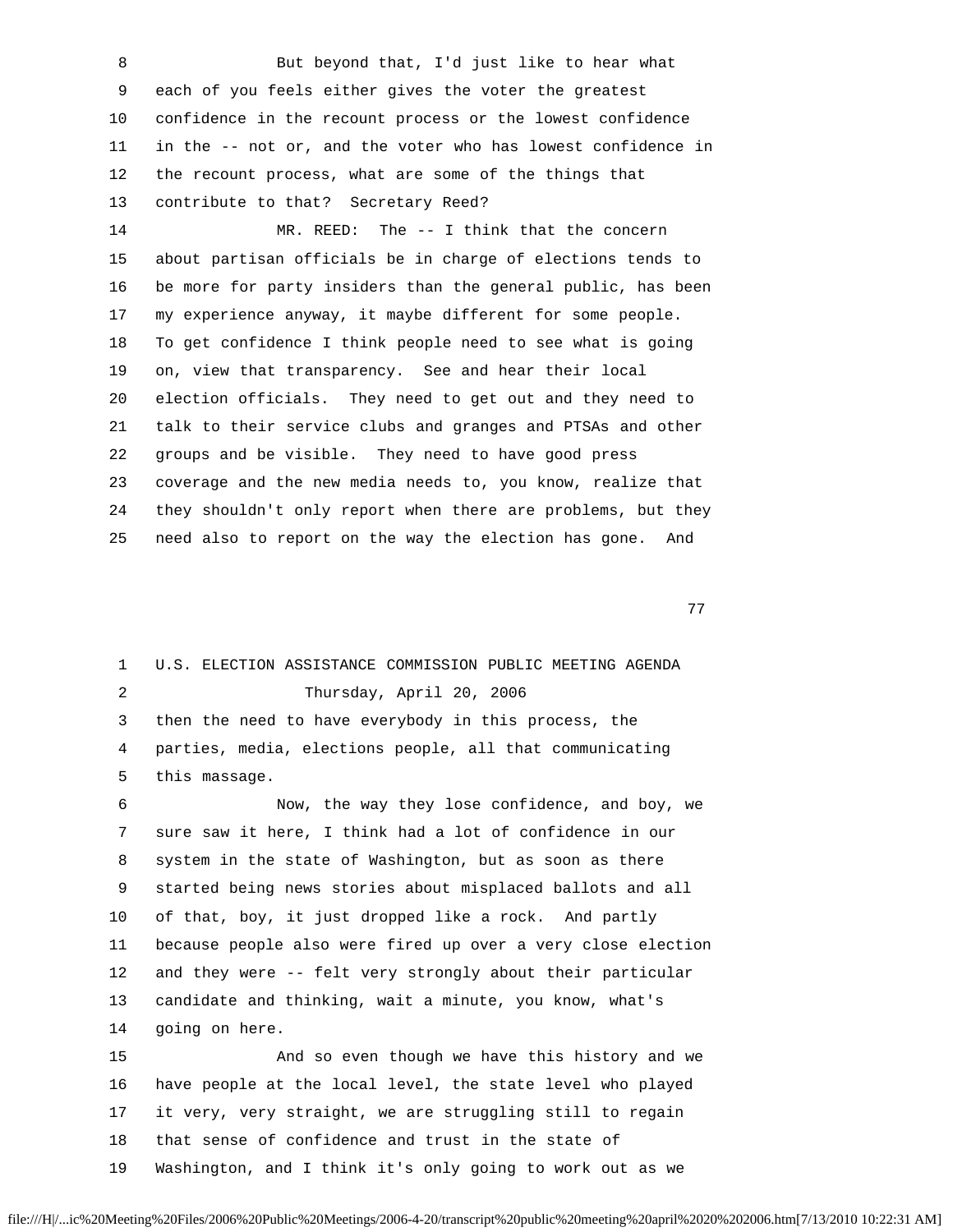20 spend more time, you know, and we have more elections. 2005 21 went very well and we certainly need to have that happen in 22 2006.

23 MS. HILLMAN: Thank you.

 24 MS. BENCOACH: We had a lot more calls from 25 voters asking, does my vote count, how does the process

n and the state of the state of the state of the state of the state of the state of the state of the state of the state of the state of the state of the state of the state of the state of the state of the state of the stat

 1 U.S. ELECTION ASSISTANCE COMMISSION PUBLIC MEETING AGENDA 2 Thursday, April 20, 2006 3 work, asking the technical questions after the 2000 4 presidential election than we did after our 2005 recount. A 5 lot of that I'm sure is the visibility of the election. But 6 those kind of questions really weren't coming up after the 7 statewide recount. I think a lot of that had to do with us 8 trying to make sure that the process was open, as the 9 Secretary said. Making sure that everybody knew what was 10 going on, but then also reflected the attitudes of the 11 candidates. And then after the process, the candidates were 12 satisfied that it had been conducted fairly, that was the 13 message that they conveyed through the media to the voters, 14 so we didn't get a lot of complaints afterwards. 15 MR. REED: Could I just ask quickly, because 16 this is very important, is that also because people were 17 upset over what happened, to show that things are going to 18 be different in the future we went to the legislature with a 19 very aggressive election reform package. The legislature 20 adopted it. King County, which was kind of ground zero for 21 all of this, has been very aggressive with a task force and 22 committee and making changes, conveying to the public these 23 changes are being made, and so in addition to just having 24 good elections, we also felt we needed to have very open and 25 visible public, you know, exposure to the changes being

ли в село в село во село во село во село во село во село во село во село во село во село во село во село во се<br>Постојат село во село во село во село во село во село во село во село во село во село во село во село во село

 1 U.S. ELECTION ASSISTANCE COMMISSION PUBLIC MEETING AGENDA 2 Thursday, April 20, 2006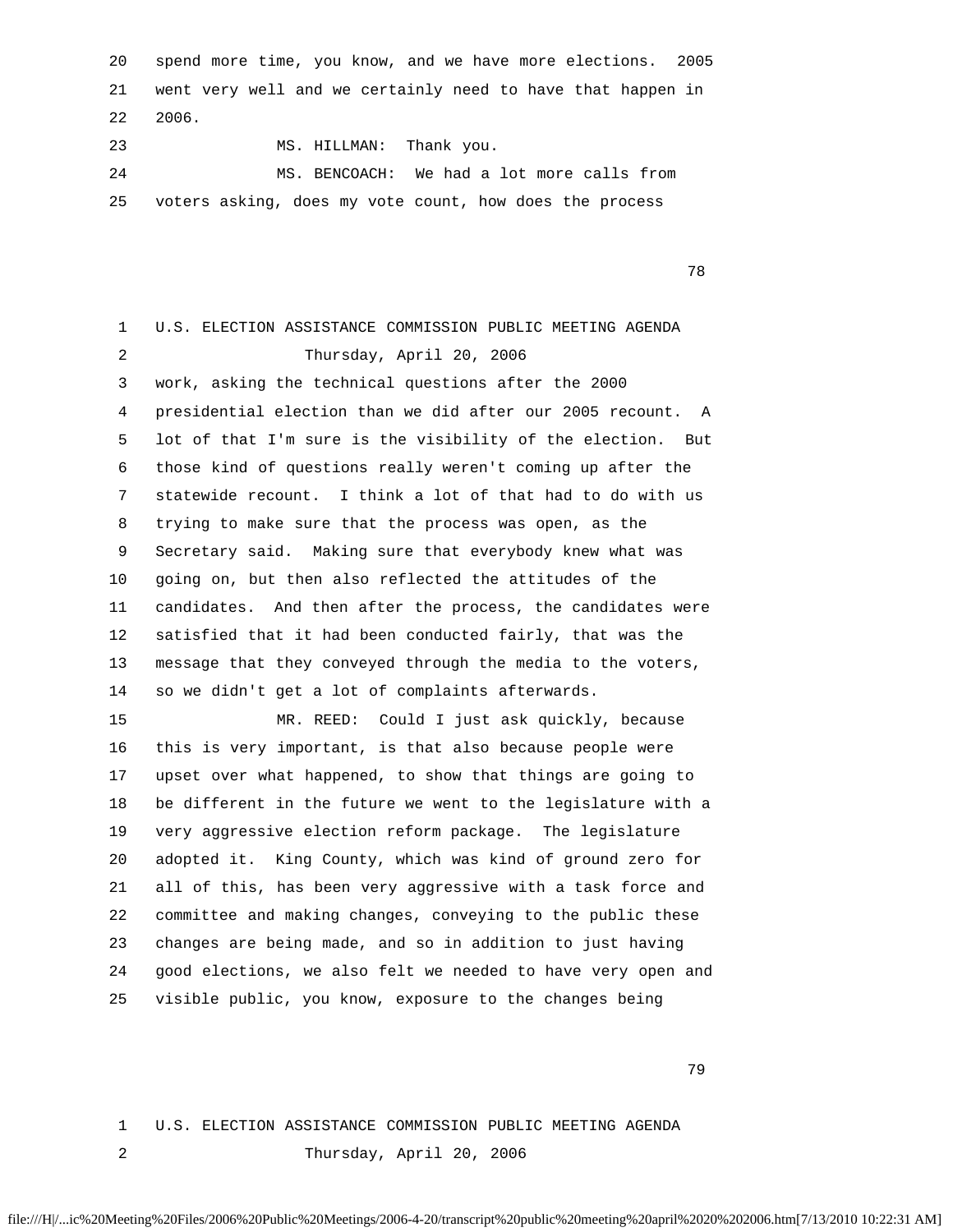3 made.

 4 MS. LaVINE: I've always found that it's the 5 losing candidate that has the least amount of confidence in 6 our system. But during the canvas period, because we are 7 mandated to do the 1 percent manual, we invite them in at 8 that point. We say, okay, look, this is the way we conduct 9 the 1 percent manual, this is the way we will conduct the 10 recount, you can choose to request one. And usually, after 11 they see the way we conduct 1 percent manual, they are very 12 satisfied with what we have done and making sure that our 13 tallies come out the same. During the canvas period we post 14 what we're doing each day, such as if we're going to be 15 working on absentees and provisionals or we will be doing 1 16 percent manuals, so that is posted so any one of our 17 observers that is in our office for our 29 days after each 18 election can see what is going on, what is going on, so they 19 know what it is. It is a very open process, we're not 20 trying to hide anything, and that helps the confidence 21 level. 22 MS. HILLMAN: Thank you.

 23 Mr. Chairman, you are a very patient person. 24 We have totally blown the time frame and you haven't scolded 25 us, so thank you.

en de la construcción de la construcción de la construcción de la construcción de la construcción de la constr<br>En la construcción de la construcción de la construcción de la construcción de la construcción de la construcc

 1 U.S. ELECTION ASSISTANCE COMMISSION PUBLIC MEETING AGENDA 2 Thursday, April 20, 2006 3 MR. CHAIRMAN: That's okay. I think we're 4 going to take the time necessary today because this is a 5 very important topic and obviously the testimony we have 6 just heard from these three experts have generated, you 7 know, questions by all of us, including a few that I have 8 for you to wrap the session up. 9 Secretary Reed, I know that the Washington 10 state legislature enacted some changes after the 2004 11 election and many changes that you recommended to improve 12 the process of both count and recount here in Washington 13 state. There is one issue that I know I have heard about 14 then and I've heard about since then, about the fact that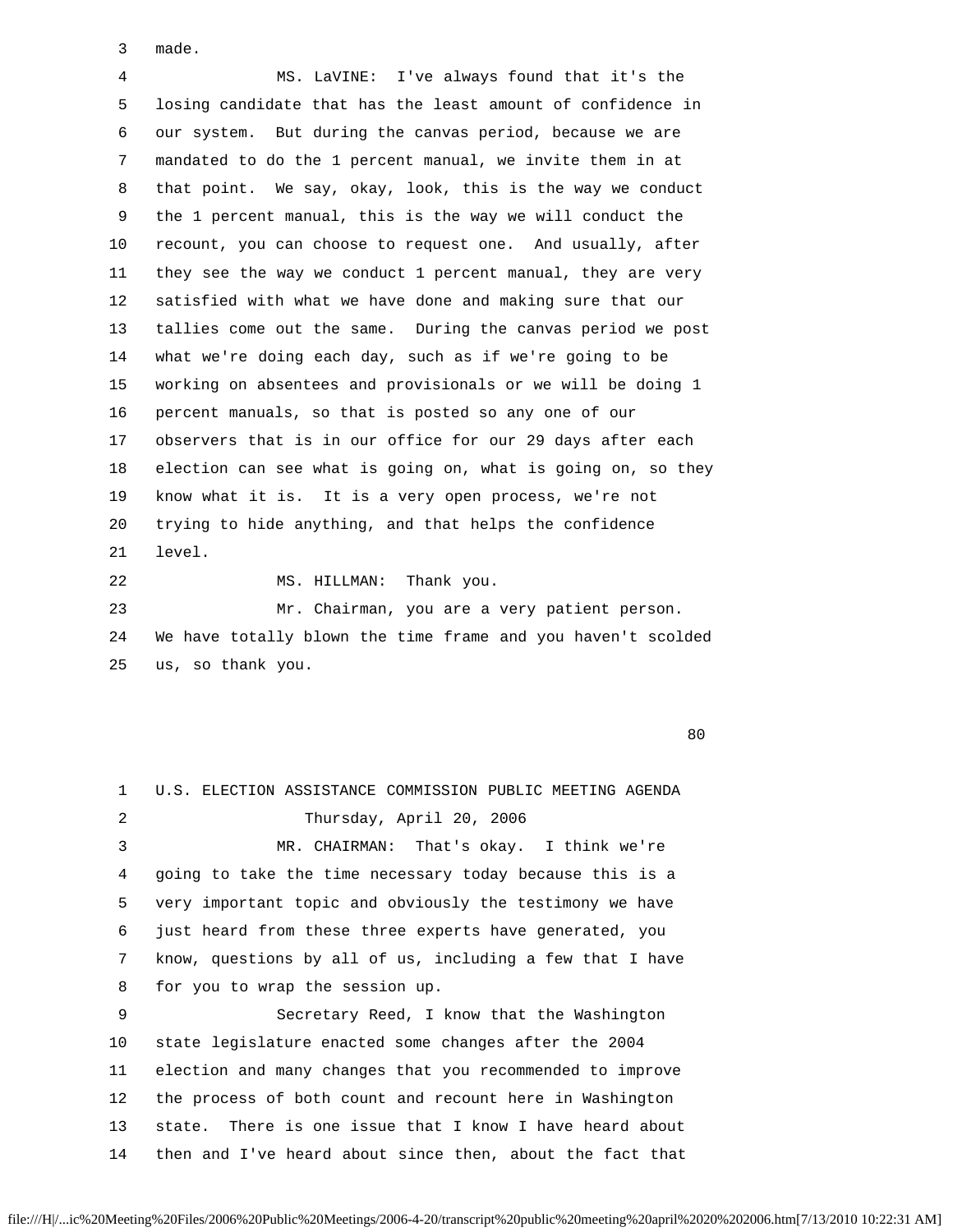15 you have this late primary in the state of Washington that 16 really compresses the time for election administrators to 17 prepare for the election. I know it became an issue in 18 2004, the recount about military and overseas votes coming 19 in to be counted as the recount process was going through. 20 How are you addressing, how is the state 21 addressing that issue of this late primary? Are they 22 addressing it, is it going to change in the future to allow 23 more time for military and overseas voters to get their 24 ballots in and to give election administrators more time to 25 conduct the election?

experience of the state of the state of the state of the state of the state of the state of the state of the s

| $\mathbf 1$ | U.S. ELECTION ASSISTANCE COMMISSION PUBLIC MEETING AGENDA    |
|-------------|--------------------------------------------------------------|
| 2           | Thursday, April 20, 2006                                     |
| 3           | MR. REED: Well, I'm so glad you asked that                   |
| 4           | question, Mr. Chairman, because the 2006 legislature did     |
| 5           | finally pass -- that is something that has been on the       |
| 6           | legislative agenda since the middle '90s, believe it or not. |
| 7           | And one thing I did this last time is I called in the        |
| 8           | leaders of the veterans' organizations and I said, all       |
| 9           | right, county people, state people, elections have made the  |
| 10          | case and, you know, we aren't, we just aren't getting this   |
| 11          | through, so we need you to come in and talk about the        |
| 12          | importance of military and overseas, and particularly now    |
| 13          | with people being deployed. In this state we have extensive  |
| 14          | deployment to Iraq and Afghanistan, and so finally they did  |
| 15          | respond.                                                     |
| 16          | But I would say that the other states as well                |
| 17          | who haven't had the experience we've had here with the late  |
| 18          | primary, they really need to reexamine this, because         |
| 19          | particularly as your absentee voting increases and you have  |
| 20          | that volume of ballots sitting in your office after the      |
| 21          | election that you have to check all signatures, do the       |
| 22          | processing, is it is so time consuming and delays in knowing |
| 23          | for sure who won that primary. And so I would certainly      |
| 24          | recommend that to other states with primaries as well.       |
| 25          | MR. CHAIRMAN: Has that become effective for 2006?            |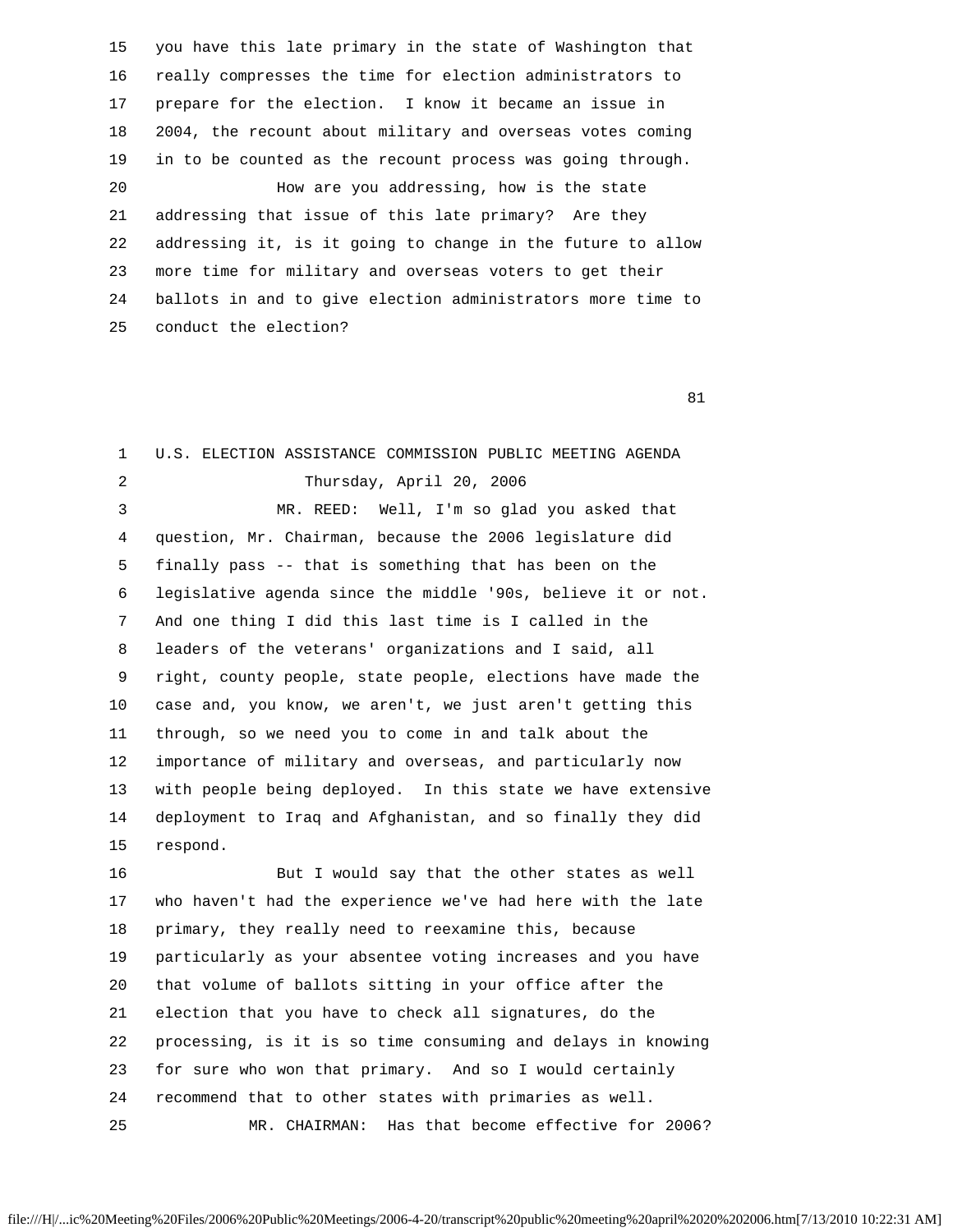1 U.S. ELECTION ASSISTANCE COMMISSION PUBLIC MEETING AGENDA 2 Thursday, April 20, 2006 3 MR. REED: Becomes effective 2007. 4 MR. CHAIRMAN: 7, so -- 5 MR. REED: That's the time table that we would 6 make the changes. 7 MR. CHAIRMAN: So won't be effective for this 8 year's election. 9 MR. REED: Right. 10 MR. CHAIRMAN: Another question I have of you 11 and I'm going to ask your colleagues to address, too, in 12 different ways, but one thing about that I learned about 13 Washington state during its recount, that the optical 14 scanned ballots that were recounted, and of course, it was a 15 manual recount, that about 10 percent of the ballots in some 16 counties were enhanced. They used the term "enhanced" when 17 people use duplicate ballots. I mean I know when I was a 18 director of elections in St. Louis County we had punch cards 19 we had to duplicate the ballots because of the chad hanging 20 or not hanging, but in this case it's an optical scanned 21 ballot and we have to recognize that over 50 percent of 22 Americans now will be voting on optical scanned ballots this 23 year. 24 This enhancement of the ballot, which has been

25 discussed previously, how is it going to be -- how are you

estados de la contrada de la contrada de la contrada de la contrada de la contrada de la contrada de la contra

 1 U.S. ELECTION ASSISTANCE COMMISSION PUBLIC MEETING AGENDA 2 Thursday, April 20, 2006 3 addressing that? Are you addressing that to any kind of 4 voter education to make sure that the voters in a new state 5 70 percent of voting by mail, so they might use it -- at 6 least in the polling place you can -- you can mandate the 7 instrument that they use to mark the ballot, but at home 8 they can use a yellow marker, a light pencil or something 9 that might cause it to be enhanced once it comes into your 10 office to be counted? How you are addressing that issue in

file:///H|/...ic%20Meeting%20Files/2006%20Public%20Meetings/2006-4-20/transcript%20public%20meeting%20april%2020%202006.htm[7/13/2010 10:22:31 AM]

experience of the state of the state of the state of the state of the state of the state of the state of the s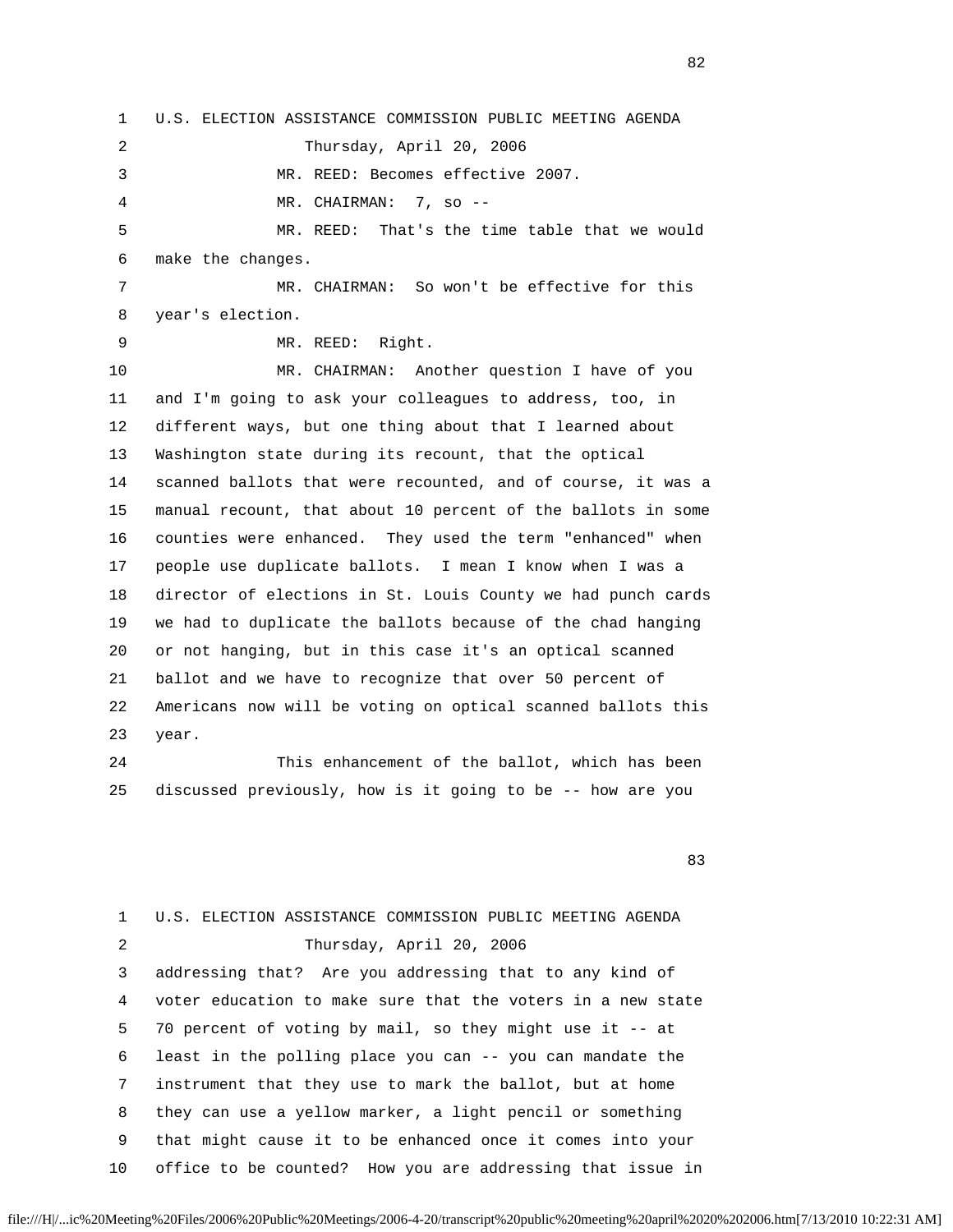11 this state?

 12 MR. REED: Chairman DeGregorio, the enhancement 13 process was one that we as election administrators felt 14 worked just fine. But in terms of public perception, it was 15 a disaster. They were just sure that some election staffer 16 was sitting there changing their vote and all that. And so 17 the legislature, responding to that kind of emotion, adopted 18 a bill in the 2005 legislative session basically banning 19 enhancement and requiring now duplication.

 20 Well, the problem with that is because it takes 21 so much longer to duplicate them, particularly because in 22 this state we have a long, long ballot, we have so many 23 people we elect here and we have initiatives and 24 referendums. But that is what happened here, and again, I 25 think, you know, a step kind of needed to regain voter trust

84

## 1 U.S. ELECTION ASSISTANCE COMMISSION PUBLIC MEETING AGENDA 2 Thursday, April 20, 2006

3 and confidence in the system.

 4 MR. DeGREGORIO: Ms. LaVine, you say that your 5 county is going to be using optical scanner system. How do 6 you address, and I don't know what California law states 7 about enhancement of duplicative vote of ballots, but when 8 you get ballots in, particularly from mail-in ballots or 9 even from the polling place where they're not filling in 10 that oval completely or filling in that arrow completely, 11 and it has to be enhanced for the scanner to read it, how 12 are you going to address the issue and how are you 13 addressing it in Sacramento? 14 MS. LaVINE: We actually review all the 15 absentee ballots voter intent. We have the two ballots 16 that comes in, is if there's a problem with it. If they 17 made an X instead of filling in the bubble, will it count. 18 We do have procedures in place where we can enhance the

 19 ballot, which is like a marker over the top of it. Even 20 with that marker, it's a blue marker, if we can see the

21 original voter's intent at all times. If we cannot see the

22 original voter's intent, then it must go to duplicative so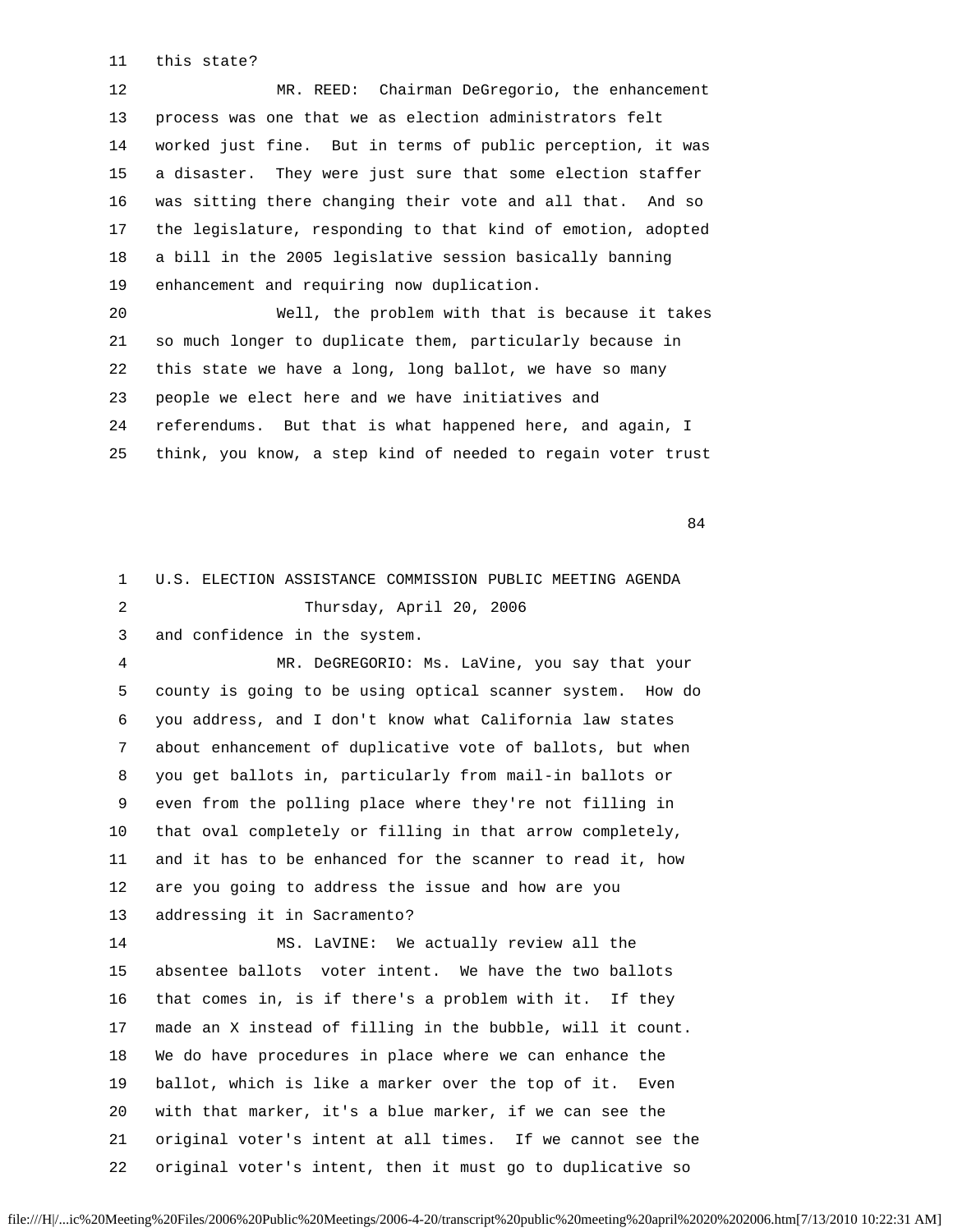23 the original ballot is always preserved. So with those 24 procedures we know when to enhance and when to duplicate. 25 MR. DeGREGORIO: Ms. Bencoach, I was in the

en de la construction de la construction de la construction de la construction de la construction de la construction de la construction de la construction de la construction de la construction de la construction de la cons

| 1  | U.S. ELECTION ASSISTANCE COMMISSION PUBLIC MEETING AGENDA    |
|----|--------------------------------------------------------------|
| 2  | Thursday, April 20, 2006                                     |
| 3  | state of Virginia last November to observe your election     |
| 4  | there that ended in a recount in one of the races as you     |
| 5  | indicated. I was in southern Virginia in counties that went  |
| 6  | from transition from punch card, 11 machines, to new         |
| 7  | systems. And I know several counties went to total touch     |
| 8  | screen DREs systems. How did the recount experience there    |
| 9  | work? And let me just add I did see in counties they had     |
| 10 | employed retired teachers to come in and to educate the      |
| 11 | voters before they went in to cast their ballot in several   |
| 12 | of those counties, which is really an excellent program, and |
| 13 | because they really sat down with the voter to explain how   |
| 14 | the system worked. And once the voter got in there, it was   |
| 15 | very quick because they had this training just before --     |
| 16 | immediately when they came into the polling place. I         |
| 17 | commend you for that.                                        |
| 18 | But about the DRE experience in the recount,                 |
| 19 | when you went through the recount, did you -- this was new   |
| 20 | to all of you in the DRE. How was it handled, did the votes  |
| 21 | change much, if at all, in those counties?                   |
| 22 | MS. BENCOACH: Mr. Chairman, I'm not aware of                 |
| 23 | any votes that changed, and if they did it would have been   |
| 24 | because either a printout was not read properly or the right |
| 25 | number didn't get written down properly. The procedure that  |
|    |                                                              |

en de la construction de la construction de la construction de la construction de la construction de la constr<br>En 1986, en 1986, en 1986, en 1986, en 1986, en 1986, en 1986, en 1986, en 1986, en 1986, en 1986, en 1986, en

 1 U.S. ELECTION ASSISTANCE COMMISSION PUBLIC MEETING AGENDA 2 Thursday, April 20, 2006 3 was followed with those was the same procedure that would be 4 followed for example with lever machines with printers that 5 we have now phased out. The process is to go, is to look at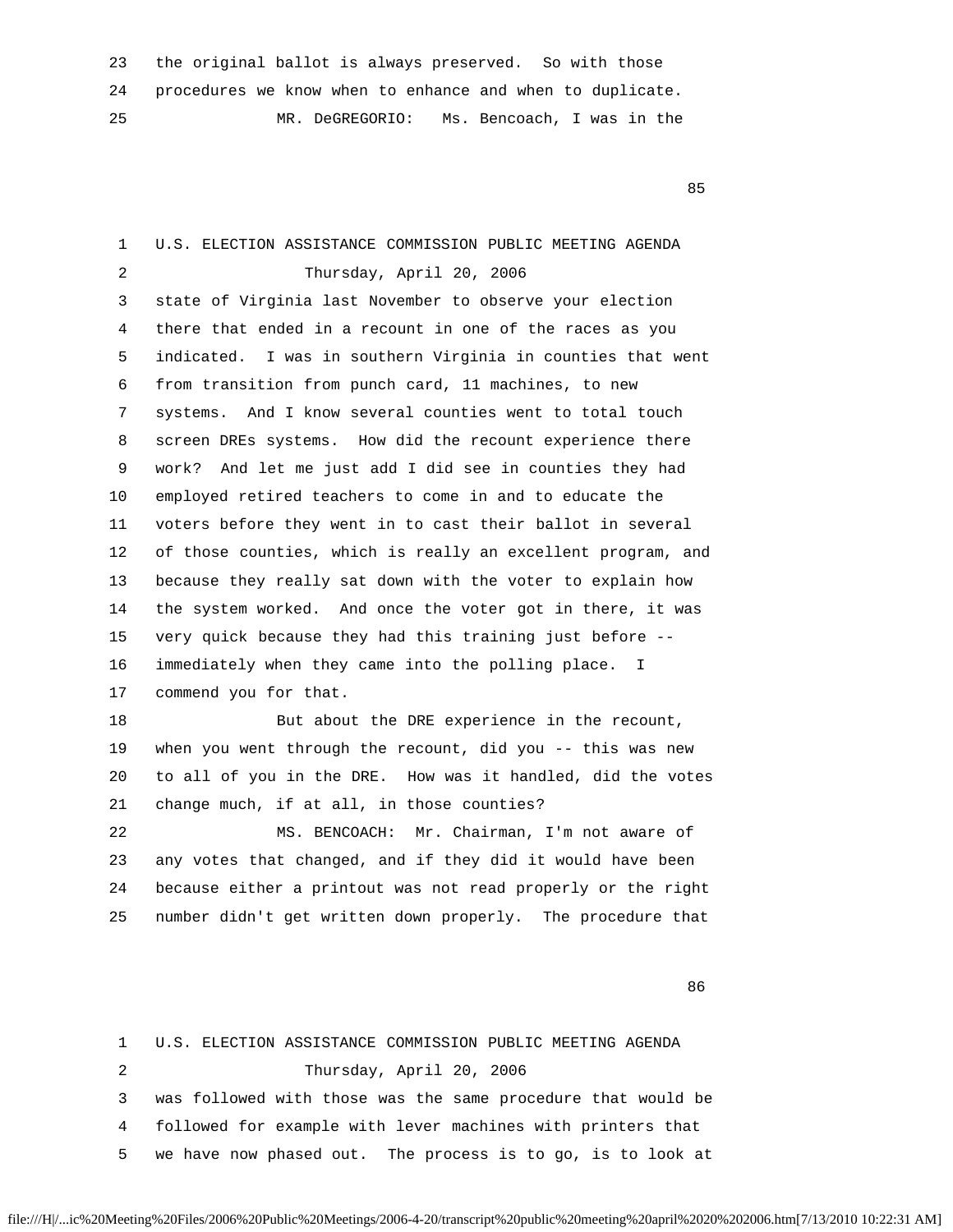6 a printout, and if a printout that was sealed up in the 7 court's records is unavailable, then the process is to go 8 back to the machine and to rerun the printout. So it was 9 very similar to what they had been doing previously with the 10 lever machines with printers.

 11 MR. DeGREGORIO: Did your DREs have the V-PAD? 12 I don't recall that they did. It's not mandated in the 13 state of Virginia.

 14 MS. BENCOACH: We're still studying that. 15 MR. DeGREGORIO: Okay. I also want to thank 16 all three of you for your excellent testimony today and we 17 have a second panel that's coming on and we are going to 18 take a five-minute break, quick five-minute break, and keep 19 to the five minutes while we assemble our second panel, but 20 thank you again for your testimony. By the way, for you in 21 the audience this testimony will be posted on the website. 22 (Recess in proceeding.)

 23 MR. CHAIRMAN. I mentioned earlier in starting 24 off the session talks about vote count, recount, you

25 mentioned research project that we have embarked upon. And

87 and 2012 and 2012 and 2012 and 2012 and 2012 and 2012 and 2012 and 2012 and 2012 and 2012 and 201

| $\mathbf{1}$ | U.S. ELECTION ASSISTANCE COMMISSION PUBLIC MEETING AGENDA    |
|--------------|--------------------------------------------------------------|
| 2            | Thursday, April 20, 2006                                     |
| 3            | our second panel here today has two people who really do     |
| 4            | research for a living and we are very pleased that they have |
| 5            | joined us today to give us the benefit of some of the        |
| 6            | research that they have conducted.                           |
| 7            | And Professor Thad Hall is with the Department               |
| 8            | of Political Science at the University of Utah, and his      |
| 9            | primary research interest is the administration of elections |
| 10           | and the implementation of voting technology. He's            |
| 11           | co-authored many publications in this area and is currently  |
| 12           | writing a book examining electronic voting for Princeton     |
| 13           | University Press. He's their lead researcher for the EAC     |
| 14           | vote count and recount project and, you know, it's one thing |
| 15           | that we who have been involved in the election               |
| 16           | administration business for a long time are pleased to see   |
| 17           | that more researchers and academics are getting involved in  |
|              |                                                              |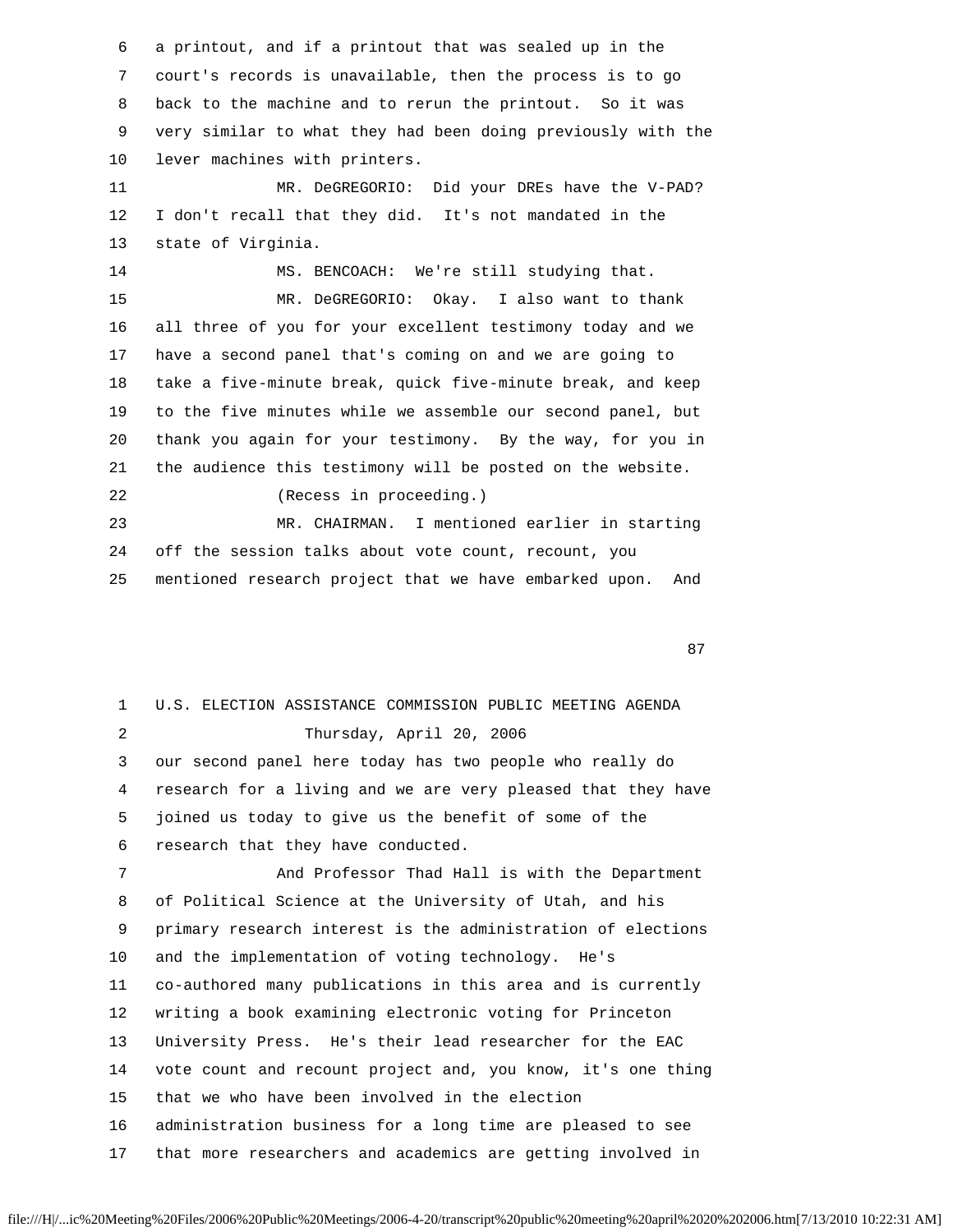18 studying this very important issue throughout the nation. 19 And we find people who not just conduct academic research 20 but actually talk to officials and actually go to polling 21 places to watch how it works in real life. We are pleased 22 to have Professor Hall with us.

 23 We are also pleased to have Doug Chapin, who's 24 the director of Electionline.org. Anyone who doesn't check 25 in this business, who doesn't check Electionline.org every

e e seu a constante de la constante de la constante de la constante de la constante de la constante de la cons

 1 U.S. ELECTION ASSISTANCE COMMISSION PUBLIC MEETING AGENDA 2 Thursday, April 20, 2006 3 day is missing out on many important developments that occur 4 throughout the nation each and every day in the field of 5 elections and election reform, and he is the director of 6 this organization that is non partisan, non advocacy. It 7 just provides good information on what's going on to the 8 nation. He is an attorney with an extensive background in 9 election issues, and Doug and I have been on many panels 10 together, and I appreciate what he does to advance election 11 reform in the country and to have people really understand 12 it and compare it from state to state to provide that kind 13 of information, and that's what he I know will do for us 14 today. 15 So Professor Hall, let us begin with you. And 16 first, let me thank you for inviting our staff and some of 17 us to attend the focus group you had yesterday with several 18 of the county administrators and election officials here in 19 Washington state. I know it was a very good crowd and I 20 know we've learned a lot, so let me turn it over to you for 21 your presentation. Thank you. 22 MR. HALL: Thank you, and thank you,

 23 Commissioners. 24 I wanted to start out by thanking Nick Handy 25 and the County Auditors for the wonderful event that they

e e seu a construída de 1980, e e 1980, e 1980, e 1980, e 1980, e 1980, e 1980, e 1980, e 1980, e 1980, e 1980

### 1 U.S. ELECTION ASSISTANCE COMMISSION PUBLIC MEETING AGENDA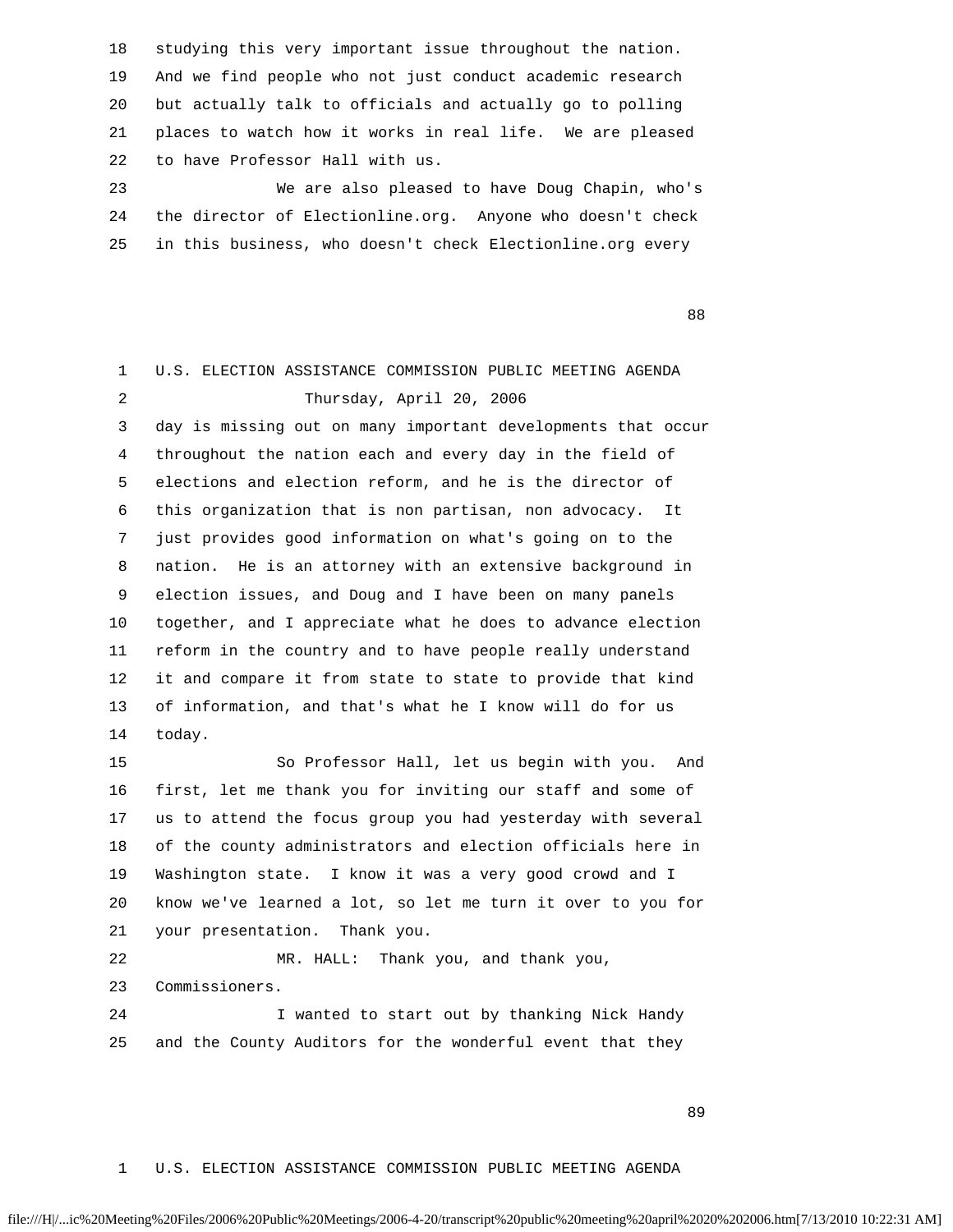2 Thursday, April 20, 2006 3 did for us yesterday. It was quite informative and very 4 helpful and there was so much that we were all able to learn 5 from that experience. 6 And secondly, I just also want to thank Doug 7 and Kim Brace and Mike Galbraith, who are the members of the 8 team that are doing the research on this project, and it's 9 been quite an exciting activity to read all 50 states' and 10 D.C.'s election codes and election regulations. I don't 11 highly recommend it for casual reading, but it's pretty 12 interesting. 13 I want to start out by noting that on slate.com 14 this morning there's a quote, we were talking about the 15 election in New Orleans and they said, you know, in New 16 Orleans if you throw enough margaritas and jambalaya at a 17 problem, it will normally go away. And I don't think that's 18 the case quite with vote counting and recounting. This is 19 something where we really need to think through the process 20 of how are we going to do these things in advance. 21 And a lot of the work that we have been doing 22 on this is partly shaped by several of us went to Travis 23 County and there they were transitioning to a new voting 24 technology and they rethought through their entire process

en de la construction de la construction de la construction de la construction de la construction de la constr<br>1900 : la construction de la construction de la construction de la construction de la construction de la const

| $\mathbf{1}$    | U.S. ELECTION ASSISTANCE COMMISSION PUBLIC MEETING AGENDA    |
|-----------------|--------------------------------------------------------------|
| 2               | Thursday, April 20, 2006                                     |
| 3               | administrator there has kind of a three-pronged approach to  |
| 4               | how every aspect of her job should be looked at. So what     |
| 5               | she basically says is for every aspect of what she does,     |
| 6               | there should be a product, some sort of tangible item, a     |
| 7               | report for when you do pretabulation, a seal, something like |
| 8               | that.                                                        |
| 9               | Second, there should be a witness for                        |
| 10              | everything, and preferably multiple witnesses. So you have   |
| 11              | a product and you have a witness for that product. And       |
| 12 <sup>°</sup> | finally there should be security for it.                     |
| 13              | So all throughout the process if anybody ever                |

25 of what it meant to conduct an election. And the election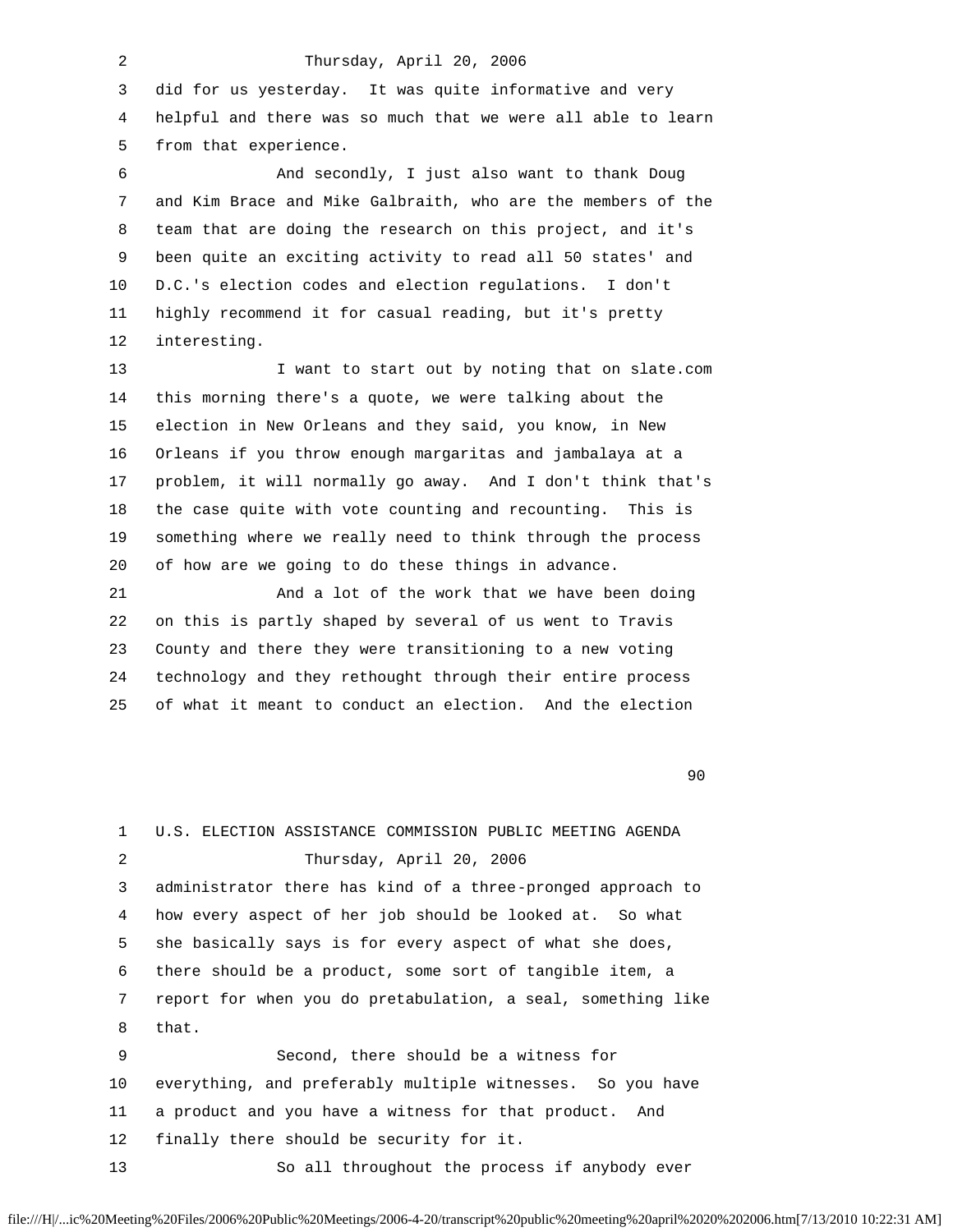14 questions how she conducted any aspect of her election, she 15 can produce a product, a person and a security mechanism for 16 how that product was secured. And we can think about the 17 voting process in that way, as being a comprehensive 18 activity that starts before an election when ballots are 19 printed and tabulation machines are prepared and goes 20 through the final process of vote tabulating and counting, 21 and then as Doug will talk about the possibility of recounts 22 and challenges.

 23 At the outset I want to make a couple of 24 observations about from the data collection. First, the 25 transparency of actually determining what state codes and

91

 1 U.S. ELECTION ASSISTANCE COMMISSION PUBLIC MEETING AGENDA 2 Thursday, April 20, 2006 3 regulations say is varied widely from state to state. Some 4 states you can just go online to the Secretary of State's 5 website with the election commission's website and find 6 exactly what both the code and regulations and every aspect 7 of what they do. And in some states it requires a lot of 8 digging, and in fact in some places you have to actually get 9 the regulations because they don't produce them in any 10 electronic form. 11 Second, I wanted to note that some -- that 12 there's one variation in the terms that are used from state 13 to state, which makes trying to figure out all of the stuff 14 quite problematic as well, from the fact that we don't call 15 people who work at polling places the same things to the 16 fact that we call the counting of election different things. 17 All these things vary. 18 Third, one of the things that we saw in doing 19 this is that some states have updated their election codes 20 since 2002 just for the events of the 2000 election were 21 subsequent events, and also to adjust to the adoption of new 22 voting technologies. 23 And a nice example of this is Georgia where 24 when they adopted their new voting technology in 2002, they

25 also adopted new election codes and procedures and new

file:///H|/...ic%20Meeting%20Files/2006%20Public%20Meetings/2006-4-20/transcript%20public%20meeting%20april%2020%202006.htm[7/13/2010 10:22:31 AM]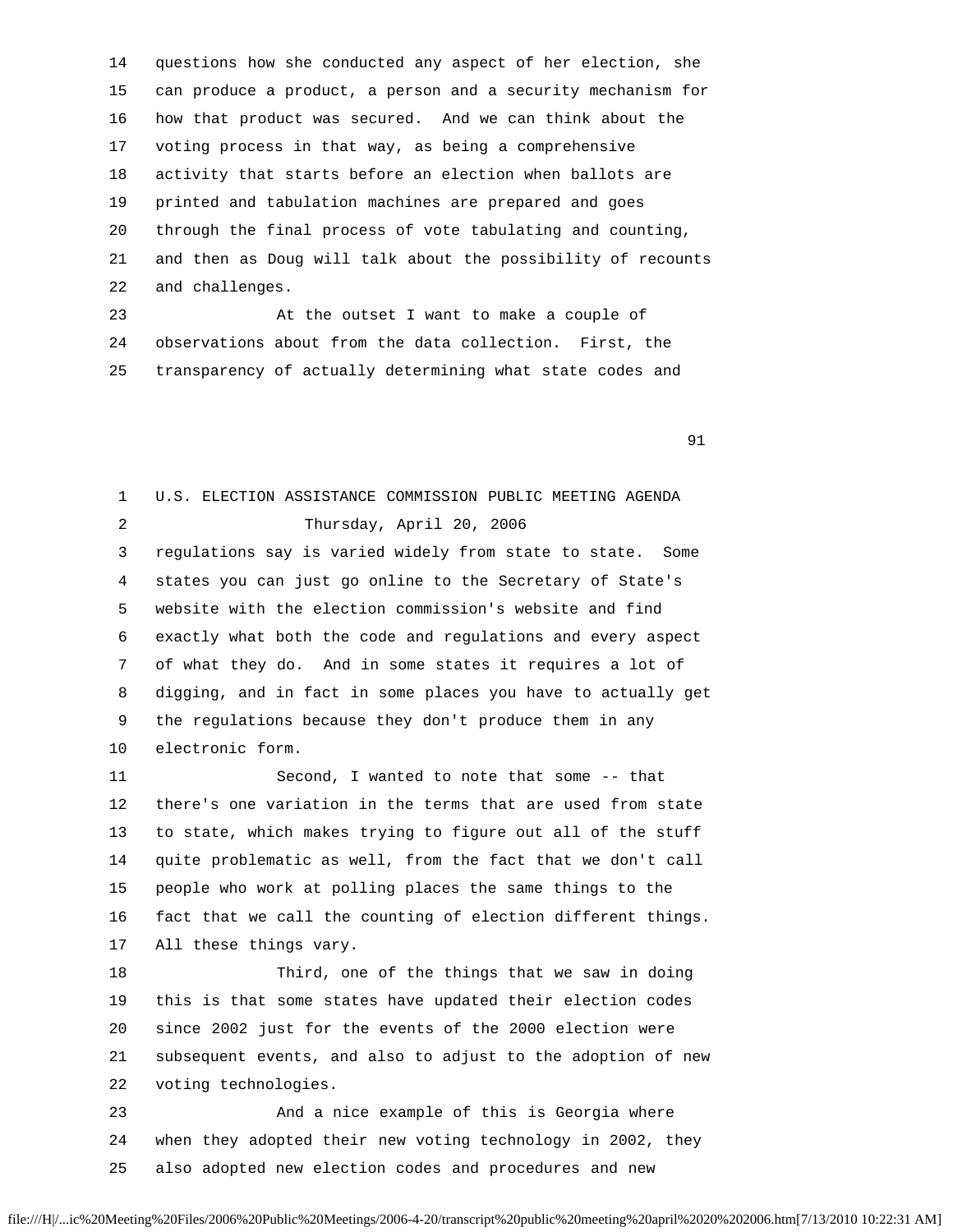### 1 U.S. ELECTION ASSISTANCE COMMISSION PUBLIC MEETING AGENDA 2 Thursday, April 20, 2006

 3 administrative regulations for a wide aspect of what they 4 do.

> 5 Now, by contrast we see in some cases they 6 govern voting machines by lever machines, even today. And 7 finally, there is great variation among states in the use of 8 regulations versus using statutory language to govern 9 things. A nice example of this is Maryland. In Maryland, 10 all of their procedures for voting machines are broken out 11 by voting machine manufacturer, not by machine type, so they 12 have rules for every specific brand of DREs used, so that 13 they often have their procedures that are used to conduct 14 their different aspects what they do.

> 15 If we go through the election process and think 16 about it starting with pre election procedures, one of the 17 things that we see is that almost all states have rules for 18 how you conduct a test or a logic and an accuracy test for 19 the voting machines. But what happens after that varies 20 widely. The rules governing securing those machines and 21 sealing them, for instance, rules governing ballots and how 22 ballots are secured, all vary widely in detail and in scope. 23 And in some places you see very detailed rules and in some 24 places it's not possible to find any rules governing this at 25 all.

93

 1 U.S. ELECTION ASSISTANCE COMMISSION PUBLIC MEETING AGENDA 2 Thursday, April 20, 2006 3 Secondly, you also see this varying across 4 voting channels, so if you think about people voting in 5 precincts and early voting and absentee voting, we often see 6 ballots treated differently based upon the mode in which 7 they're voted. And in the case of absentee voting, one of 8 the points that came up in the previous panel but wasn't

 $\overline{92}$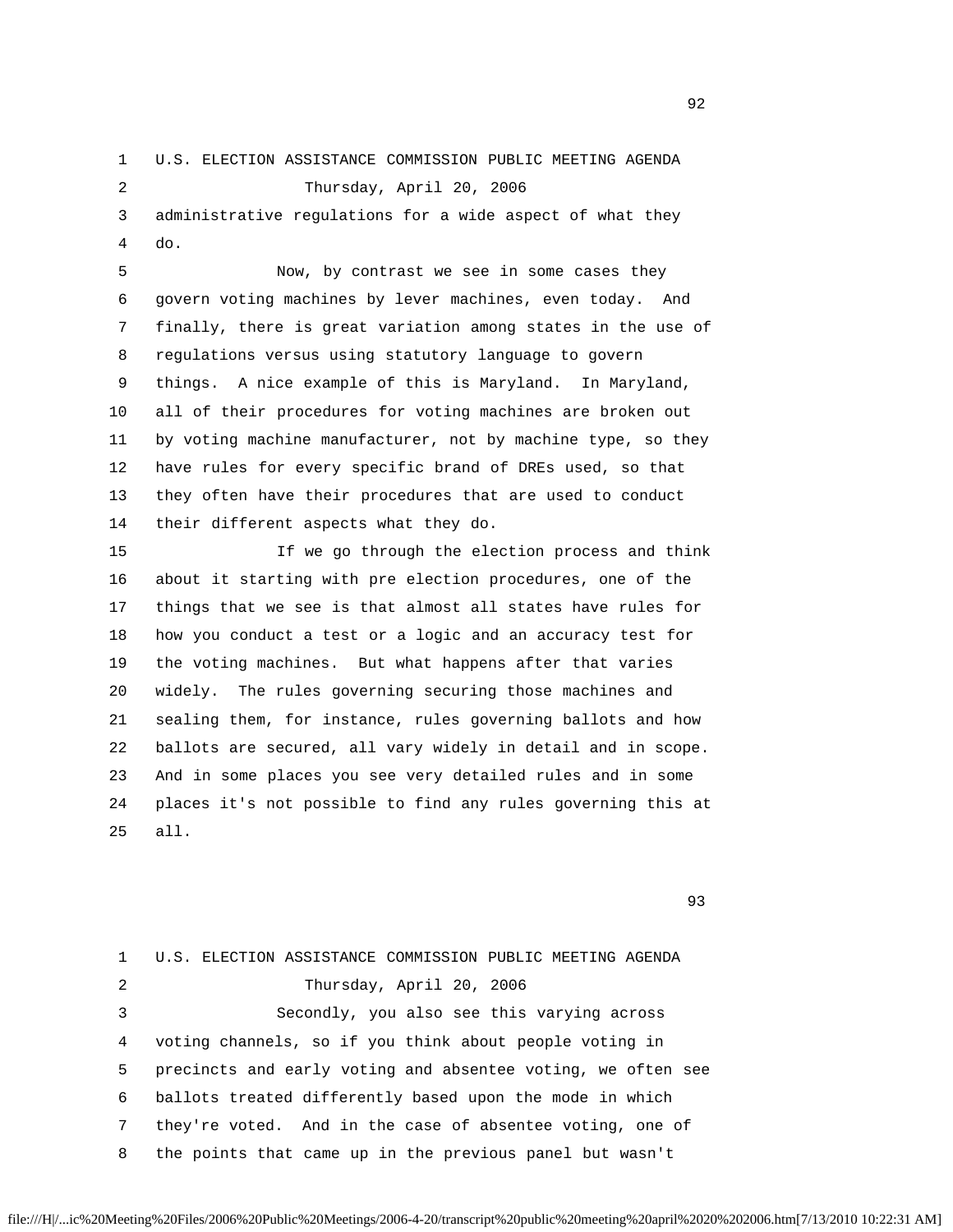9 very explicit is that many states vary in where those 10 ballots are counted and how they're dealt with.

 11 So, for instance, in some states ballots are 12 counted centrally when they're received from the absentee 13 voter in the central election office, but in other states 14 those ballots are held, they're divided up by precinct, and 15 then they are sent out on election day to the precincts and 16 they are counted in some way at the precinct. And so we see 17 great variation in how ballots are treated in that regard, 18 which gets to I think the point that Commissioner Davidson 19 was pointing out about how ballots are reviewed, you know, 20 and part of it depends who is reviewing them and the 21 variation they're going to across precincts in those places 22 that send them out.

 23 If we look at voting in precincts we also see 24 see a wide array of differences in how things are treated. 25 And one key discussion we had yesterday is we had a long

94

 1 U.S. ELECTION ASSISTANCE COMMISSION PUBLIC MEETING AGENDA 2 Thursday, April 20, 2006 3 discussion in this focus group about ballot accountability 4 and reconciling the election and how you do accountability 5 of the votes. And it's interesting to note that in many 6 states there is no requirement that any sort of 7 reconciliation be done between the number of people who cast 8 ballots and the number that are received, and there's no 9 requirement for any sort of auditing of that, either at the 10 precinct or afterwards. And in fact, if you look at the 11 election day study and the work that has been done by the 12 Voting Technology Project, you'll find that numerous states 13 cannot tell you how many people cast ballots in their state. 14 They can tell you how many people voted on the first race, 15 but they cannot tell you how many people actually cast 16 ballots. And so it's not possible to actually engage in any 17 sort of accounting for the election. And this is obviously 18 very problematic. 19 And the rules even in states that have this 20 requirement of the county vary widely. So, for instance, in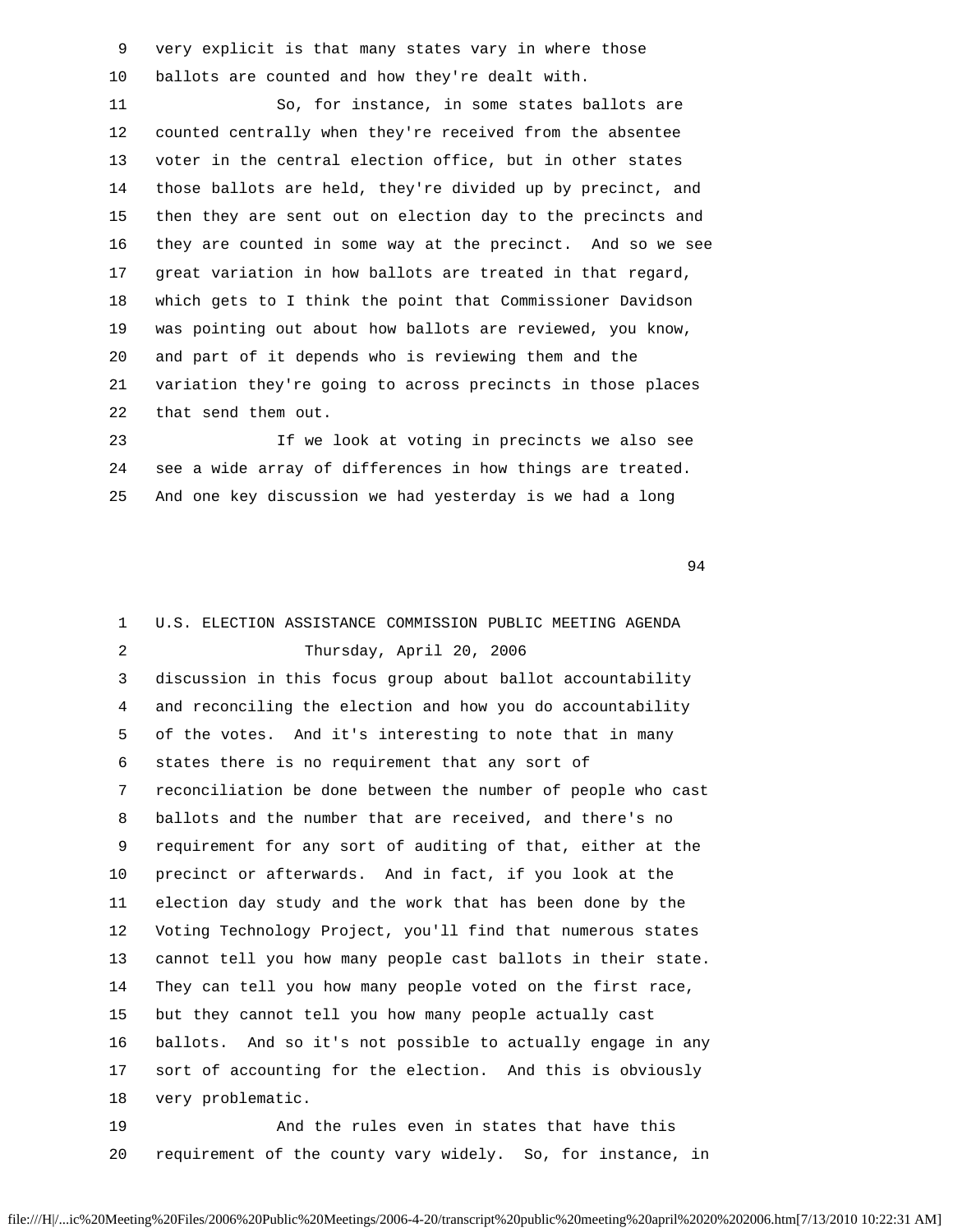21 some states if you have more ballots in a ballot box than 22 you have people who signed in, you randomly draw ballots out 23 of the ballot box until the two numbers match, and then you 24 seal those ballots separately and you send them in. But 25 that's how ballot reconciliation is done in some places, and

en 1995 en 1996 en 1996 en 1997 en 1998 en 1999 en 1999 en 1999 en 1999 en 1999 en 1999 en 1999 en 1999 en 19<br>De grote en 1999 en 1999 en 1999 en 1999 en 1999 en 1999 en 1999 en 1999 en 1999 en 1999 en 1999 en 1999 en 19

 1 U.S. ELECTION ASSISTANCE COMMISSION PUBLIC MEETING AGENDA 2 Thursday, April 20, 2006 3 so you see wide variation in how this is done. 4 Another key issue, obviously, is are the rules 5 that govern the definition of a vote, and this also is an 6 area where you see states that vary between having great 7 detail, so you have a state like Virginia which has great 8 detail. And in some states their election codes have pages 9 upon pages of pictures of what the vote looks like by ballot 10 type, and in other states a vote is what the voter's intent 11 is or it's what the inspector determines the voter's intent 12 is upon reviewing the ballots. And by contrast in some 13 places it's whatever the machine tells you the vote is, and 14 that's what a vote is. 15 And so we see this wide variation, and that was 16 actually one of the most difficult things to review because 17 you could dig and dig and dig and dig in some states to try 18 to find where this definition of what a voter's intent was 19 and it wasn't there. And it was a quite time-consuming 20 process to find nothing. 21 The third issue, and this was another issue 22 that came out yesterday, was this issue of transparency. We 23 see across states a wide range of issues regarding 24 transparency, regarding how we govern people of surveying 25 aspects of an election. And here you see some states have

 $\sim$  96

 1 U.S. ELECTION ASSISTANCE COMMISSION PUBLIC MEETING AGENDA 2 Thursday, April 20, 2006 3 no provisions for people to be able to observe elections,

4 unless you are appointed by a political party. And so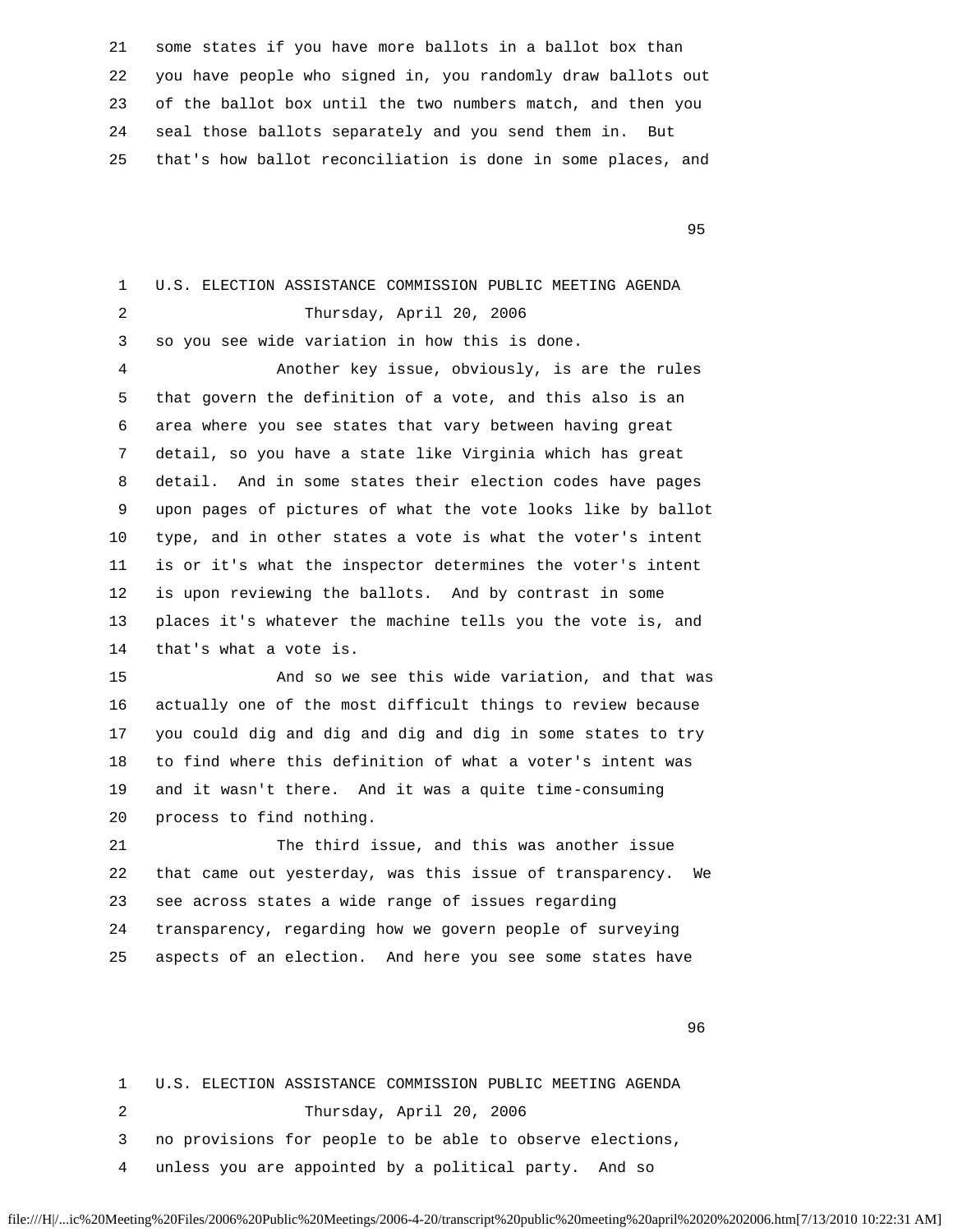5 political parties have challengers increasing, but do not 6 have the opportunity for people like myself or other people 7 who might be interested in observing elections, which I 8 realize is a small group of geeky people, but you know, 9 there are people who actually like doing this, and you know, 10 it's very difficult to do this in some states.

 11 So for instance, several of us were wanting to 12 go observe the election in Ohio in 2004, but that was not 13 possible because their rules don't allow you to go unless 14 you're appointed party challenger. And by contrast, you 15 have some states that have very generous rules regarding 16 election observation where people are allowed to attend, the 17 public is allowed to observe, and that's, you know, 18 obviously provides a different level of accessibility to 19 people and allows people to have more confidence if they 20 want to go observe.

 21 And finally, we have an issue of post election 22 auditing which is very important, and this is something that 23 came up earlier as well. In California, for instance, they 24 do a 1 percent manual recount to ensure that the ballot 25 tabulators, you know, tabulate it correctly. And in the

97<sup>9</sup>

 1 U.S. ELECTION ASSISTANCE COMMISSION PUBLIC MEETING AGENDA 2 Thursday, April 20, 2006 3 state of Colorado they've adopted new rules for doing audits 4 of their voting systems as well, a random audit, to ensure 5 that their DREs are operating correctly and their other 6 voting systems. And I think that clearly that this is 7 something that other states should look at as well, because 8 it provides people with some confidence after the election 9 that the initial count that was done was done correctly. 10 And if there is a problem it allows for some opportunity for 11 those problems to be corrected. 12 I just want to spend a few moments to talk a 13 little about the best practices component of this. And what 14 I want to talk about are not specific practices, but the 15 fact that there are nine international norms for what best 16 practices are. Paul and I have actually discussed this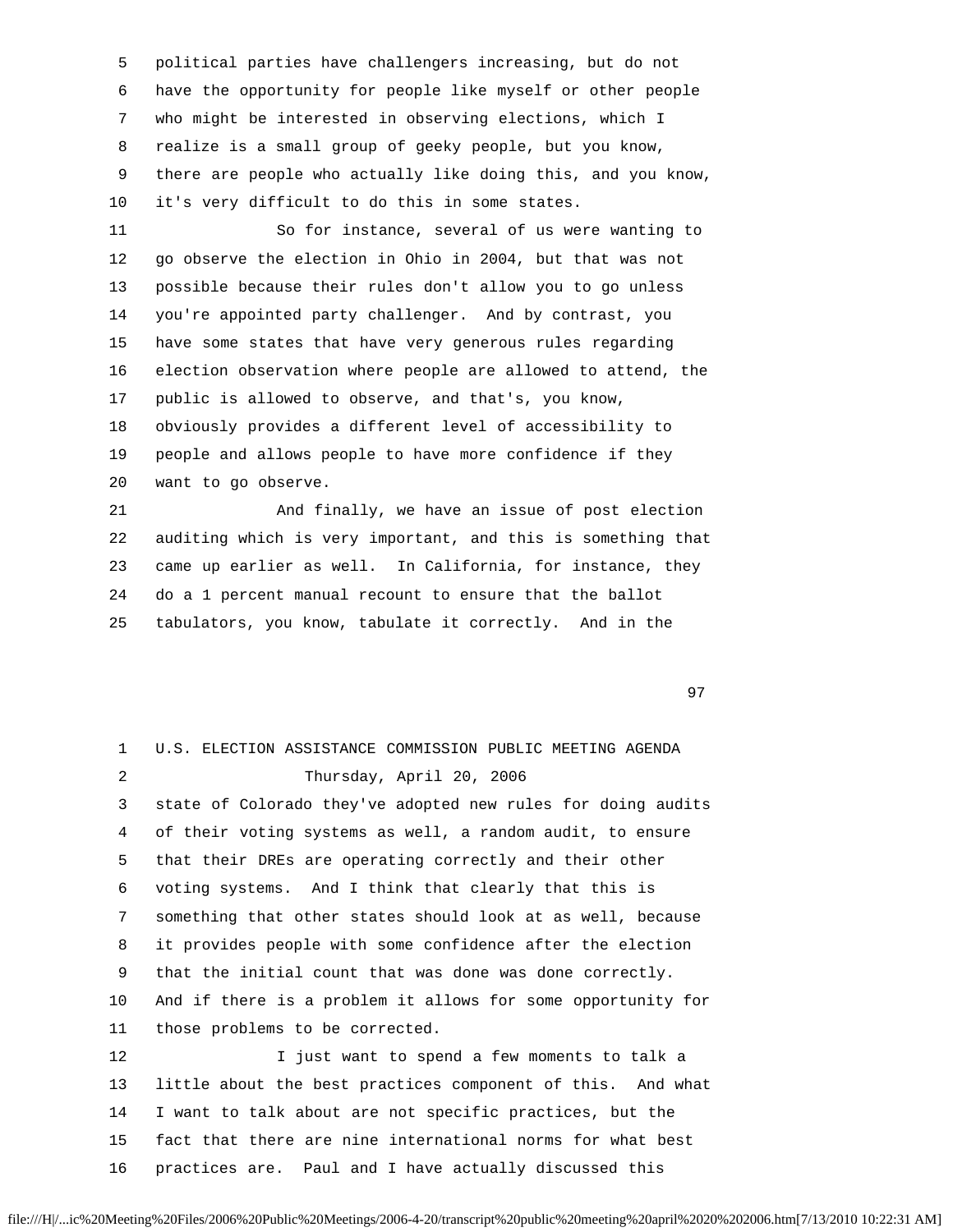17 because it turns out Paul writes some of this, which is just 18 dandy. So I got to make sure I get all this right. But 19 IVIS and the U.N and several organizations have come 20 together to develop guidelines for international norms for 21 what constitutes best practices in vote counting. And there 22 are eight general guiding principles they have. 23 First of all, it should be transparent, people

 24 should be able to observe, and this is both party officials 25 and outside observers.

98 and 200 minutes and 200 minutes and 200 minutes and 200 minutes and 200 minutes and 200 minutes and 200 min

 1 U.S. ELECTION ASSISTANCE COMMISSION PUBLIC MEETING AGENDA 2 Thursday, April 20, 2006 3 Second, there should be clear security rules. 4 People should know throughout the process that things were 5 sealed, things were secure, should know that ballots were 6 not tampered with in any way. 7 Third, election officials should be 8 well-trained. There should be clear rules for training and 9 provide people with guidance so that they know what to do in 10 certain situations. 11 There should be rules governing accuracy. This 12 gets to the issue of having some sort of auditing 13 provisions. 14 There should be good secrecy rules. People 15 should be confident that whatever is done, their ballot is 16 secret. 17 Election results should be issued timely. This 18 was something that came up also yesterday, was the issue of 19 how long it takes to issue final election results, and this 20 varies by state. So some states with, for instance, who 21 have -- who require runoffs, a runoff election, you have to 22 certify an election in three to five days often, so you 23 could hold a runoff election three weeks later. By 24 contrast, here in Washington and in California, it can often 25 take a month to, you know, do the final certification

99 and the state of the state of the state of the state of the state of the state of the state of the state of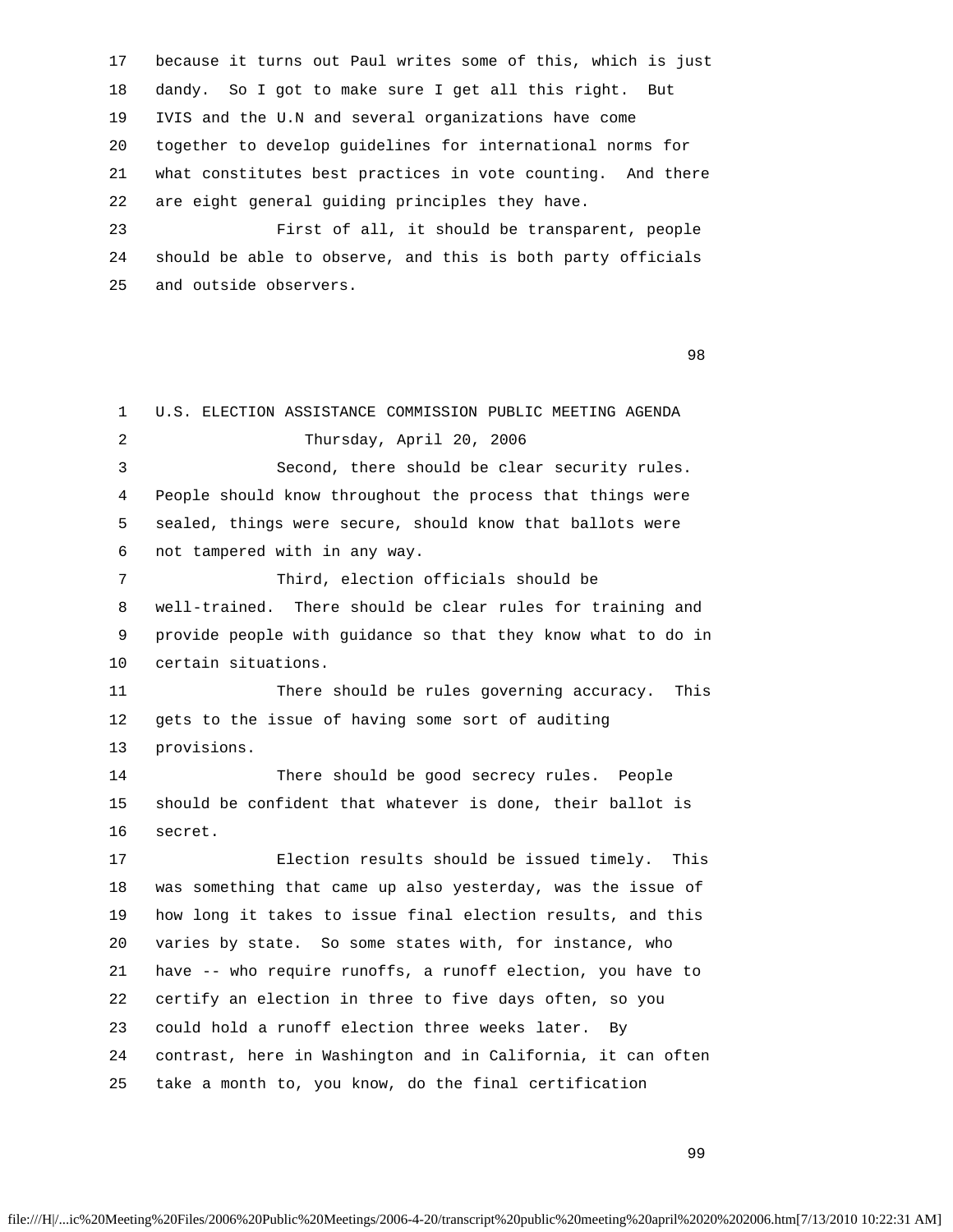1 U.S. ELECTION ASSISTANCE COMMISSION PUBLIC MEETING AGENDA

2 Thursday, April 20, 2006

 3 because they go such through a detailed, rigorous process of 4 auditing the election.

 5 There's also issues with accountability. This 6 gets back to the balloting issue. Making sure that you can 7 account for all the voters and all the ballots.

8 And then, finally, that there should be equity, 9 that we treat, you know, all aspects of the election process 10 equally when it's appropriate. Voters are treated equally. 11 And you know, here in the United States where we use such a 12 wide array of voting technologies, we should also consider, 13 you know, the importance of treating different technologies, 14 making sure that they have similar, you know, provisions for 15 them as well.

 16 And I would like to finally just point out that 17 these problems that we see with vote counting and recounting 18 are not unique in the United States. And if any of you 19 follow what happened in Italy recently, you know, they 20 managed to, you know, have quite a contentious election and 21 they had allegations of fraud and they had issues regarding 22 their recounts and, you know, there were also some things 23 about, you know, you don't want to be in a country that 24 looks like a peninsula because you look like Florida. And 25 so -- I don't make this up, I just report about what I read.

100

| $1 \quad$      | U.S. ELECTION ASSISTANCE COMMISSION PUBLIC MEETING AGENDA    |
|----------------|--------------------------------------------------------------|
| $\overline{2}$ | Thursday, April 20, 2006                                     |
| 3              | It is clear that these are problems that are                 |
| 4              | not just unique to the United States, but clearly we need to |
| 5              | have nice rules, requlations and have thought this, you      |
| 6              | know, through so we can make sure all these things work out. |
| 7              | MR. CHAIRMAN: Thank you, Professor Hall. I,                  |
| 8              | you know, I called the State Department and volunteered to   |
| 9              | go to Florence and Venice to help them with their recount.   |
| 10             | They haven't taken me up on that yet. But I appreciate your  |
| 11             | comments.                                                    |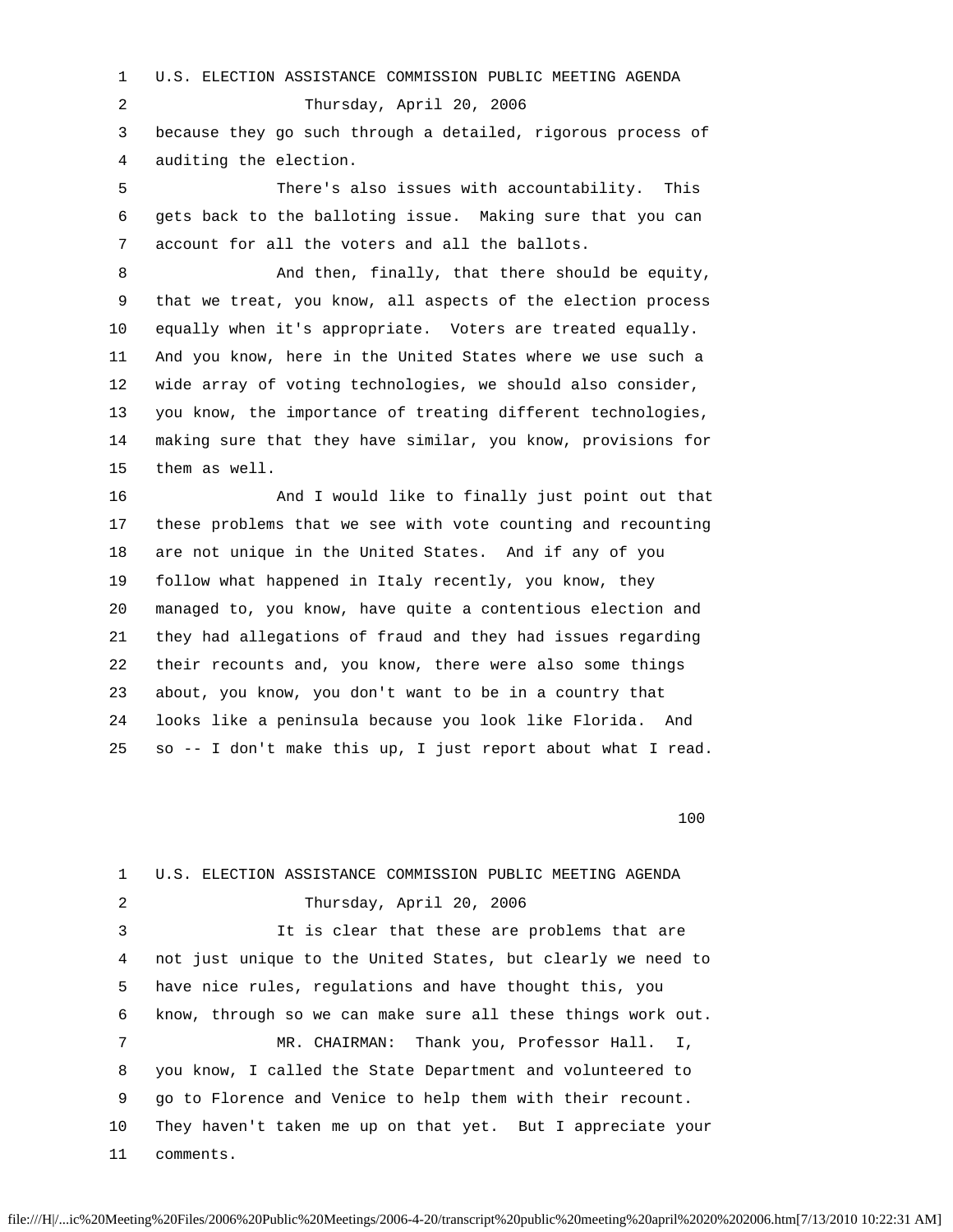12 Professor Chapin. And you know, one thing I 13 didn't say is that Doug also teaches, he is also a 14 professor, so he also does considerable research, but he 15 also teaches young minds in the field of election 16 administration and we appreciate that. 17 MR. CHAPIN: Thank you, Mr. Chairman. It's 18 always an honor to be here. I'd like to extend my thanks to 19 everyone here in the state of Washington, Secretary Reed for 20 their hospitality, to all of you for the invitation to 21 appear here. 22 It's always a pleasure to come to the other 23 Washington. This is my sixth straight day in the Seattle 24 without rain. I'm considering making a ransom demand, I'm

25 not sure.

101

 1 U.S. ELECTION ASSISTANCE COMMISSION PUBLIC MEETING AGENDA 2 Thursday, April 20, 2006 3 Thad and I are both self-described election 4 geeks and I think it's very easy as he pointed out to get 5 lost in the minutiae of election codes and the like. I want 6 to paint with a broader brush for just a few minutes. 7 Recounts and contests, the entire family of 8 post election litigation, is best understood I think by 9 thinking about the reasons that -- the interests that 10 underlie the entire election system. And really that's 11 three general interests. 12 The first is an individual interest. Everyone 13 is familiar with the Latin phrase, "vox populi", the voice 14 of the people. And we are taught from elementary school on 15 up that elections are our opportunity for the populi to 16 express their vox, to tell the government what they think 17 should be done and how they think government should be run, 18 and so we have this interest in every individual being 19 heard. 20 We also know we have a societal interest. We 21 have elections because we need to pick winners, we need to 22 choose which candidate has won, which proposition succeeded,

23 failed, how we will govern ourselves moving forward. So

```
file:///H|/...ic%20Meeting%20Files/2006%20Public%20Meetings/2006-4-20/transcript%20public%20meeting%20april%2020%202006.htm[7/13/2010 10:22:31 AM]
```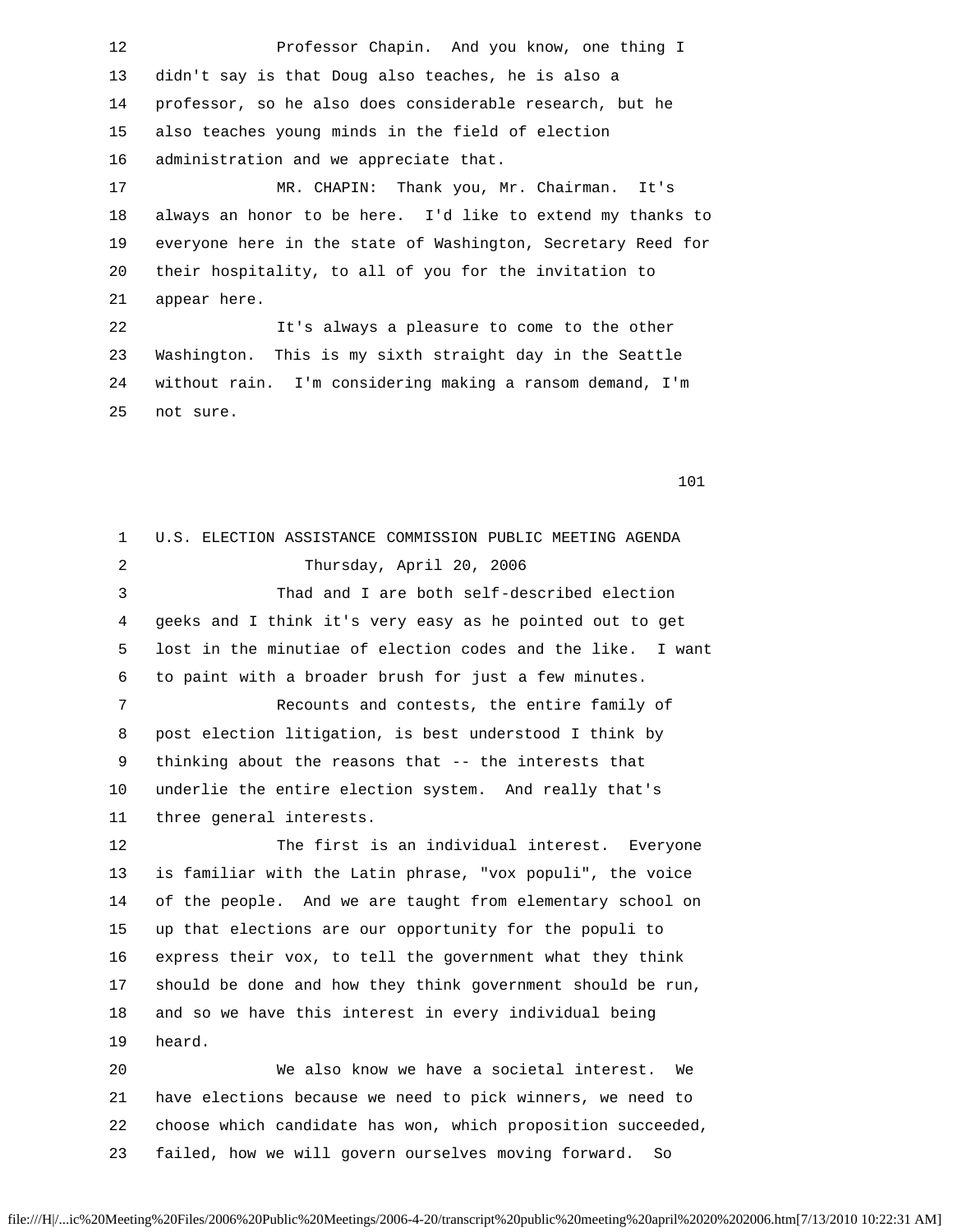25 system.

102

| 1  | U.S. ELECTION ASSISTANCE COMMISSION PUBLIC MEETING AGENDA   |
|----|-------------------------------------------------------------|
| 2  | Thursday, April 20, 2006                                    |
| 3  | And then third interest is really balancing                 |
| 4  | between the two. Another concept that is really sort of     |
| 5  | almost a cliche is the concept of consent of the governed.  |
| 6  | And really, to me, consent of the governed is an effort to  |
| 7  | balance those two interests, an effort to convince every    |
| 8  | individual, every candidate, every supporter, every         |
| 9  | opponent, that the election process is fair, such that they |
| 10 | feel like their individual voice was heard, but even if     |
| 11 | their choice was not successful that the system is          |
| 12 | nonetheless valid.                                          |
| 13 | And so these three interests underlay the                   |
| 14 | entire election system, and I think inform our thinking a   |
| 15 | little bit about recounts, contests and other aspects of    |
| 16 | election litigation that we have talked about here.         |
| 17 | First recounts: I asked my students at                      |
| 18 | Georgetown Law School the other day, we were talking about  |
| 19 | recounts, what exactly is a recount, and there was lots of  |
| 20 | talk around the table. Quite simply, a recount is exactly   |
| 21 | what the name suggests. It is a recount. We are going to    |
| 22 | count again. It is an effort to go back to the pile of      |
| 23 | votes, be they paper, be they electronic, be they tapes,    |
| 24 | whatever form of technology the jurisdiction is using, look |
| 25 | at them again, and retabulate the totals so that we can     |
|    |                                                             |

103

 1 U.S. ELECTION ASSISTANCE COMMISSION PUBLIC MEETING AGENDA 2 Thursday, April 20, 2006 3 determine who the winner is. 4 Necessarily then, the timing of these occurs 5 before we have a final vote count. And so these recounts 6 typically have sort of two purposes. The first, to 7 determine once and for all who was the winner, which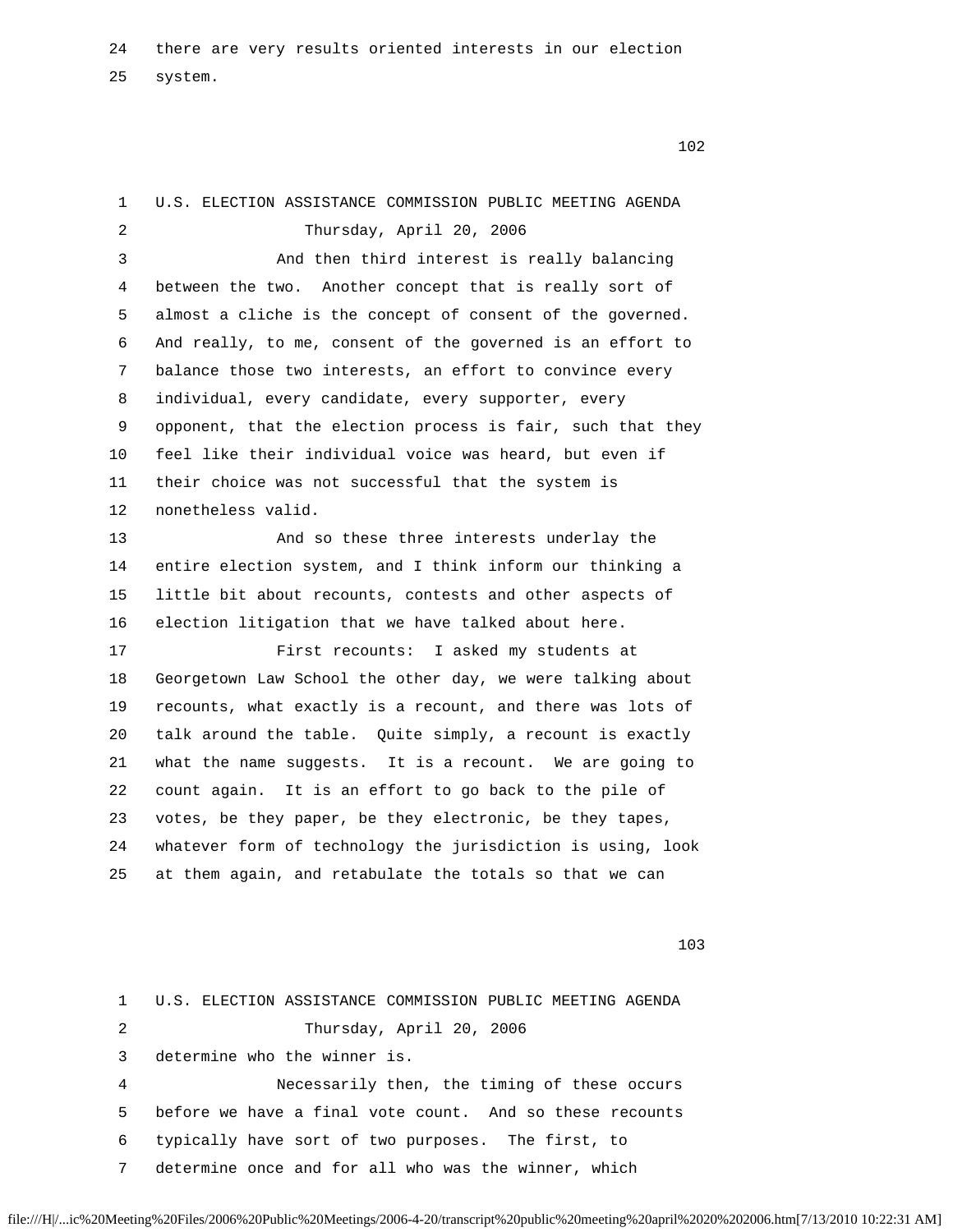8 candidate won, which proposition won or lost, something 9 else. But there is also a process-related aspect to it. 10 It's an opportunity for election officials, the election 11 system, voters and the interested public to assess how the 12 process has worked and take lessons from that moving 13 forward.

14 How is a recount triggered? A variety of ways. 15 It can be triggered by a close election, which we seem to 16 have more and more in this country. It can be triggered by 17 request. Many jurisdictions allow candidates who come 18 within a certain margin of their opponent to request a 19 recount. Many don't put that condition on. They can also 20 be automatic. Many jurisdictions like California do an 21 automatic recount of a certain percentage of the vote or a 22 certain percentage of the precincts as sort of a check on 23 the health of the process going forward.

 24 And as Thad pointed out, and is really not 25 unusual in the American election system, there is almost a

| 1  | U.S. ELECTION ASSISTANCE COMMISSION PUBLIC MEETING AGENDA    |
|----|--------------------------------------------------------------|
| 2  | Thursday, April 20, 2006                                     |
| 3  | dizzying array of variations in the way the states handle    |
| 4  | these various opportunities. There is a variation in who     |
| 5  | can request. Some places, only a losing candidate can        |
| 6  | request. In other places, a member of the party can          |
| 7  | request. Sometimes it's a voter. Sometimes you don't even    |
| 8  | need it proven that you've voted in the election, just that  |
| 9  | you have an interest in the outcome.                         |
| 10 | We also have variation in who bears costs.                   |
| 11 | Obviously when a jurisdiction engages in a recount, that     |
| 12 | entails costs. It's not a costless approach. And so          |
| 13 | there's always this balancing act between should we require  |
| 14 | the individual seeking a recount to pay for that recount,    |
| 15 | but then if the total is overturned should the jurisdiction  |
| 16 | bear that cost.                                              |
| 17 | What's the form. Many jurisdictions do it                    |
| 18 | administratively, State Board of Elections or some variation |
| 19 | of that. Others like my home state, the Commonwealth of      |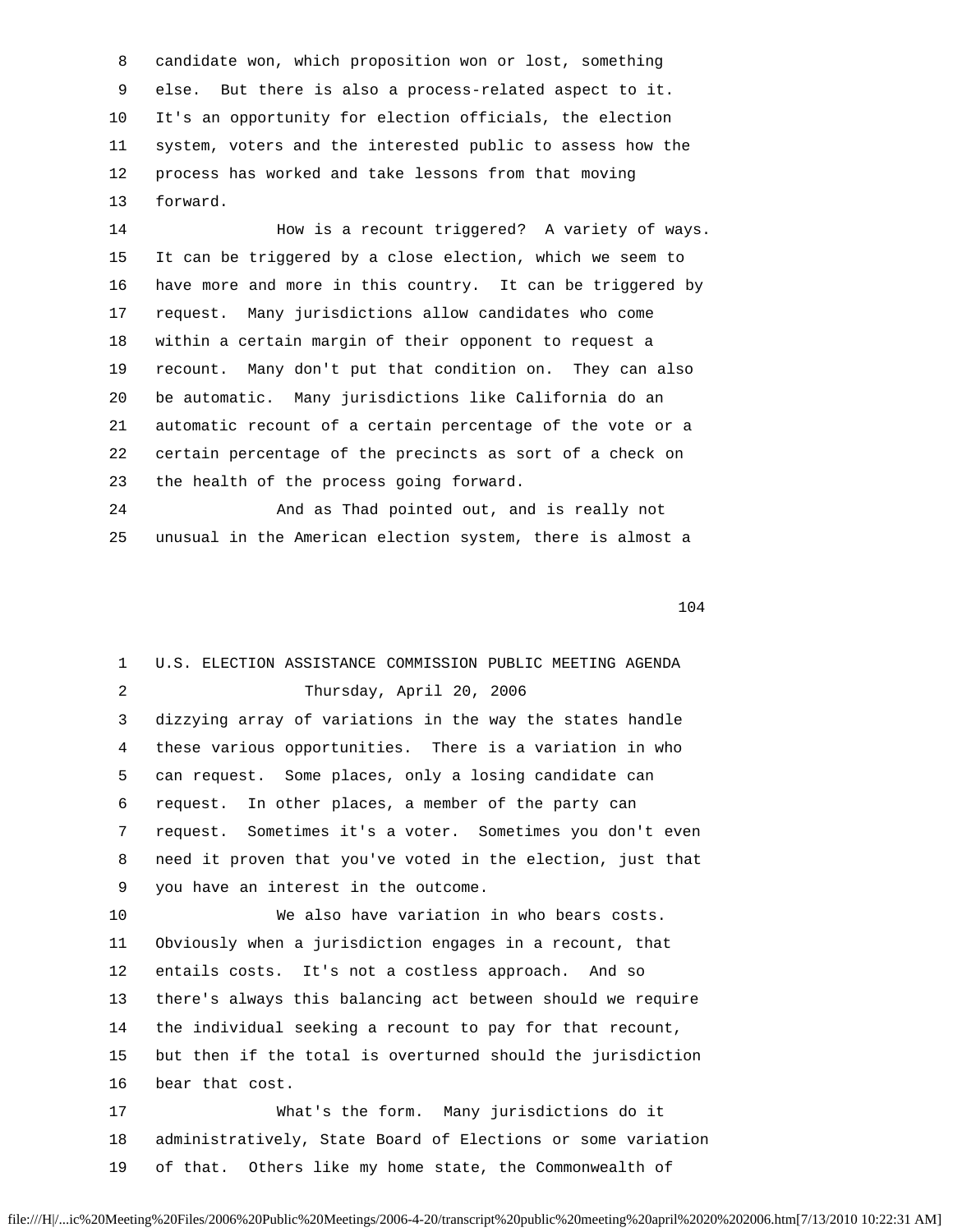|    | 20 Virginia, do it essentially in a judicial arena, with very |
|----|---------------------------------------------------------------|
| 21 | different rules. A judicial proceeding looks very different   |
| 22 | from an administrative proceeding. Lawyers are present        |
| 23 | usually at both, but the way they behave varies               |
| 24 | significantly. What votes are counted. Again, you heard       |
| 25 | Virginia's experience. Not all votes were counted.            |

105

 1 U.S. ELECTION ASSISTANCE COMMISSION PUBLIC MEETING AGENDA 2 Thursday, April 20, 2006 3 Compare that to Washington state where 4 enhancement or clarification, call it what you will, is much 5 more the norm than it is in other states. 6 Who can observe. If it's a judicial proceeding 7 there are usually there are court rules as to who can be 8 present and who cannot. Some states, like Colorado, have 9 gone to the trouble of producing very detailed, in fact I'd 10 almost use the adverb "lovingly" detailed rules about 11 members of the media, members of the public, who can view 12 the recount, what they are authorized to do, what they are 13 authorized to say, how they get in and how they get out, and 14 are the allowed back, et cetera. 15 How are the votes retotaled. Are they done by 16 hand even if they were original machines ballots. Must they 17 be retotaled in the way that they were originally totaled, 18 liking counting them on a machine count. 19 And finally, what is the effect of the recount 20 outcome. Sometimes you will have a jurisdiction that 21 redoes, essentially changes the winner based on recounts. I 22 can't think of any immediate examples where that might have 23 happened, although I think the state of Washington comes to 24 mind. Where you have a different winner on election day, 25 and then on certification day. But other jurisdictions,

106

 1 U.S. ELECTION ASSISTANCE COMMISSION PUBLIC MEETING AGENDA 2 Thursday, April 20, 2006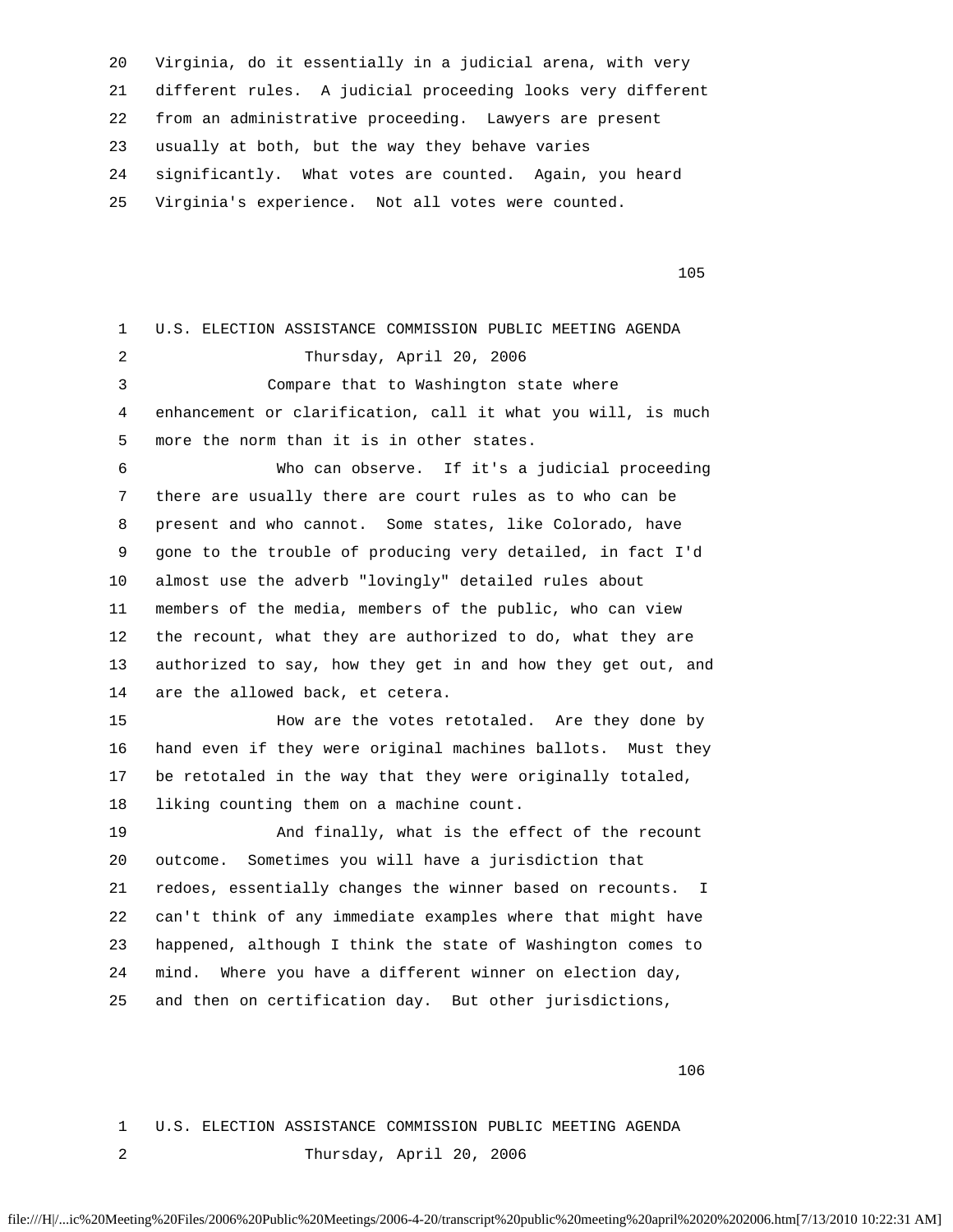3 like Illinois, use what is called a discovery recount to 4 essentially put a toe in the water and determine whether or 5 not to do a larger assessment of how healthy the election 6 system is.

 7 Contrast recounts then with the family of other 8 post election litigation that I call contests or challenges. 9 Contests are like recounts and that they happen after 10 election day, but they have slightly different purposes. 11 The first is outcome related. If you have allegations of 12 error, misfeasance or malfeasance, either deliberate error 13 or serious mistakes that are believed to have tainted the 14 outcome, it's an opportunity to recheck the outcome. The 15 state of Tennessee is dealing with the state Senate race 16 right now where a sitting member of the state Senate was I 17 believe in the last 24 hours unseated as the result of a 18 contest procedure. So it's an opportunity to get, to change 19 the winner.

 20 You can also have a process related contest. 21 You can have people either internal to the system or voters 22 or someone else challenging individual votes in an effort to 23 assess the overall health of the election system. 24 And finally, there is always that individual 25 vox populi role. It's an opportunity for individual voters

107

 1 U.S. ELECTION ASSISTANCE COMMISSION PUBLIC MEETING AGENDA 2 Thursday, April 20, 2006 3 to give voice to their own doubts about the process. We saw 4 that a little bit in some of the Nader voter recounts in the 5 immediate wake of the 2004 election. It was an opportunity 6 for voters in cases where they didn't necessarily have an 7 opportunity to overturn the outcome to voice their doubts 8 about the process. 9 And again, just as we have with recounts, we 10 have a wide variety of rules about who can request a 11 recount, a contest, how long it takes, who hears it. 12 Sometimes it's an administrative, sometimes it's judicial, 13 in some places it's the legislature. 14 I had the opportunity, call it good fortune or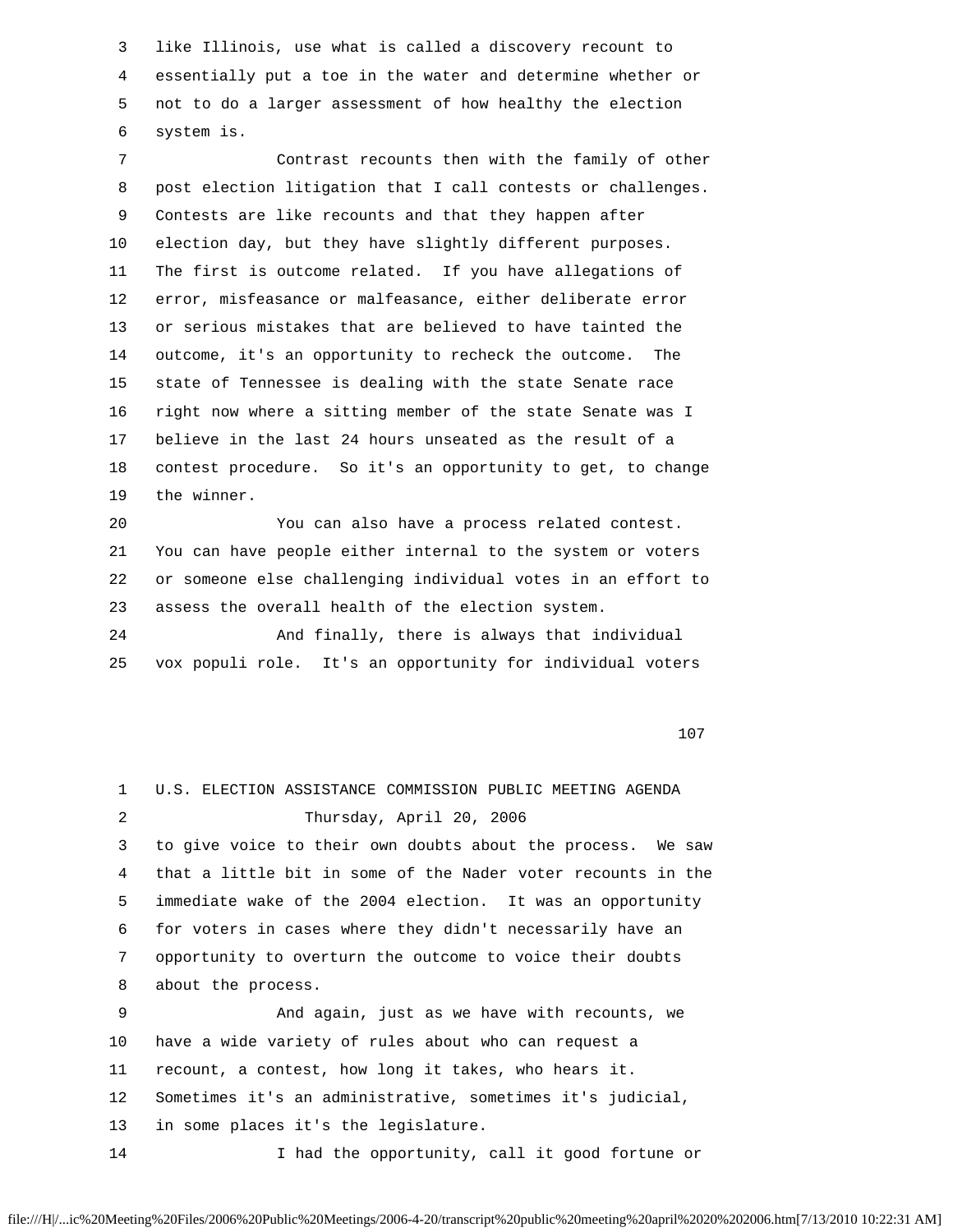15 misfortune, to be involved in a contest in the United States 16 Senate regarding the race from Louisiana, where essentially 17 the United States Senate sat to adjudicate who the winner of 18 that disputed race was. And so you have lots of variation 19 around the country.

 20 Putting the recounts and contests in the 21 context of the real world, these three interests that we 22 talked about before, recounts and contests almost always 23 have a tension between what I call fairness and certainty. 24 Fairness is an effort to reach out to that individual 25 interest, to give every individual assurance that his or her

108

| 1  | U.S. ELECTION ASSISTANCE COMMISSION PUBLIC MEETING AGENDA    |
|----|--------------------------------------------------------------|
| 2  | Thursday, April 20, 2006                                     |
| 3  | vote was counted, that his or her voice was heard.           |
| 4  | Electionline recently did a publication on recounts in which |
| 5  | we had a picture from the Olympian here in Washington        |
| 6  | where you've got a group of protesters, each of whom was     |
| 7  | holding a sign that says, Count every vote. And that count   |
| 8  | every vote is sort of the impetus of the fairness            |
| 9  | consideration in recounts and contests.                      |
| 10 | And then there is certainty. There is the need               |
| 11 | of society, of the jurisdiction, of the government itself to |
| 12 | know who the winner was, to move forward. To determine who   |
| 13 | will be the mayor, the governor, the city council member,    |
| 14 | the members of Congress, et cetera. And there's always a     |
| 15 | tension between those two, do we err on the side of reaching |
| 16 | out to individual voters' concerns or do we err more on the  |
| 17 | side of finishing the job, even if that means saying that    |
| 18 | this result is good enough, rather than assuring ourselves   |
| 19 | and everyone else that it's perfect.                         |
| 20 | The complication in the real world is that                   |
| 21 | because of the time sensitivity of elections, because of the |
| 22 | credible partisan divide, and the competitiveness that we've |
| 23 | seen, that there's tremendous pressure from all quarters to  |
| 24 | wind up the election, to finish the job. And different       |

25 people in the process have different risks, candidates,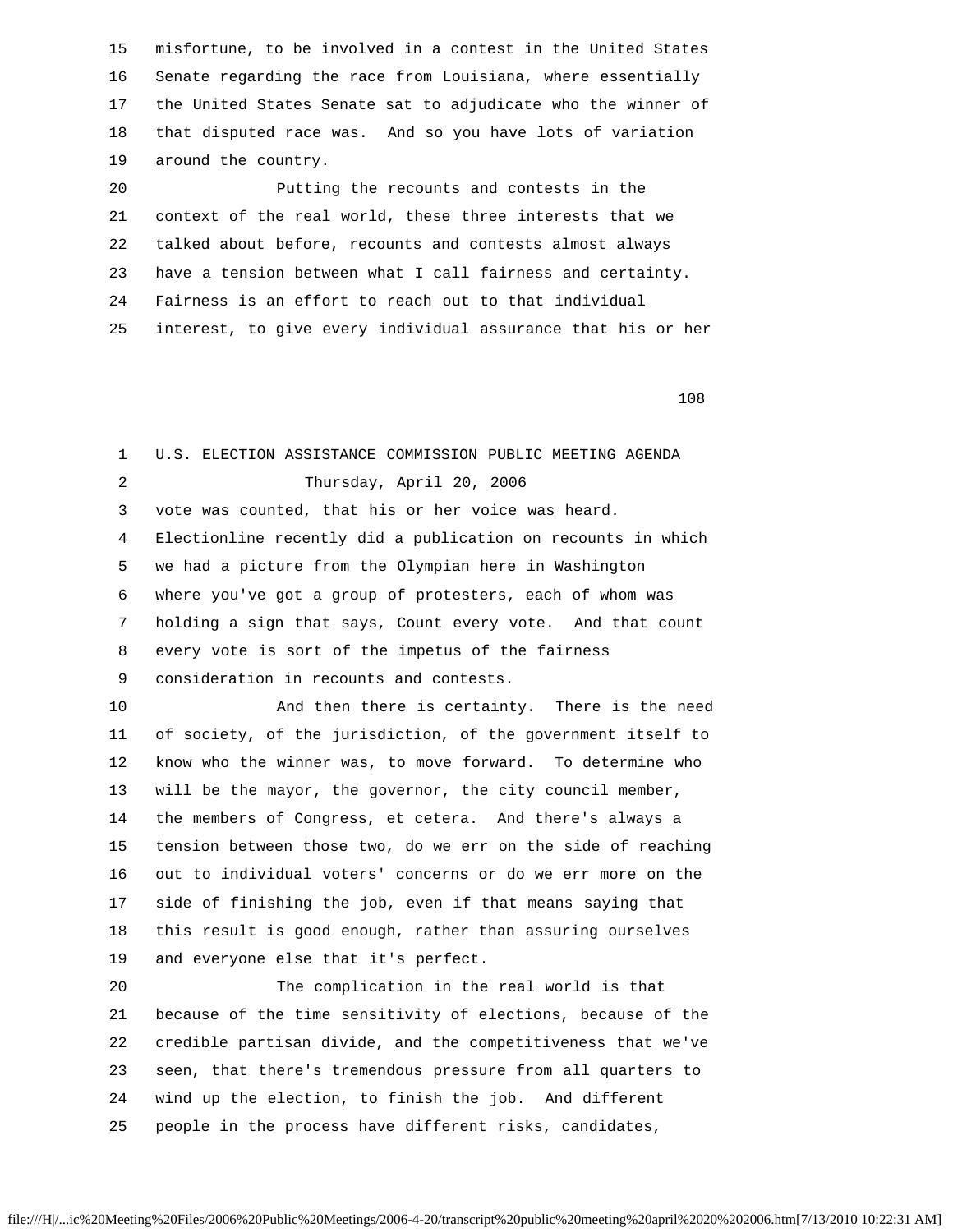1 U.S. ELECTION ASSISTANCE COMMISSION PUBLIC MEETING AGENDA 2 Thursday, April 20, 2006 3 especially the losing candidates run the risk of the sore 4 loser. I think any candidate who comes close always 5 invariably it seems gets either editorial advice or 6 political advice that maybe, even though the result might 7 change, the chance that it will change is not as great as 8 the likelihood that you will be tagged a sore loser. There 9 are presidential candidates, there are gubernatorial 10 candidates, there are other candidates who have run that 11 risk in deciding whether or not to press their right either 12 into a recount or a contest.

 13 You have danger to election officers of a 14 controversial, time intensive and cost intensive process. 15 As we've seen in Washington and elsewhere, recounts are not 16 costless and they are not effortless. They involve time, 17 money, effort, and in many cases intellectual activity to 18 figure out how to do the job that needs to be done.

 19 There is a danger to society at large of loss 20 of voter confidence. As we see more and more recounts, we 21 see growing concern among the part of voters that recounts 22 are yet another tool for them to overrule us, depending on 23 who the "thems" and the "uses" are. That recounts, you 24 know, Claudis said that said that politics is war by another 25 -- war is politics by another means. Many people believe

110

 1 U.S. ELECTION ASSISTANCE COMMISSION PUBLIC MEETING AGENDA 2 Thursday, April 20, 2006 3 that recounts and contests are merely politics by another 4 means, and there are concerns that voter confidence will 5 decline as a result. 6 And finally, you just have the danger of 7 confusion. Because of the wide range of deadlines and 8 procedures, we frequently have friction between state, 9 federal and local requirements. Ohio right now is grappling 10 with its laws about recounts and presidential electors on an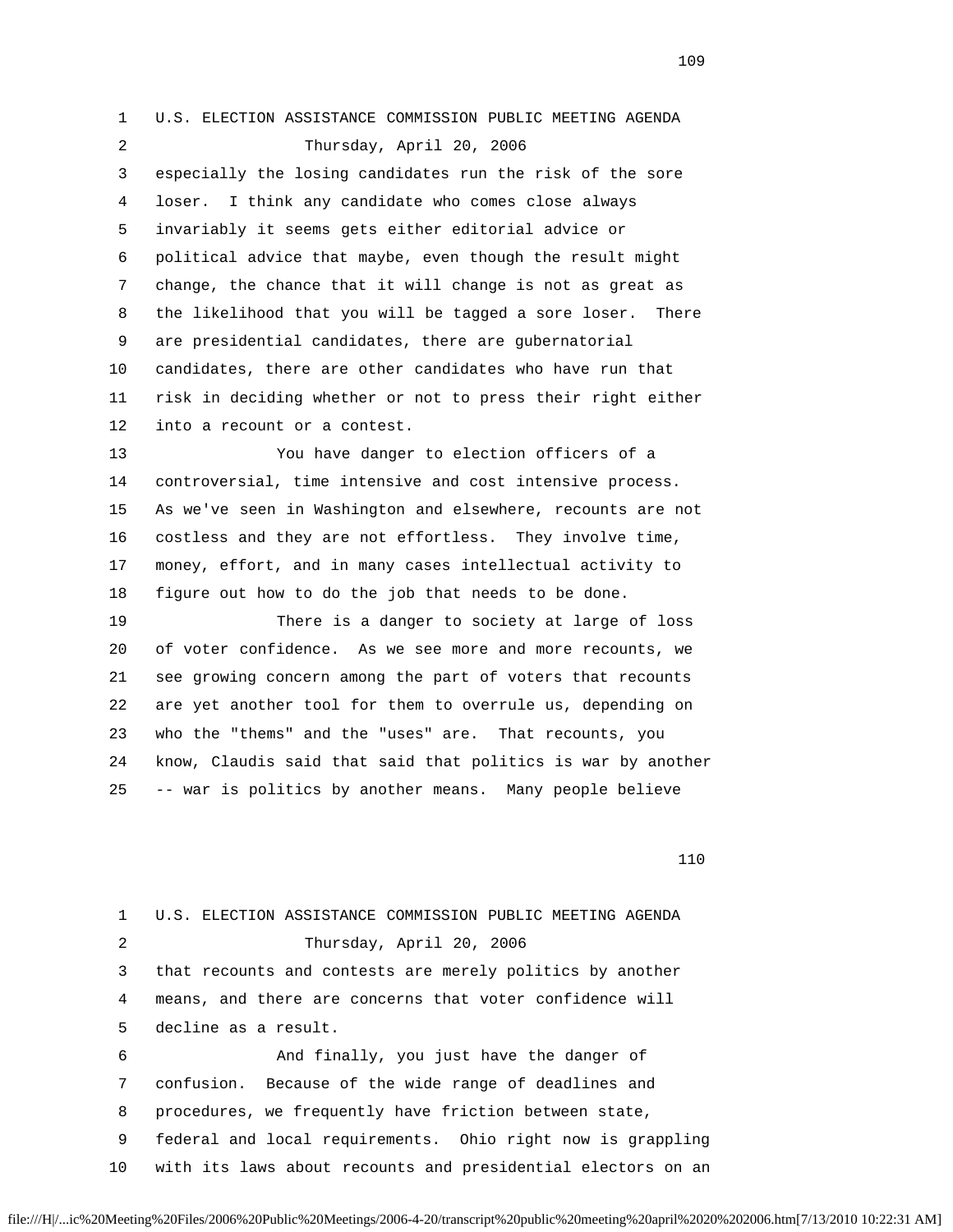11 allegations that the date of certifying presidential 12 electors is too soon for the state to actually make an 13 accurate assessment of who its electors actually are. And 14 so we have all of these dangers as we rush through the 15 recount or contest process.

 16 What we are looking at in conjunction with Thad 17 and Mike Alvarez of CALPAC and Kim Brace of Election Data 18 Services, is we're going through the 50 state codes and the 19 District of Columbia election code and trying to tease out 20 the various parts of the process that will be most 21 important. And Thad mentioned some of the international 22 norms that countries believe ought to be incorporated in the 23 process.

 24 We'll be looking at transparency, how the 25 voters can take a window into the process from beginning to

111

 1 U.S. ELECTION ASSISTANCE COMMISSION PUBLIC MEETING AGENDA 2 Thursday, April 20, 2006 3 end. What accountability there is for election officials to 4 the public that we actually did our job and we did it right. 5 Flexibility within the process. I think the need to 6 determine in advance as many of the things you can is 7 important. 8 I, however, have a great belief in muddling. I 9 think that the public administration really is the science 10 of muddling through. The goal is not to eliminate muddling, 11 but to narrow it to those situations where muddling is 12 required. You shouldn't have to make up rules that you 13 could have thought about in advance. The more rules you 14 have in advance, the more informed your muddling will be. 15 And finally, we need to find a way to make the 16 election process more adaptable as a result of what we 17 learned in recounts and contests. I think the state of 18 Washington has done a tremendous job in incorporating its 19 2004 experience into its election code. They've done a very 20 good job of looking at what happened in 2004, what they 21 liked and what they didn't like and try to improve there 22 going forward. All of these studies I think will inform our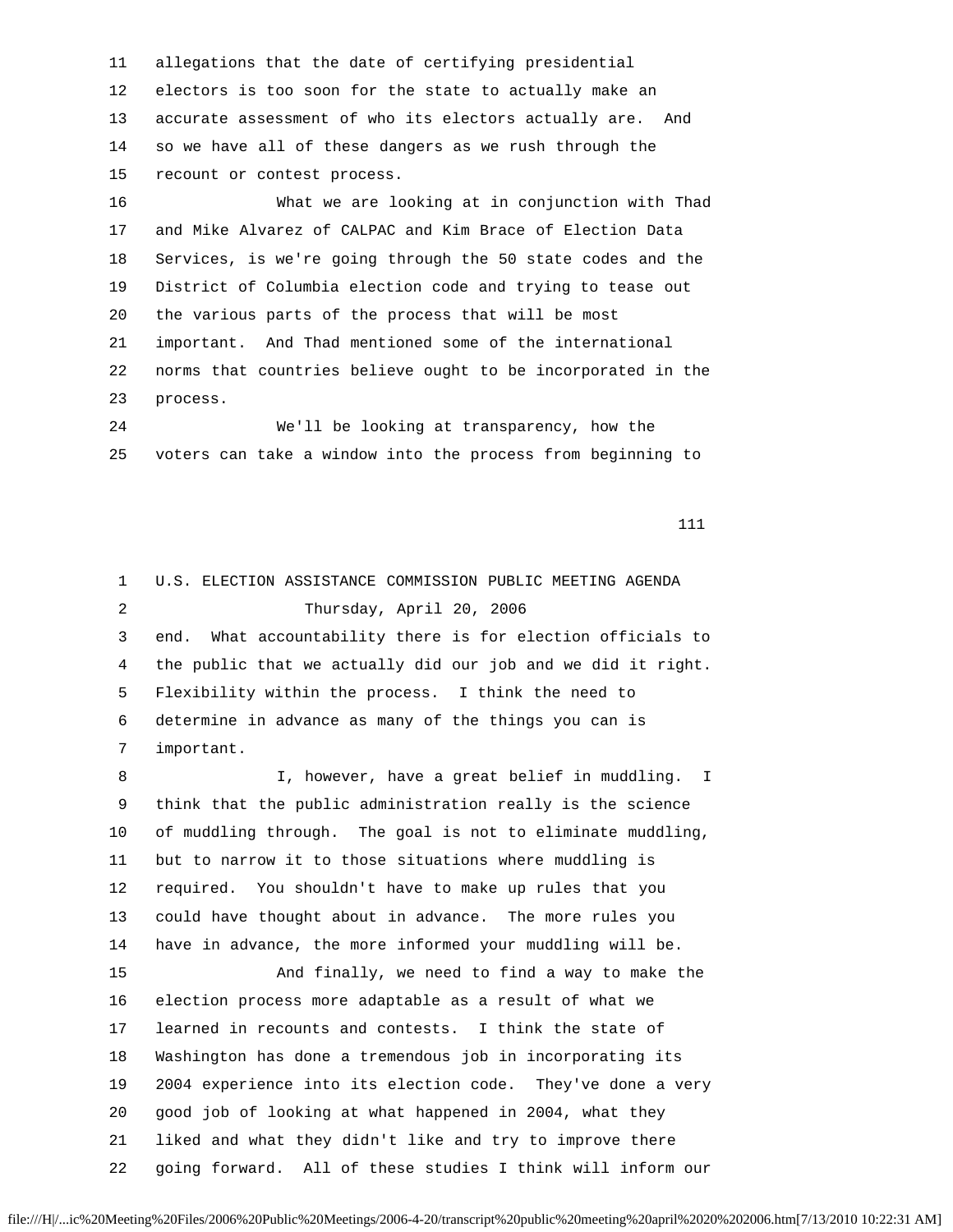23 recommendations as to what we believe best practices are and

24 ought to be in the field of recounts and contests.

25 Final thought before we go to questions is a

112

| 1  | U.S. ELECTION ASSISTANCE COMMISSION PUBLIC MEETING AGENDA    |
|----|--------------------------------------------------------------|
| 2  | Thursday, April 20, 2006                                     |
| 3  | current concern that we spotted around the country in the    |
| 4  | tension between recounts and contests. As I pointed out,     |
| 5  | recounts tend to happen before an election is finished,      |
| 6  | contests typically happen afterward. The problem is that in  |
| 7  | the current partisan environment we are blurring the lines   |
| 8  | between the two. We are more often asking election           |
| 9  | officials to engage in contest-like behavior, to go through  |
| 10 | and assist the health of the process in a procedure like a   |
| 11 | recount, which is really not designed to do that. And it's   |
| 12 | a little bit like a handyman like me who tries to drive a    |
| 13 | screw with a hammer. You can get the job done, but not well  |
| 14 | and it's always frustrating for everyone involved.           |
| 15 | And so one of the things that I believe and                  |
| 16 | that we have talked about that you all can do going forward  |
| 17 | is to help states think about how to bring some of those     |
| 18 | contest-like concerns into the recount process without       |
| 19 | ensnarling election officials, the media and everyone else   |
| 20 | with the long, drawn out kinds of contests that recounts are |
| 21 | designed to avoid. My high school math teacher once wrote    |
| 22 | in my yearbook that brevity is the very soul of wit.<br>I.   |
| 23 | think I honor that more in breach than anything else, but    |
| 24 | with that I'm open for questions.                            |
| 25 | Very well said.<br>MR. CHAIRMAN:                             |

113

 1 U.S. ELECTION ASSISTANCE COMMISSION PUBLIC MEETING AGENDA 2 Thursday, April 20, 2006 3 But very good job, Doug and Thad. A very good job and we 4 appreciate and I appreciate your bringing up the 5 international norms, because I was very involved in putting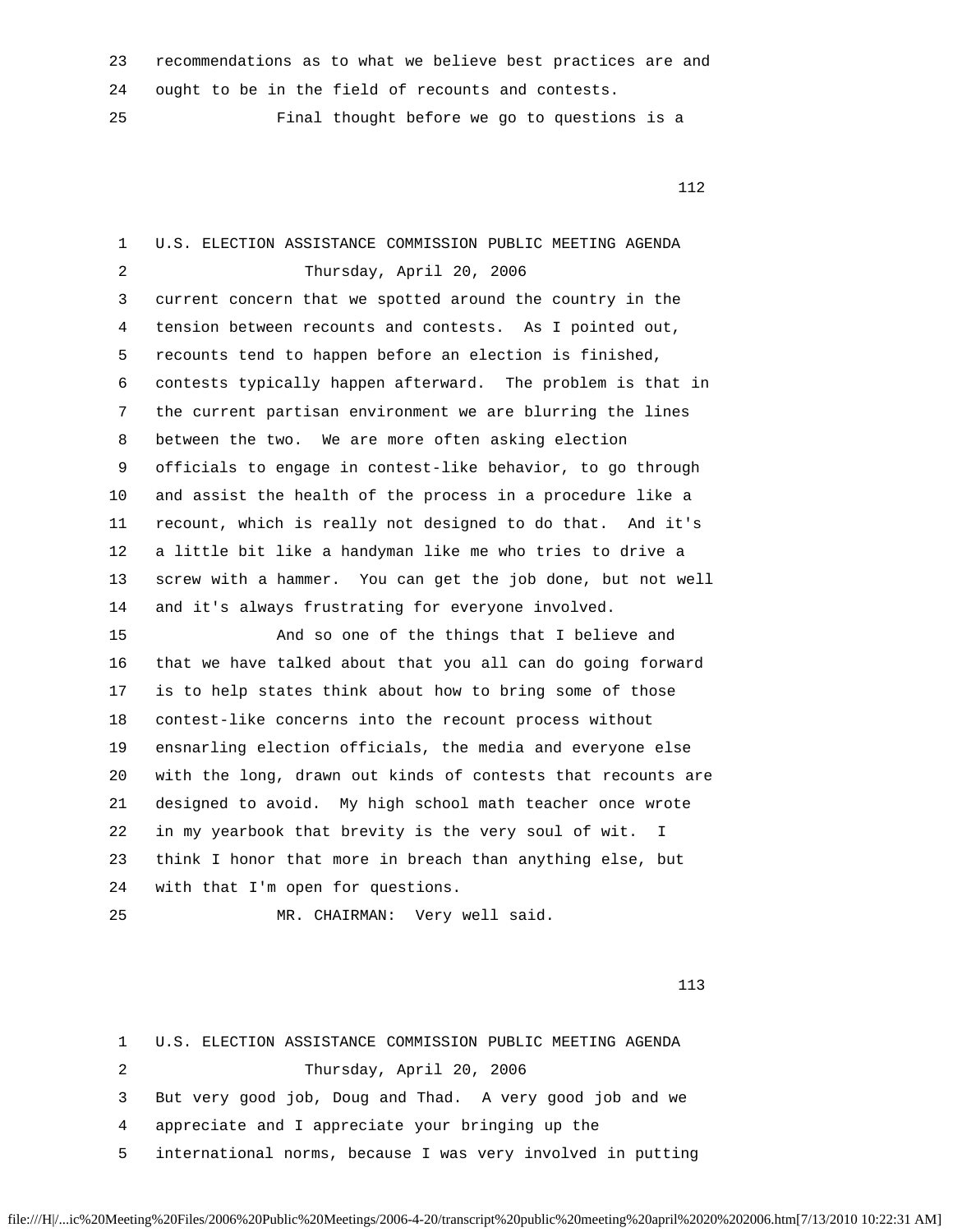6 those together several years ago and, actually, going to 7 countries all over the world to talk about these norms. And 8 then after 2000 they said, what, you American talking to me 9 about recounts.

 10 But let's talk about a scenario that might 11 develop in November, 2006, where let's say the balance of 12 the U.S. House of Representatives and U.S. Senate depends on 13 the recounts in Senate and House races, and recognizing, you 14 know, that the state laws that apply to Attorney General's 15 race in Virginia and the governor's race in Washington state 16 do apply to congressional districts and senatorial contests 17 that are statewide. In fact, that's one reason why the 18 Vice-chairman and I came out to Washington state, because we 19 recognize that to say that, you know, looking at that 20 scenario that may develop, that contests might not be 21 decided, election contests may not be decided because of a 22 recount that may take to December and, you know, and January 23 as in the case of Washington state.

 24 You all study this. You all talked to election 25 officials. I know you're coming out with your report that

114

## 1 U.S. ELECTION ASSISTANCE COMMISSION PUBLIC MEETING AGENDA 2 Thursday, April 20, 2006 3 will be very helpful to us, but today, can you tell us, give 4 us your -- each of you your top two or three recommendations 5 that you would give to election officials today on how they 6 can be better prepared for recounts or election contests. I 7 mean we understand that assuming that legislation just can't 8 be changed in states, most states it's just too late to 9 change the legislation, but we know they can make rules and 10 they can do other procedure changes. Can you give us, each 11 of you, two or three examples of what you suggest people 12 might do today before November to be prepared for a recount? 13 We'll start with you, Professor Hall. 14 MR. HALL: Sure. Well, I mean I would start 15 out, you know, by talking about the accounting part of it 16 and I'll let Doug talk about the recounting part. But I 17 think, you know, first of all, for those states that don't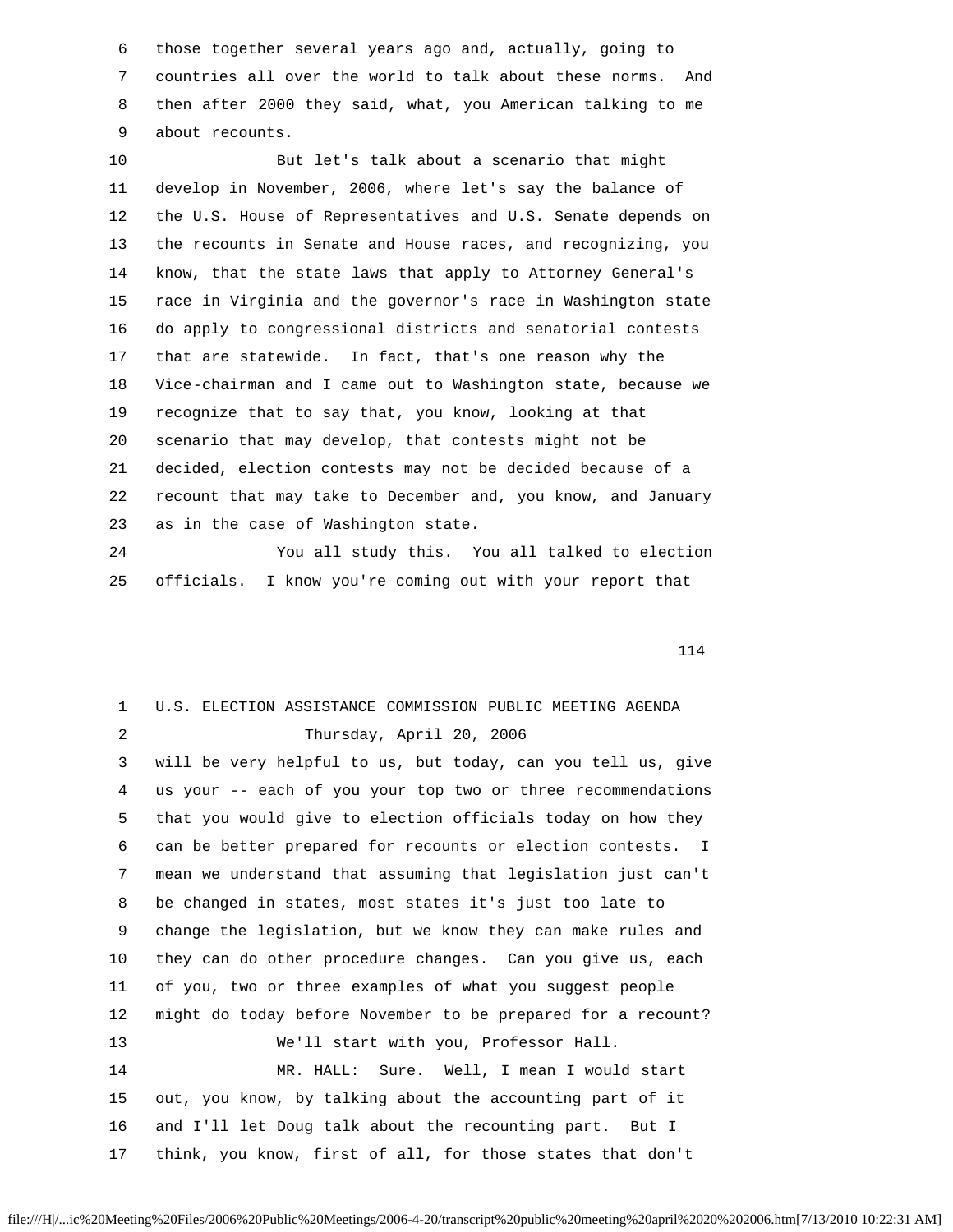18 have good accounting procedures right now for their ballots, 19 that they should develop those, that they should have a 20 procedure for being able to account for the ballots and 21 letting people know, so that when they do a recount, that 22 they can account for what it is that they're actually 23 recounting. I think that that is one key thing that they 24 can do.

25

n 115 anns 116 an t-Iùid an t-Iùid an t-Iùid an t-Iùid an t-Iùid an t-Iùid an t-Iùid an t-Iùid an t-Iùid an t-

 1 U.S. ELECTION ASSISTANCE COMMISSION PUBLIC MEETING AGENDA 2 Thursday, April 20, 2006 3 Secondly, to go back to a point that came up in 4 the earlier panel, localities need to have thought through 5 how they are going to be able to show a chain of custody for 6 all aspects of their voting technologies. And places that, 7 for instance, have voter verified, you know, paper trails, 8 you know, have they worked through the procedures for how 9 they secure those. If a printer jams, for instance, how do 10 you handle that? Do you replace the whole printer, do you 11 replace the roll, do you secure the roll, do you have a 12 procedure for that? And I can tell you from reading state 13 codes you don't see that. 14 And those are key issues that the states are 15 going to need to have thought through, and I'll stop there 16 and let Doug talk about the recount aspect. 17 MR. CHAPIN: I think probably the most 18 important thing that election officials can do is think 19 backwards from certification. As just like a campaign plan 20 for election day, I think that election officials, at least 21 in a recount or contest world, want to think back to the 22 certification and what do we want to have on certification 23 day. We want to have a vote total, in which we are 24 confident, we want to have evidence that supports that vote 25 total, and we want sufficient data from election day and

116

## 1 U.S. ELECTION ASSISTANCE COMMISSION PUBLIC MEETING AGENDA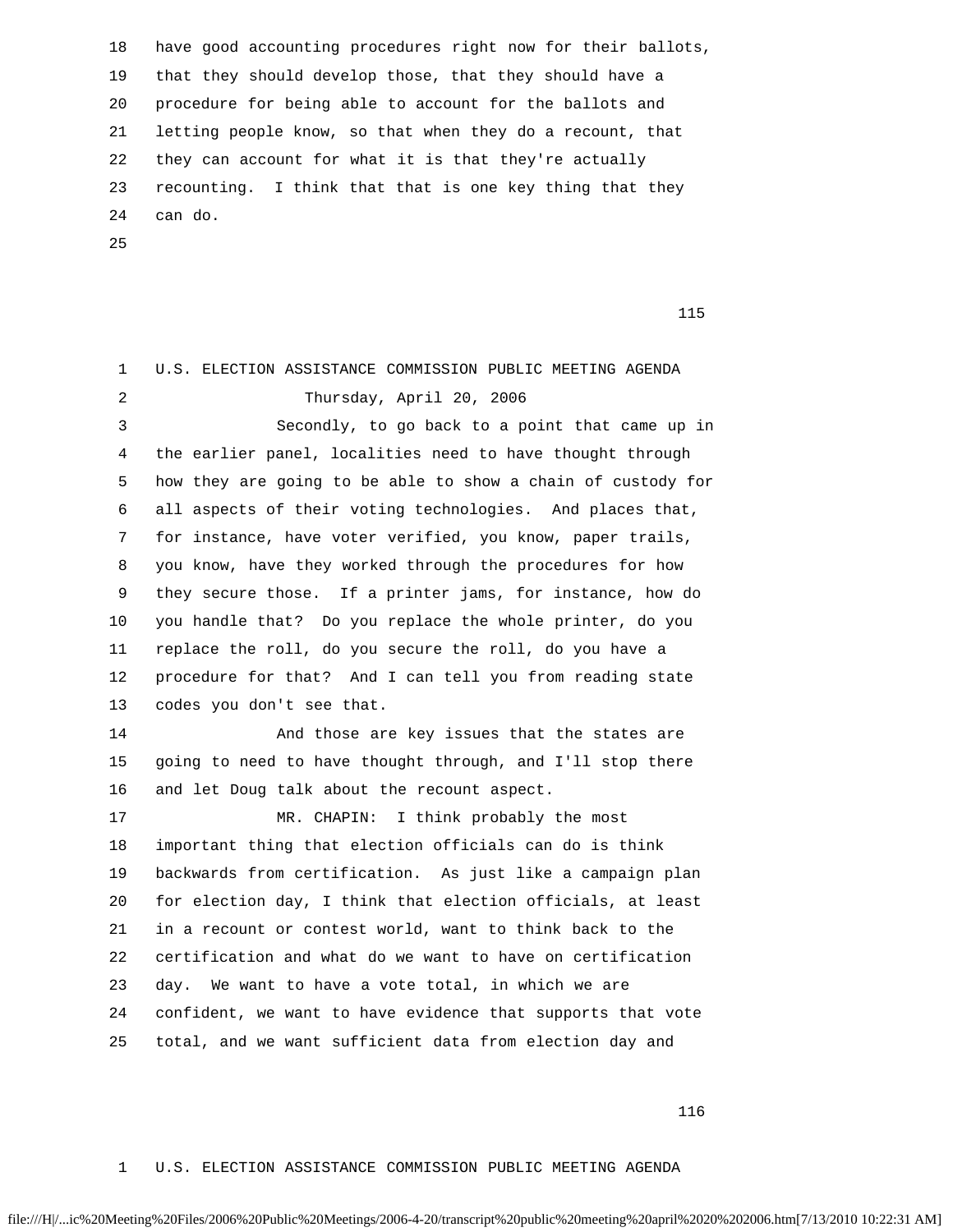| 2  | Thursday, April 20, 2006                                                  |
|----|---------------------------------------------------------------------------|
| 3  | beyond that will assist us in explaining to other people, be              |
| 4  | they lawyers, be they judges, be they advocates or anyone                 |
| 5  | else, how we got to that result.                                          |
| 6  | I think I can point with approval to the kind                             |
| 7  | of work that Dan DeGregoro in Travis County. Dan talks                    |
| 8  | about that basically they do a disaster plan and they say,                |
| 9  | what are the various levels of insecurity we have in the                  |
| 10 | process and what can we do to build a shell around those.<br>$\mathbf{I}$ |
| 11 | think that's the sort of thing that we can do.<br>In my                   |
| 12 | muddling contests, basically in context, basically what                   |
| 13 | you're seeking to do is you're trying to plan for as many                 |
| 14 | things as you can in advance, so that when the unplanned                  |
| 15 | things hit you, as they always do, you have a wide body of                |
| 16 | experience, regulation or law to fall back on to explain to               |
| 17 | one another, to observers, to the media, et cetera, why you               |
| 18 | did what you did.                                                         |
| 19 | Thank you. I'm going to turn to<br>MR. CHAIRMAN:                          |
| 20 | Commissioner Hillman for questions.                                       |
| 21 | Thank you. I appreciate what<br>MS. HILLMAN:                              |
| 22 | both of you have shared with with us.                                     |
| 23 | Thinking about the things that you all just                               |
| 24 | responded to the Chairman's question, and knowing that                    |
| 25 | election administrators struggle to get adequate funding for              |
|    |                                                                           |
|    |                                                                           |

| $\mathbf{1}$ | U.S. ELECTION ASSISTANCE COMMISSION PUBLIC MEETING AGENDA  |
|--------------|------------------------------------------------------------|
| 2            | Thursday, April 20, 2006                                   |
| 3            | their needs, have you looked at what are likely increased  |
| 4            | costs associated with any of these? Not to say that, you   |
| 5            | know, it might be human resource costs or whatever it is,  |
| 6            | that if an entity isn't doing something like this, it's    |
| 7            | going to have to come up to speed and maintain, and what   |
| 8            | would the costs be for that and would that be a reason why |
| 9            | jurisdictions aren't taking this proactive effort?         |
| 10           | MR. HALL: Well, I think some of the aspects of             |
| 11           | this do cost and some may not, so let me give you a couple |
| 12           | of examples.                                               |
| 13           | First of all, to go back to issue of accounting            |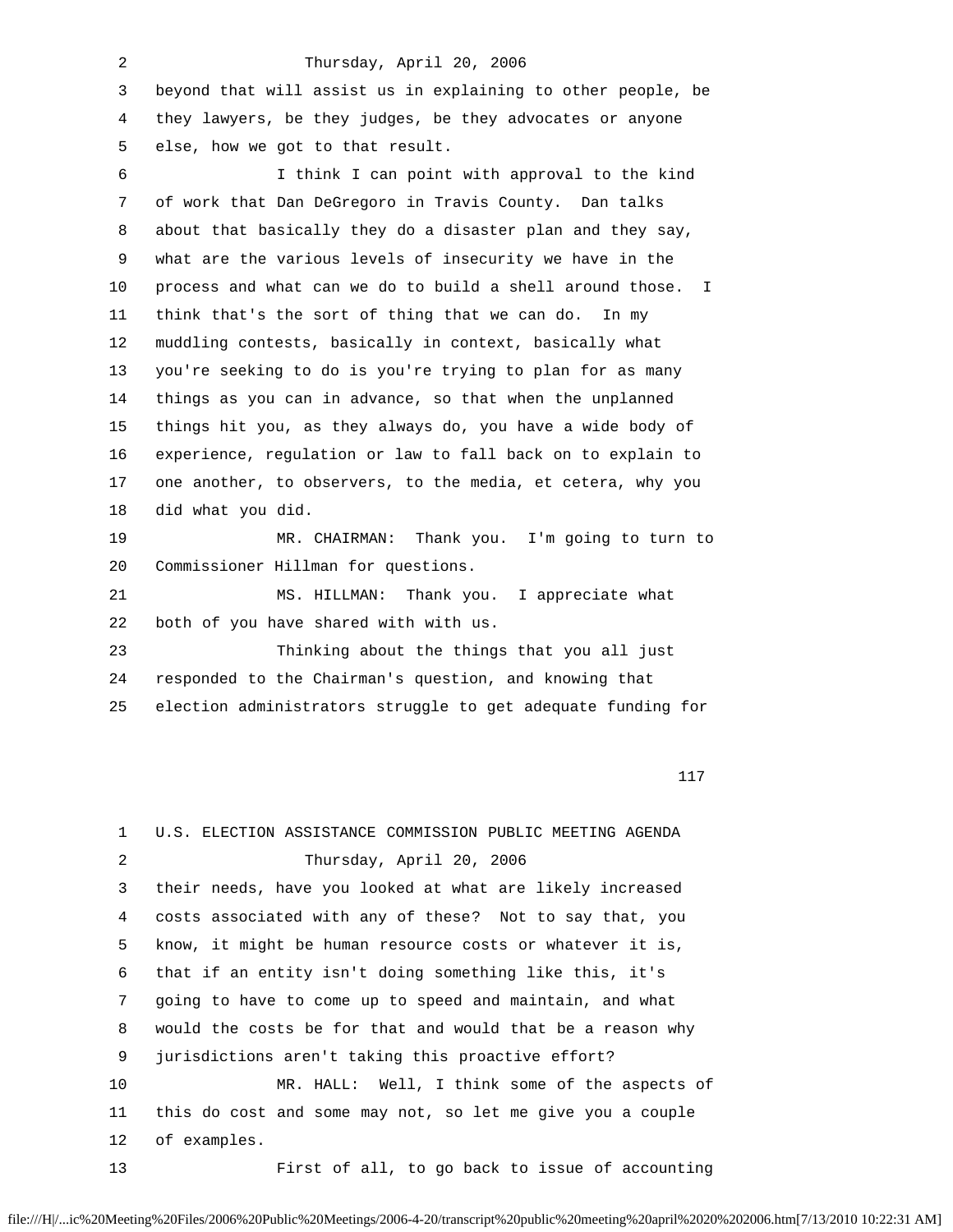14 for ballots, that requires, you know, having procedures and 15 documentation for how you audit the election on election 16 night and thereafter. But other things do potentially cost 17 money. For instance, if you go to Travis County they have, 18 you know, some pretty elaborate security procedures, they 19 have video cameras, they have, you know, specially designed 20 cages for their ballots, you know, all of which to get your 21 point do cost additional funds.

 22 Some places will get around that, though, by 23 utilizing existing resources in other aspects of their 24 government. So for instance, they -- in Los Angeles County 25 the sheriff's department helps them do security for their

118

 1 U.S. ELECTION ASSISTANCE COMMISSION PUBLIC MEETING AGENDA 2 Thursday, April 20, 2006 3 ballots on election night. And they do that because it 4 turns out that their pilots, their helicopter pilots need to 5 have a certain number of flying hours. And so they 6 literally give their time, you know, to Connie McCormick to 7 help her in what they do. 8 And you know, I think one of the things 9 election officials in jurisdictions that do not have large 10 amounts of resources need to do is to be able to look to 11 other components of their institution, of their county, to 12 help them, you know, through part of this process. But I 13 have not cost it out, you know, how much it cost to do 14 certain aspects of this, but it does vary. 15 MS. HILLMAN: Okay. Doug? 16 MR. CHAPIN: And they teach you in law school 17 that when the judge asks you a question you should always 18 answer the question and then answer the other question that 19 you wished she had asked, so -- 20 MS. HILLMAN: Please. Feel free. 21 MR. CHAPIN: So I'm going to do that. 22 MS. HILLMAN: Doug, just let me say, one of the 23 valuable things I've learned since being on the Commission 24 is in federal government, if you don't know the question to 25 ask, you'll never get the information. So please, inform me

```
file:///H|/...ic%20Meeting%20Files/2006%20Public%20Meetings/2006-4-20/transcript%20public%20meeting%20april%2020%202006.htm[7/13/2010 10:22:31 AM]
```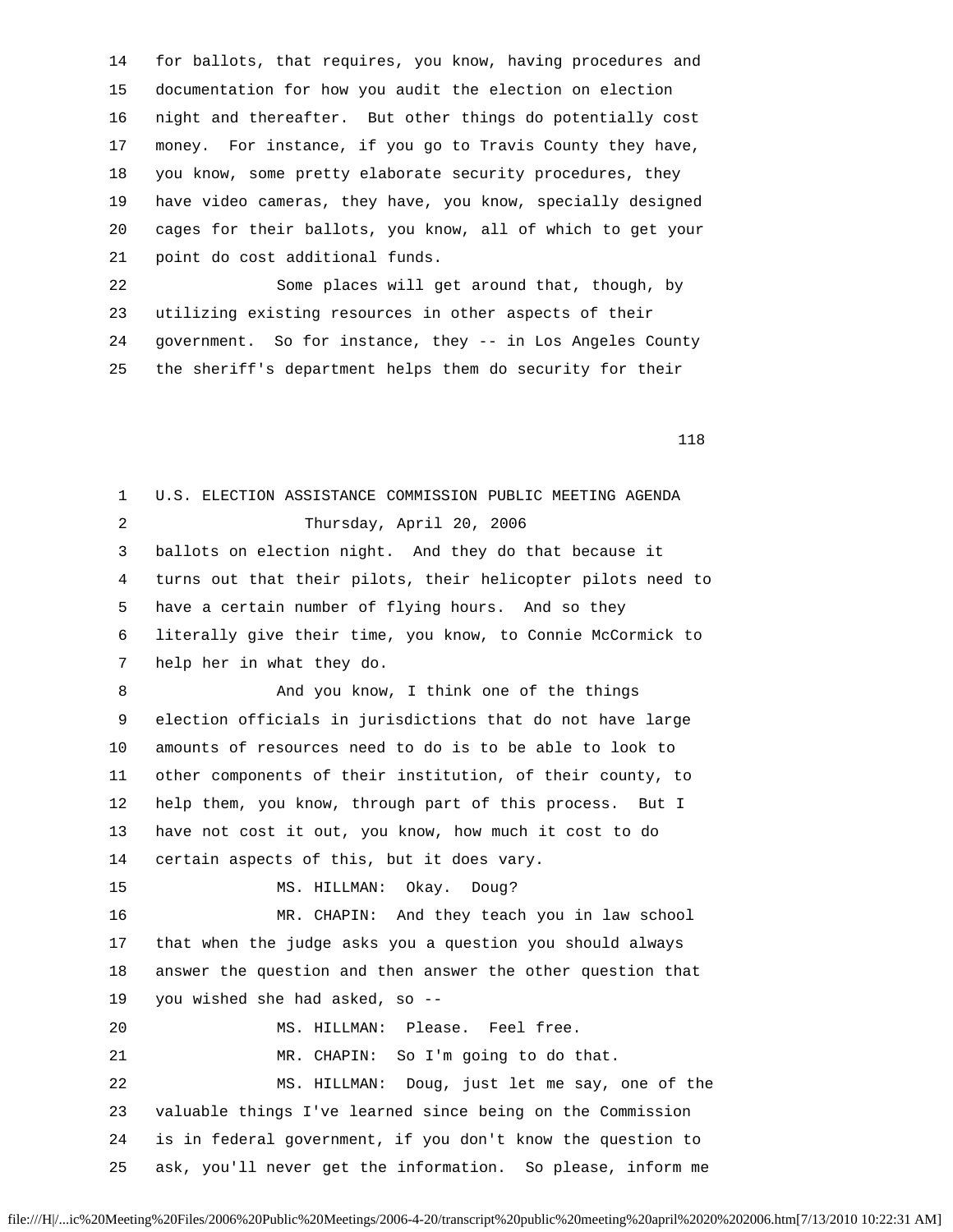1 U.S. ELECTION ASSISTANCE COMMISSION PUBLIC MEETING AGENDA

2 Thursday, April 20, 2006

3 of anything I haven't asked you.

 4 MR. CHAPIN: In response to your question, we 5 are not looking at the cost aspect of this. But having said 6 that, I'm going to climb on back onto my tired horse, we 7 need better data on costs of elections in this country. We 8 collect data on how much it costs to run campaigns. We know 9 next to nothing, in fact so little that it's almost worse 10 than nothing, about what it costs to do a lot of things that 11 we do.

 12 And so I think a valuable byproduct of this 13 effort will be to help maybe tease out. Because it really 14 is sort of a soup to nuts assessment of the vote counting 15 process. It may create a structure by which federal, state 16 and local policy makers can pull apart what it costs and 17 then enable election administrators, who are after all 18 public administrators, the opportunity to do the job they 19 are trained to do, which is assess whether or not the 20 increased costs is worth the increased benefit. And without 21 knowing what either one of those are, they can't make good 22 decisions.

 23 So the short answer is no, we are not doing it 24 currently. But the longer term answer is we would be happy 25 to be part of any effort that starts to fix numbers on the

120

|   | U.S. ELECTION ASSISTANCE COMMISSION PUBLIC MEETING AGENDA     |
|---|---------------------------------------------------------------|
| 2 | Thursday, April 20, 2006                                      |
| 3 | kind of efforts that we're talking about.                     |
| 4 | MR. HALL: And if I can just make one final                    |
| 5 | point, there is a certain risk assessment, the counties are   |
| 6 | engaging in in this, because if they get sued or they have    |
| 7 | to engage in a recount, they're incurring additional costs.   |
| 8 | And so there is sort of a $-$ are you going to incur costs on |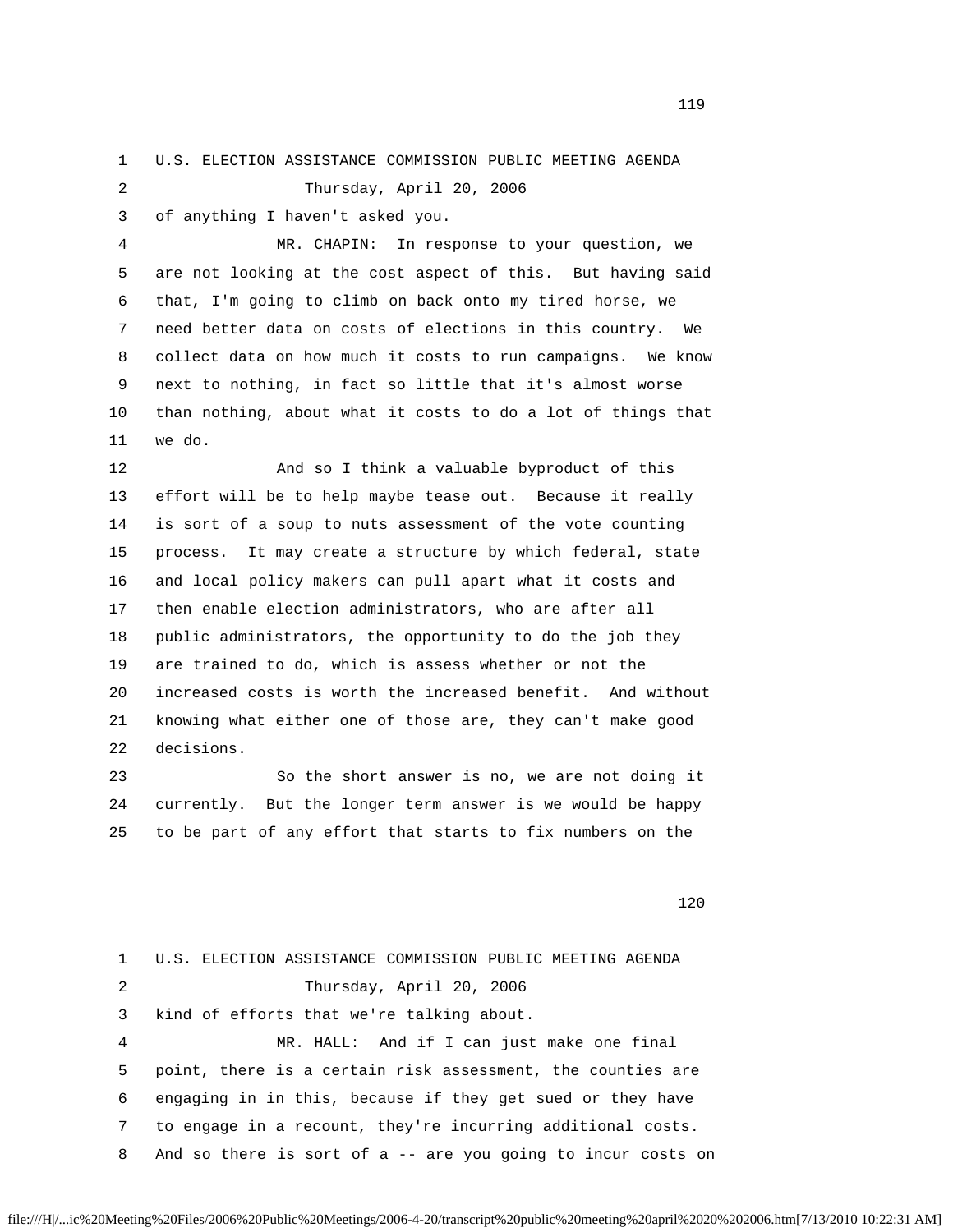9 the front end or on the back end.

 10 MS. HILLMAN: For either or both of you, what 11 else can a recount process inform an election administrator 12 about, other than were the numbers right and did it alter 13 which candidate or which reform measure got X numbers of 14 votes. What else can it inform an administrator on? 15 MR. CHAPIN: I think the third rule is to 16 always flatter to the judge when she asks a good question. 17 Again, my students and I have been talking about this, and 18 one of the things that a recount can do, or at least 19 theoretically can do that I'm interested in looking more 20 into, is it can give election officials and policy makers an 21 assessment of the error rate in election. It becomes part 22 of the feedback loop that election officials can use to 23 determine how well their process is working. 24 So if they count a certain number of votes and

25 discover that they've got a 2.5 percent error rate, that's a

121

 1 U.S. ELECTION ASSISTANCE COMMISSION PUBLIC MEETING AGENDA 2 Thursday, April 20, 2006 3 red flag that they want to get that number down. If they 4 find out that their error rate is smaller than that, perhaps 5 that then becomes a message to the legislature that the 1 6 percent or 5 percent recount trigger is actually too high. 7 So the recount becomes a little bit like a thermometer in 8 the mouth of a child, that a high temperature is in itself 9 an indication of disease, isn't a disease itself but an 10 indication that something else is going on. So the problems 11 that a recount uncovers are, while a problem for the 12 election official, are also an opportunity to go back and 13 rethink how he or she is doing their job. 14 MR. HALL: And if you look at the states that 15 are developing their procedures line, that do them 16 automatically, so for instance like in California or in 17 Colorado, that are doing them for, you know, to use Doug's 18 analogy, for medicinal purposes, they are able to learn, you 19 know, about problems that may arise in their processes and 20 procedures that are causing them to have errors.

```
file:///H|/...ic%20Meeting%20Files/2006%20Public%20Meetings/2006-4-20/transcript%20public%20meeting%20april%2020%202006.htm[7/13/2010 10:22:31 AM]
```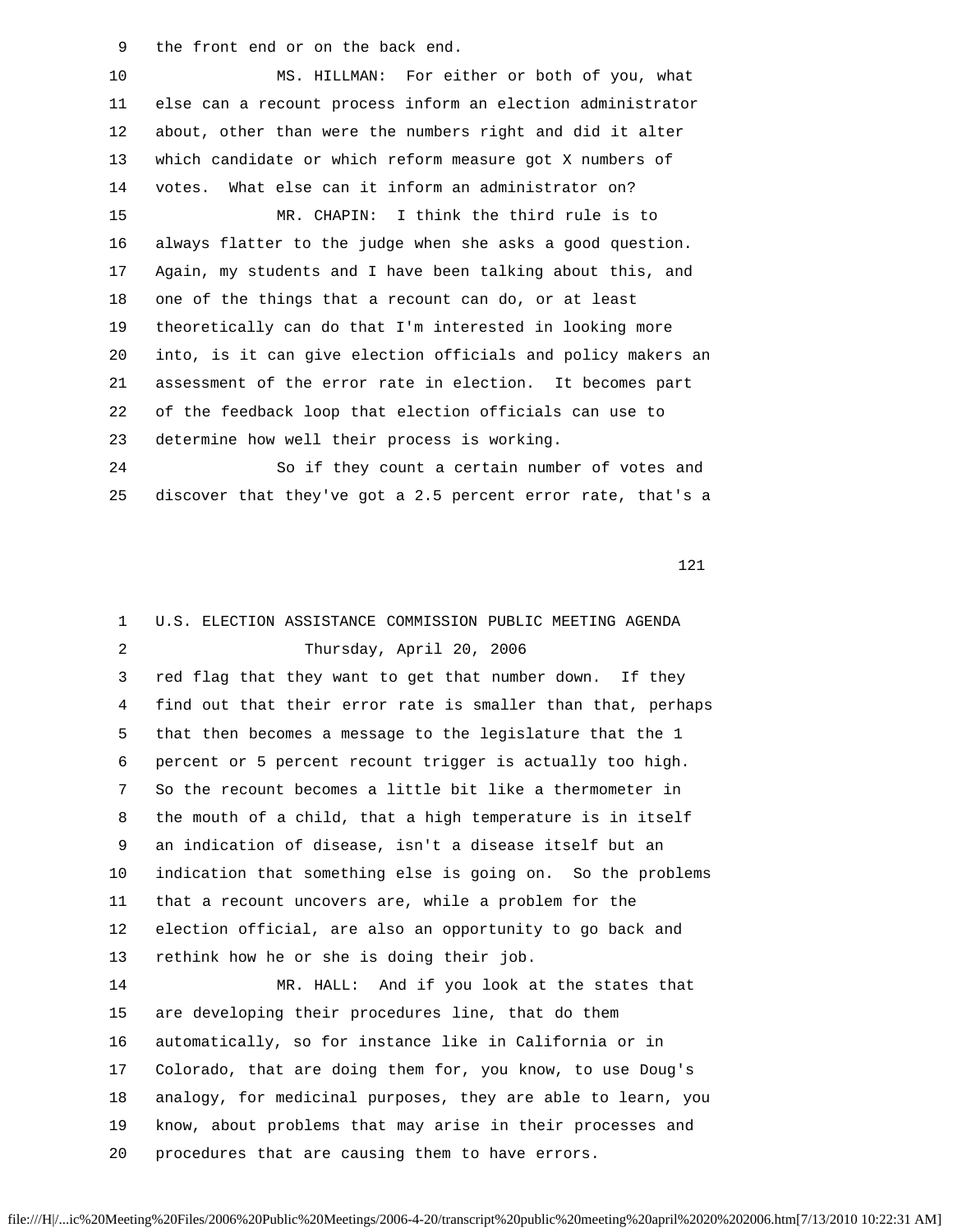21 MS. HILLMAN: Is that useful to include in best 22 practices? 23 MR. CHAPIN: I would think so, yes. 24 MS. HILLMAN: Okay. And my final question, and 25 we talked about voters being skeptical as to whether all

122

 1 U.S. ELECTION ASSISTANCE COMMISSION PUBLIC MEETING AGENDA 2 Thursday, April 20, 2006 3 votes are being counted and some of the political reasons 4 why that may not be happening, if voters could see the way 5 some of the ballots are marked, the creativity that voters 6 use, either based on lack of information or understanding or 7 other reasons, do you think it would change the voters' 8 perception about votes that aren't counted? If you know 9 that 5,000 people showed up in a particular precinct but 10 only, you know, 4400 votes were counted for any one office, 11 you know, would it change perception? 12 MR. CHAPIN: I think as you asked that 13 question, it popped in my -- I could see a new network TV 14 show, American's Funniest Ballots. And really the work that 15 we've done, it is amazing the ways in which voters can 16 mismark ballots or not follow instructions, but I think that 17 could be, and I'm again now putting on my lawyer hat, I 18 don't know if there are certain ballot privacy rules that 19 you can't actually use, if you have to sort of manufacture a 20 ballot to show how someone actually misvoted it, but I think 21 if people understood that sometimes the quality of the 22 input, they might have a little more understanding of the 23 quality of the output. 24 MR. HALL: And this gets to an issue of machine 25 design and training and issues like that.

123

 1 U.S. ELECTION ASSISTANCE COMMISSION PUBLIC MEETING AGENDA 2 Thursday, April 20, 2006 3 MS. HILLMAN: Thank you very much. 4 MR. CHAIRMAN: Commissioner Davidson.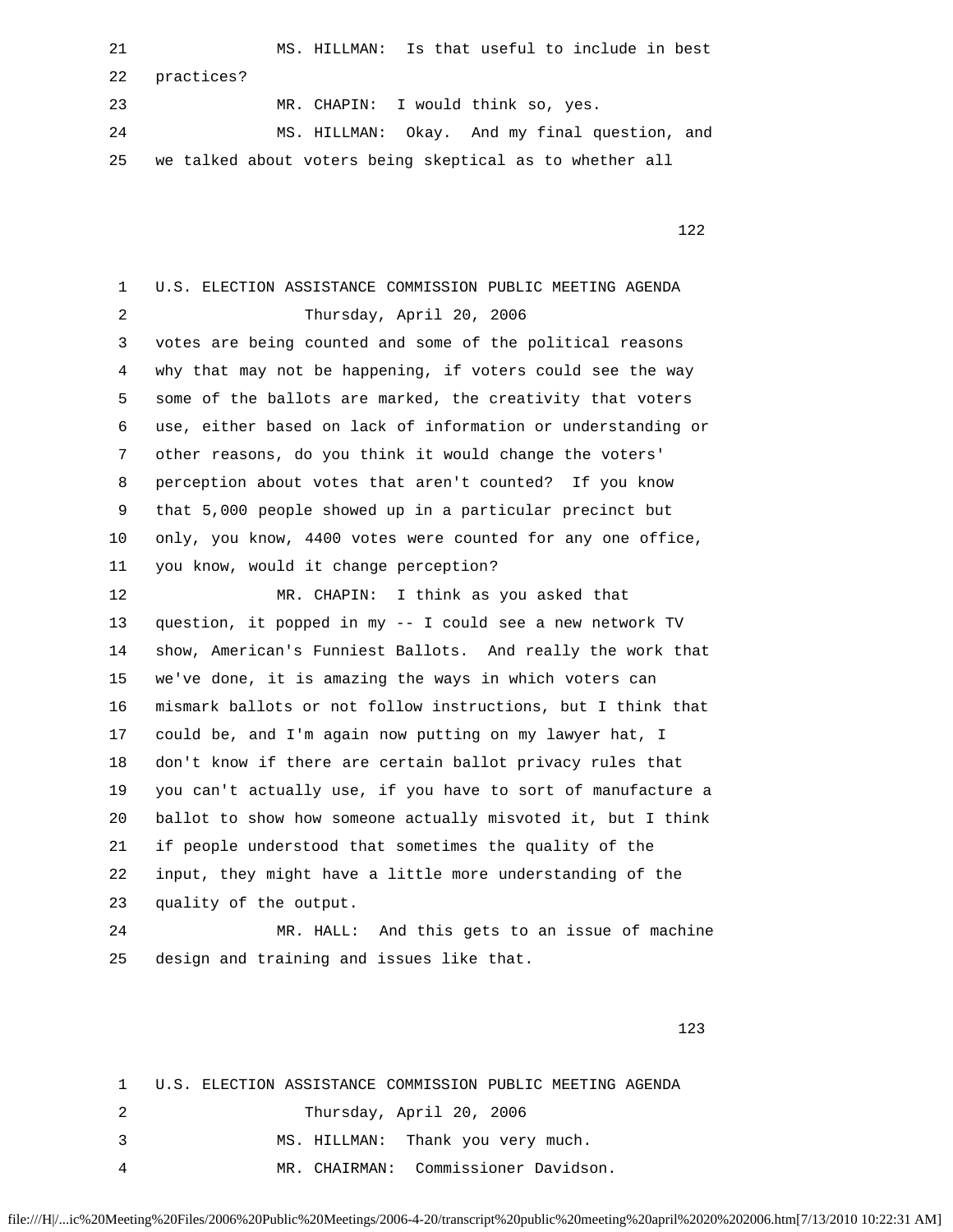5 MS. DAVIDSON: Well, thank you, I appreciate 6 it. Both of you are very valuable to our process and not in 7 just this process today, but in an election process. And 8 it's great to be able to talk to you because you understand 9 elections and many of the people that have not ran elections 10 sometimes don't understand them. But I really appreciate 11 your knowledge of wanting us to learn each and every day. 12 So saying that, and one of the things, Professor 13 Hall, that you talked about is the counting of the ballots 14 and in machines, the machine, no matter what type of machine 15 it is, it gives you an audit trial of election day or what 16 actually took place. It's usually by time, the numbers of 17 ballots withdrew, it stops, then it starts back up, so there 18 is an audit all the way.

 19 When I see that audit trial not being utilized 20 in so many areas of election, do you think that should be in 21 best practices, that they ought to utilize that audit trail, 22 because that tells us how many ballots they ran through. It 23 tells them, you know, everything about their election 24 process. If they utilize that they would pick up that they 25 were missing ballots possibly and they would, you know, be

124

 1 U.S. ELECTION ASSISTANCE COMMISSION PUBLIC MEETING AGENDA 2 Thursday, April 20, 2006 3 looking for ballots. 4 I know I had one in my home state and it was a 5 very close election and it ended up in recount and it was -- 6 what it was was one of the cards wasn't read from early 7 voting and that so one whole side of early voting wasn't 8 read. And that's problematic, obviously, because it could 9 change a result. It didn't, thank heavens, but it could. 10 I just don't think that audit trials are being 11 utilized. 12 MR. HALL: This kind of gets to an interesting 13 issue about go back to the question of what constitutes a 14 vote. In some states the audit trail is all that matters. 15 The numbers that are generated at the end of the night out 16 of the machine are what the vote totals are. Even if the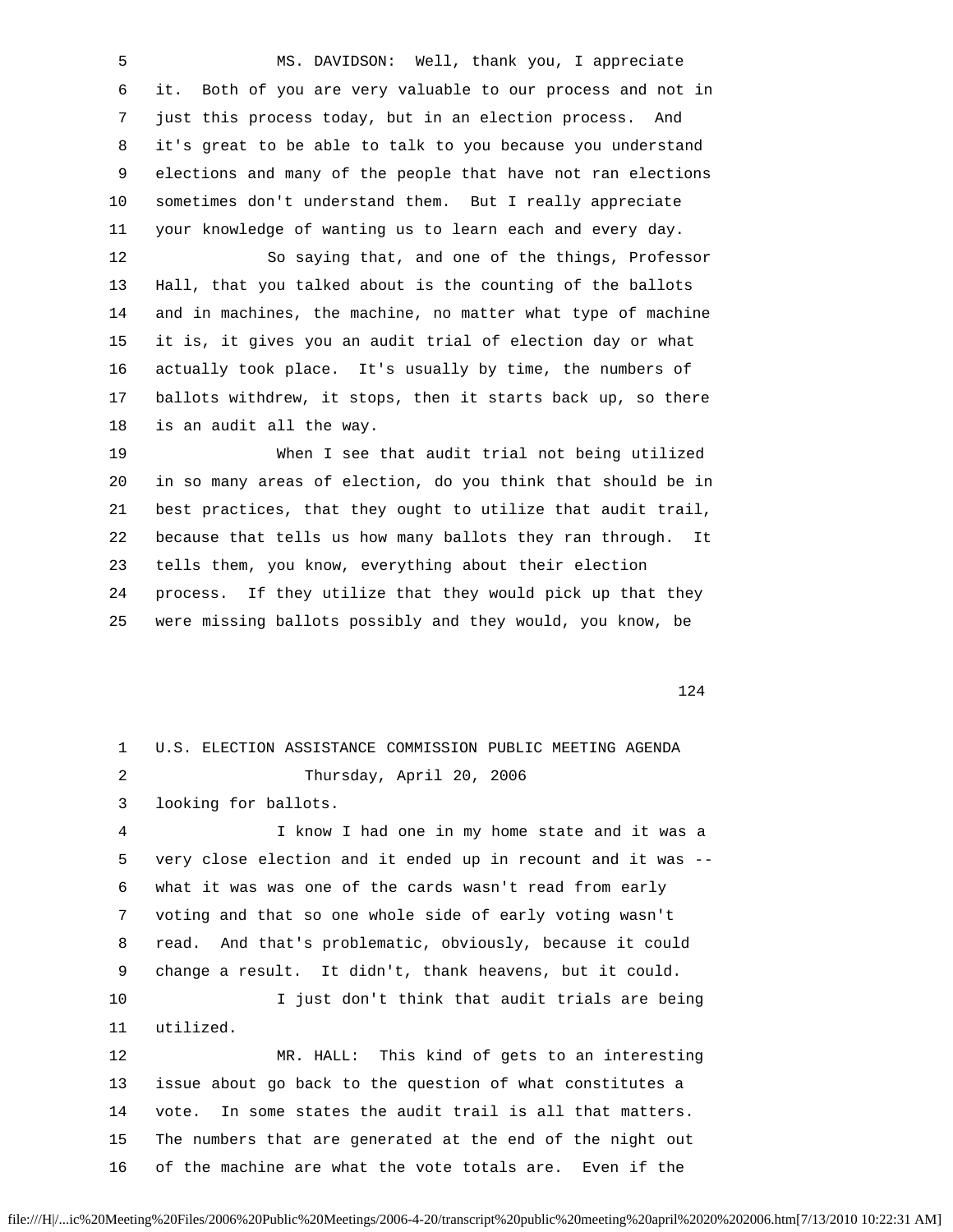17 vote -- even if there may be different numbers of ballots, 18 it's what comes out of the machine that is important. So a 19 few optical scans, you know, a few optically scanned 20 ballots.

 21 I remember there was an election official who 22 told me an instance where they scanned 25 ballots and they 23 -- but the tape told them there were 26 votes, and so what 24 do you do in that situation? But I think that people should 25 utilize these tapes much more, and they provide

125

 1 U.S. ELECTION ASSISTANCE COMMISSION PUBLIC MEETING AGENDA 2 Thursday, April 20, 2006 3 auditability, you know, to go back to the ballots and make 4 sure that they have the same number of ballots that they do 5 on the tape and that they can, you know, use that for that 6 purpose. 7 And that's a very valuable tool to use and it's 8 something, you know, that Colorado is obviously doing with 9 the paper trail and comparing it to the DREs. They're, you 10 know, using those, the paper in a very effective way to 11 attempt to ensure that what is coming out is accurate and 12 making sure that they've conducted the election accurately 13 and they've done the count accurately. And there haven't 14 been any weird glitches or problems that they didn't realize 15 were going on during election day, but they're obvious from 16 that tape. And I think that that is, you know, clearly a 17 very important accountability process. 18 MS. DAVIDSON: I guess it's partly because I 19 was such an advocate for people to use their audits and to 20 work that way, because I found that if they didn't do that, 21 they were more likely to have a mistake after they counted 22 their ballots than if they did. You know, it tells them did 23 they count something twice, you know, and sometimes

24 absentees they have a precinct or a batch of ballots, and

25 things are hectic on election night and something is read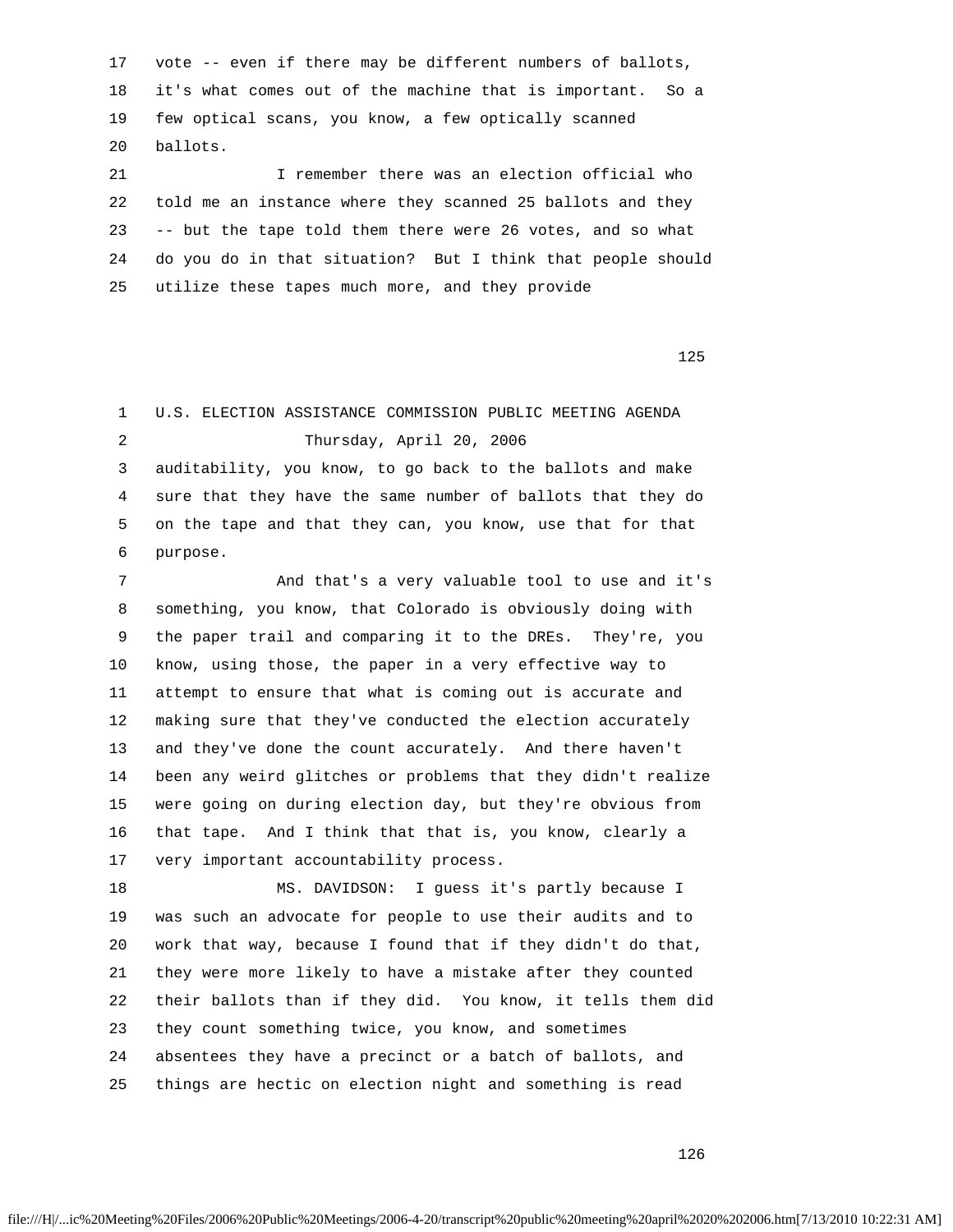1 U.S. ELECTION ASSISTANCE COMMISSION PUBLIC MEETING AGENDA 2 Thursday, April 20, 2006 3 more than once. So it also indicates a problem there. And 4 that sometimes they don't pick up until election night. 5 MR. HALL: Well, I think one of the nice things 6 that's going on right now is there is -- there are new 7 technologies that are coming out to help people do this. 8 For instance, there are now ballot tracking software for 9 absentee ballots where you put a sticker on an absentee 10 ballot and you can track the ballot through the process, so 11 you know where the ballot is, what batch it is in, if it's 12 been received from the voter. And it also ensures that the 13 ballots you received -- we heard discussion of this 14 yesterday about here in Washington on occasion people, and 15 you were pointing this out as obviously out in Colorado -- 16 that people return the wrong ballot for the wrong election. 17 And, you know, if you have this sticker, it in some ways 18 provides ballot security because it insures that the ballot 19 you sent to that voter is the ballot that they're sending 20 back. And so it provides -- you know, there are other 21 technologies, you know, with polls, electronic poll books, 22 things like this, that are going to greatly increase the 23 amount of data election officials have at their disposal, 24 the types of report they can run, and the types of 25 accounting that they can do in real time.

| $\mathbf{1}$ | U.S. ELECTION ASSISTANCE COMMISSION PUBLIC MEETING AGENDA    |
|--------------|--------------------------------------------------------------|
| 2            | Thursday, April 20, 2006                                     |
| 3            | MS. DAVIDSON: You know, that brings up a real                |
| 4            | question, though. In the balance of public perception and    |
| 5            | what we do to make sure that we have all the ballots, which  |
| 6            | is people are very fearful of a code, I mean a bar code on   |
| $7\degree$   | their ballot or any type of numbers on their ballot, they    |
| 8            | feel that you can then trace back to how they voted. And     |
| 9            | obviously, we can't. But still it's how do we accomplish     |
| 10           | making sure that they understand this is more of an          |
| 11           | insurance that your ballot will be counted and that we don't |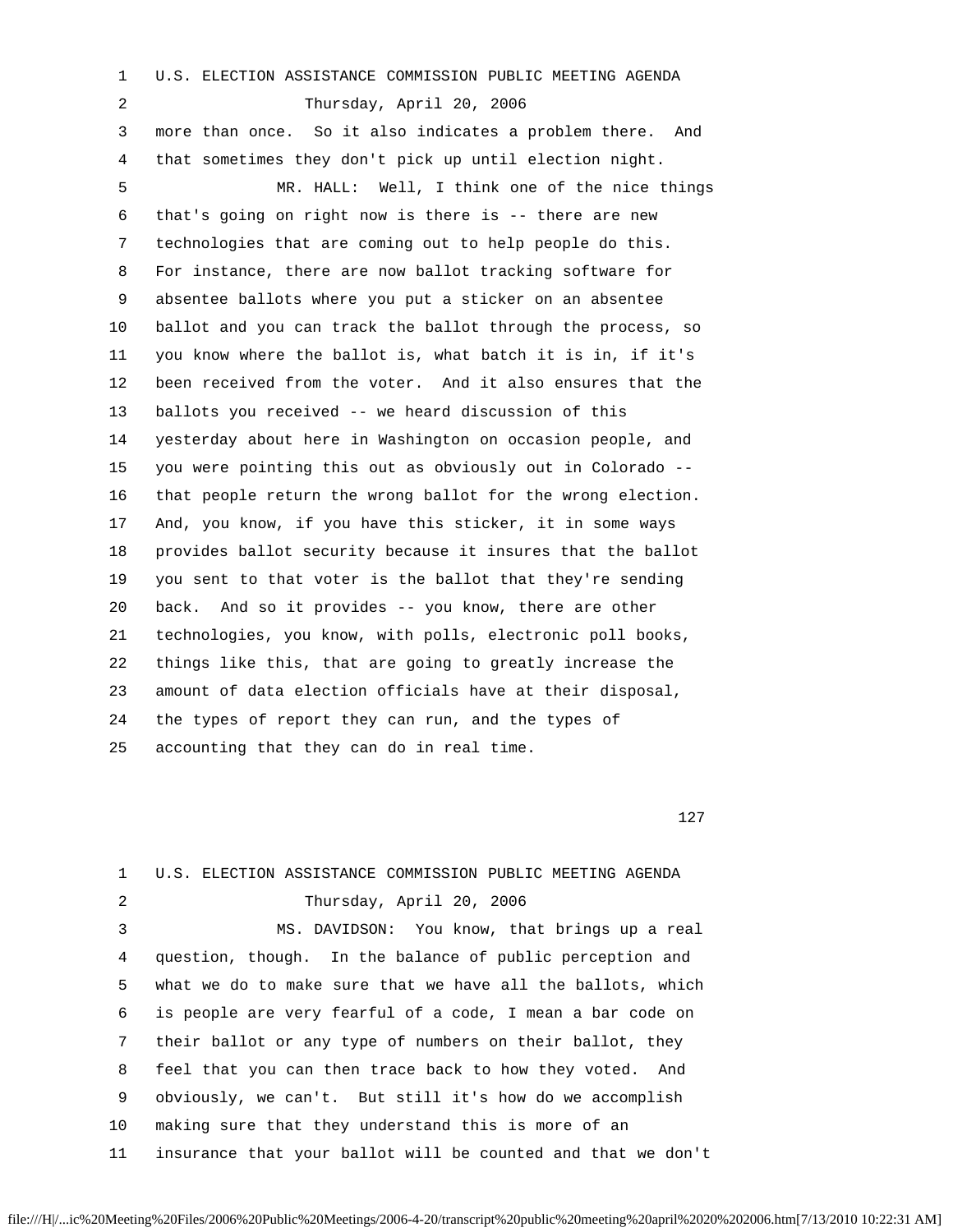| 13 | realize, because part of the things we're going to be        |
|----|--------------------------------------------------------------|
| 14 | recommending, there's going to be a group of people say, oh, |
| 15 | my gosh, how do we get to this ballot?                       |
| 16 | MR. CHAPIN: I think you're back to margaritas                |
| 17 | and jambalaya.                                               |
| 18 | MR. HALL: I am. The short answer to your                     |
| 19 | question is that through voter education most people will -- |
| 20 | can be -- are not going to be concerned about that. So to    |
| 21 | give you a real life example that we just all experienced,   |
| 22 | you know, 60 percent of all people filed their taxes this    |
| 23 | week or last week, or depends on how much of a               |
| 24 | procrastinator you are, electronically over the Internet,    |
| 25 | where they sent all sorts of financial information and       |
|    |                                                              |

12 know. How do we get that through and make the public

128

 1 U.S. ELECTION ASSISTANCE COMMISSION PUBLIC MEETING AGENDA 2 Thursday, April 20, 2006 3 Social Security number, all sorts of things. Yet, you know, 4 there all sorts of concerns people have about aspects of, 5 you know, the use of electronics in voting. And so there is 6 in many ways there is a disconnect between what we are 7 worried about. 8 And so I think that education can go a long way 9 to helping that, but there are going to be some people who 10 will always think that bar codes are evil or whatever. 11 MR. CHAIRMAN: I will say that one thing that 12 you all might do well to remind the people who read the 13 report eventually is that the audit trial requirement is in 14 HAVA. The fight we have had over the last two or three 15 years is not about whether or not machines should produce an 16 audit trail. It's about whether that audit trail should be 17 paper and whether or not a voter should have the opportunity 18 to verify it. But the Anson amendment, as it was 19 incorporated into HAVA, makes an audit trail mandatory. And 20 It seems to me that you don't put it there unless you are 21 going to use it for something. 22 And so I think a reminder from the EAC or 23 anyone else with the authority to make those kinds of

file:///H|/...ic%20Meeting%20Files/2006%20Public%20Meetings/2006-4-20/transcript%20public%20meeting%20april%2020%202006.htm[7/13/2010 10:22:31 AM]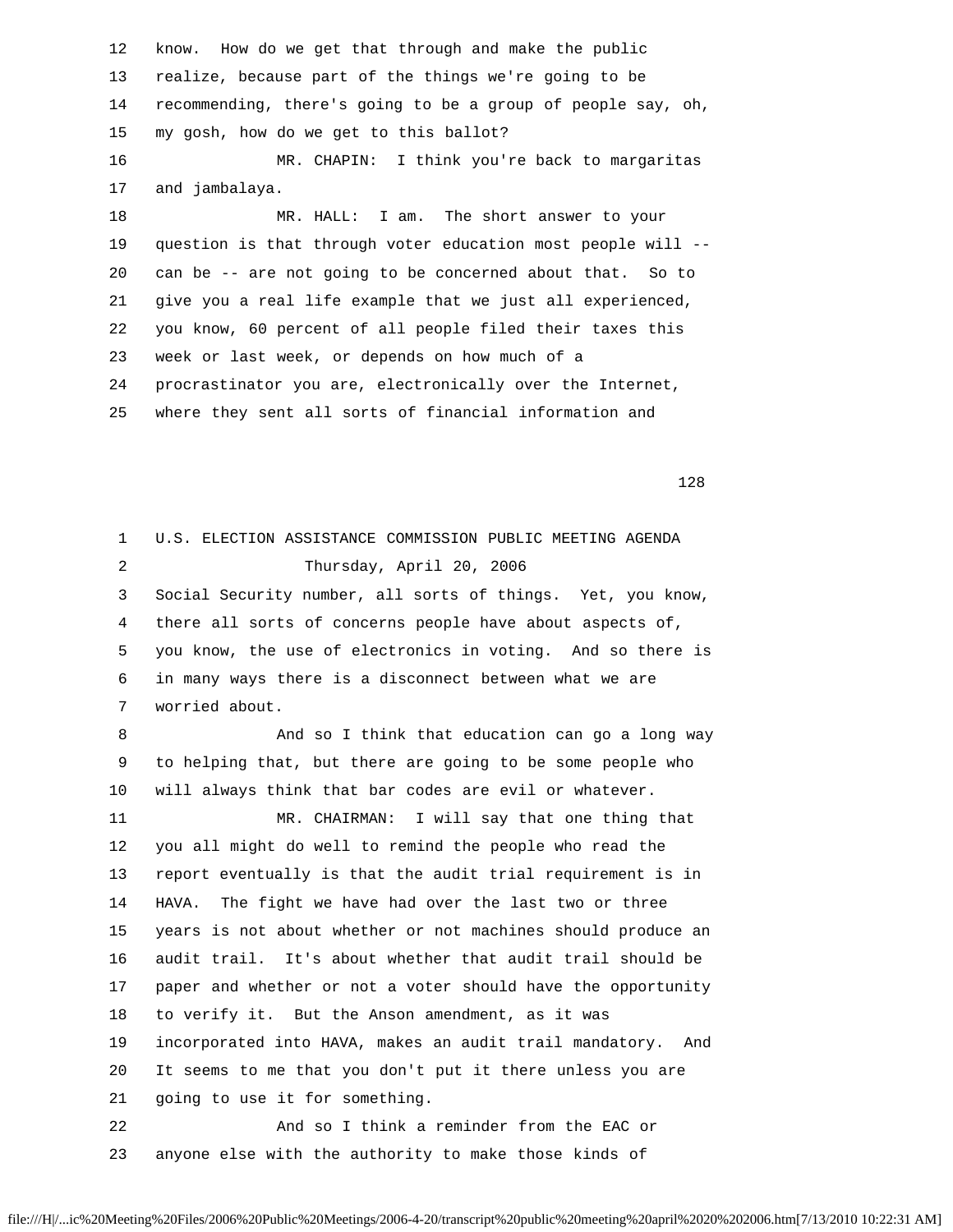129

 1 U.S. ELECTION ASSISTANCE COMMISSION PUBLIC MEETING AGENDA 2 Thursday, April 20, 2006 3 assess the health of their process can only be a good thing. 4 MS. DAVIDSON: I appreciate that. You know and 5 we talk about the public and education and HAVA funds has 6 been useful in that process. Yesterday we heard some of the 7 counties say, if we hadn't have had HAVA funds to help 8 educate the public, we would have had more issues. But if 9 we don't have money to do that, and a lot of states don't 10 have the money to do that, and they go to the press and they 11 ask -- I brought press in and I asked them, please help me 12 educate the voters on new laws, on new things going on. 13 And they basically said, you really don't have 14 a story. There is nothing that we are going to really want 15 to carry. If you do something wrong, then we'll be right 16 there. And I said, well, that doesn't help us, we're trying 17 to educate the public, but if I fall on my face then you are 18 going be there to hammer me. 19 So how do we get the press to know they have a 20 very valuable process, I mean to help in this process of 21 educating the voters on so many areas, because if they were 22 educated, if the voters were educated on how to vote, what 23 they have to bring to the polls if they have to have 24 documents, or you know, in any part of this process, the 25 recount, who is welcome to the recounts, the A and L, any 130 1 U.S. ELECTION ASSISTANCE COMMISSION PUBLIC MEETING AGENDA 2 Thursday, April 20, 2006

> 3 part of elections, how do we get the press to talk about 4 that?

 5 MR. CHAPIN: I think part of that, I think the 6 question that I would be looking to answer is how do you get 7 the word out to the public when the press won't help you.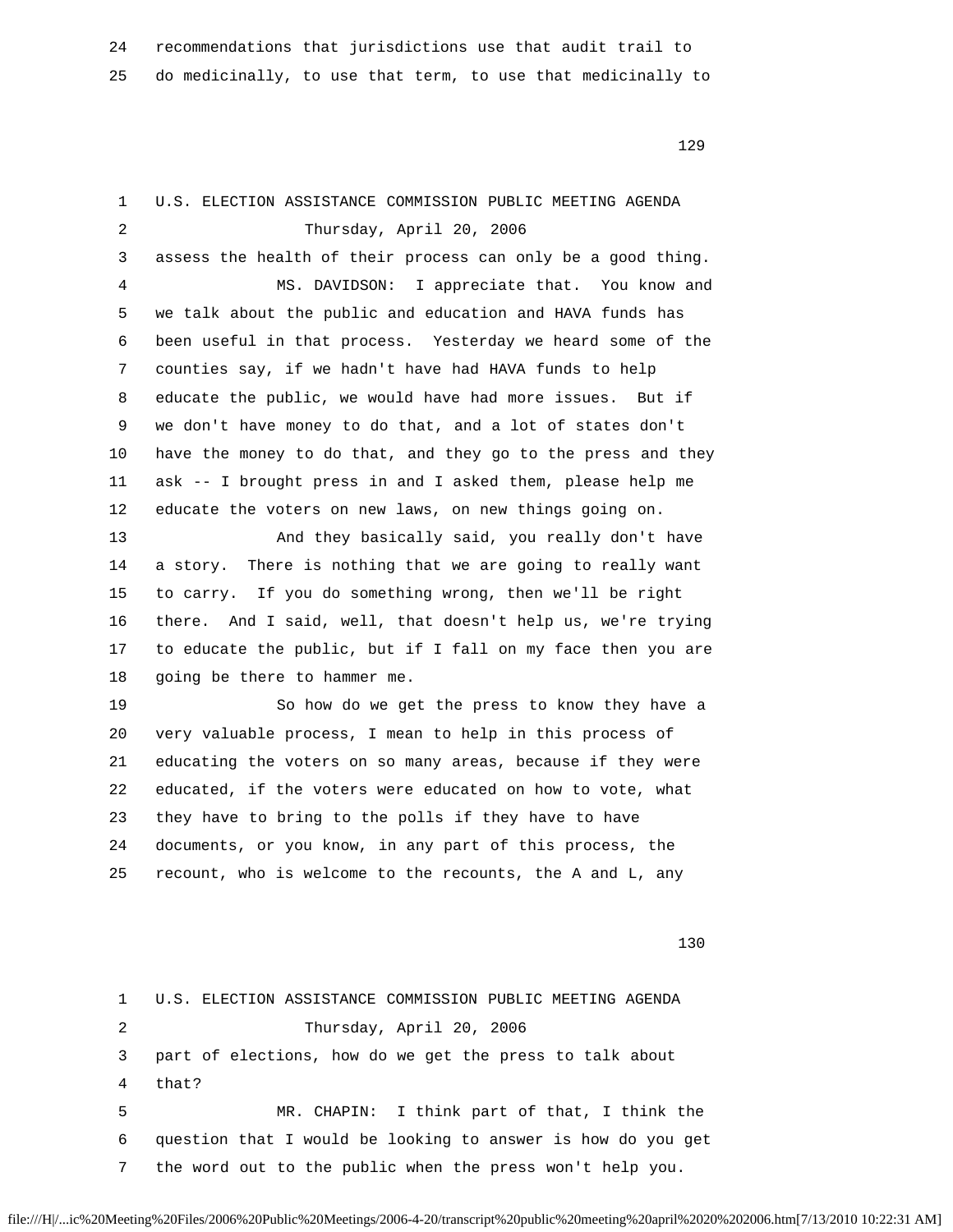8 And I think in the current environment you are fortunate or 9 unfortunate, depending on the day I guess, that there is a 10 wide range of voices who are involved.

 11 I know just from looking around that behind us 12 in the room here there are many people who are very involved 13 in voting integrity and being concerned about the election 14 process who aren't necessarily members of the media. I think 15 that election officials are beginning to discover that your 16 local newspaper or your local TV station might not be the 17 best outbound source of news. There are groups, there are 18 universities, there are projects like Electionline.org, who 19 exist to help spread the word about things like that.

 20 I think that state and local election officials 21 are relying on what is now increasingly become the 22 mainstream media. Relying on the mainstream media to get 23 the word out, I think you are selling yourself short. There 24 are other opportunities to spread the word. Through your 25 own website and through advocacy groups and the like, the

| 1  | U.S. ELECTION ASSISTANCE COMMISSION PUBLIC MEETING AGENDA    |
|----|--------------------------------------------------------------|
| 2  | Thursday, April 20, 2006                                     |
| 3  | word will get out to people who are paying attention who     |
| 4  | might not read that paper or watch that evening news.        |
| 5  | MS. DAVIDSON: Does it have to be catchy to get               |
| 6  | the public's attention?                                      |
| 7  | MR. HALL: Well, catchy is always helpful, but                |
| 8  | I also think, you know, the other thing that election        |
| 9  | officials can do, and this is more true as you go east from  |
| 10 | here where more voting is done at polling places, is         |
| 11 | election officials have to use their poll workers            |
| 12 | effectively to educate voters as well. And you know, for     |
| 13 | instance, in Salt Lake City where I am they were having a    |
| 14 | problem with voters going to the wrong precincts and having  |
| 15 | issues, and so they took one of the poll workers and made    |
| 16 | them a greeter in every polling place to ensure that that    |
| 17 | person informed voters about, you know, key issues that they |
| 18 | needed to be aware of.                                       |
| 19 | And what they found from doing that is that                  |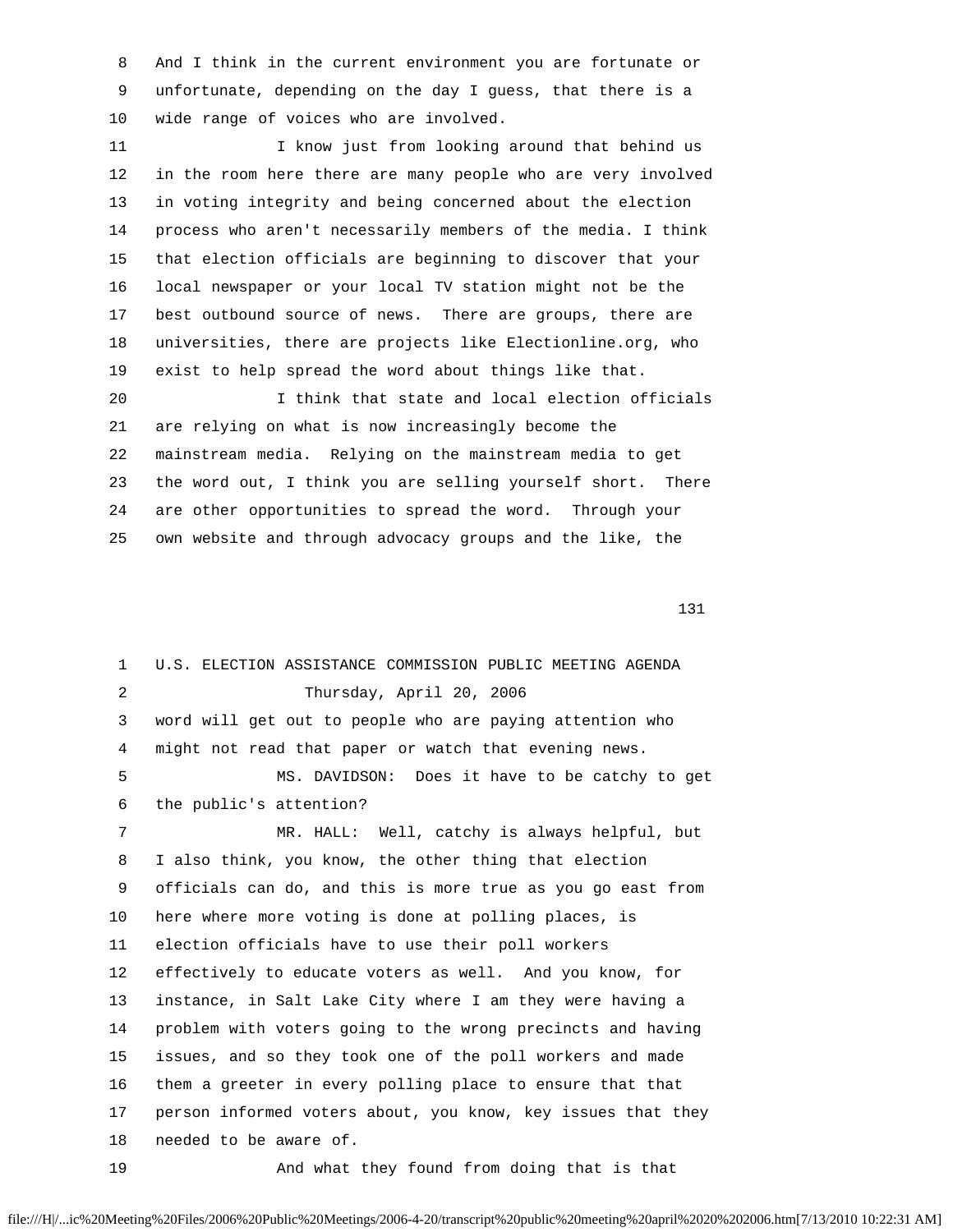20 they were able to reduce the number of provisional ballots 21 that they had, they were able to reduce the number of 22 problems that occurred. And so there are ways. I think 23 that election officials have to be in some ways creative and 24 self-reliant to, you know, not -- to get around the problems 25 in the media and use the groups like Douglas mentioned.

132

 1 U.S. ELECTION ASSISTANCE COMMISSION PUBLIC MEETING AGENDA 2 Thursday, April 20, 2006 3 MS. DAVIDSON: My last question is the VVPAT, 4 are you going to really go into that very much in your study 5 and how it should be utilized and some suggestions on best 6 practices on it? 7 MR. HALL: Yes, we are, and you know, one of 8 the things we'll be doing, you know, for instance as I 9 mentioned several times is looking at, you know, how can we 10 use viability purposes. Also looking at issues associated 11 with -- we'll also talk a little bit about some issues of 12 security and aspects like that. 13 MS. DAVIDSON: That's great. 14 MR. CHAPIN: And then in the recount contest, 15 the issue is whether or not the VVPAT is itself the ballot 16 of record or whether or not the machine count is, and 17 different states answer that question differently and it has 18 an impact on what the outcome is. 19 MS. DAVIDSON: I said that was my last 20 question, but you just reminded me of one. Is it a problem 21 trying to get information and do you report -- and I thought 22 your report was excellent, but because the states have 23 different terminology for different things, as you mentioned 24 both of you in your presentation, how much of a problem is 25 that for us to get actual data that is accurate because of

133

 1 U.S. ELECTION ASSISTANCE COMMISSION PUBLIC MEETING AGENDA 2 Thursday, April 20, 2006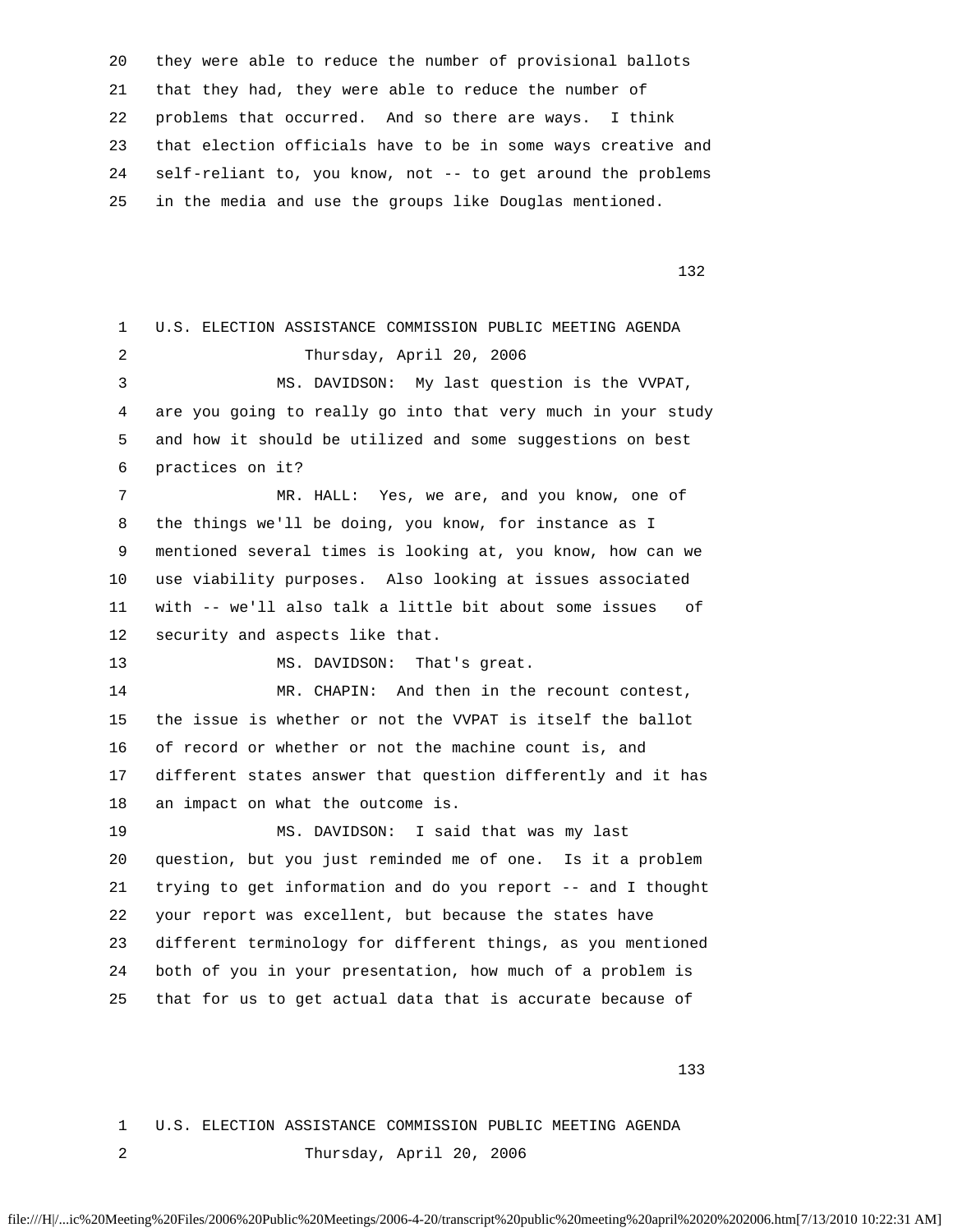3 that problem?

 4 MR. HALL: It's very difficult. I mean the 5 variety in different states called the same thing different 6 things, or sometimes use the same word to describe different 7 aspects of the process. And so I don't mean to be flippant, 8 but part of the fun of Electionline is teasing out what that 9 really means. And so when we do a report like this one, we 10 end up essentially creating categories and then trying to 11 make sure that we meaningfully place individual states into 12 those categories. And invariably we get one or two states 13 or localities who calls us to quibble about which category 14 they made, but invariably we explain to them why we did it. 15 And if we can at least make it clear to them that it wasn't 16 just eeny, meeny, miney, mo, they're satisfied that while 17 they might not like the category they ended up in, they can 18 at least accept the process, and we like to think that 19 that's a metaphor for recounts generally. 20 MS. DAVIDSON: Okay, thank you. I appreciate 21 it. 22 MR. MARTINEZ: Thank you, Mr. Chairman. I told

 23 the chairman earlier, because I asked so many questions at 24 the first panel that I would give him some time back, so I'm 25 going to actually be very brief in my questions.

134

 1 U.S. ELECTION ASSISTANCE COMMISSION PUBLIC MEETING AGENDA 2 Thursday, April 20, 2006 3 Let me thank you all, first of all, and Mike 4 Alvarez and Kim Brace, the two of you for the excellent 5 work. This has been extremely enlightening. I'm so 6 encouraged by the very strong and aggressive research 7 component that this agency has undertaken, again, under the 8 leadership of our previous chair, Commissioner Hillman, and 9 now of course our current Chair, Paul DeGregorio. I'm just 10 very pleased that we are able to do this kind of work. And 11 also give credit to Congress for writing Section 241 of HAVA 12 which says, here's a laundry list and add anything you want 13 to it as well that you think ought to be researched, and I 14 think that was very insightful.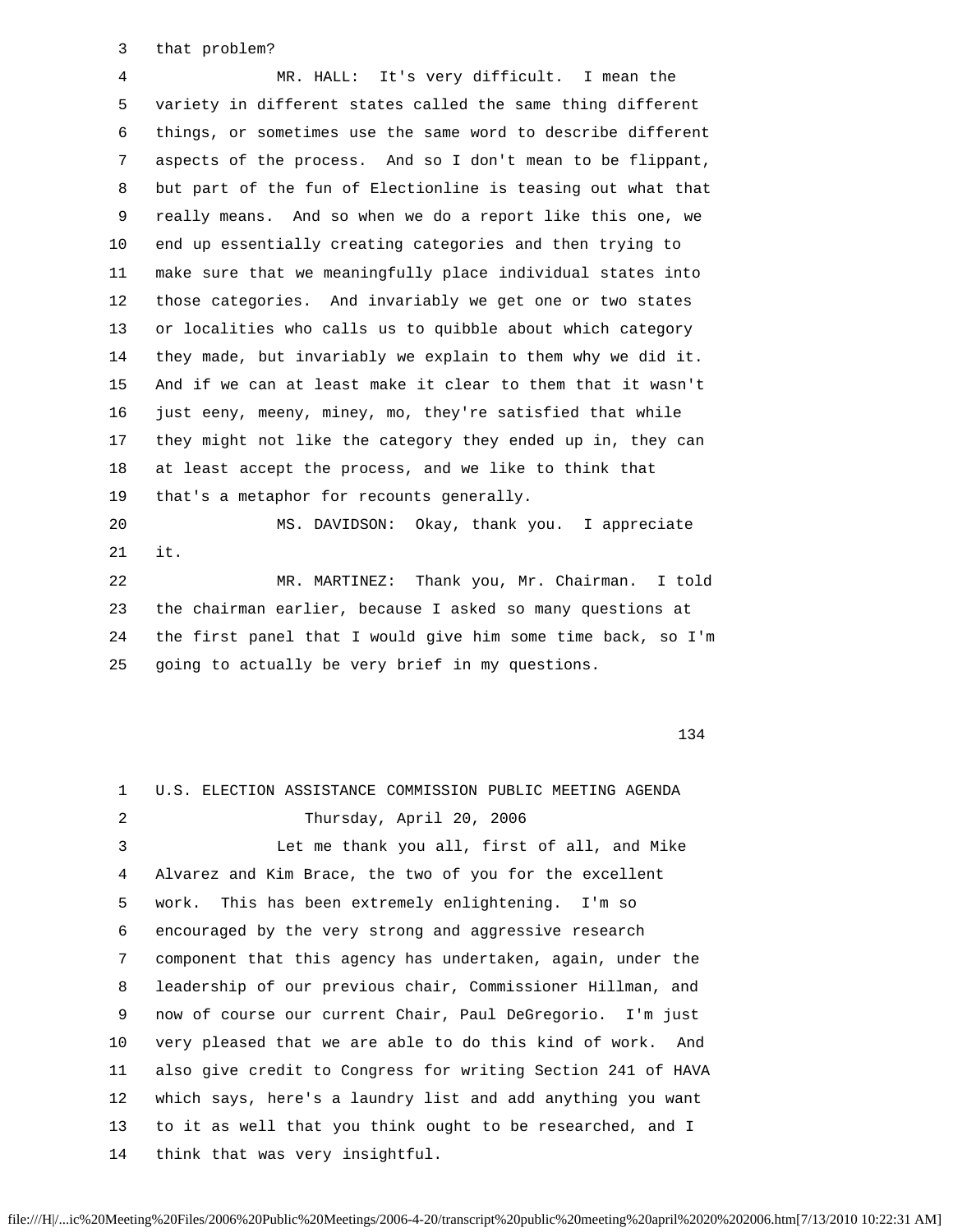15 Professor Hall, your comment about L.A. County 16 is swimming in my head because in 2004 I went to go observe 17 elections at the invitation of Connie McCormick and she put 18 me in one of those helicopters, and had I known that they 19 were just doing that because they needed to get their 20 requisite hours in, and those pilots hadn't flown in awhile, 21 I would never have stepped foot in that helicopter. But I 22 did, I flew right across the city, and gee, thanks for 23 telling me now.

 24 Okay. Well, I guess, again, a couple of quick 25 questions. I think for me I'm surprised, as an attorney I'm

| 1              | U.S. ELECTION ASSISTANCE COMMISSION PUBLIC MEETING AGENDA    |
|----------------|--------------------------------------------------------------|
| $\overline{a}$ | Thursday, April 20, 2006                                     |
| 3              | surprised that you have this language, you can both comment  |
| 4              | on this, but you have this language and how it says go and   |
| 5              | find what constitutes a vote and, you know, for every system |
| 6              | that will be used in your jurisdiction.                      |
| 7              | And it looks like what you're finding, Thad and              |
| 8              | Doug, is that there is still this huge disparity in how      |
| 9              | states have taken, and I'm talking now pre-election, the     |
| 10             | actual counting of votes, not the recount procedure, but it  |
| 11             | seems to me that what you're finding is that some states     |
| 12             | have simply said, the vote is what comes out of the machine, |
| 13             | versus other states that have been more elaborate in how     |
| 14             | they've actually defined what constitutes a vote. Can you    |
| 15             | validate my thinking on that?                                |
| 16             | MR. HALL: That's absolutely true. You know,                  |
| 17             | to give you, you know, two examples, some states when you go |
| 18             | to their Web page and you pull up the section on vote        |
| 19             | counting, you know, it will produce ten PDF files of         |
| 20             | diagrams and pictures of what, you know, an optical scan     |
| 21             | ballot looks like and if an X is okay or underlines, or      |
| 22             | there will be paragraph upon paragraph that says,            |
| 23             | underlining a vote constitutes a vote for that candidate,    |
| 24             | you know, things like this that are very detailed.           |
| 25             | And then, you know, in some states it literally              |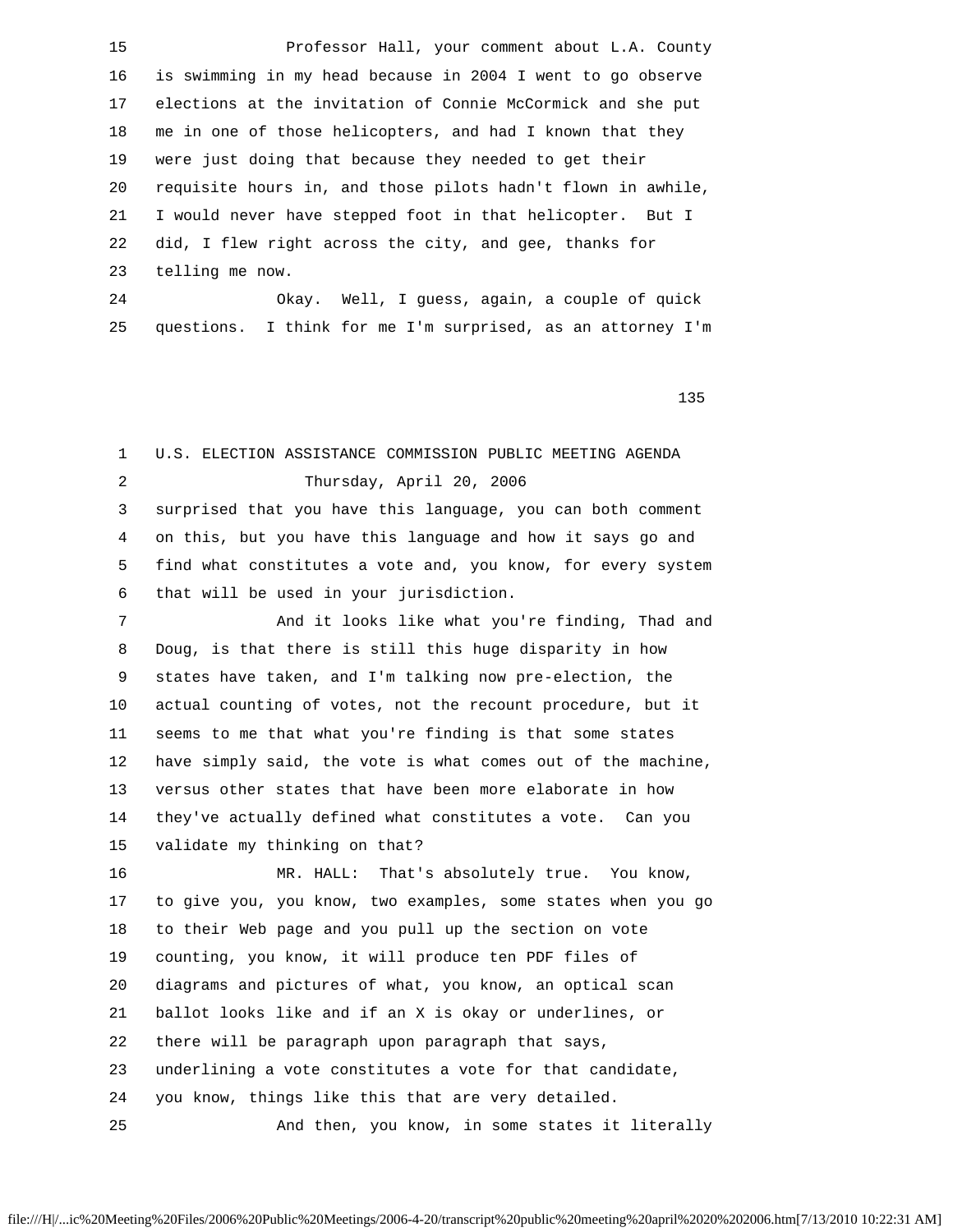1 U.S. ELECTION ASSISTANCE COMMISSION PUBLIC MEETING AGENDA 2 Thursday, April 20, 2006 3 says, a vote -- the intent of the voter -- for all voting 4 systems a vote is the intent of the voter, and that intent 5 will be determined by the inspector, and that's what you 6 get. 7 MR. MARTINEZ: And Doug, do you think there's 8 a, I mean, do you all have enough information to say a 9 majority of states have done more specific definition versus 10 those that are still vague? 11 MR. HALL: It depends what voting system is 12 part of it. You know, it depends upon what voting systems 13 they use, because some states only define the voting systems 14 that they have. 15 MR. CHAPIN: And on that score I want to point 16 out that to a certain extent, because legislatures don't 17 like to get interested in this until they've got something 18 concrete to do, states I think have postponed doing that 19 kind of work until they knew exactly what kind of system 20 they were going to buy. So to a certain extent this kind of 21 legislative catch-up is just as much a casualty of the 22 continuing struggles that states and localities are having 23 in choosing which technology to buy. 24 You don't want to do what constitutes a vote on 25 a punch card if you're not going to buy a punch card, but if

137

 1 U.S. ELECTION ASSISTANCE COMMISSION PUBLIC MEETING AGENDA 2 Thursday, April 20, 2006 3 you haven't decided between optical scan and DRE, you might 4 hold off until you've made that choice and then dive in as 5 Georgia did to make those. 6 MR. HALL: This also gets back to the issue of 7 some states have much more rigorous regulatory schemes than 8 others do. And so in some states they are able to go into 9 their administrative rule-making process and go in and 10 define these very carefully in their rules, and in some

file:///H|/...ic%20Meeting%20Files/2006%20Public%20Meetings/2006-4-20/transcript%20public%20meeting%20april%2020%202006.htm[7/13/2010 10:22:31 AM]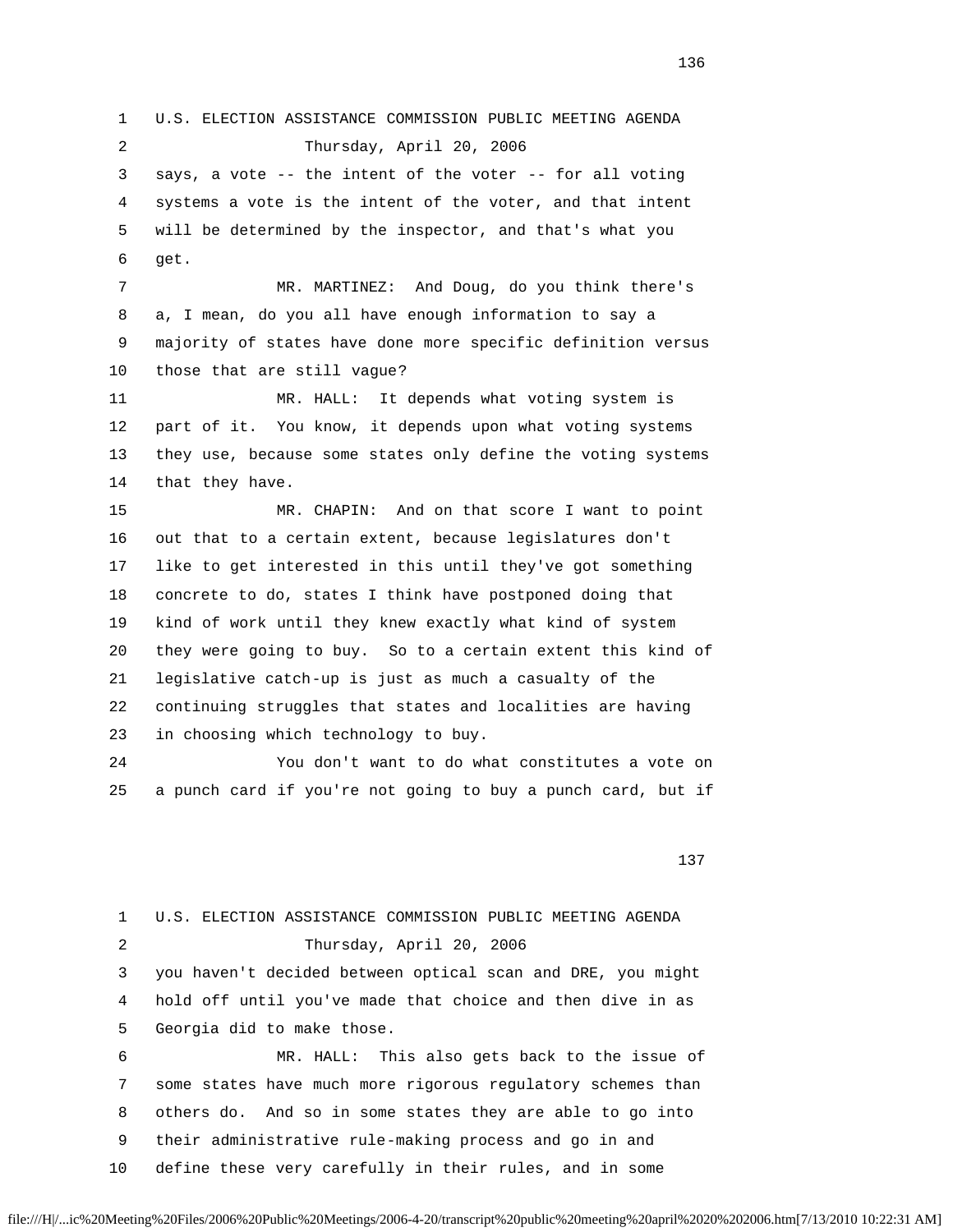11 states they just don't have the power to do that.

 12 MR. MARTINEZ: This is just an editorial 13 comment on my part, but it occurs to me, you know, HAVA says 14 that the EAC is to issue voluntary guidance on all of the 15 Title 3 requirements, Section 301 being one of the Title 3 16 requirements, and we have issued our first set of voluntary 17 guidance with regard to statewide databases. We haven't 18 done voluntary guidance on anything else.

 19 And it just occurs to me that given what you 20 said, Doug, that legislatures perhaps are waiting to find 21 out what systems are we going to be using, so that then we 22 can go and find what voter intent means for this particular 23 system. Guidance, this might be something that rises to 24 beyond best practices, but guidance that says now that you 25 have made these decisions, state legislatures go in now and

138

 1 U.S. ELECTION ASSISTANCE COMMISSION PUBLIC MEETING AGENDA 2 Thursday, April 20, 2006 3 carry out this mandate and define. So that is perhaps 4 something that will -- that could result from the work that 5 you all have done. 6 Doug, in looking at the landscape of -- I mean, 7 there are very those well documented, Rick Hasson and others 8 who have shown that in the past, certainly since the 2000 9 presidential election, we are now in a more litigious 10 environment when it comes to election litigation. The bulk 11 of the litigation comes from post election procedures that a 12 jurisdiction failed to -- or is it pre election procedures? 13 Whereas you look at the scheme that you all have -- sort of 14 the framework that you've laid out, what's the primary 15 source of litigation that is coming out in election 16 contests? 17 MR. CHAPIN: I haven't necessarily quantified 18 it. My sense in having looked at it is that there are 19 always skirmishes before an election about ballot 20 positioning or whether or not one side or the other is going 21 to be allowed to use challengers at the polls, et cetera, et 22 cetera. Those don't necessarily seem to have increased,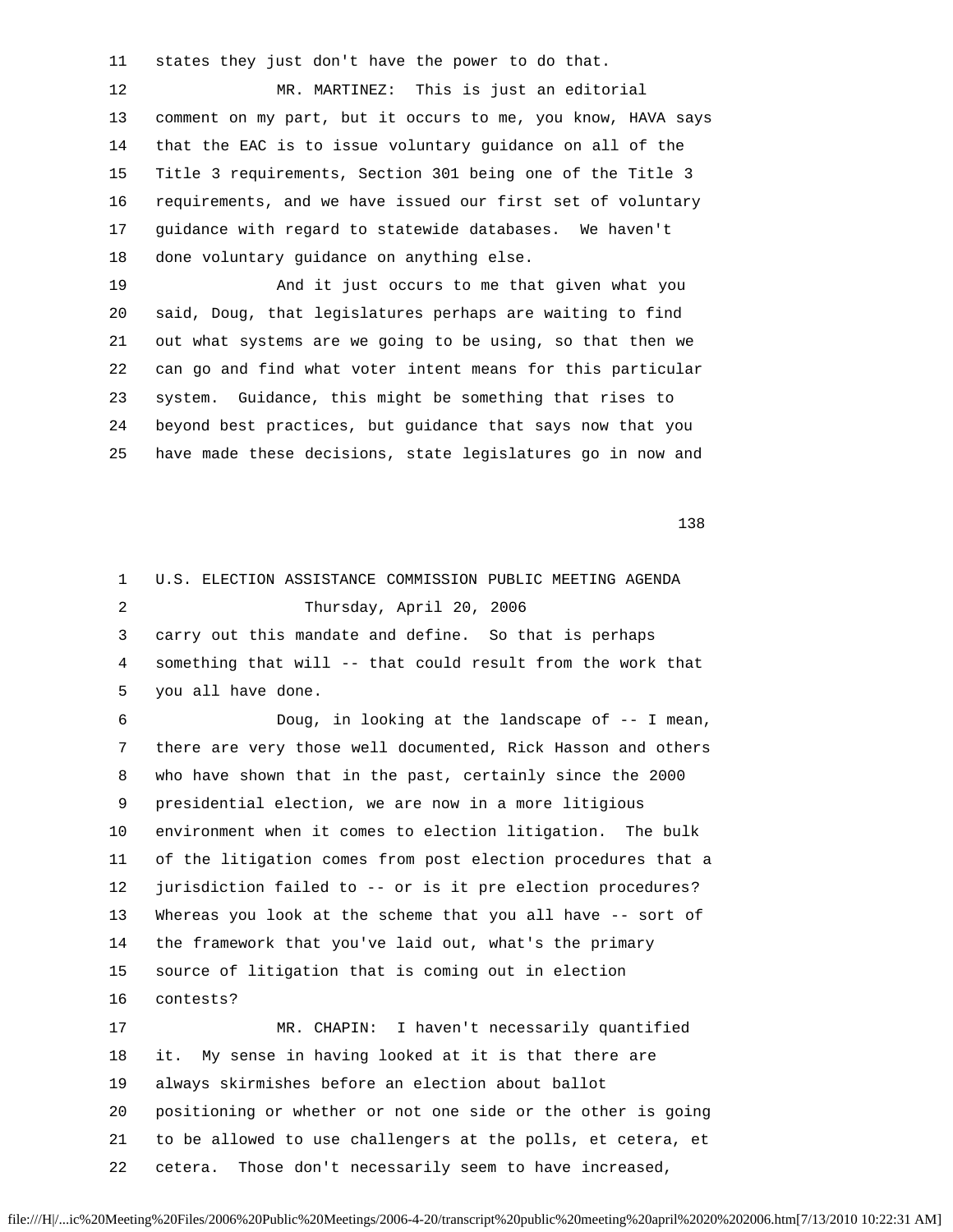23 just the attention on them has increased.

|                                                                 |  |  |  | What I do think we are seeing an increase in is |  |
|-----------------------------------------------------------------|--|--|--|-------------------------------------------------|--|
| 25 in people questioning the result after the vote is done, and |  |  |  |                                                 |  |

139

| 1  | U.S. ELECTION ASSISTANCE COMMISSION PUBLIC MEETING AGENDA    |
|----|--------------------------------------------------------------|
| 2  | Thursday, April 20, 2006                                     |
| 3  | requests for recounts and disputes between advocates and     |
| 4  | states on whether or not they should be required to post a   |
| 5  | bond and if so, how much. And then in whether or not a       |
| 6  | recount is a more appropriate approach then a contest or a   |
| 7  | challenge or some other sort of post certification for       |
| 8  | litigation.                                                  |
| 9  | But we are seeing an increase in that and we                 |
| 10 | did notice one of my colleagues at Electionline recently did |
| 11 | a story that we're starting to see an increase in similar    |
| 12 | proceedings at the college level, where the students for a   |
| 13 | concerned university are suing the Alliance of Concerned     |
| 14 | Students because of allegations of defects in the process in |
| 15 | the race for the student council.                            |
| 16 | So litigiousness I think is catching, which is               |
| 17 | good for no one except the lawyers involved. But I do think  |
| 18 | that interest in extending the political process beyond      |
| 19 | election day is heightened. When I worked on campaigns       |
| 20 | election day used to be, we had a finish line and it really  |
| 21 | is now just the end of act one.                              |
| 22 | MR. MARTINEZ: Right, I agree. And finally,                   |
| 23 | any thoughts about, Doug, as you look at the recount         |
| 24 | landscape, and I read your again, very insightful            |
| 25 | Electionline.org report, the human element aspect of it, is  |
|    |                                                              |

140

 1 U.S. ELECTION ASSISTANCE COMMISSION PUBLIC MEETING AGENDA 2 Thursday, April 20, 2006 3 there adequate training of not necessarily poll workers but 4 election officials to get familiar with the recount policies 5 and procedures about particular jurisdictions, or is that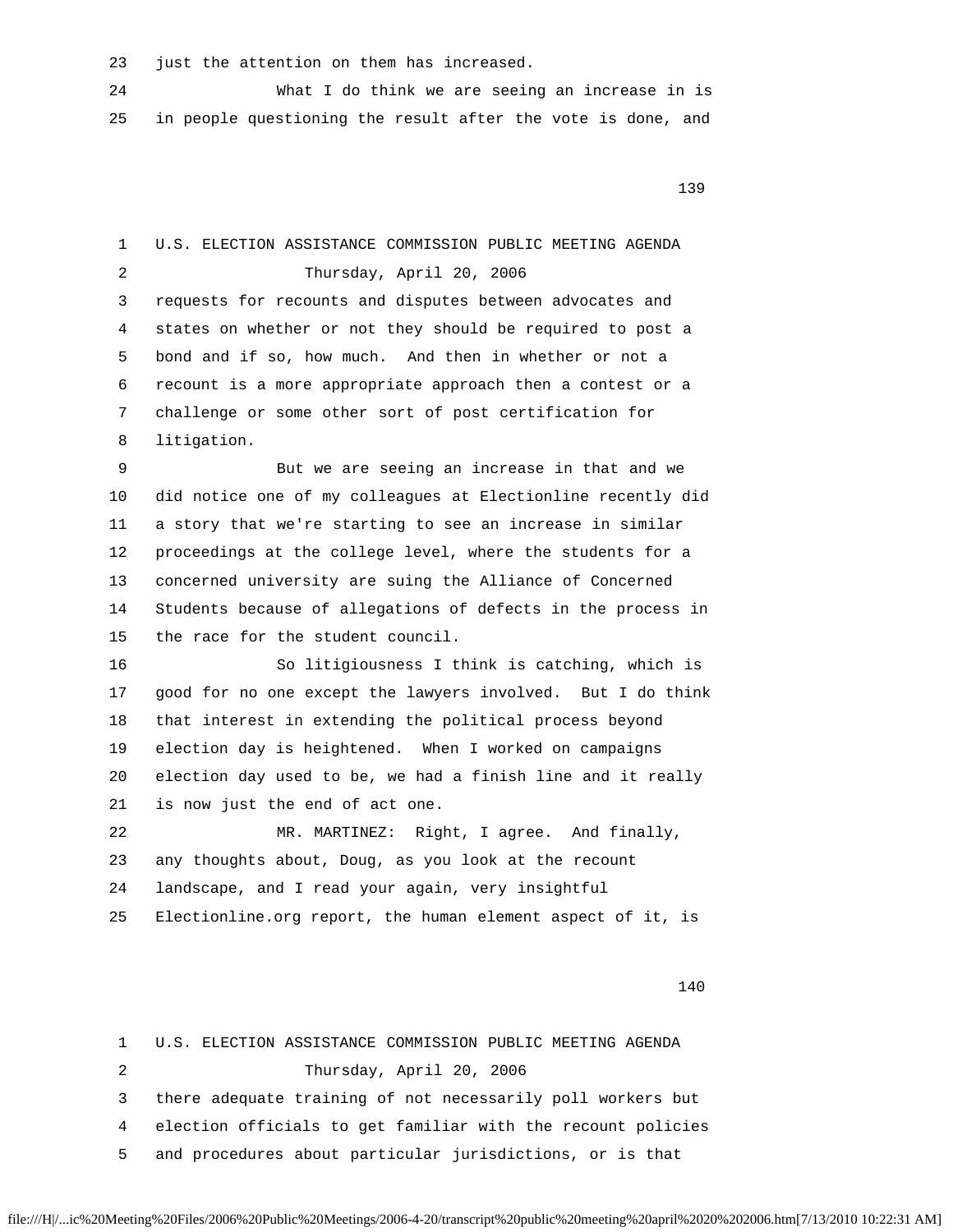6 just varying again greatly?

 7 MR. CHAPIN: I think it varies, but I think by 8 and large, I think election officials are, because they more 9 than anyone else are familiar with their procedures, they 10 are probably the best position to be involved in a recount. 11 The problem is is that to a certain extent their role 12 diminishes in a recount. You're reliant on hordes of 13 volunteers. And to be frank, you're reliant in many places 14 on judges and their law clerks, who may never have even seen 15 an election law case until it landed on their bench. 16 So the need, while we certainly want election 17 officials to be well schooled on best practices and the 18 like, we need to find a way to propagate that information 19 outward so that people who actually do and adjudicate these 20 things are at least equipped with a working knowledge of how 21 they work, instead of muddling through. 22 MR. MARTINEZ: Very insightful. Thank you all 23 very much. Thank you, Mr. Chairman. 24 MR. CHAIRMAN: Thank you. I know in our first 25 panel we ran out of time for our legal counsel and our

141

| 1  | U.S. ELECTION ASSISTANCE COMMISSION PUBLIC MEETING AGENDA    |
|----|--------------------------------------------------------------|
| 2  | Thursday, April 20, 2006                                     |
| 3  | Executive Director to have time for questions and I know     |
| 4  | we're running late today, but I do want to give them time.   |
| 5  | Mr. Executive Director, Tom Wilkey, do you have any          |
| 6  | question?                                                    |
| 7  | MR. WILKEY: Just I quess a couple of comments                |
| 8  | and a couple of question, if I may.                          |
| 9  | First of all, I'm very grateful that Secretary               |
| 10 | Reed was able to stay for the remainder of this because I    |
| 11 | did want to say during the first panel that I wanted to      |
| 12 | congratulate him on his efforts. Certainly we had a very     |
| 13 | good day yesterday with your local election officials and    |
| 14 | you have an outstanding group of people representing all of  |
| 15 | your counties, and we learned a great deal from that. I      |
| 16 | also would recommend that you take that wonderful outline    |
| 17 | that you gave us and share it with your colleagues, with the |

file:///H|/...ic%20Meeting%20Files/2006%20Public%20Meetings/2006-4-20/transcript%20public%20meeting%20april%2020%202006.htm[7/13/2010 10:22:31 AM]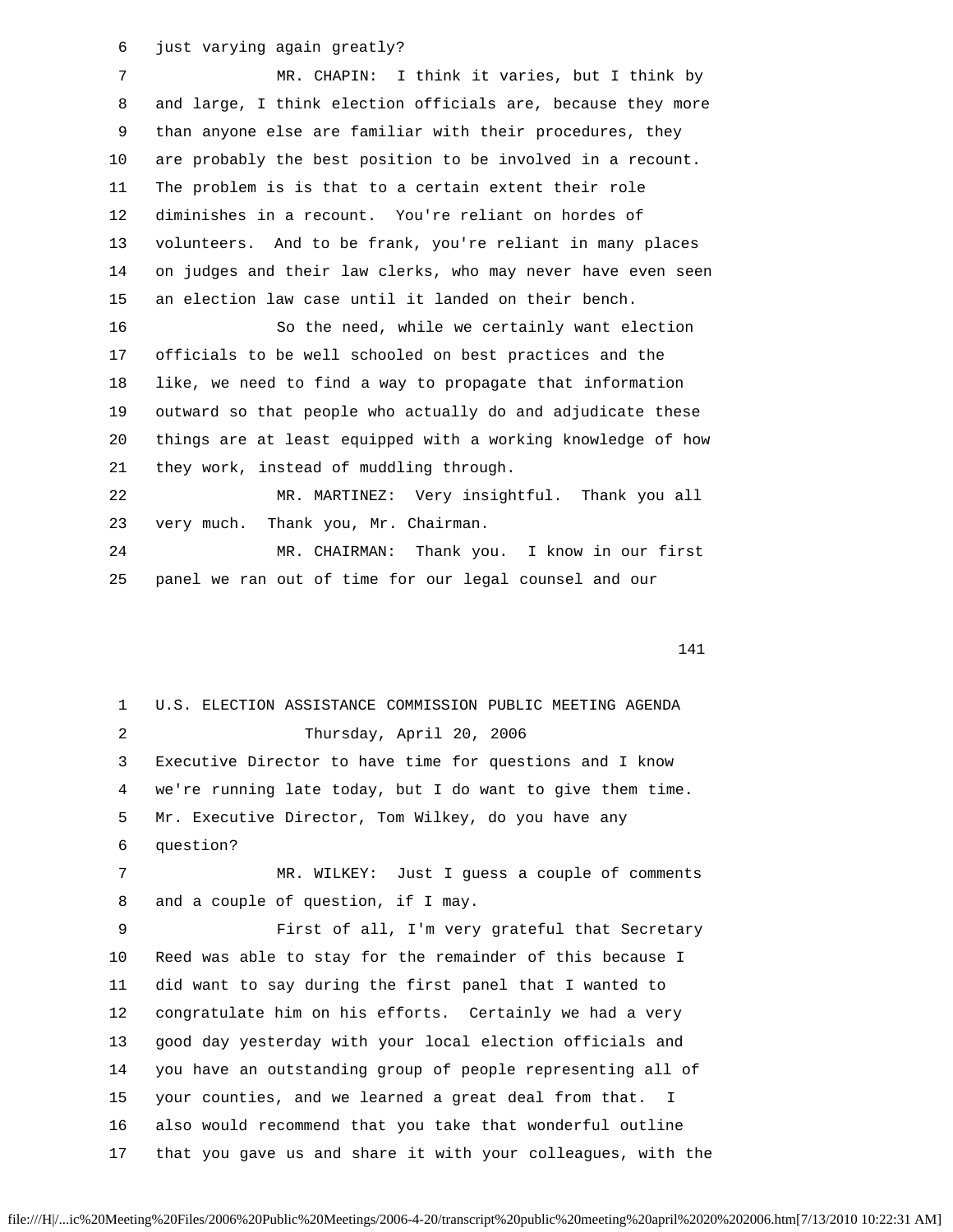18 Secretaries of State around the country, because I think it 19 would be very insightful and very useful to them, 20 particularly in the area of the cooperation between local 21 and state. I took a similar road as you know and we work 22 very hard on establishing that, and I think it makes all the 23 difference in the world when you're doing statewide 24 recounts. 25 Professor Hall, I also want to congratulate you

142

 1 U.S. ELECTION ASSISTANCE COMMISSION PUBLIC MEETING AGENDA 2 Thursday, April 20, 2006 3 because I think, unlike many of the academics that are doing 4 various studies of things in elections since 2000, you have 5 really gotten into the processes. You have spent time at 6 the local level, you've spent time in precincts looking at 7 elections, and I think that has made all the difference in 8 the world and how you have addressed this particular report. 9 One area that I noticed in here that has been a 10 bug of mine for many, many years is the quality of pre 11 election testing that is done on election equipment. I have 12 been in jurisdictions in various states over the years and 13 have seen some very good quality tests done, and then again, 14 I have seen some where they just did not cut the mustard, so 15 to speak. I haven't done any really indepth analysis of the 16 level and quality and some perhaps some recommendations that 17 can be used in doing some really good pre election 18 assessments and post election assessments. 19 MR. HALL: Sure. One of the things that we 20 have done is gone through and we capture data on the 21 procedures that are done in each of the states by law and by 22 regulation for pre-election testing, and they do vary. And 23 I haven't fully analyzed all that data yet. 24 But I think, you know, some states do have very 25 detailed rules. The rules often vary by who can be

143

## 1 U.S. ELECTION ASSISTANCE COMMISSION PUBLIC MEETING AGENDA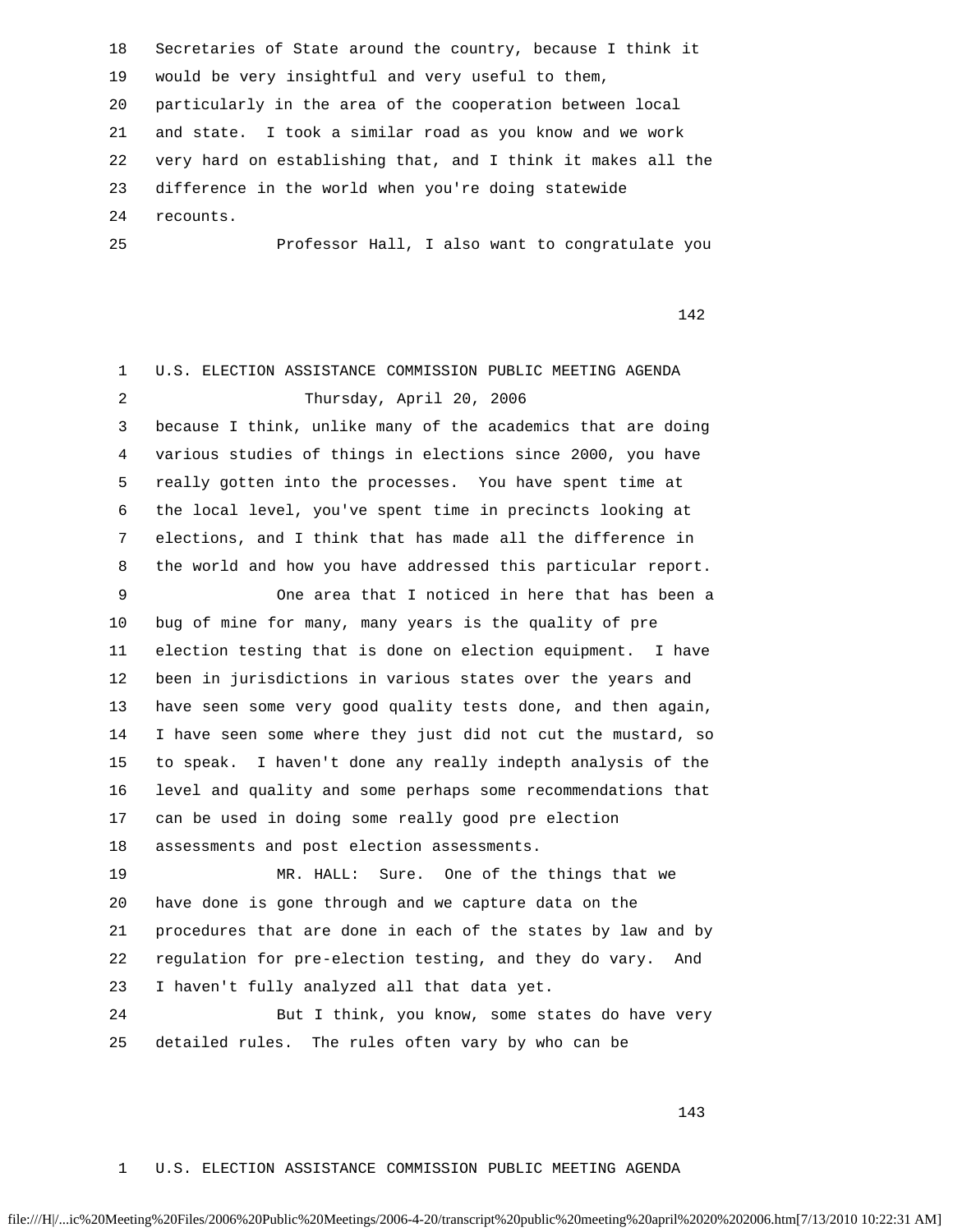| $\overline{2}$ | Thursday, April 20, 2006                                     |
|----------------|--------------------------------------------------------------|
| 3              | involved. I know this came up yesterday and Donetta was      |
| 4              | pointing out, Colorado people can bring in their own ballot  |
| 5              | or marked ballots to test them. But, you know, there         |
| 6              | clearly is a wide variation in what is done.                 |
| 7              | And the other thing that was very surprising is              |
| 8              | there's not variation in the type of recording that's done   |
| 9              | about it. So, for instance, in some states you do the test,  |
| 10             | and you may or may not issue a report -- there may or not be |
| 11             | like a certification of the machine, and in some states you  |
| 12             | actually certify that machine and you seal it so that people |
| 13             | could know that that machine was tested and it was on this   |
| 14             | date and they were certified by witnesses and things like    |
| 15             | that. And you know, obviously, things like that are          |
| 16             | important to, if you have a problem, to be able to go back   |
| 17             | and, you know, find what the problem was.                    |
| 18             | Thank you.<br>MR. WILKEY:                                    |
| 19             | One question to you, Professor Chapin, and I                 |
| 20             | know from firsthand experience the kind of work you do and   |
| 21             | have been doing, and I don't think anybody, there's any      |
| 22             | entity that has published more good work in the area of      |
| 23             | election administration than you have in a number of your    |
| 24             | reports. but it leaves me with a question that's probably    |
| 25             | not been something that Commissioner Davidson addressed.     |
|                |                                                              |
|                |                                                              |

 1 U.S. ELECTION ASSISTANCE COMMISSION PUBLIC MEETING AGENDA 2 Thursday, April 20, 2006 3 Her question related to how we get information out to the 4 voters, how we get that best type of information and 5 demonstration out to the voters. Mine is in a similar vein, 6 because I worry a lot that so much good things are 7 happening. 8 This report, for example, is a report which 9 should be in the hands of every election administrator in 10 the country. Similar reports we coming down the pike 11 throughout this year of many, many, many good projects that 12 you are going to be doing. Projects, for example, on poll 13 worker training, design for democracy, other reports that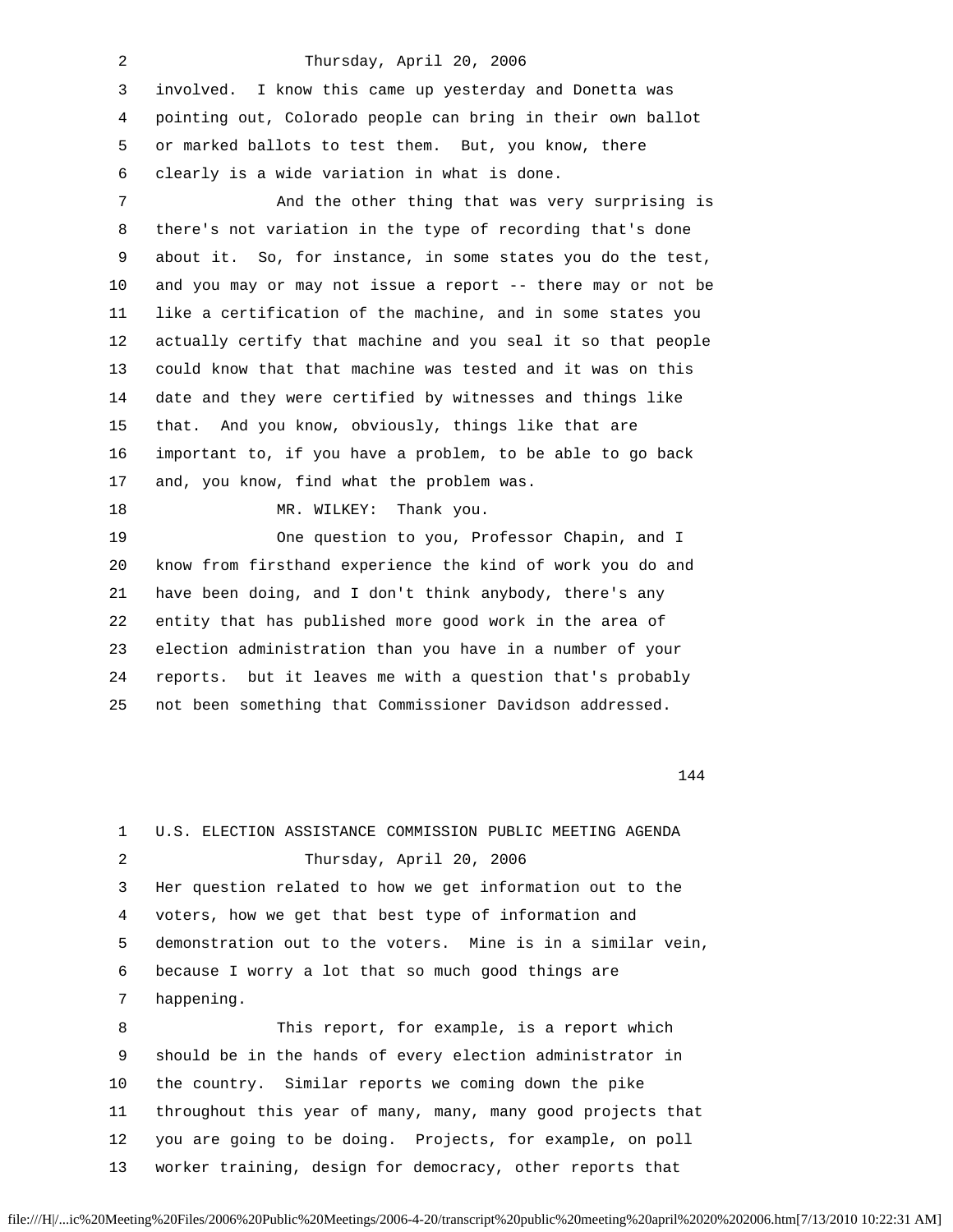14 are coming up, reports that you have issued itself.

 15 And if we take a look at the landscape of the 16 election administration community in this county, the bulk 17 of them are medium to very small sized jurisdictions. And I 18 worry if we are not able to get this information out to all 19 of them in the hands of the people that really need it. 20 And so I would like you to comment on that, and 21 I'd also like you to think about it and, you know, call me 22 two weeks from now and say, I got some really good ideas of 23 how we can do this, because it does bother me. There is so 24 much good things out there that we need to get out to 25 everybody. How do we do this? Not everybody looks at

145

 1 U.S. ELECTION ASSISTANCE COMMISSION PUBLIC MEETING AGENDA 2 Thursday, April 20, 2006 3 websites, not everybody. And the other pieces, everybody is 4 inundated by reports. How do we make a useful, quick, easy 5 to digest and yet are able to get that really good 6 information? 7 MR. CHAPIN: An excellent question. And you 8 know from our work together, it's sort of a long-term 9 passion of mine. And to find a way to create that brand 10 identity among election officials, that they are members of 11 a profession, they do their jobs professionally, but they 12 are not yet recognized formally as a profession. I think 13 the big, fancy word that pops to mind is disintermediation, 14 that lots of people in the past we have relied on large 15 media outlets, large organizations to give us our news, to 16 at least make a suggestion about opinions. And 17 increasingly, people are getting their news, their 18 information and their opinion from lots of other places, 19 from clubs, from neighborhoods, across the back fence. And 20 we just need to figure out where the back fences are where 21 the state and local election administrators are standing and 22 find a way to spread the word that way. 23 It's a fascinating question. There is no 24 shortage of organizations dedicated either exclusively or 25 tangentially to election administration, but I'm not

```
file:///H|/...ic%20Meeting%20Files/2006%20Public%20Meetings/2006-4-20/transcript%20public%20meeting%20april%2020%202006.htm[7/13/2010 10:22:31 AM]
```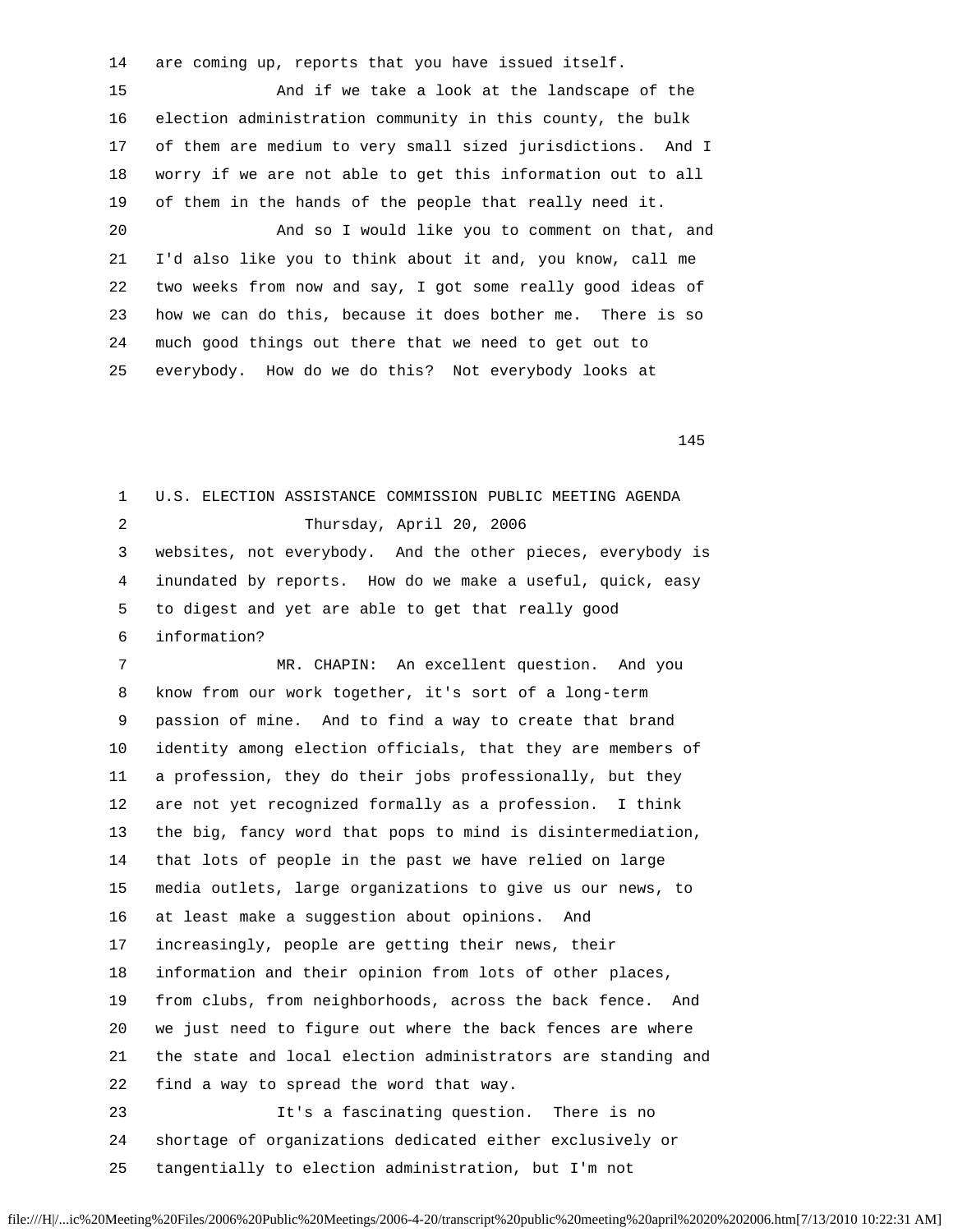3 confident that put together they reach even half of the 4 current population. We need to find a way to do that. 5 And without being restrictive on the kinds of 6 content that we send to them, making decisions about what we 7 do and don't tell them, we need to find a way to create that 8 audience, so that the kind of work, the good work that is 9 happening in rooms like this can get out to people who can 10 benefit from it the most. 11 MR. WILKEY: Thank you. Mr. Chairman. 12 MR. CHAIRMAN: Thank you, Tom. Ms. Hodgkins? 13 MS. HODGKINS: Thank you, Mr. Chairman. And 14 I'm going to a fourth adage of a good lawyer trying the case 15 and that is never ask more questions than need to be asked. 16 And my colleagues have covered everything well. I just want 17 to say to you, too, that the insights that you've provided 18 in studying this process thus far have been very 19 enlightening and I look forward to reading your final 20 report. 21 MR. CHAIRMAN: Thank you, Ms. Hodgkins. And 22 I'd like to thank our court reporter and our signer for the 23 wonderful work that they have done over the last three plus 24 hours. I know it went longer than you first anticipated. 25 We appreciate your hard work in providing an excellent 147 1 U.S. ELECTION ASSISTANCE COMMISSION PUBLIC MEETING AGENDA 2 Thursday, April 20, 2006 3 service to us and to the public. 4 I want to thank Secretary Reed, his Director of 5 Elections, Nick Handy, sitting right behind him for their 6 help in helping us facilitate this meeting out here in 7 Washington state that Dean Logan had to leave, but he was 8 also very helpful to the EAC and our staff in facilitating

1 U.S. ELECTION ASSISTANCE COMMISSION PUBLIC MEETING AGENDA

2 Thursday, April 20, 2006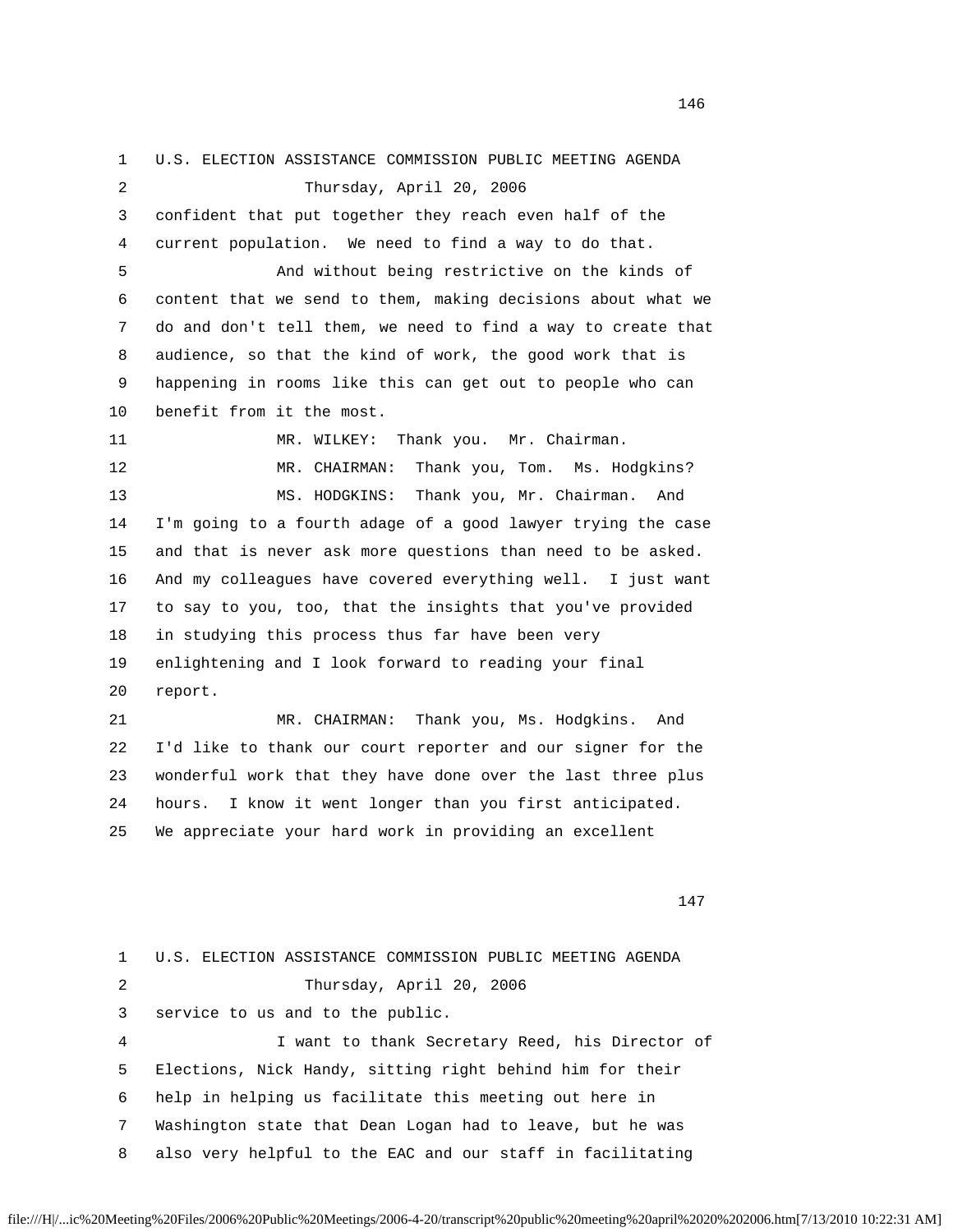9 our work here.

 10 We have some guests from the state of Oregon 11 who have sat through this and sat through the focus group 12 yesterday, Patty Maguire, who's the Deputy Secretary of 13 State for the State of Oregon. Patty, raise your hand. John 14 Linback, who's the state election director. We appreciate 15 you coming over from a neighboring state to listen to the 16 proceedings here today. We also want to recognize Cameron 17 Quinn from the voting rights section of the Department of 18 Justice. Cameron, thank you for listening to our comments 19 here today.

 20 We want to finally thank our EAC staff for 21 helping put this all together. There is a lot of work that 22 goes into conducting a meeting and certainly when we conduct 23 a meeting out of Washington, it requires additional support. 24 Particularly want to thank Peggy Simms, our research 25 specialist from the EAC who's following this particular

148

 1 U.S. ELECTION ASSISTANCE COMMISSION PUBLIC MEETING AGENDA 2 Thursday, April 20, 2006 3 issue, who's our contract officer with our researchers but 4 who helped us focus on this meeting and who to bring forward 5 to testify. Thank you, Ms. Simms, for your excellent work. 6 The testimony given today will be available on 7 our website at www.eac.gov. We know that others in the 8 audience that want to provide us with their comments about 9 the subject of vote on recounts and they can do that at 10 havainfo, that's one word, @eac.gov. We welcome any 11 comments that members of the public would like to give us on 12 this subject or any other. You can also call our office 13 tollfree at 1-866-747-1471, that's not an American Idol 14 number, so you should be able to get through right away. 15 But thank you again to all of you. 16 Our next meeting is going to be May 25th, next 17 month, at the Hamilton Crown Plaza Hotel. We are going to 18 have meetings of our EAC advisory and standards board that 19 week and many of them will join us for that meeting that 20 we're going to have on May 25th. So thank you very much.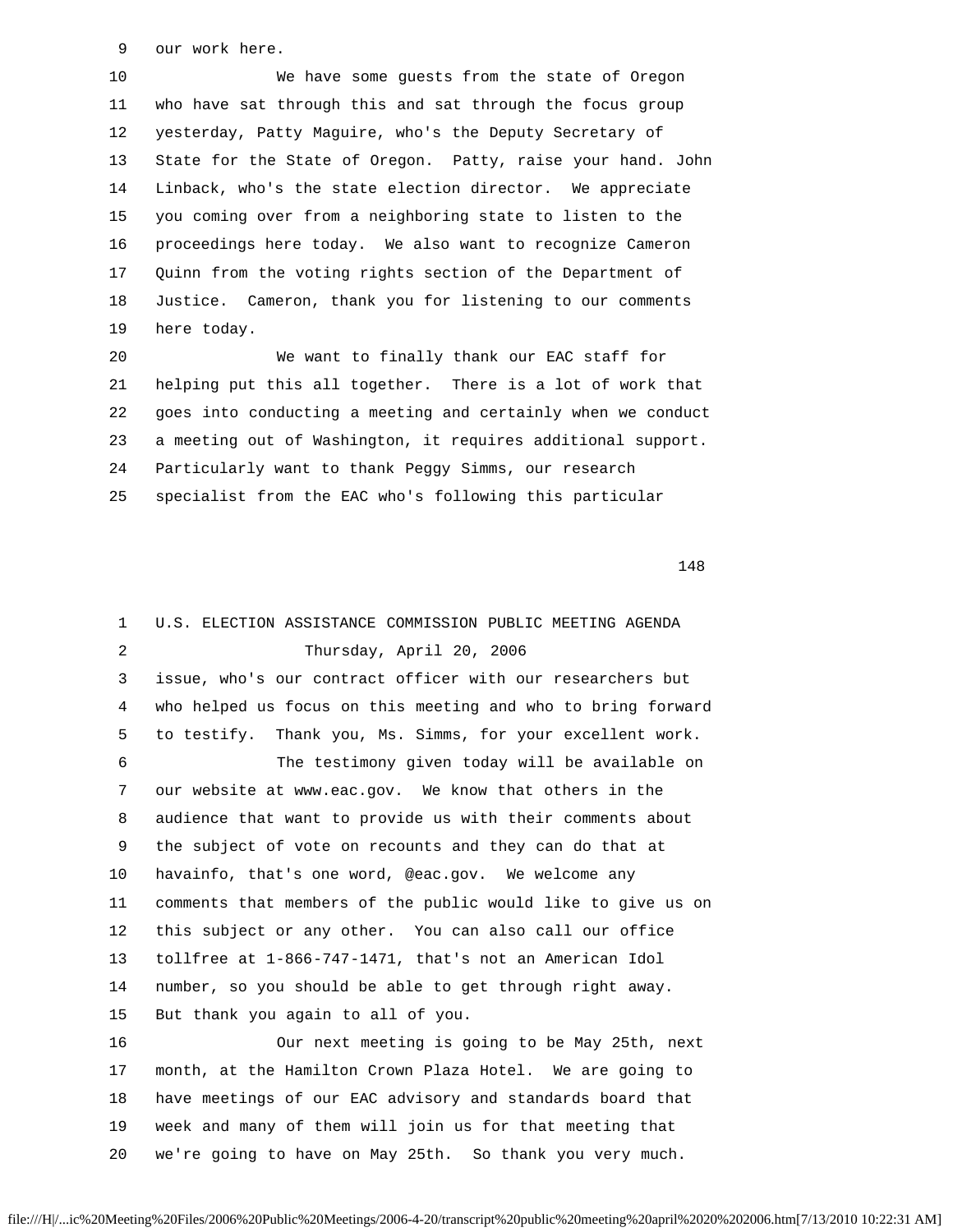| 21 | And do I have a motion to close the meeting? |
|----|----------------------------------------------|
| 22 | MS. HILLMAN: So moved.                       |
| 23 | MR. MARTINEZ: Second.                        |
| 24 | THE CHAIRMAN: All in favor say aye.          |
| 25 | MEMBERS: Aye.                                |

149

 1 U.S. ELECTION ASSISTANCE COMMISSION PUBLIC MEETING AGENDA 2 Thursday, April 20, 2006 3 THE CHAIRMAN: The ayes have it. The meeting 4 is adjourned. Thank you. 5 (Meeting adjourned 1:30 o'clock, p.m.) 6 \* \* \* \* \* 7 8 9 10 11 12 13 14 15 16 17 18 19 20 21 22 23 24 25 150 minutes and the state of the state of the state of the state of the state of the state of the state of the state of the state of the state of the state of the state of the state of the state of the state of the state o 1 2 CERTIFICATE OF COURT REPORTER 3 4 I, Katherine MacDonell, court reporter in and 5 for the State of Washington, before whom the foregoing

```
file:///H|/...ic%20Meeting%20Files/2006%20Public%20Meetings/2006-4-20/transcript%20public%20meeting%20april%2020%202006.htm[7/13/2010 10:22:31 AM]
```